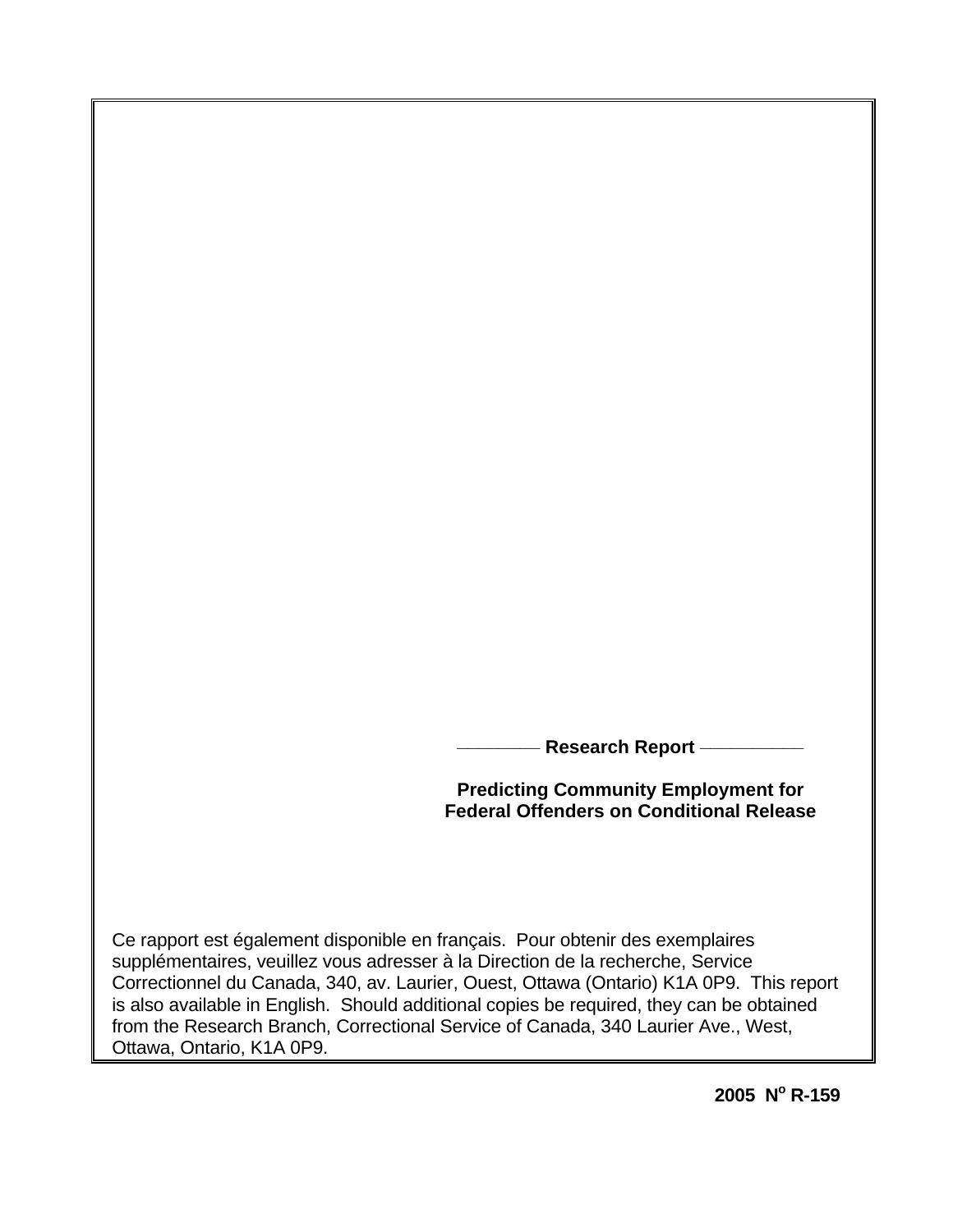Predicting Community Employment for Federal Offenders on Conditional Release

Christa A. Gillis & D. A. Andrews

Research Branch Correctional Service Canada

**January 2005**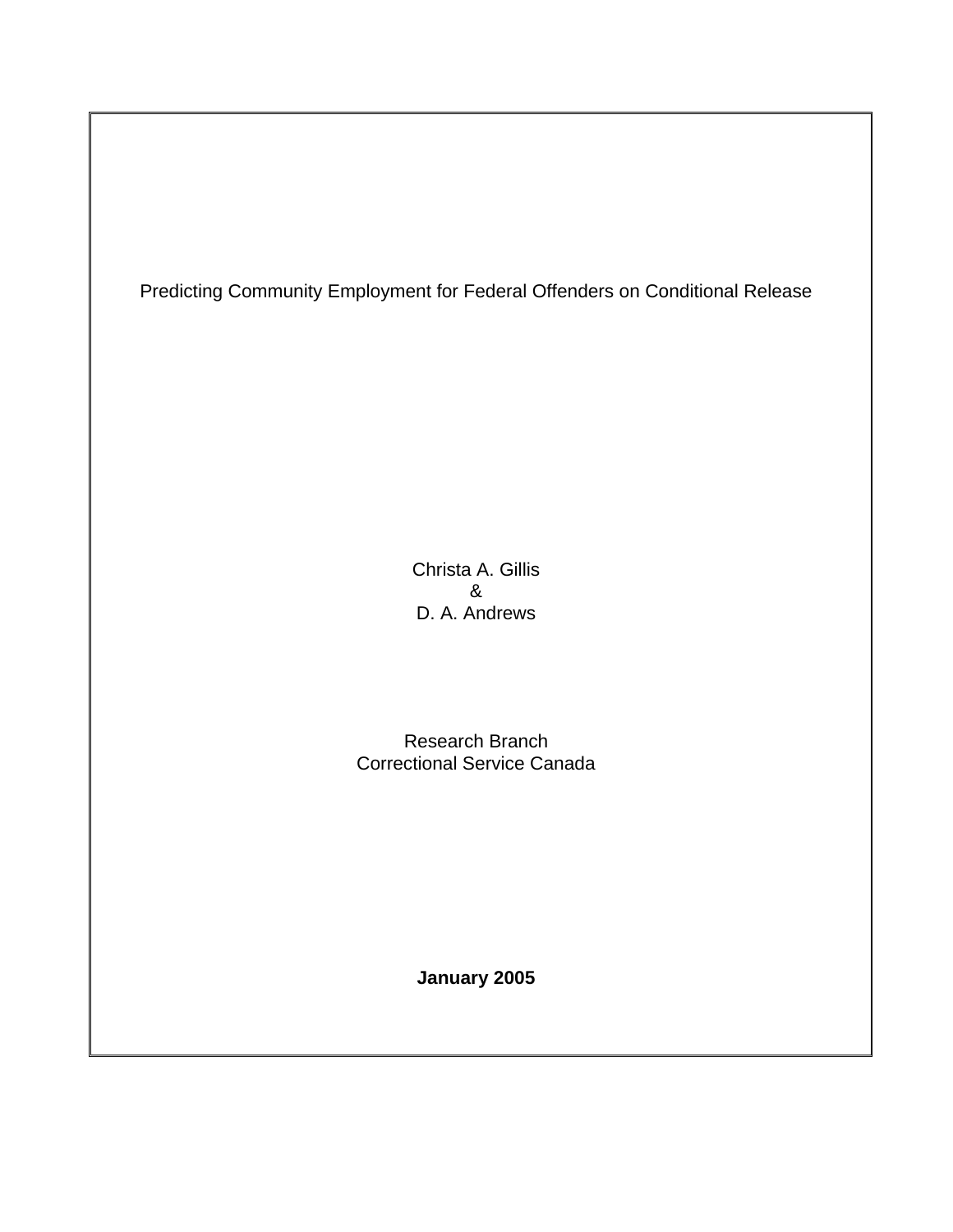## **ACKNOWLEDGEMENTS**

<span id="page-2-0"></span>Special appreciation is offered to the research assistants who conducted the interviews with offenders: Judy Palmer in the Atlantic Region; Miriam Tator, Justine Kotlarz, and Angela Beecher in Ontario; and Hal Friesen, Pat Walker, Michelle Hampton, Randa, and Meredith Evans in the Prairie region. Thanks, as well, to all District Directors, area managers, parole supervisors and officers who contributed to the refinement of the questionnaire at the front-end of the study, and who facilitated the data collection process. Andrew Shepherd entered the data, and Chris Beal provided assistance in cleaning the data. Mike Muirhead, through his involvement in the data analysis process, provided a significant contribution to the project.

Dr. Larry Motiuk was extremely supportive of this research, and provided important contributions to the study. Additionally, thanks to Dr. Ralph Serin for his support in the final stages of the process, and for helpful comments on the draft version of this paper.

Sincere appreciation is offered to offenders who graciously volunteered their time to participate in this study, particularly during this early stage of transition to the community. It is hoped that this information will serve them through the enhancement and development of employment interventions that will meet their employment needs.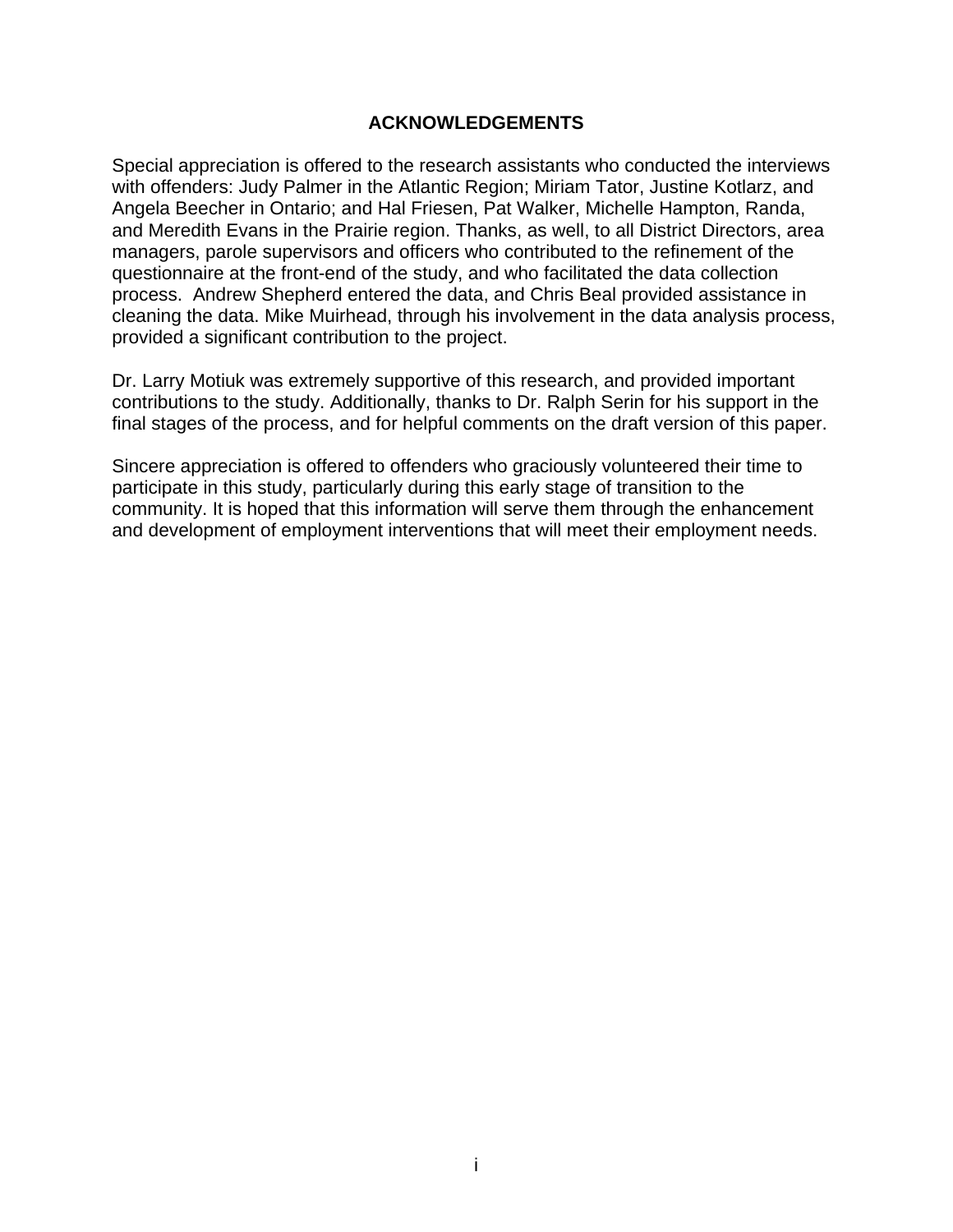#### **EXECUTIVE SUMMARY**

<span id="page-3-0"></span>Employment has played a key role in the operation of institutions (Funke, Wayson, & Miller, 1982; Gaes, Flanagan, Motiuk, & Stewart, 1999; Guynes & Greiser, 1986; Miller & Greiser, 1986; Townsend, 1996), both historically and currently, yet little is known about the processes and factors associated with offender employment in the community (Gillis, 2000, 2001, 2002; Ryan, 1998). This research was conducted to explore community-based employment outcomes for federal offenders on conditional release. A total of 302 offenders from six selected cities in the Atlantic, Ontario and Prairies regions participated in this longitudinal study designed to assess factors related to employment outcomes (status, quality and retention) during the first six months of release. It was hypothesized that personal (employment history, work attitudes, values and beliefs, occupational self efficacy, and intention to find work), interpersonal (social support for employment), and broad social (unemployment rate) factors would contribute to employment outcomes.

Correlational and regression analyses were performed to explore relationships between the predictor variables and employment outcomes. As hypothesized, most predictor variables were significantly correlated with the employment outcomes: status, quality and number of weeks employed. Results of the regression analyses consistently demonstrated relationships between social support for employment and offenders' intention to find work, and employment outcomes. Moreover, unemployment rate, a broad social factor, was also found to contribute to offender employment outcomes during the first month of release. Implications for employment assessment and treatment are discussed.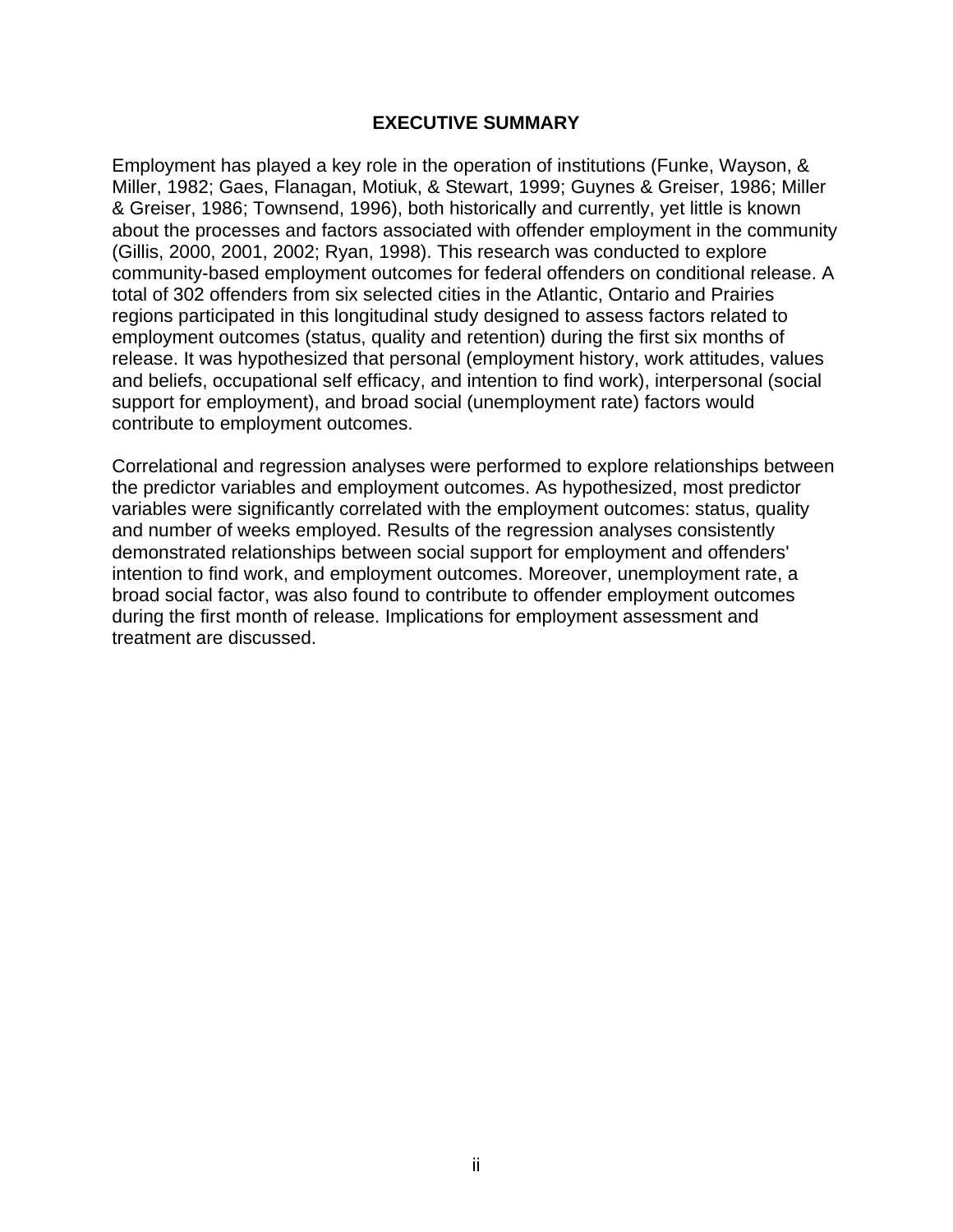# **TABLE OF CONTENTS**

<span id="page-4-0"></span>

| 32 |
|----|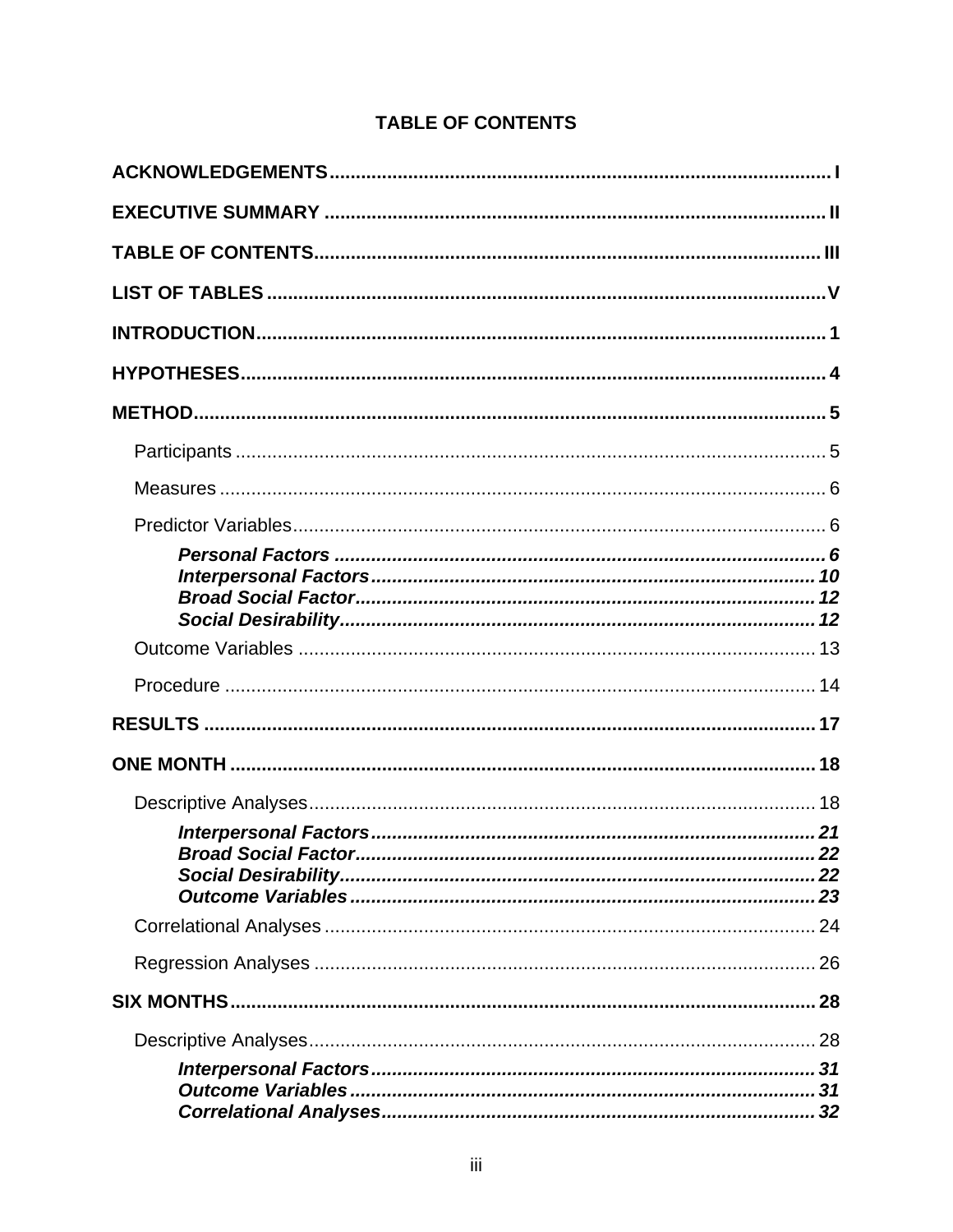| <b>APPENDIX F: INTERCORRELATIONS AMONG PREDICTOR VARIABLES</b> |  |
|----------------------------------------------------------------|--|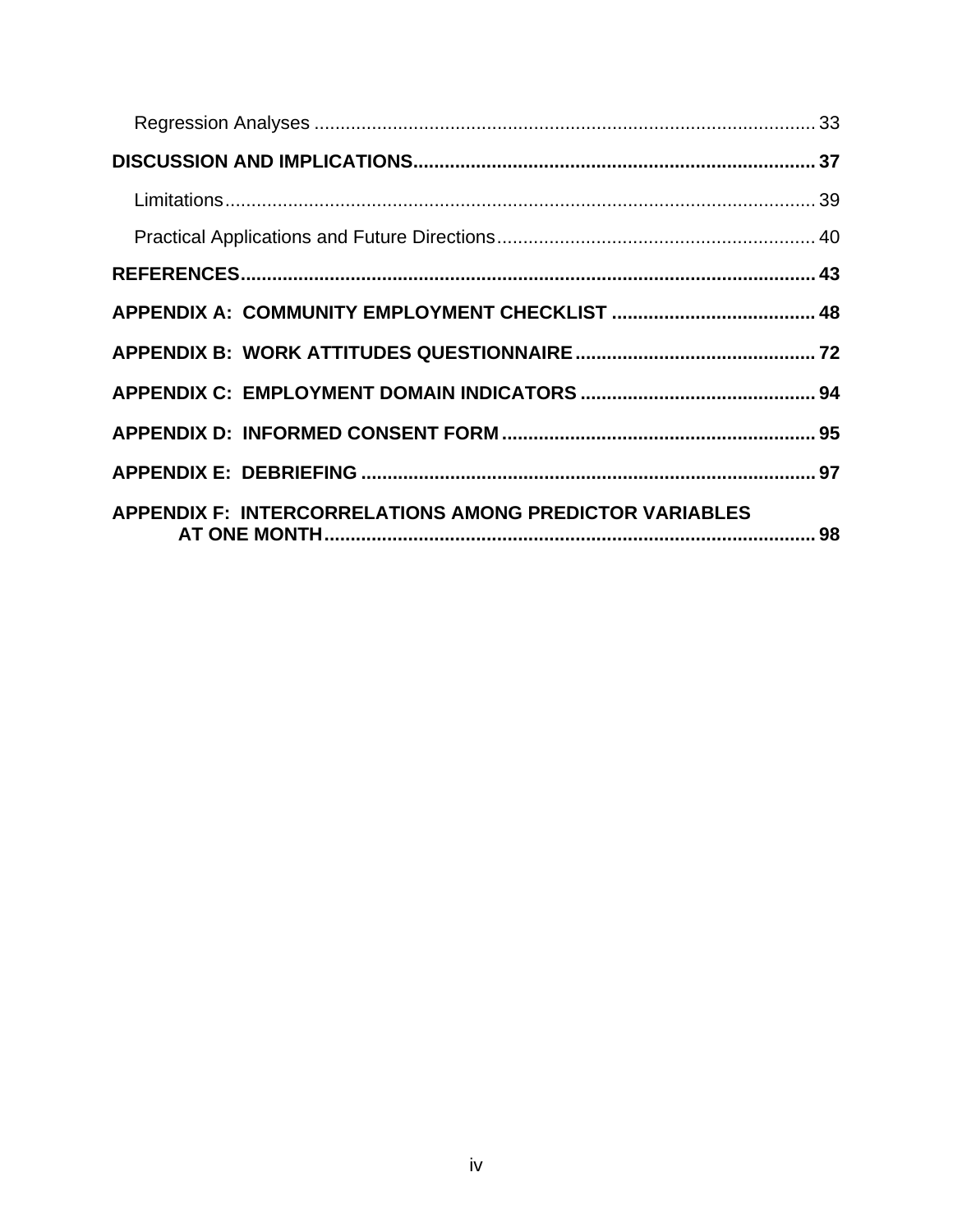# **LIST OF TABLES**

<span id="page-6-0"></span>

| Table 1: | Type of Employment Reported Before Incarceration 18                              |
|----------|----------------------------------------------------------------------------------|
| Table 2: | Type of Work Experience/Training During Incarceration  19                        |
| Table 3: |                                                                                  |
| Table 4: | Means and Alphas for the Attitude and Self Efficacy Measures:                    |
|          |                                                                                  |
| Table 5: | Distribution of the Chance of Finding / Maintaining Employment Variable:         |
|          |                                                                                  |
| Table 6: |                                                                                  |
| Table 7: |                                                                                  |
| Table 8: |                                                                                  |
| Table 9: | Correlations between One Month Predictor Variables and Employment                |
|          |                                                                                  |
|          | Table 10: Summary of Stepwise Regression Analysis for One Month                  |
|          | Variables Predicting Employment Status at One Month $(N = 302)$ 26               |
|          | Table 11: Summary of Stepwise Regression Analysis for One Month Variables        |
|          |                                                                                  |
|          |                                                                                  |
|          | Table 13: Type of Work Experience/Training During Incarceration 29               |
|          |                                                                                  |
|          | Table 15: Means and Alphas for the Attitude and Self Efficacy Measures:          |
|          |                                                                                  |
|          | Table 16: Distribution of the Chance of Finding/Maintaining Employment Variable: |
|          |                                                                                  |
|          | Table 17: Correlations Between Six Month Predictor Variables and Employment      |
|          |                                                                                  |
|          | Table 18: Summary of Hierarchical Stepwise Regression Analysis for Six Month     |
|          | Variables Predicting Employment Status at Six Months (N = 106)34                 |
|          | Table 19: Summary of Hierarchical Stepwise Regression Analysis for Six Month     |
|          | Variables Predicting Quality of Employment at Six Months ( $N = 106$ ) 35        |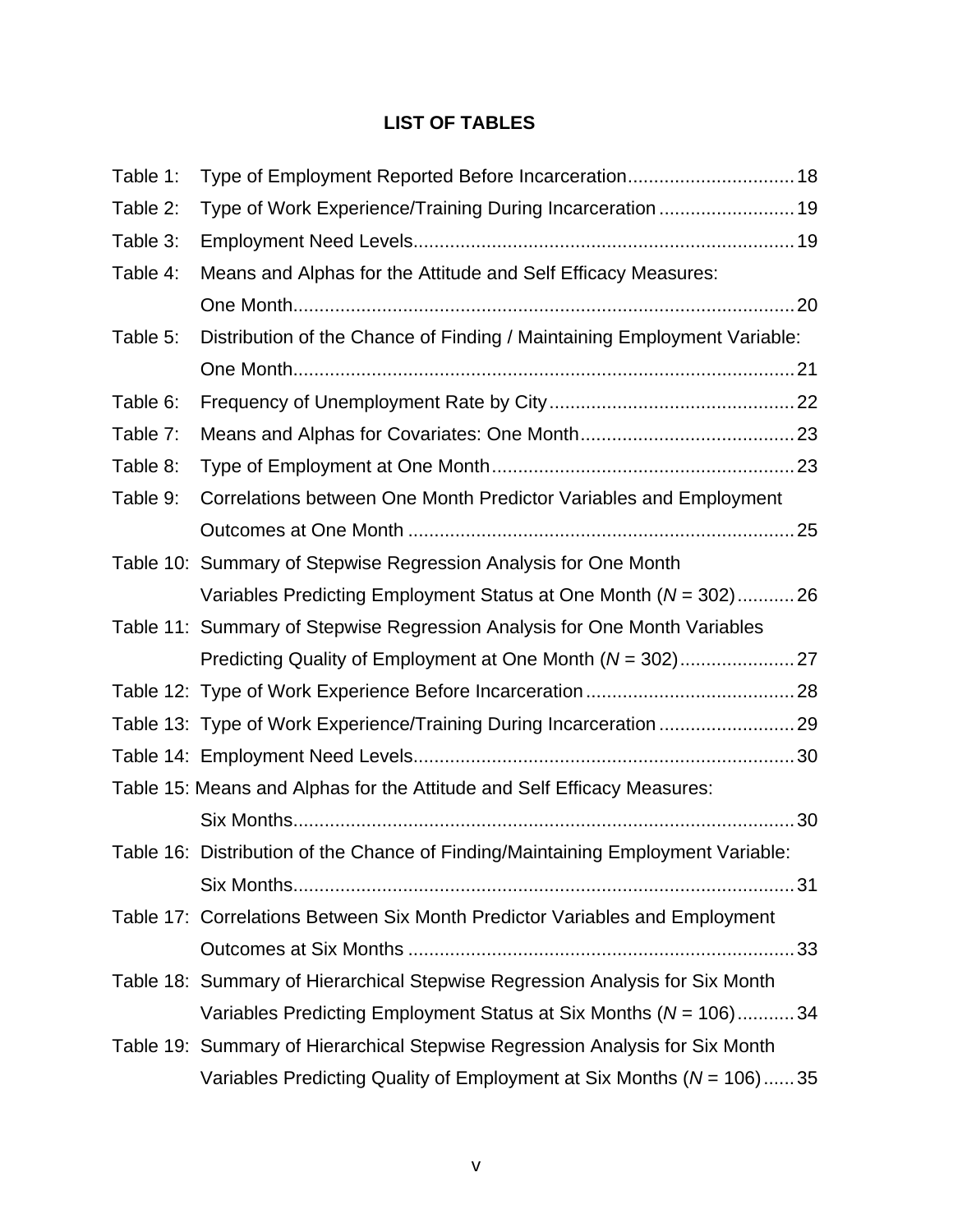| Table 20: Summary of Hierarchical Stepwise Regression Analysis for Six Month |  |
|------------------------------------------------------------------------------|--|
| Variables Predicting Number of Weeks Employed at Six Months                  |  |
|                                                                              |  |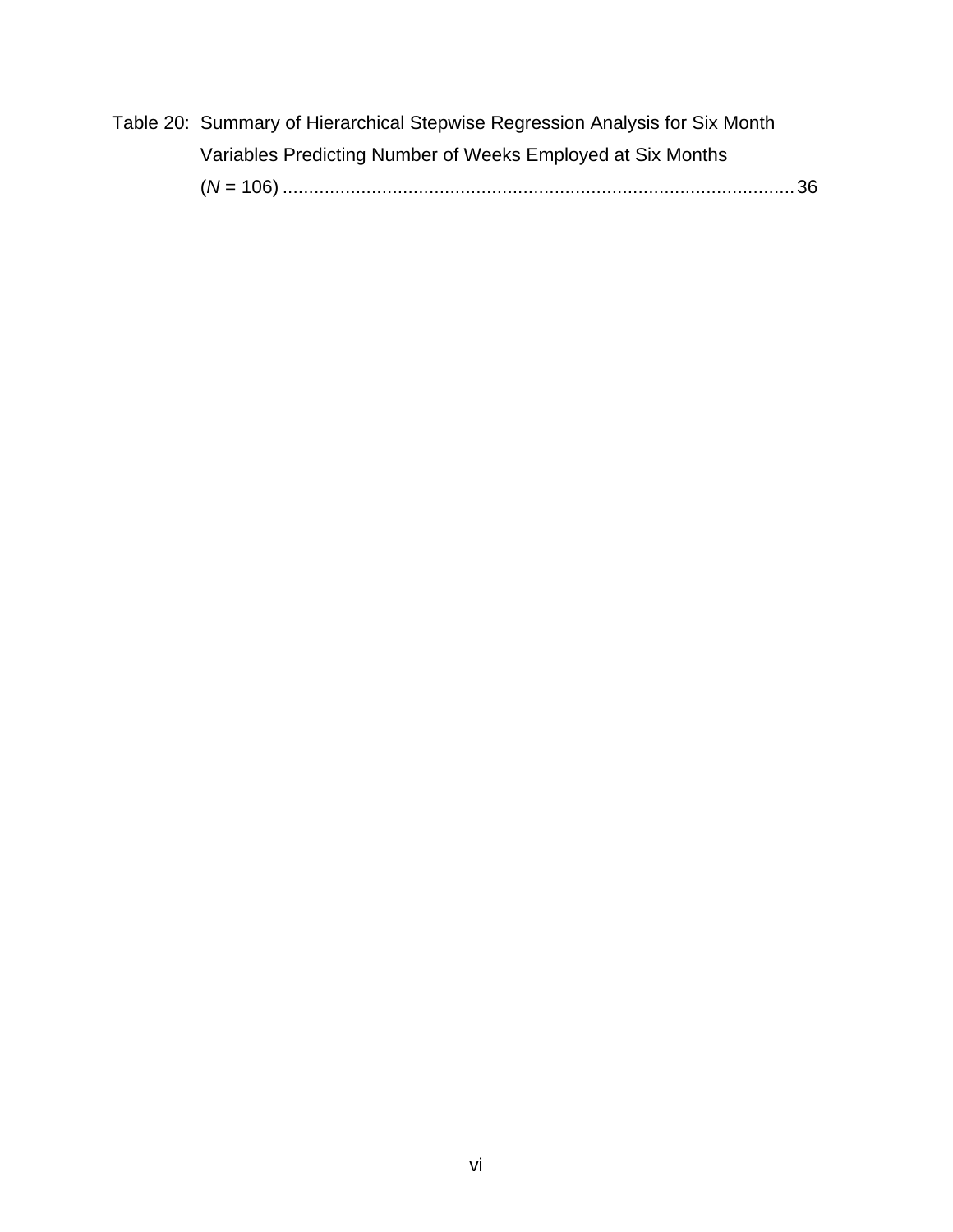#### **INTRODUCTION**

<span id="page-8-0"></span>Employment has played a prominent role in the operation of institutions (Funke et al., 1982; Gaes et al., 1999; Guynes & Greiser, 1986; Miller & Greiser, 1986; Townsend, 1996), and has long been a topic of interest within criminological and correctional theory and practice (Andrews, Pirs, Walker, & Hurge, 1980).

The importance assigned to employment is reflected in the Correctional Service Canada's (CSC) approach to the assessment of offender needs. As federal offenders (those sentenced to two years or more) enter the correctional system, they participate in an extensive intake assessment process, designed to identify factors that contribute to their criminality. The focus is on dynamic attributes--criminogenic needs--that when effectively addressed, decrease the likelihood of future involvement in crime (Andrews, Bonta, & Hoge, 1990; Andrews & Bonta, 1998). The CSC has identified 7 of these need areas, or deficits, assessed through the Offender Intake Assessment process (OIA); these areas are subsequently targeted, as required, for intervention during the offenders' period of incarceration. These need areas include: employment, marital / family, associates / social interaction, substance abuse, community functioning, personal / emotional, and attitude (Motiuk, 1997a). Each of these needs has received considerable empirical support for its association with criminality (see Forum on Corrections Research, 1998, Volume 10, Number 3 for details). Approximately 75% of offenders are identified with employment needs upon entry to federal institutions (Motiuk, 1997a).

Empirical substantiation of the specific link between offender employment deficits and recidivism was provided in a meta-analytic review conducted by Gendreau, Little, and Goggin (1996). Gendreau, Goggin, & Grey (1998) extended the earlier metaanalysis by exploring specific employment indicators from the Dynamic Factors Identification and Analysis (DFIA) protocol, a component of the OIA process. In their meta-analysis, Gendreau et al. (1998) reported education / employment (*r* = .26), employment needs at discharge (*r* = .15) and employment history (*r* = .14) as some of the most powerful predictors of recidivism within the employment domain. The average correlation with recidivism of the 200 effect sizes from 67 studies was *r* = .13.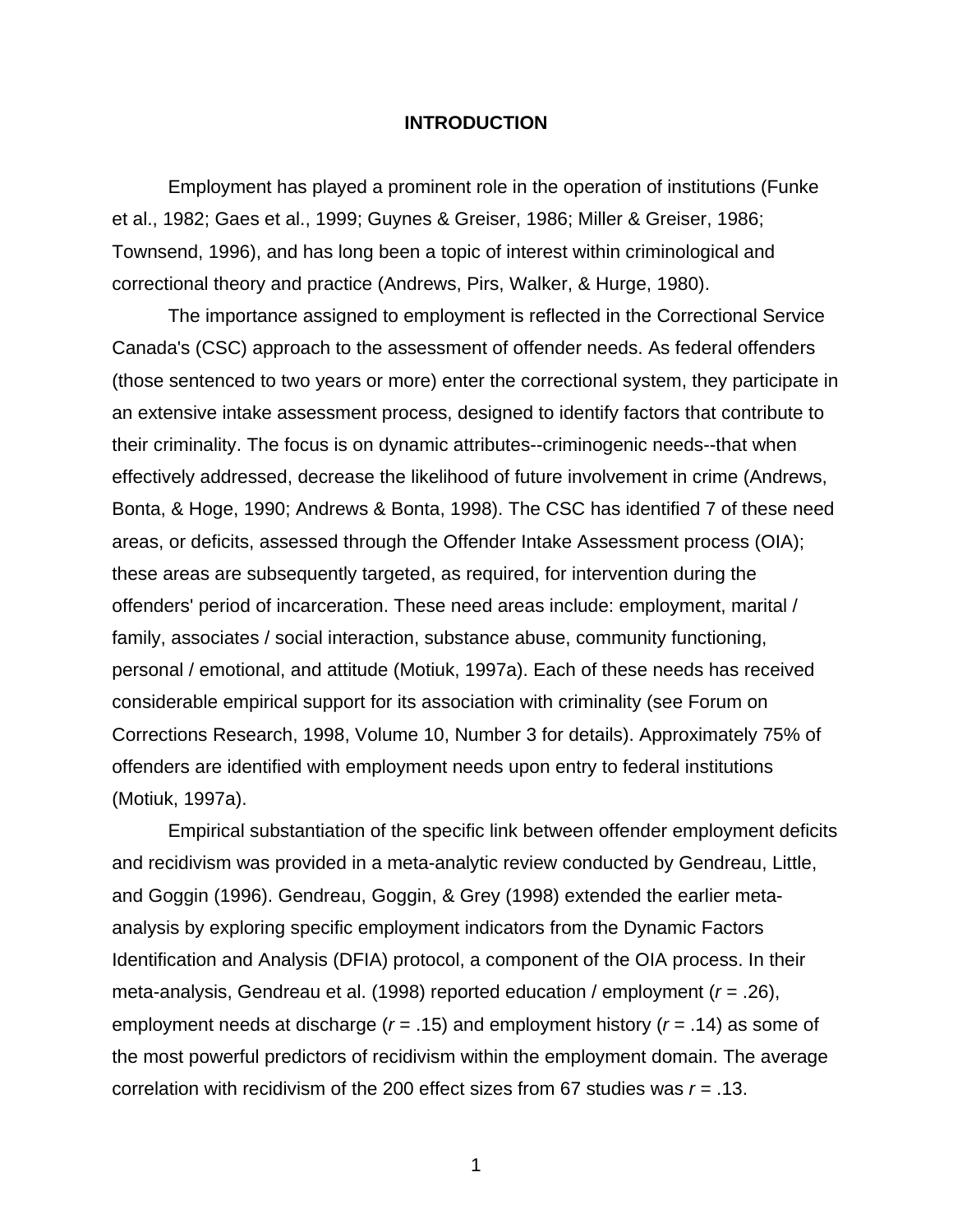Another risk / needs instrument that has been used extensively in classifying offenders and in predicting various outcomes for offenders and probationers is the Level of Service Inventory-Revised (LSI-R; Andrews & Bonta, 1995). A number of studies have reported interrelationships between the employment subscale of the LSI-R and various outcomes. Motiuk (1991) identified employment as one of the dynamic items from the LSI-R that significantly and consistently predicted community adjustment in a sample of provincial offenders on day parole. Rowe (1995) examined the association between the education/employment subscale from the LSI-R and: a) revocations, b) violent recidivism, and c) re-incarceration within a sample of 389 provincial offenders over a one-year follow-up period. Although no significant correlations were obtained for revocation, relationships were obtained for violent recidivism (*r* = .16) and reincarceration (*r* = .21). Moreover, he used a measure derived from parole officer ratings to examine the relationship between employment and the three outcome measures. Offenders with a positive outlook were those with concrete job opportunities upon release, those with a mixed outlook had some chance of obtaining employment in the community, while offenders with a negative (i.e., unstable) outlook had no potential employment opportunities available prior to release. Rowe reported a significant relationship between employment instability and all three outcome measures: revocations (*r* = .21), violent offending (*r* = .15), and reincarceration (*r* = .18).

Burke (1997) conducted a study exploring factors that contribute to community adjustment in a sample of 58 federal offenders on conditional release. Her study was directed specifically toward the assessment of offenders' perceptions of factors that contribute to outcome (successful and unsuccessful performance) on conditional release. She reported a correlation of  $r = .56$  between the employment / education subscale and outcome. Moreover, employment was mentioned by offenders who were unsuccessful on release as one of the more influential factors affecting their release outcome.

The aforementioned research corroborates previous findings and the subsequent identification of unstable employment and lack of conventional ambition as important need factors among offenders (Andrews & Bonta, 1998; Dowden, 1998; Enocksson, 1981; Finn, 1998; Gendreau et al., 1996; Gendreau et al., 1998; Glaser, 1964; Hodanish, 1976; McDonald, 1998; Motiuk, 1996; Motiuk, 1997b; Ryan, 1998).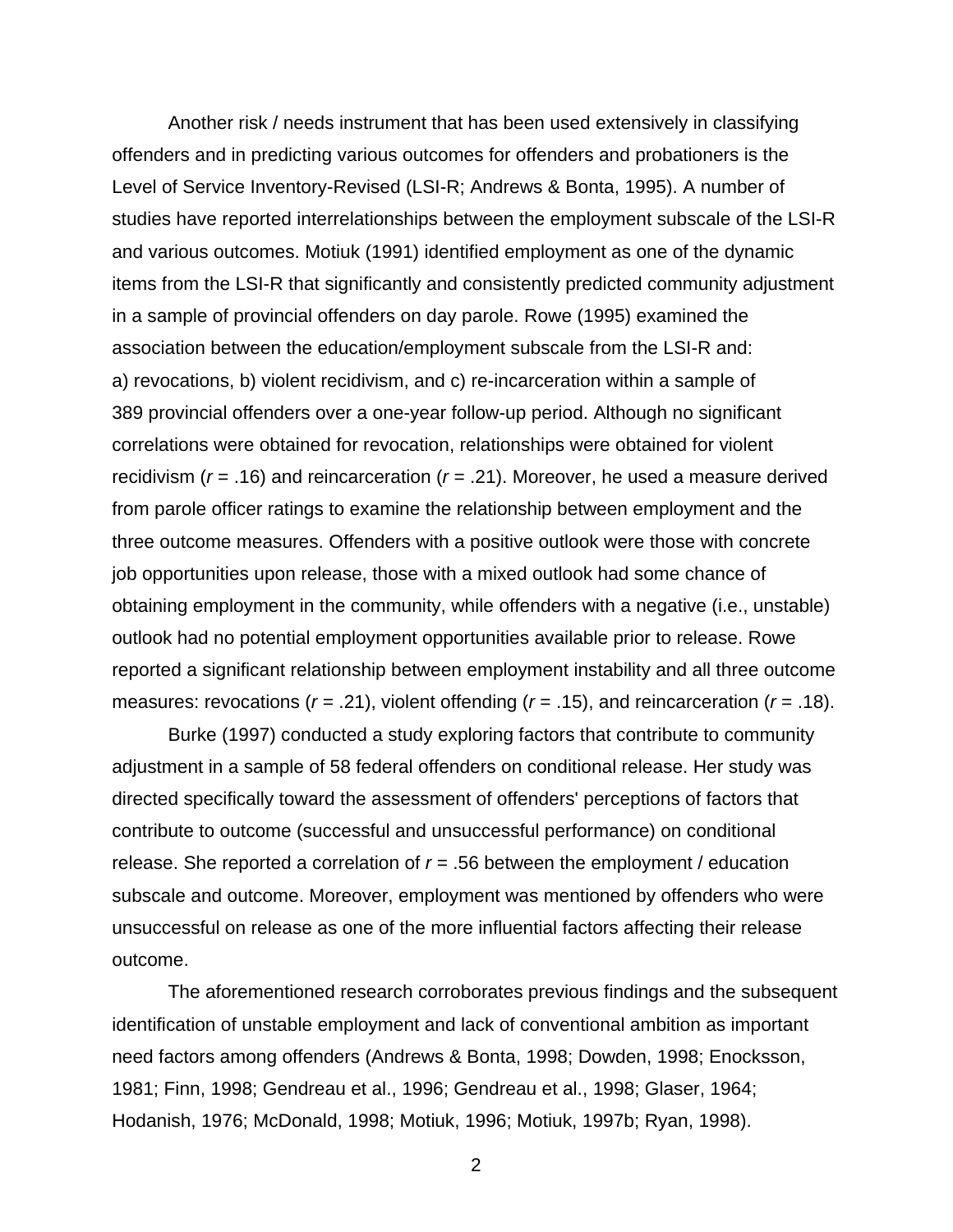Furthermore, researchers have reported the reintegrative effect of skilled employment, or a history of employment prior to incarceration, for offenders released to the community (Enocksson, 1981; Glaser, 1964; Markley, Flynn, & Bercaw-Dooen, 1983). These findings illustrate the importance of assessing factors construed as employment deficits (e.g., lack of employment skills) and competencies (e.g., strong employment history prior to incarceration) for their contributions to community-based outcomes for offenders.

 Although research clearly demonstrates an association between employment and community-based outcomes for offenders, little is known about the processes and specific factors that contribute to these outcomes (Gillis, 2000, 2001, 2002; Ryan, 1998). Furthermore, research has overlooked more proximal outcomes, such as employment status and retention. Given this, various authors have advocated looking beyond recidivism as the sole outcome measure of interest, to include more proximal measures related to employment (Andrews et al., 1980; Enocksson, 1981; Gillis, 2000, 2001, 2002; Hodanish, 1976; Markley et al., 1983; Ryan, 1998; Uggen, 1999).

This study was conducted to explore the contributions of various factors to employment outcomes for offenders. The research was structured according to Andrews' and Bonta's theoretical perspective on criminal behaviour, the Personal Interpersonal Community-Reinforcement perspective (PIC-R; Andrews, 1982; Andrews & Bonta, 1998). This framework postulates the combined influence of personal factors (e.g., antisocial attitudes, values and beliefs; history of antisocial behaviour; and antisocial personality complex, focusing on self regulation), interpersonal factors (e.g., antisocial associates and social support for crime) and broad social factors (e.g., neighbourhood of origin) in contributing to the manner in which an individual perceives the costs and rewards for crime. Ultimately, these factors influence whether an individual will commit crime. Thus, although formulated prior to meta-analytic findings on the most prevalent risk factors for recidivism, the PIC-R perspective successfully identified the factors most strongly linked to crime--the "Big Four", consisting of antisocial attitudes, associates, history and personality (Andrews & Bonta, 1998; Gendreau et al., 1996). The present study used the PIC-R perspective as a guiding framework, re-orienting the theory to incorporate relevant work attitudes, with the objective of predicting employment, rather than criminal, outcomes.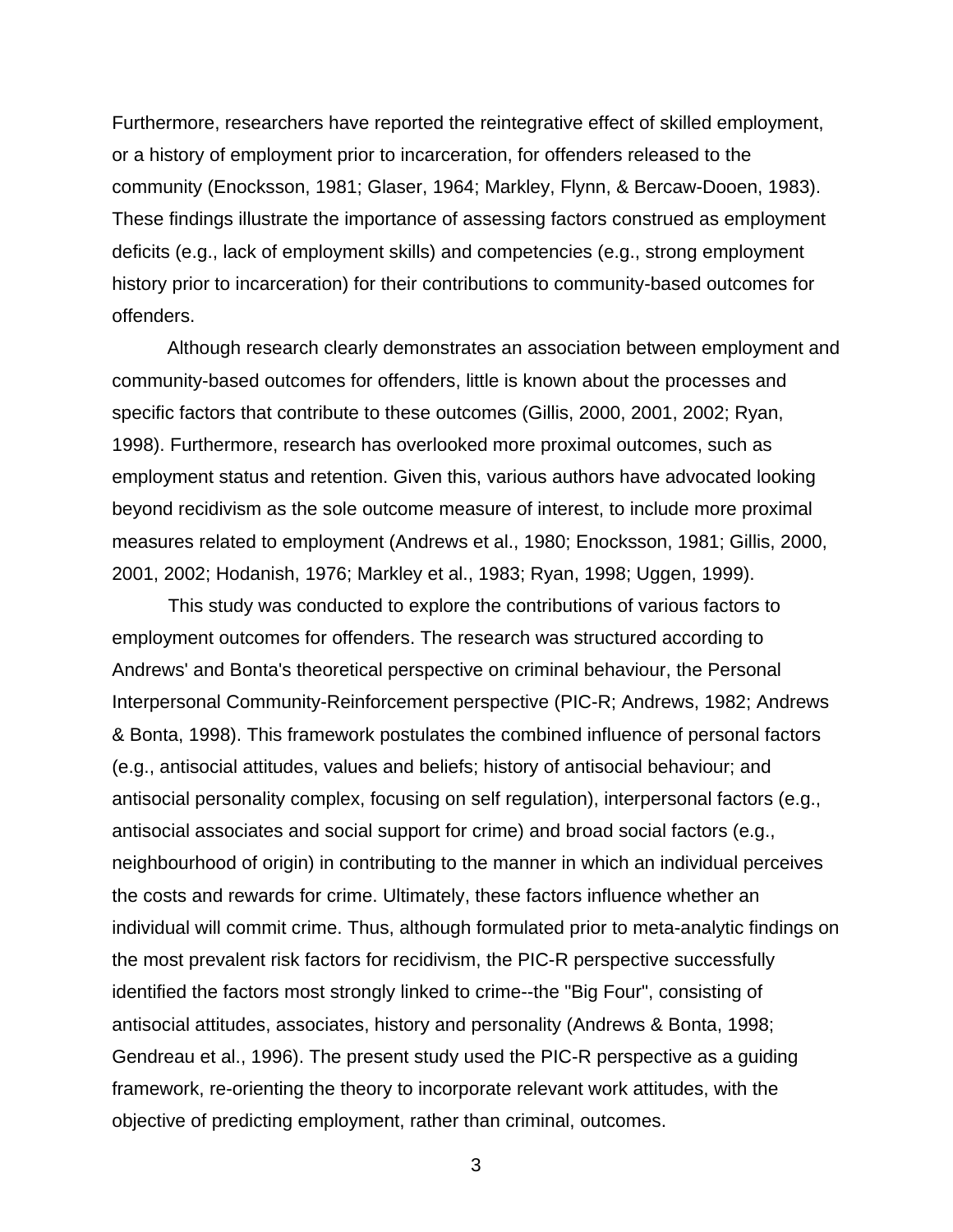## **HYPOTHESES**

<span id="page-11-0"></span>This study is exploratory, designed to gain a better understanding of factors related to employment outcomes for federal offenders on conditional release. As such, the hypothesis is broad in orientation, namely, that the predictor variables subsumed under the personal (e.g., employment history, attitudes, self efficacy and intention), interpersonal (social support for employment), and broad social (e.g., unemployment rate) categories adapted from the PIC-R perspective, will be associated with employment outcomes (status, quality and number of weeks employed).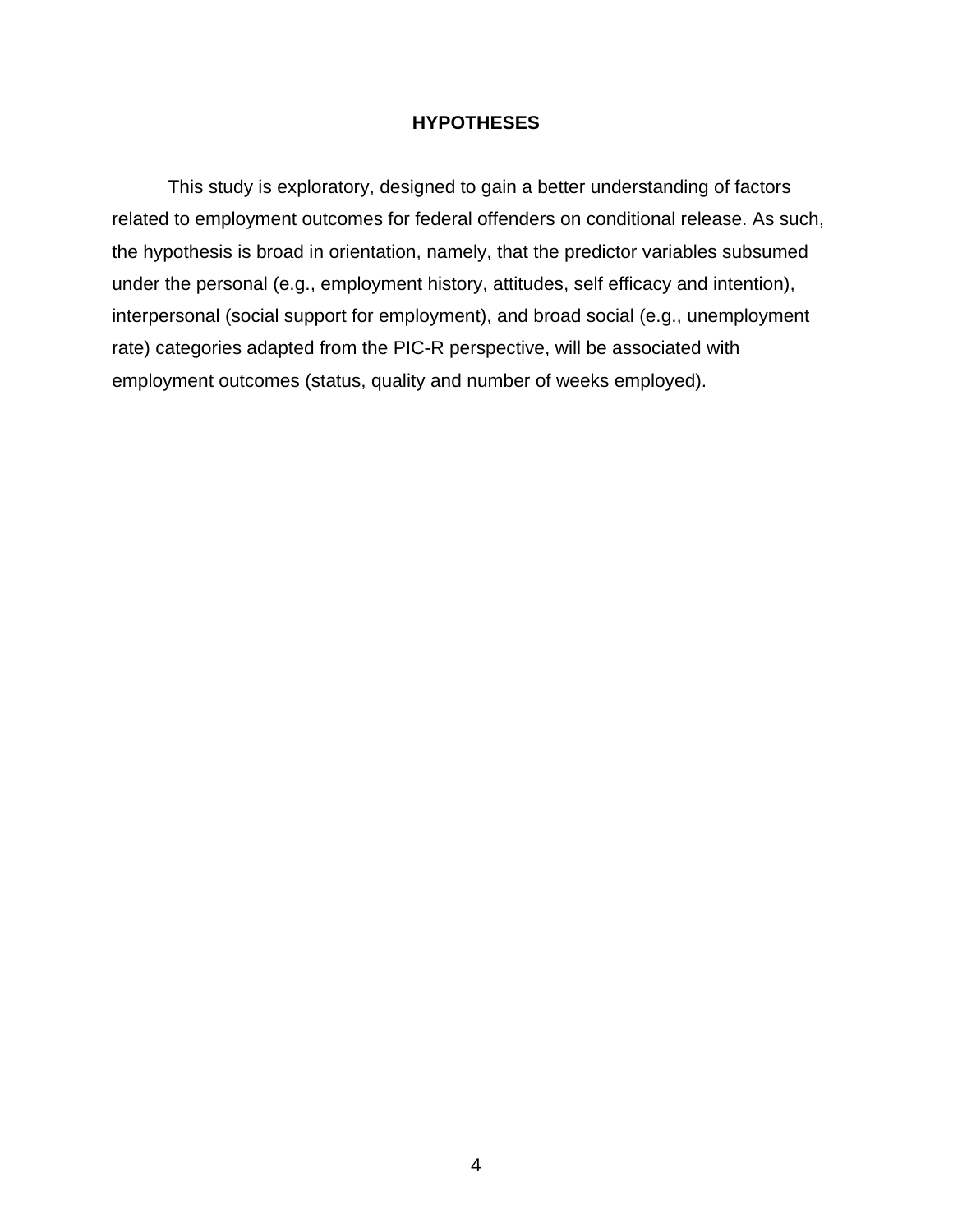#### **METHOD**

#### <span id="page-12-0"></span>**Participants**

Participants were male federal offenders (those sentenced to serve two years or more) released from institutions to one of six urban Canadian centres. A total of 302 offenders volunteered to participate, of the initial 548 who were approached from December 1998 to September 1999, for a participation rate of 55%. Only information on the offenders who consented to participate is presented in this section, for ethical reasons.

The average age of participants, calculated on the basis of pre-test (i.e., onemonth) administration, was 33.7 years (*SD* = 10.3 years), with age ranging from 19 to 66 years. One half of the sample was Caucasian (50.8%); the remaining offenders were Innu (1.0%), Inuit (0.3%), Metis (5.4%), North American Indian (8.0%), Hispanic (4.0%), Arabic (14.4%), Black (10.0%), Asiatic (4.0%), East Indian (1.3%) and other (0.7%). To facilitate analyses, ethnicity was collapsed into a two-level measure: Aboriginal (14.7%) and non-Aboriginal (85.2%). Marital status, derived from CSC's automated database, was collapsed to yield two categories: involved in a relationship (38.2%) or single (61.8%).

One half (53.0%) of the study participants were released to cities in the Prairie region; the remaining participants were released to the Atlantic (22.5%) and Ontario (24.5%) regions. Nearly two-thirds of the sample (64.2%) were released on day parole, the earliest form of release. Only 8.3% were released on full parole, a less restrictive form of conditional release and 27.5% were released on statutory release, which is mandatory release to the community (for most offenders) after serving two-thirds of the sentence.

A participation rate of 50% was obtained for the six month assessment phase, with 106 of the eligible 213 offenders completing this second phase (17 offenders had moved from the study sites and 72 had their conditional release suspended or revoked since the first assessment period). The average age of participants from the six month assessment phase was 35.9 years (*SD* = 10.7), with age ranging from 20 to 63 years. Less than one-tenth (8.6%) were Aboriginal; the remaining 91.4% were non-Aboriginal.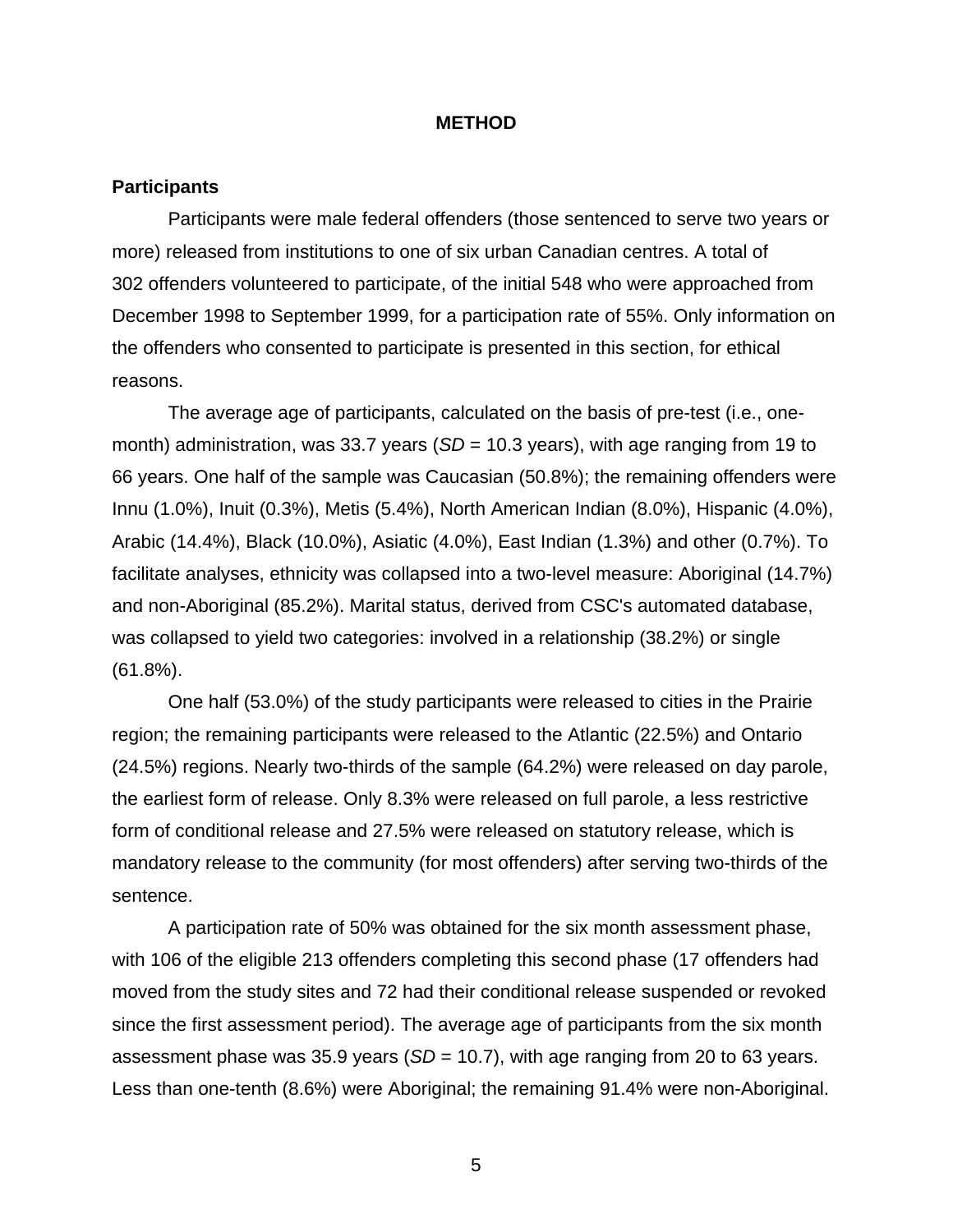<span id="page-13-0"></span>The majority of offenders who participated in the six month assessment were not married (60.3%).

#### **Measures**

Data were collected at two points in time (during the first and sixth month of release), in order to explore change over time. A multi-method approach to data collection was used, including an interview, paper-and-pencil questionnaire, and file review. The file review examined information contained within the Offender Management System (OMS), CSC's automated database containing historical employment and criminal involvement information, and dynamic variables such as offender needs. The *Community Employment Checklist* (see Appendix A) was developed for research assistants' use. The instrument, consisting of a short number of community employment-related variables, examined static factors such as institutional program participation, and dynamic variables, such as number of job interviews attended during the first six months of release. The *Work Attitudes Questionnaire* (see Appendix B) consisted of standardized scales designed to assess the attitude, motivation, and efficacy-related constructs detailed within the PIC-R perspective (Andrews, 1982; Andrews & Bonta, 1998).

#### **Predictor Variables**

Predictor variables are described in relation to the PIC-R perspective: personal factors, interpersonal factors, and broad community factors.

## *Personal Factors*

*Employment history.* Research has demonstrated the link between offender employment experience prior to incarceration and subsequent community readjustment (Andrews & Bonta, 1998; Gendreau et al., 1996; Gendreau et al., 1998; Glaser, 1964; Motiuk, 1997b). Various components of offenders' employment history were explored in this study, including type of employment in the year prior to incarceration, which was collapsed into *skilled* (i.e., skilled labour, sales, supervisory, and managerial / professional positions) and *unskilled* work categories (unskilled / semi-skilled and "other").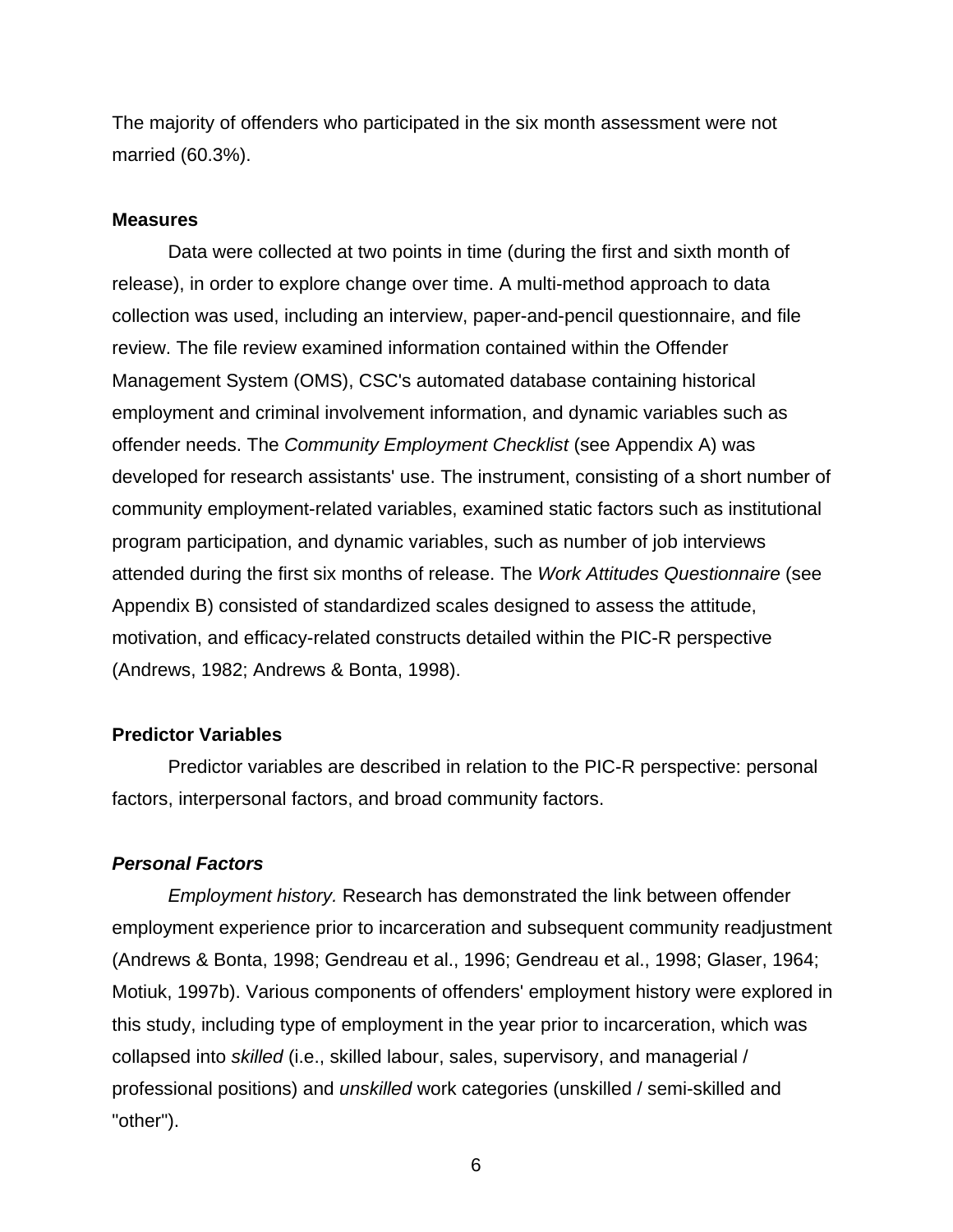Another variable reflective of employment experience is the composite employment stability variable, derived from the employment domain within the OIA (see Appendix C for a listing of the individual employment indicators). Whereas items are typically added together to reflect the extent of employment need (i.e., each item that reflects an employment deficit is allocated one "point"), in the present study, the reverse approach was adopted to reflect stability or competency in the employment domain. Individual indicators that were not endorsed at intake (i.e., the indicator did not reflect the offender's need) was given a score of one, so that the fewer items initially endorsed at intake, the more stable the employment history. The same approach was used with the education-based indicators from the employment domain (e.g., has less than grade 8) to create a strength-based education variable.

To account for change in employment need that might accrue due to work or vocational training during incarceration, offenders were asked if they had worked for Corcan, or participated in one of the following: vocational training, skills for employment training, or work release. If offenders reported participating in any of these areas, they were given a score of one on the *training* variable. Otherwise, offenders who did not participate in work / vocational training during incarceration were given a score of zero on the composite training variable.

The final variables assessed in the employment history category were employment need ratings from the OIA. A total of 35 indicators in the employment domain are dichotomously rated, with a point allocated to each item that applies to the offender. The employment need domain is given a rating (*Asset, No problem, Some problems, or Considerable problems*) following interviews with the offender and systematic review of the offender's file and collatoral information. Thus, the overall need rating for the domain is derived through clinical judgment of the correctional professional (directed by rating guidelines and the dichotomously-rated employment indicators). A similar process is used by CSC to assess offender needs upon release to the community, and every six months following release via the Community Intervention Scale  $(CIS)^1$  $(CIS)^1$ , a dynamic needs assessment scale comprised of the same seven need areas evaluated in the Offender Intake Assessment. For the present study, information

<span id="page-14-0"></span><sup>&</sup>lt;sup>1</sup> The content of the CIS is now reflected in the Correctional Plan Progress Report and Community Strategy.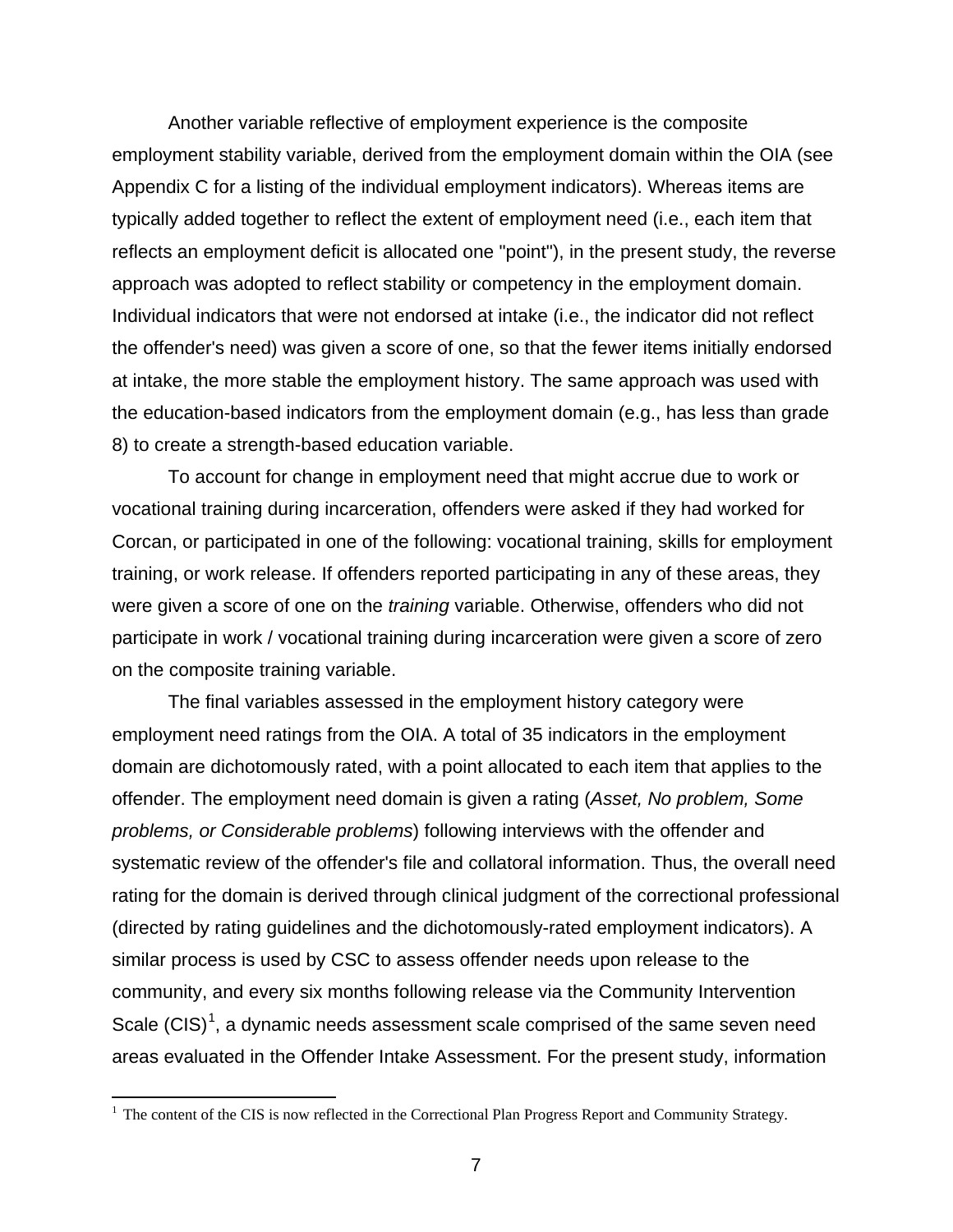from the first CIS assessment (conducted during the first six months of release) was used to evaluate employment needs in the community.

*Attitudes, values and beliefs.* The extent to which offenders ascribe value to employment and their attitudes toward employment, were assessed using a variety of standardized measures compiled in the *Work Attitudes Questionnaire*. Kanungo's (1982) *Work Involvement* scale was used to assess the individual's generalized cognitive identification with work and beliefs regarding the value of work. The scale, consisting of six items rated on a seven-point scale, has demonstrated adequate internal consistency ( $\alpha$  = .75) and test-retest reliability ( $r$  = .67). In an initial examination of the psychometric properties of the scale, Kanungo reported a mean of 20.70 (*SD* = 5.97) for a sample of 900 English- and French-speaking full-time industrial and governmental employees who were enrolled in evening extension courses. The *Job Involvement* scale, also developed by Kanungo (1982) measures the cognitive identification associated with a specific job, versus the generalized work context assessed by the *Work Involvement Scale*. Comprised of 10 items evaluated on a sevenpoint scale, the *Job Involvement* measure has good internal consistency ( $\alpha$  = .80) and test-retest reliability (*r* = .85). Kanungo reported a mean of 31.31 (*SD* = 10.61) for the sample of 900 industrial and governmental employees.

Work ethic, which evaluates the significance of work and the belief that effort contributes to success, was measured using Ho & Lloyd's (1984) 7-item *Australian Work Ethic* scale. Evaluated on a 4-point scale, the measure has consistently displayed adequate to good internal reliability (range,  $\alpha$  = .71 to .84) (Furnham et al., 1991; Ho & Lloyd, 1984; Niles, 1993; Paterson & O'Driscoll, 1989), concurrent validity, and testretest reliability (Paterson & O'Driscoll, 1989). In analyses of the psychometric properties of the scale, Ho and Lloyd reported means of 18.38 (*SD* = 4.16) and 17.77 (*SD* = 3.58) for males and females, respectively.

The *Intrinsic Job Motivation* scale (Warr, Cook, & Wall, 1979), comprised of six items rated on a seven-point scale, has good internal consistency ( $\alpha$  = .82) and adequate test-retest reliability. The scale evaluates the extent to which an individual wants to perform well in his or her job to achieve intrinsic satisfaction. Warr and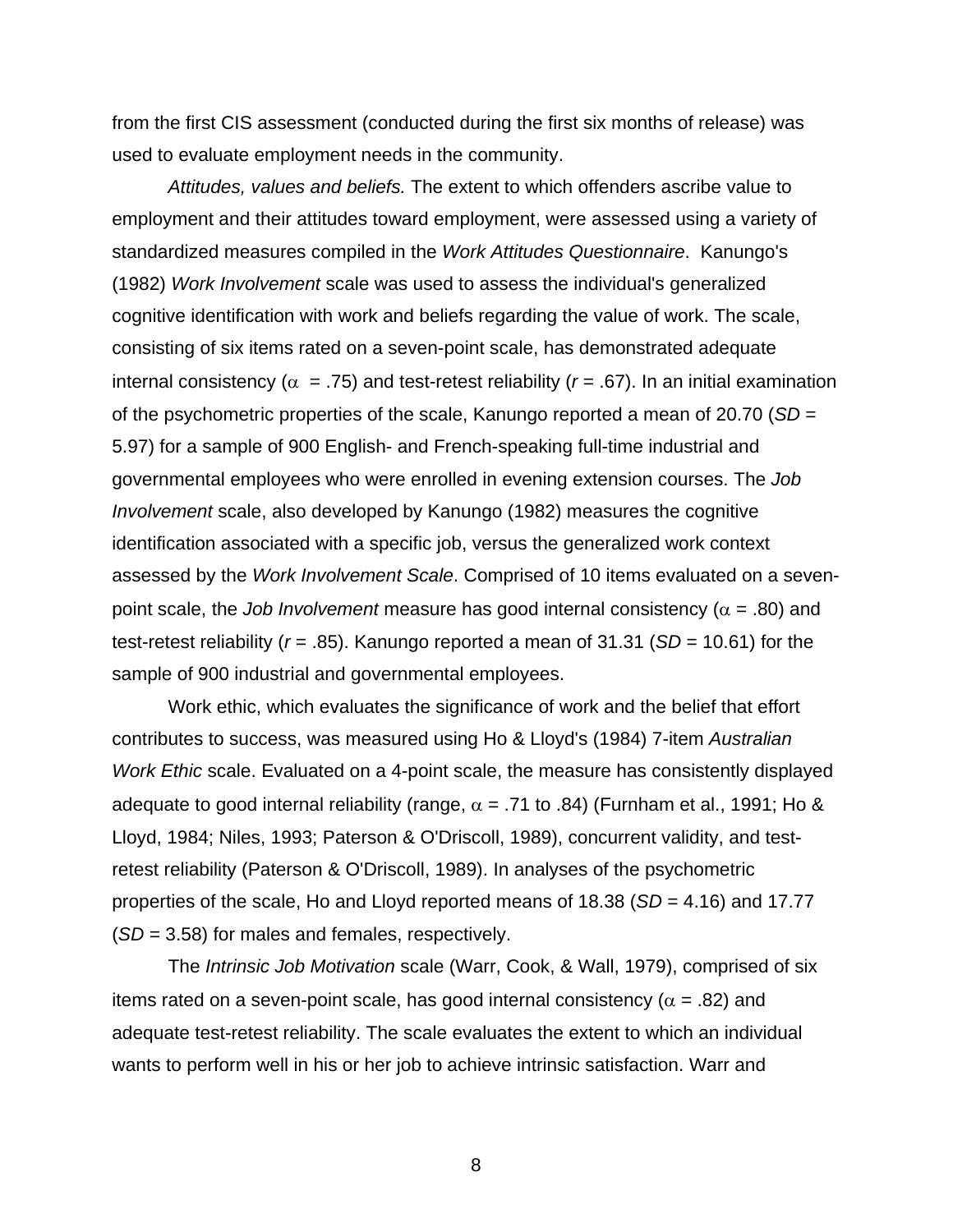colleagues reported a mean of 36.25 (*SD* = 5.51) for a sample of blue-collar male employees in a manufacturing industry.

The *Value of Employment* measure used by Andrews and colleagues (1985) has good internal reliability ( $\alpha$  = .82). Andrews et al. reported a mean of 60.85 (*SD* = 6.56) on intake assessment for a sample of probationers on the 18-item measure, anchored on a 5-point Likert scale. Additionally, Harris' (1975) *Expected Value of Crime* measure was modified to evaluate offenders' perceived advantages and disadvantages of employment. Offenders were asked to list the benefits associated with employment, the likelihood that they would achieve these benefits (on a scale ranging from 0 to 100), and how happy attainment of these outcomes would make them (on a scale ranging from 0 to 100).

*Occupational self efficacy.* An individual's level of self efficacy, the belief in one's ability to successfully perform a particular action or set of actions (Bandura, 1977), is closely tied to the individual's perceived behavioural control (Ajzen, 1985, 1988). Given the association between self efficacy and behaviour, it is important to evaluate offenders' employment-related self efficacy perceptions. The *Occupational Self Efficacy* scale (Fletcher, Hansson, & Bailey, 1992) measures adults' beliefs in their continued ability to learn, adapt, and be productive in a changing workplace. Three components of the scale assess performance ability, learning ability and organizational skills. This 29 item measure, scored on a 4-point scale, demonstrated very good internal reliability  $(\alpha = .94)$  and construct validity when piloted within a sample of 136 adults employed at two manufacturing companies and an energy-related company (with both professional and non-professional job categories represented).

*Intention.* One question in the *Community Employment Checklist* refers to offenders' intention (i.e., likelihood) of acquiring / maintaining work. Offenders were asked to indicate their "chances" of finding a job (or keeping a job, if they were currently employed) in the next six months, with response options ranging from *Poor*, to *OK*, to *Good*.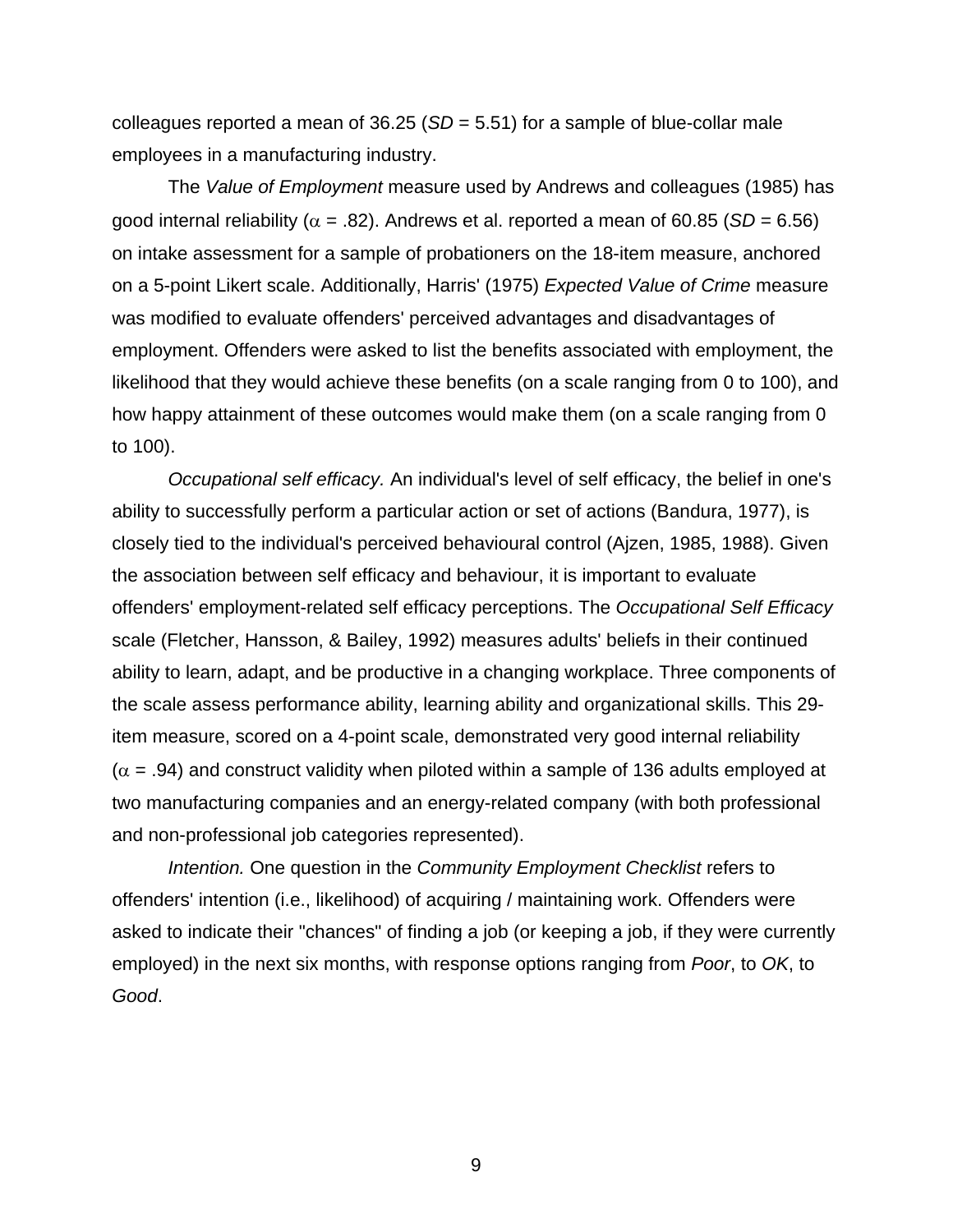#### <span id="page-17-0"></span>*Interpersonal Factors*

*Social support for employment.* Azrin, Flores, and Kaplan (1975) explored the role of social support in contributing to employment outcomes for unemployed individuals. Their job club training, premised on the idea that working in a group is more effective than individual job-seeking, consisted of a "buddy procedure" designed to facilitate transportation to job interviews, role-playing, supervision of phone interactions with potential employers, résumé review, sharing job leads, and mutual encouragement. This multifaceted method to job-seeking advocated, at its core, the principle that job search was a process that could be learned though a structured approach involving group counseling in addition to the aforementioned components.

In their exploration of the hypothesis that job club training would be superior to individual job search efforts, Azrin and colleagues (1975) conducted a matched control design study to explore the effectiveness of the approach relative to the traditional individual job-seeking tactic. Participants were unemployed individuals who expressed an interest in finding work, recruited through various techniques, including newspaper advertisements, referrals from a state employment agency, personnel departments, and word-of-mouth. Potential study participants were matched, as closely as possible, on "probable employability", comprised of age, sex, race, education, marital status, desired type of position and salary level, number of dependents, and current financial resources. One person of each pair was allocated to the job club group, and the other to the control group, on the basis of a coin toss. A total of 60 individuals (28 male, 32 female) received a minimum of 5 counseling sessions; they were young (average age of 25 years), with an average of 14 years of education, and had been employed 6 months in the prior year. The majority (approximately 85%) of the participants were Caucasian. The control group was comparable on each of the measures. Their study indicated, as hypothesized, that the Job Club approach was more effective. Two months following the program, 90% of the participants were employed, whereas only 55% of the control group had found a job. Moreover, participants received a higher starting salary than their counterparts who did not use the Job Club services, and were more likely to obtain professional positions than the control clients (20% versus 5%, respectively).

The Job Club concept (Azrin & Besalel, 1980; as cited in Cellini & Lorenz, 1983) was adapted and offered to young (between 16 and 26), African American, male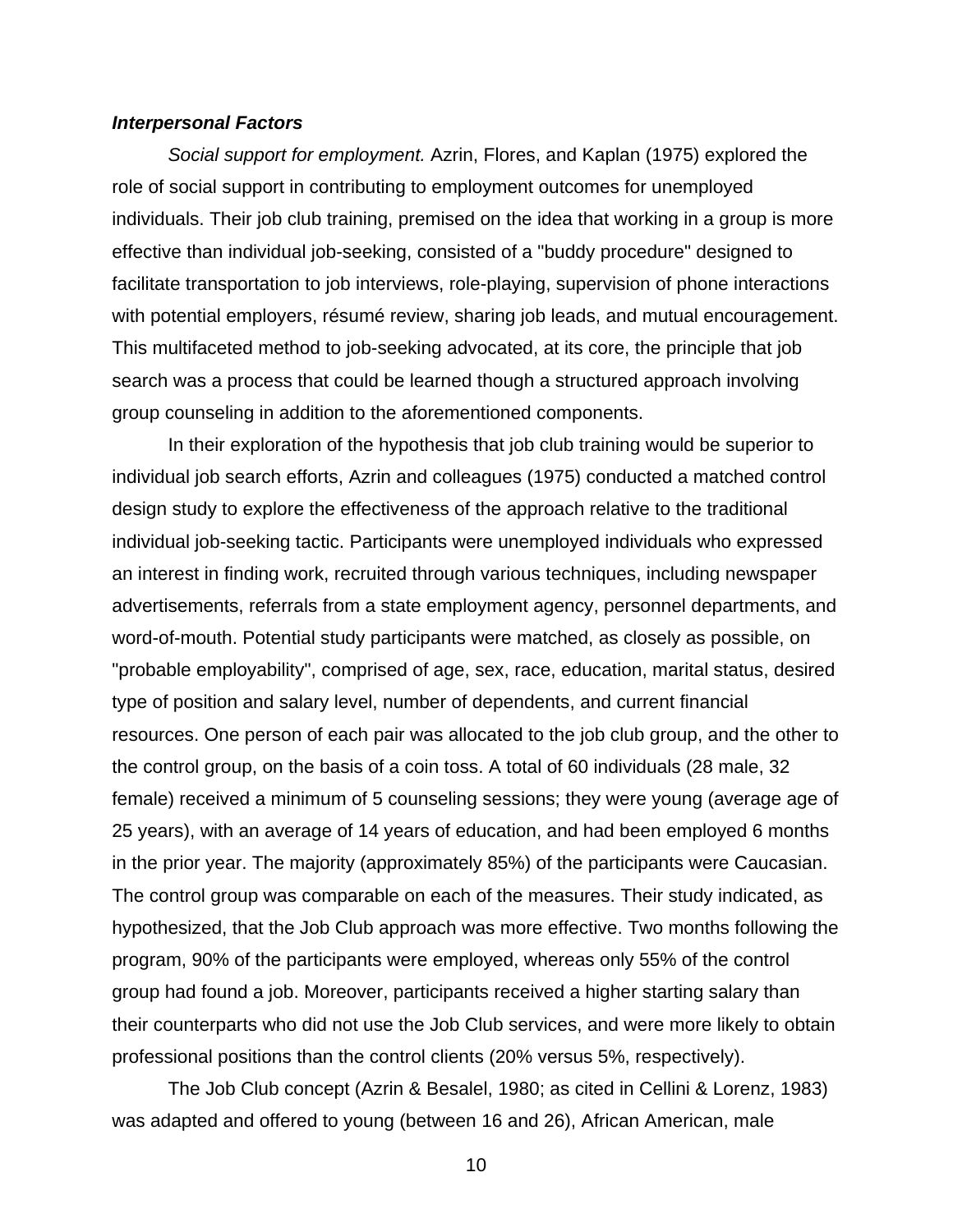offenders by Chicago's Safer foundation. Cellini and Lorenz (1983) found that of the 65 offenders who participated in this program, 46% were employed one month following program completion. This employment rate, significantly less than the percentage employed (ranging from 87 to 100 percent) reported in previous examinations of the impact of job club involvement with non-offenders (e.g., Azrin et al., 1975) was attributed to a less vibrant economy, coupled with participants' lack of marketable skills and the stigma of a criminal record (Cellini & Lorenz, 1983). Unfortunately, no comparative statistics on non-participants were available, as the study was descriptive in nature.

Although limited empirical research exists regarding the relationship between social support for employment and offender employment outcomes, the link is one that is intuitively appealing. Soothill and his colleagues (Soothill, Francis, & Ackerley, 1997; Soothill, Francis, & Escarela, 1999; Soothill & Holmes, 1981) conducted a series of follow-up studies exploring outcomes for offenders who received the services of a specialist employment agency (APEX) in the early 1970s. They found that offenders who received intensive services and who had three or more previous offenses benefited more (i.e., recidivated less) from APEX services than their counterparts who received less intensive services, and even compared to offenders with two or fewer offenses who received less intensive services. This finding held even for offenders who were not placed in jobs, but who maintained contact with the agency. The authors originally attributed this finding to motivation on the part of these offenders. Later conclusions derived from more sophisticated analyses were linked to the role of social support, and the risk principle elucidated by Andrews and colleagues (Andrews et al., 1990). Soothill et al. (1999) postulated that offenders with two or fewer offenses (i.e., low risk offenders) are more likely to maintain their social contacts than offenders who are more heavily involved in crime (i.e., high risk offenders with three or more offenses). The authors hypothesized that the intensive services provided by APEX to these higher risk offenders provided the ongoing support that might otherwise not exist for this group of offenders (Soothill et al., 1999). Thus, these findings corroborate the risk principle in the context of employment intervention and also demonstrate the potential influence of social support in contributing to offenders' community reintegration.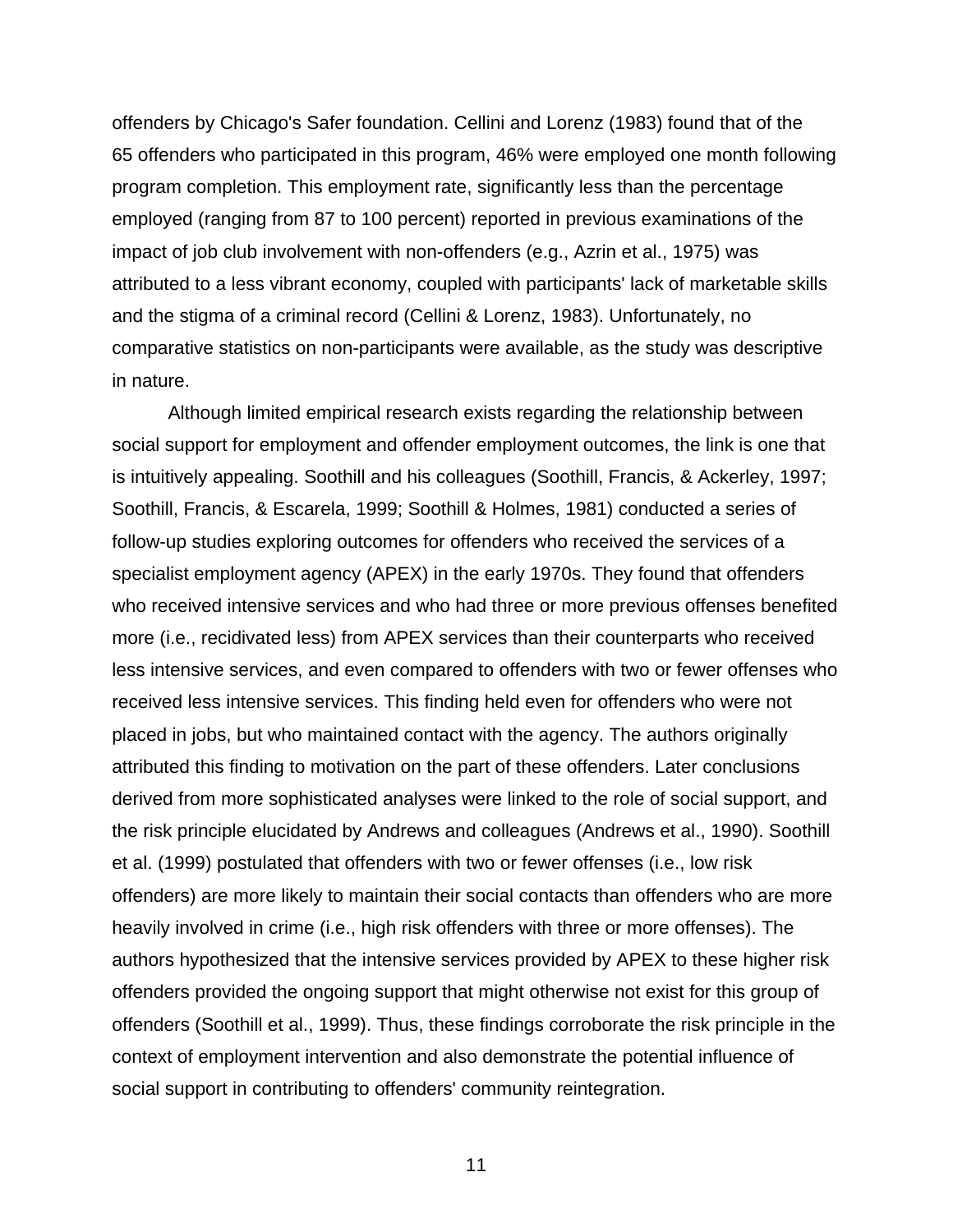<span id="page-19-0"></span>The degree to which an individual has support for employment was assessed by modifying the *Social Support for Crime* scale, adapted by Andrews (1985), from Short (1957) and Hackler and Hagan (1975). The scale, which measures *Criminal Resources / Models* (7 items) *and Affective Ties to Crime* (4 items), was reoriented to reflect support for employment in the present study.

#### *Broad Social Factor*

*Unemployment rate.* Andrews and Bonta (1998) assert the importance of considering broad contextual factors (e.g., political climate) for their indirect influence on offenders' behaviour. Unemployment rate may be construed as a broad social factor for its contribution to the availability of work, and its potential to impact offenders' ability to acquire a job. Regional unemployment rates (unemployment rates per 100,000 people in each city participating in the study) for 1999 were derived from data accompanying Statistics Canada's *Labour Market and Income Data Guide* (1999).

#### *Social Desirability*

The *Balanced Inventory of Desirable Responding* (BIDR; Paulhus, 1994) was included in the work attitudes battery to provide an assessment of offenders' tendency to respond in a socially desirable manner. The two-factor scale is comprised of *Self Deceptive Enhancement* (SDE), the tendency to unconsciously distort self-reports in an exaggeratedly positive manner, and *Impression Management* (IM), the purposeful attempt to impress others by responding in a socially desirable fashion. Each of the subscales is comprised of 20 items, scored using a 7-point response format ranging from *Not True* to *Very True*. Paulhus (1994) presented norms from a variety of sources, including undergraduate students and offenders. Interestingly, the data indicate virtually no differences on means between the students (Paulhus, Reid, & De Longis, 1989) and non-psychopathic offenders (Harper & Hare, 1988; cited in Paulhus, 1994) (SDE = 86.4,  $IM = 72.3$  and SDE = 83.3,  $IM = 74.9$ , respectively), indicating its utility for the assessment of socially desirable responding among offender populations. For the present research, the BIDR was modified by deleting items "I have sometimes doubted my ability as a lover" and "I never read sexy books or magazines" from each of the Self Deceptive Enhancement and Impression Management scales, respectively, as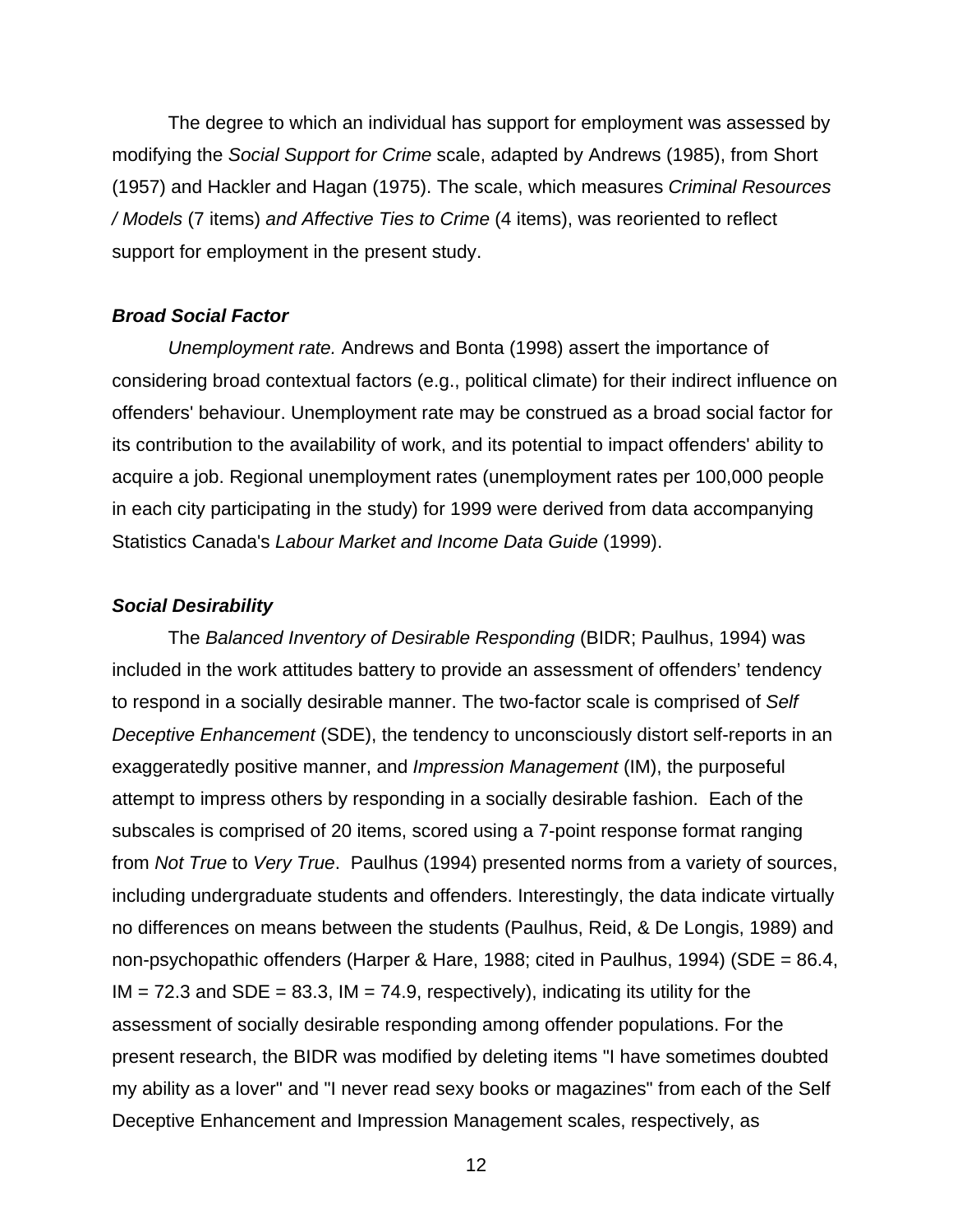<span id="page-20-0"></span>offenders had expressed discomfort with these items in previous employment research (see Gillis, 1994). Additionally, item 13 "The reason I vote is because my vote can make a difference" was deleted from the Self Deceptive Enhancement scale, as federal offenders were not permitted to vote at the time of the study.

#### **Outcome Variables**

Three employment outcomes were assessed to accurately depict offenders' employment situation following release: employment status, quality of employment and number of weeks employed.

*Employment status.* Job attainment was simply a dichotomous measure of whether the offender was employed (yes / no) at the time of the assessment (at one month and at six months).

*Quality of employment.* The following components were used to assess quality of employment at one month: (a) type of occupation (skilled / unskilled), (b) salary meeting needs (meets needs / does not meet needs), (c) satisfaction with income (satisfied / not satisfied). Each component of the composite score was calculated on a three point scale, with 2 representing the highest score attainable. If the offender was not employed since release, he was allocated a score of 0 on each of the measures. If he was not currently employed but had been employed since release, his possible score for each of the three dimensions was calculated out of 1. If he was currently employed, each component was calculated out of 2. For example, for type of occupation at one month, if the offender had not been employed since release, he was given a score of 0; if he had been employed since release in a skilled occupation, he was given a score of 1 (*unskilled* = 0); and if he was currently employed in a skilled occupation, he was given a score of 2. Each of the three components of the quality of employment composite was scored using these criteria, to account for changes that may have occurred in the quality of employment since release. The same process was used to assess quality of employment during the second assessment at six months.

*Number of weeks employed.* At six months, employment retention was assessed by evaluating the number of weeks employed since release. Thus, the six month behavioural criterion accounted for frequent job changes evidenced by the offender. It is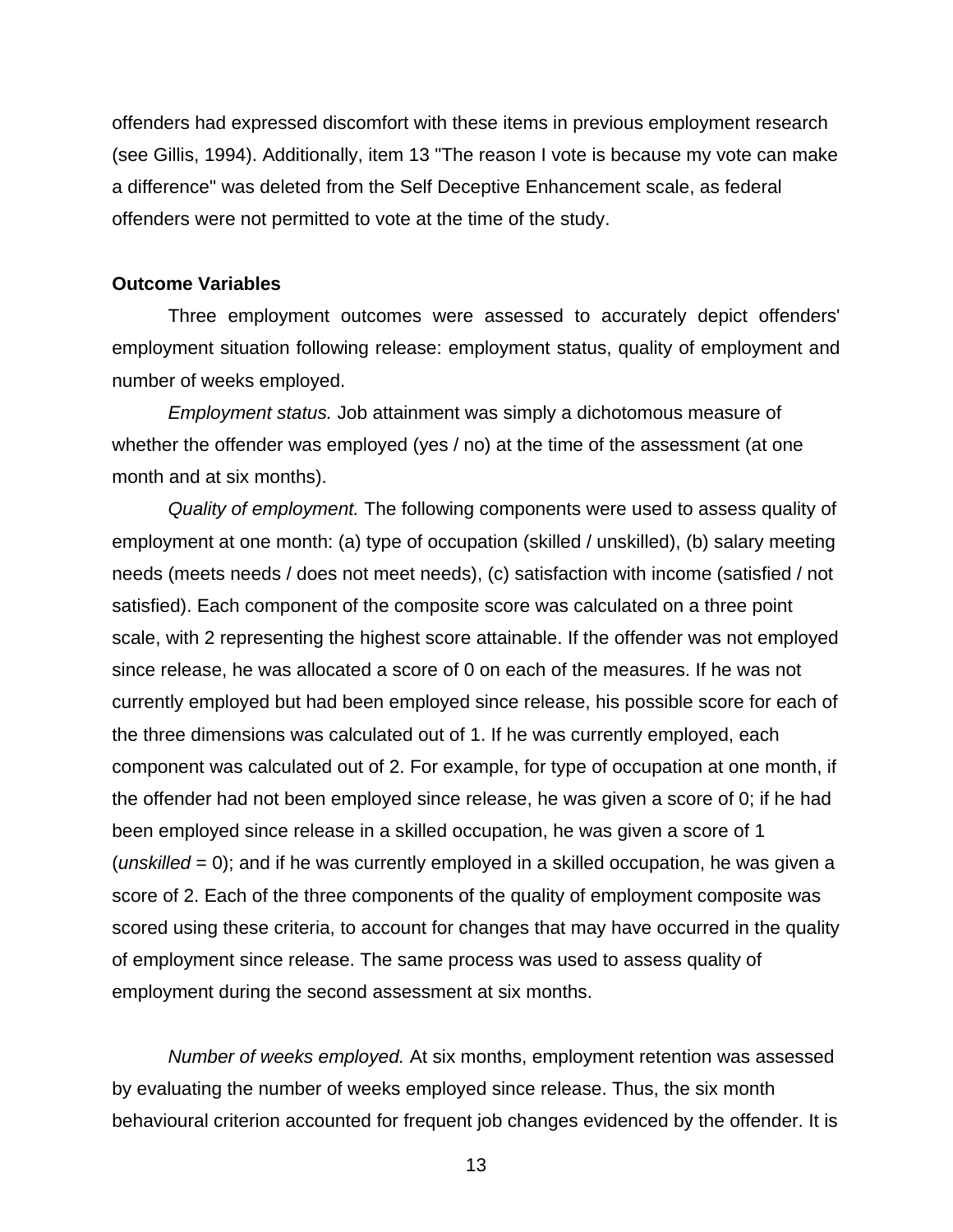<span id="page-21-0"></span>anticipated that this measures the *extent* to which the offender is employed, and avoids strict reliance on dichotomous assessment (employed / unemployed) that does not necessarily reflect change in employment status over time. These indicators were obtained from the *Community Employment Checklist*, administered verbally by the research assistant to the offender.

#### **Procedure**

Before finalizing the selection of data collection sites, the researcher contacted district parole directors and parole managers from six major centres in three regions (Atlantic, Ontario, and Prairies) to explain the project. Each representative indicated interest in pursuing the study in his respective office. The researcher followed up by providing each manager with a comprehensive information package describing the objectives and methodology of the study. Subsequent to receiving the package, each manager was contacted by the investigator and given the opportunity to ask questions about the study. Once managers discussed the study with the researcher, they were asked to assist in selecting a research assistant to conduct interviews at the parole office. More specifically, the investigator requested research assistants who were familiar with parole office procedures and who had experience working with offenders.

Once research assistants were selected, packages were supplied to both parole officers and research assistants. This information was supplemented with site visits at each selected parole office to facilitate communication between the researcher, parole officers and research assistants, and to allow for responses to any questions about the study rationale and procedure. Furthermore, this contact provided parole officers and research assistants with the opportunity to suggest any modifications to the employment instrument and work attitudes battery. After the general meeting explaining the purpose and procedure of the study, the researcher trained research assistants in application of the measures. After procedural and ethical issues were addressed, the researcher provided research assistants with a final version of all relevant materials.

The target group for the study included all male offenders who were released to each of the parole offices between December 1998 and September 1999 and who had a minimum of six months remaining before their sentence expiry date. Research assistants obtained a list of offenders released to the office and examined the list to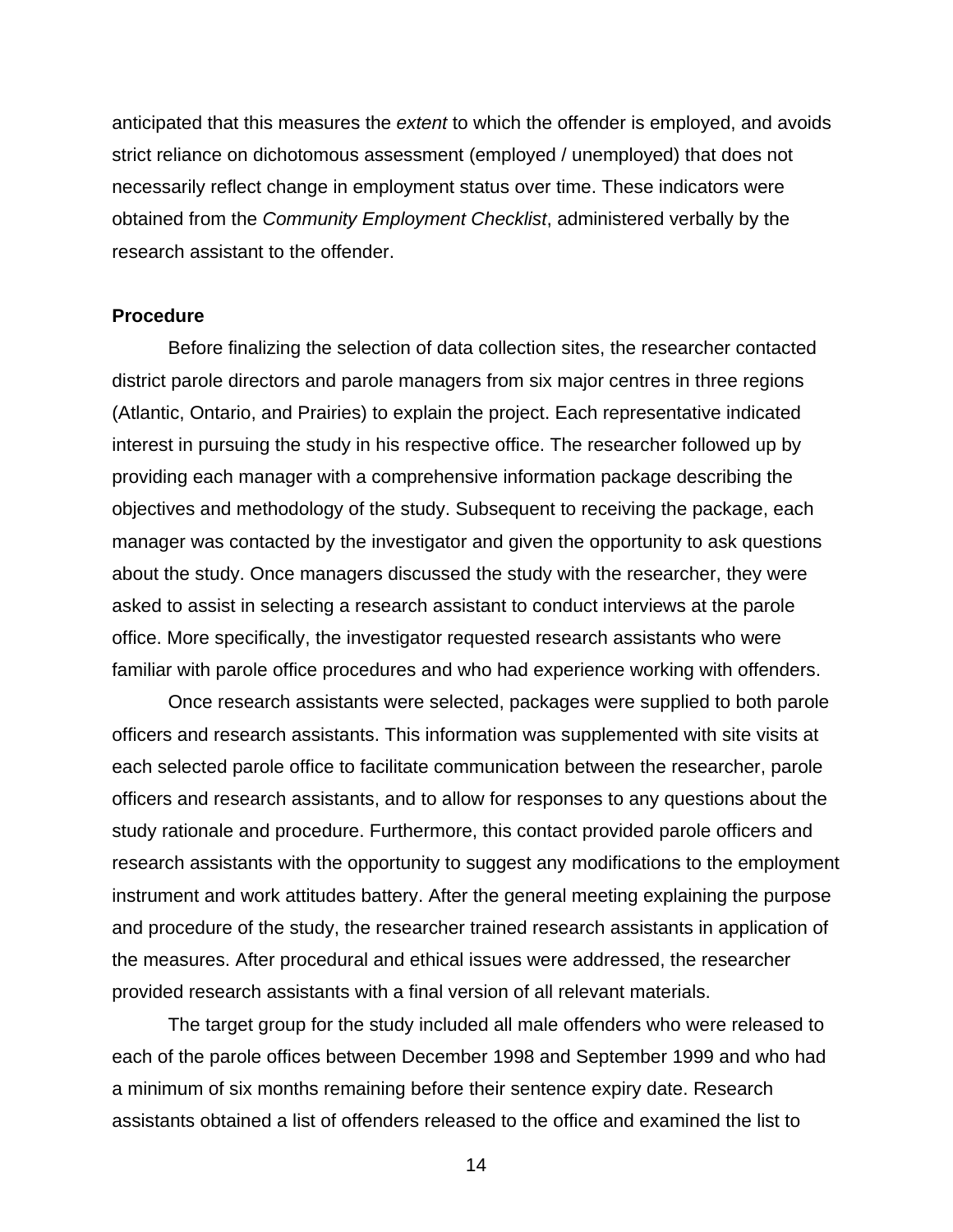ensure that offenders had a minimum of six months remaining on their sentence to be served in the community. Once this process was complete, research assistants contacted each offender who met this criteria, requesting to meet with him once he had been in the community for a minimum of three weeks (and maximum of six weeks). Offenders who initially agreed to meet with the research assistant were first asked to read an informed consent form (see Appendix D), and requested to participate by the research assistant. They were assured that their participation was strictly voluntary (i.e., no remuneration) and would not impact on their release status or status within CSC. Additionally, they were informed that the study involved responding to employment- and crime-related questions posed by the research assistant and completion of the self-report work attitude measures. They were then provided with the opportunity to ask questions about the procedure and purpose of the study. Finally, offenders were informed that the third component of the study involved completion of the work attitudes battery and employment checklist when they had been in the community for six months. Offenders who consented were interviewed by the research assistant and completed the work attitudes questionnaire. Six months later, offenders who remained in the community were contacted by the research assistant and requested to complete the post-tests. Again, the purpose and procedure were explained, informed consent completed, and the post-test interview conducted and questionnaire completed. After the post-tests were completed, offenders were provided with a debriefing form (see Appendix E) which supplied them with additional information about the study, and contact numbers in the event that any questions or concerns should arise.

Data were sent on a monthly basis to the principal researcher at CSC's National Headquarters in Ottawa and were entered into a SAS (1990) database by a research assistant. All participants were assigned a subject number and names were not entered into the database, in order to ensure their confidentiality. Because there was a substantial amount of missing data, scale total scores were prorated for predictor variables with less than 50% missing data. Further, mean scores were substituted for the few variables remaining with missing total scores so equal *n*s would be available for each of the predictor variables. Raw scale scores are presented in the frequency analyses and mean substitution scores were used in the correlational and regression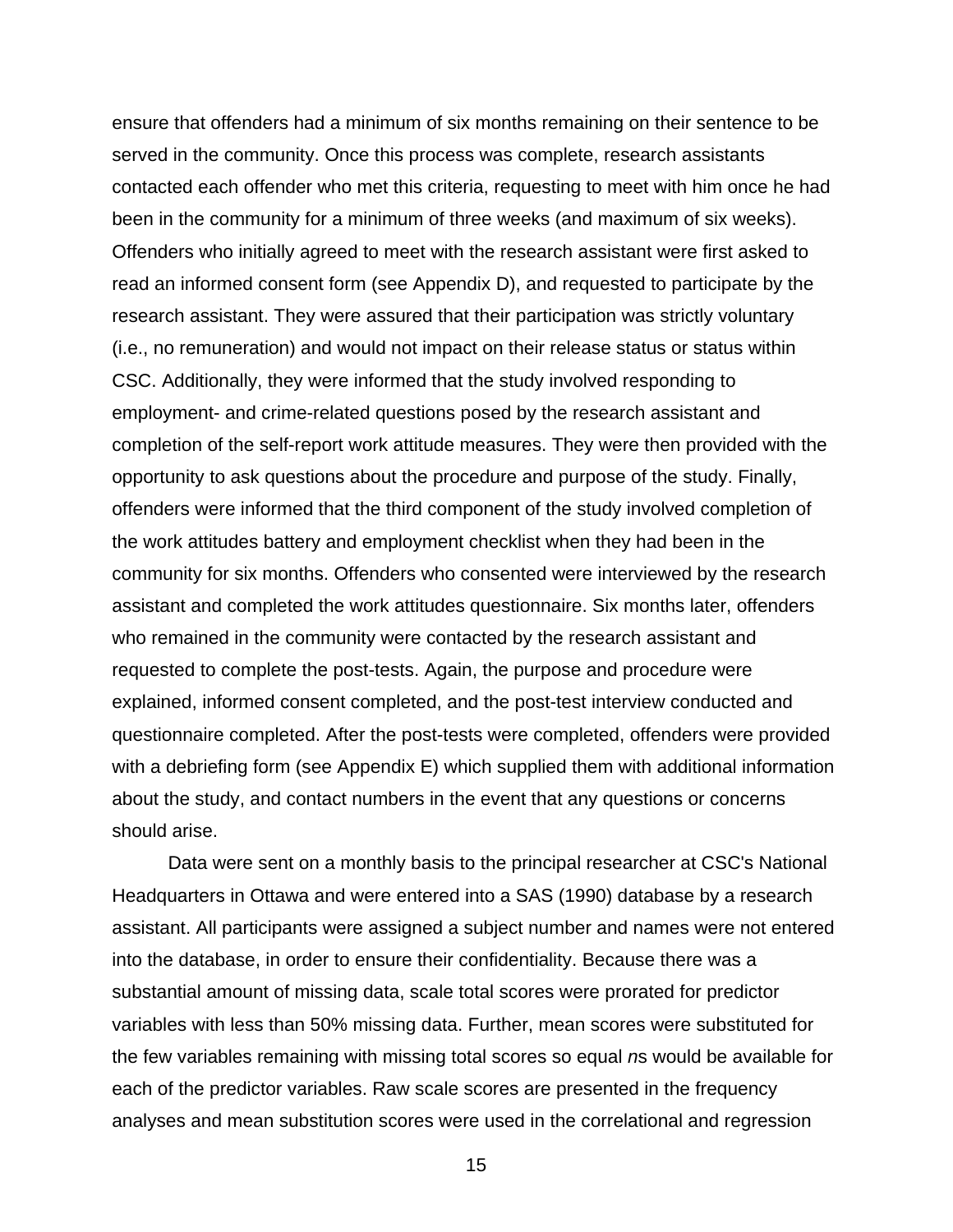analyses presented in the subsequent section. A series of analyses were also conducted using the original variables, and results were consistent with those found using the mean substitution variables.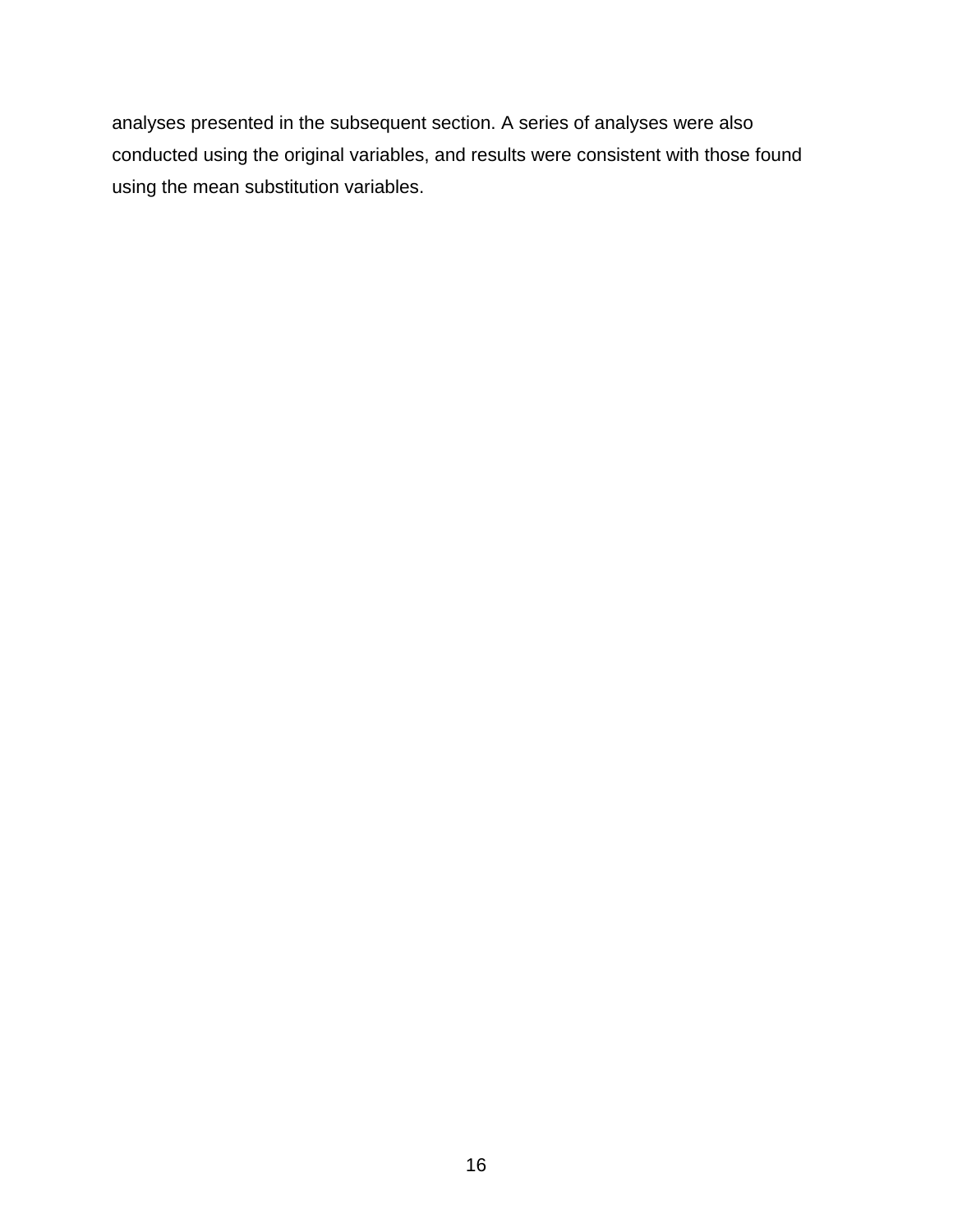## **RESULTS**

<span id="page-24-0"></span>The primary purpose of this research was to explore different factors that contribute to employment outcomes for offenders released to the community. A series of correlational and regression analyses were performed to examine the relationships between predictor variables (e.g., work attitudes, employment history) and outcomes (employment status, quality of employment, number of weeks employed). This section presents descriptive analyses, and results from the one-month assessment phase, followed by analyses for the six-month assessment.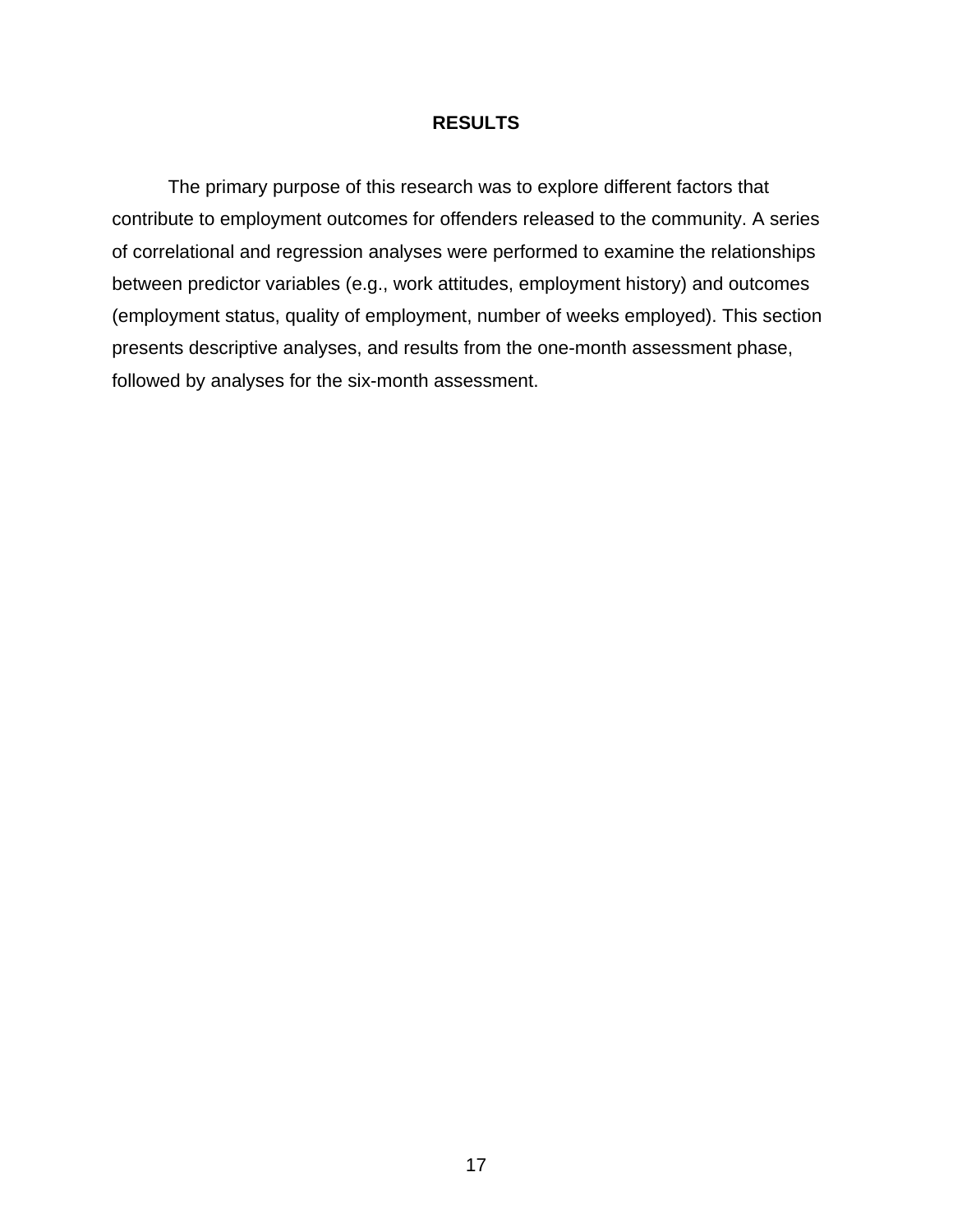### **ONE MONTH**

### <span id="page-25-0"></span>**Descriptive Analyses**

*Employment history.* As employment history is associated with offenders' community performance (Enocksson, 1981; Glaser, 1964; Markley et al., 1983), it is important to evaluate various components of employment prior to the incarceration period.

Offenders were asked to report on the type of job they had in the year before incarceration. As illustrated in Table 1, almost two-thirds indicated they had worked in unskilled or semi-skilled jobs. However, one-fifth reported working in a skilled position. These job categories were dichotomized to reflect either skilled (29.8%) or unskilled  $(70.2%)$  $(70.2%)$  $(70.2%)$  work.<sup>2</sup>

| Type of employment        | Frequency | Percentage |
|---------------------------|-----------|------------|
| Unskilled or semi-skilled | 168       | 62.0       |
| <b>Skilled</b>            | 54        | 19.9       |
| <b>Sales</b>              | 12        | 4.4        |
| Supervisor                | 15        | 5.5        |
| Manager/Professional      | 9         | 3.3        |
| Other                     | 13        | 4.8        |
| Total                     | 271       | 100.0      |

### **Table 1: Type of Employment Reported Before Incarceration**

*Note:* 31 offenders reported not working in the year prior to incarceration.

<span id="page-25-1"></span>Offenders were also asked about employment / training experiences during the current period of incarceration (see Table 2). Slightly more than one-third reported working for CORCAN (38.4%) or having participated in vocational training (35.4%), whereas only about one-tenth (11.9%) participated in work release. Very few offenders (4.5%) took part in the Skills for Employment program, offered only in the Prairie region. If offenders reported working for Corcan, or participating in either vocational training, the Skills for Employment program, or work release, they were allocated one point (i.e., "yes"). Conversely, offenders who did not partake in any of these programs were given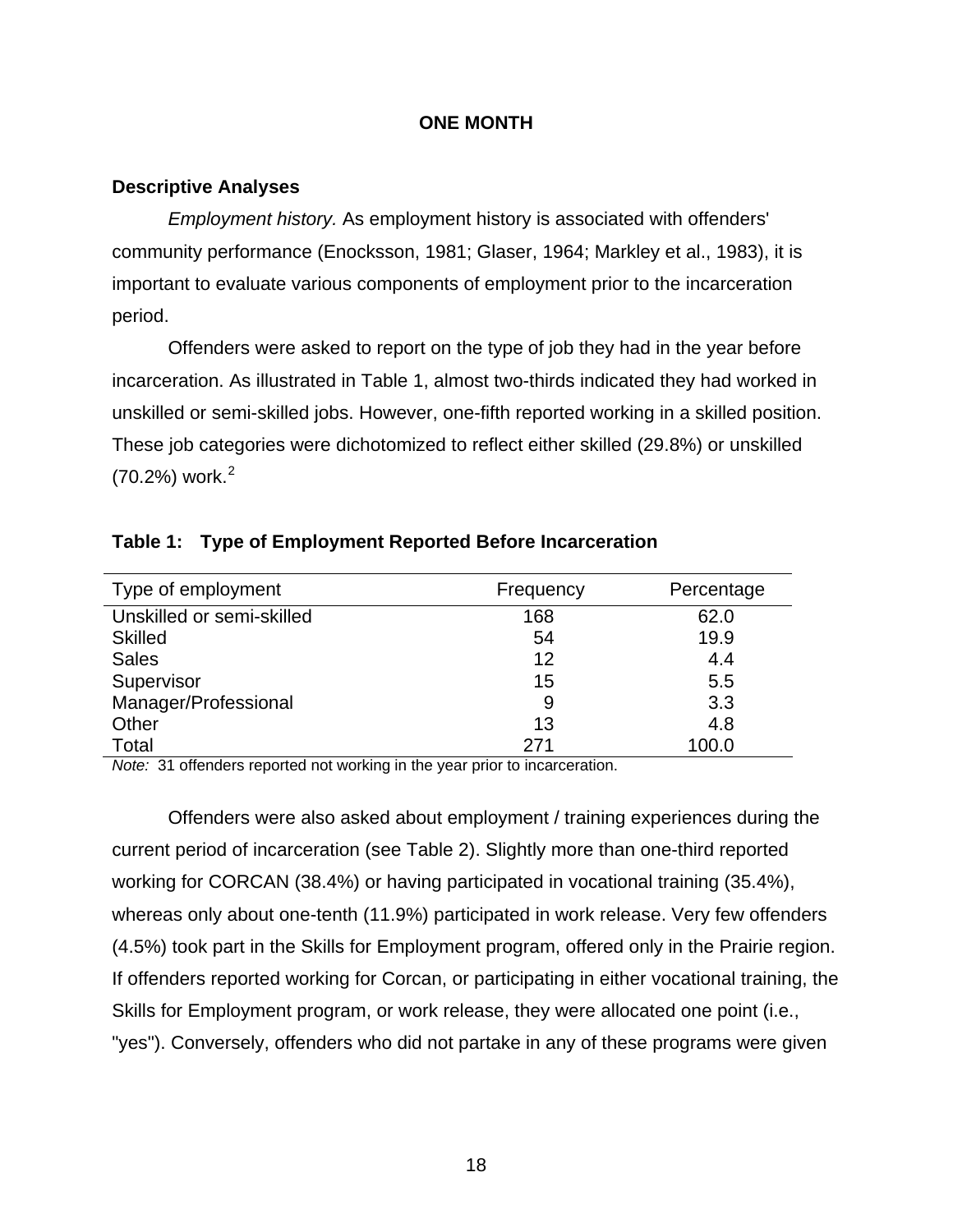<span id="page-26-0"></span>a zero on this variable (i.e., "no"). Sixty percent of offenders reported some type of employment training / experience during the present period of incarceration.

| Work experience/training | Frequency | Percentage |
|--------------------------|-----------|------------|
| <b>CORCAN</b>            | 116       | 38.4       |
| Vocational training      | 107       | 35.4       |
| Skills for employment    | 13        | 4.5        |
| Work release             | 36        | 11.9       |

# **Table 2: Type of Work Experience/Training During Incarceration**

*Note:* The work experience/training categories are not mutually exclusive and do not total 100%.

As previously described, offenders participate in an extensive evaluation of their criminogenic needs as they enter the institution. The need area of primary interest in this study was employment, and almost two-thirds (62.2%) of offenders were identified with some to considerable employment needs at the time of entry to the institution (see Table 3). These needs are re-assessed as offenders are released to the community, using the CIS. Table 3 shows a reduction in employment needs assessed in the community, with 55.7% of offenders manifesting some to considerable problems in the area of employment (compared to 62.2% at intake).

| Need level        | Frequency | Percentage |
|-------------------|-----------|------------|
| Needs at intake   |           |            |
| Asset             | 20        | 6.8        |
| No need           | 91        | 31.0       |
| Some need         | 133       | 45.2       |
| Considerable need | 50        | 17.0       |
| Total             | 294       | 100.0      |
| Needs at release  |           |            |
| Asset             | 16        | 7.0        |
| No need           | 86        | 37.4       |
| Some need         | 103       | 44.8       |
| Considerable need | 25        | 10.9       |
| Total             | 230       | 100.0      |

# **Table 3: Employment Need Levels**

*Note:* Employment need ratings at intake were not available for 8 offenders. Employment need ratings at release were not available for 72 offenders.

 $\frac{1}{2}$  The *skilled* category was comprised of: skilled labour, sales, supervisory, and managerial / professional positions and *unskilled* consisted of the unskilled / semi-skilled and 'other' categories. Offenders who were unemployed (n = 31) in the year prior to incarceration were included in the *unskilled* group.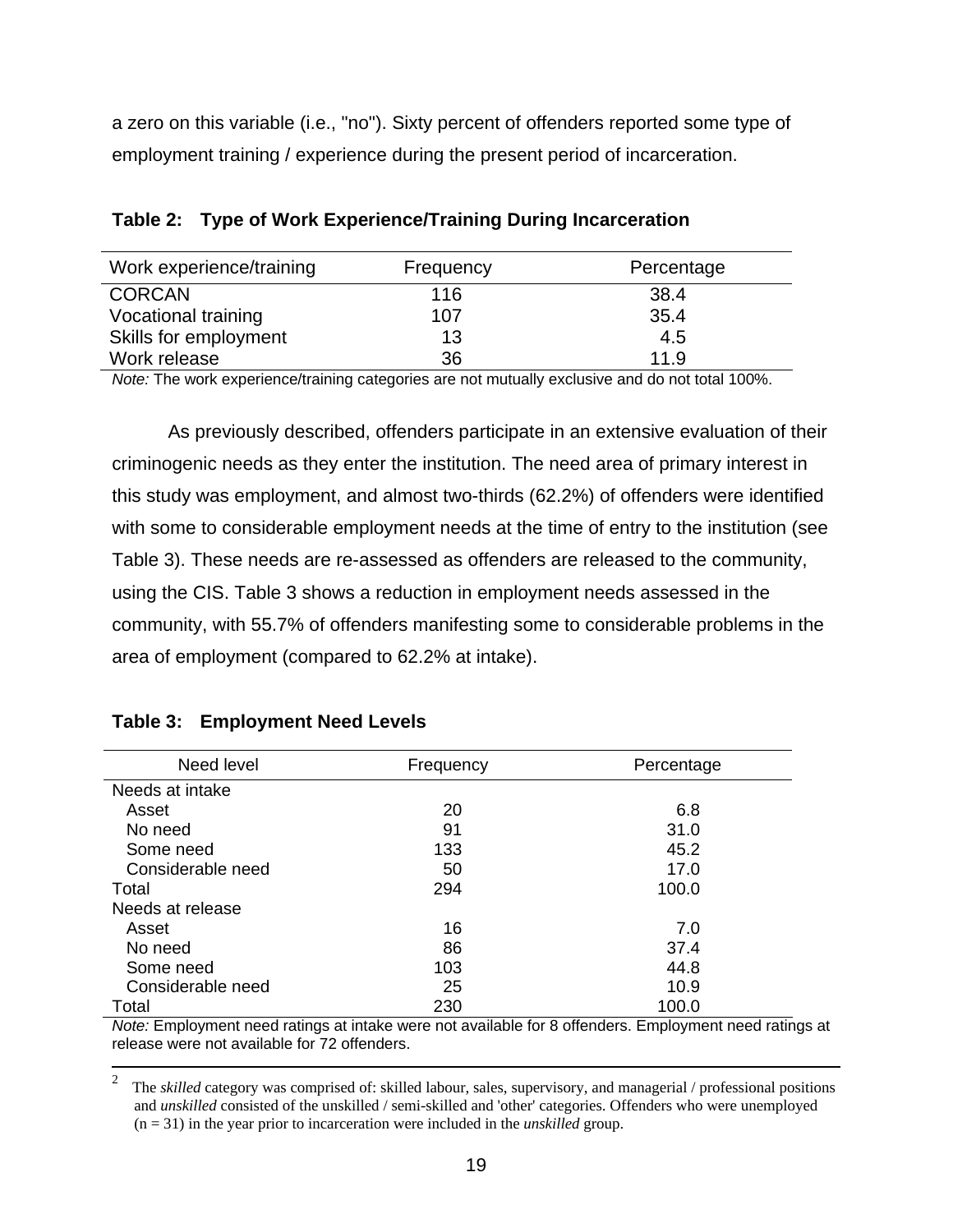<span id="page-27-0"></span>*Attitudes, values and beliefs.* Attitudes, values and beliefs figure prominently in the correctional psychology literature for their relationship to criminal behaviour (Andrews & Bonta, 1998; Gendreau et al., 1996; Gendreau et al., 1998). Likewise, in this study, employment-related attitudes, values and beliefs are postulated to play an important role in contributing to employment outcomes for offenders. Table 4 presents descriptive information on the measures of work attitudes, values and beliefs and self efficacy.

| <b>Attitudes and Self Efficacy</b> | n   | М     | <b>SD</b> | $\alpha$ |
|------------------------------------|-----|-------|-----------|----------|
| <b>Attitudes</b>                   |     |       |           |          |
| Expectations about job: Chance     | 285 | 82.3  | 17.0      |          |
| Expectations about job: Happy      | 285 | 84.3  | 45.4      |          |
| Work ethic                         | 297 | 23.4  | 2.8       | .70      |
| Value of employment                | 299 | 61.5  | 6.3       | .69      |
| Work Involvement                   | 291 | 18.2  | 3.8       | .72      |
| Job Involvement                    | 281 | 30.7  | 6.3       | .83      |
| Intrinsic Job Motivation           | 286 | 33.9  | 4.4       | .70      |
| Self efficacy                      |     |       |           |          |
| <b>Occupational Self Efficacy</b>  | 297 | 111.1 | 16.8      | .95      |

**Table 4: Means and Alphas for the Attitude and Self Efficacy Measures: One Month** 

*Note:* Alphas were not computed for the first two measures, as they were comprised of only two items.

High mean values were obtained for the outcome expectancies associated with employment (i.e., chance of good things happening with employment, and the extent to which it would cause happiness). Means on the remaining work scales were similar to those reported in the literature. The mean score on work ethic was higher than the mean of 18.38 (*SD* = 4.26) reported by Ho and Lloyd (1984), as was the mean score on value of employment, compared to that reported by Andrews 60.85 (SD = 6.56) in 1985. The mean score on work involvement was slightly lower than that reported by Kanungo (1982) (20.70, *SD* = 5.97). The mean values on the remaining employment attitudinal measures are similar to those reported in the literature; Kanungo (1982) obtained a mean score of 31.31 (*SD* = 10.61) on the job involvement scale, and Warr et al. (1979) reported a mean of 36.25 (*SD* = 5.51) on the intrinsic job motivation scale. Alphas were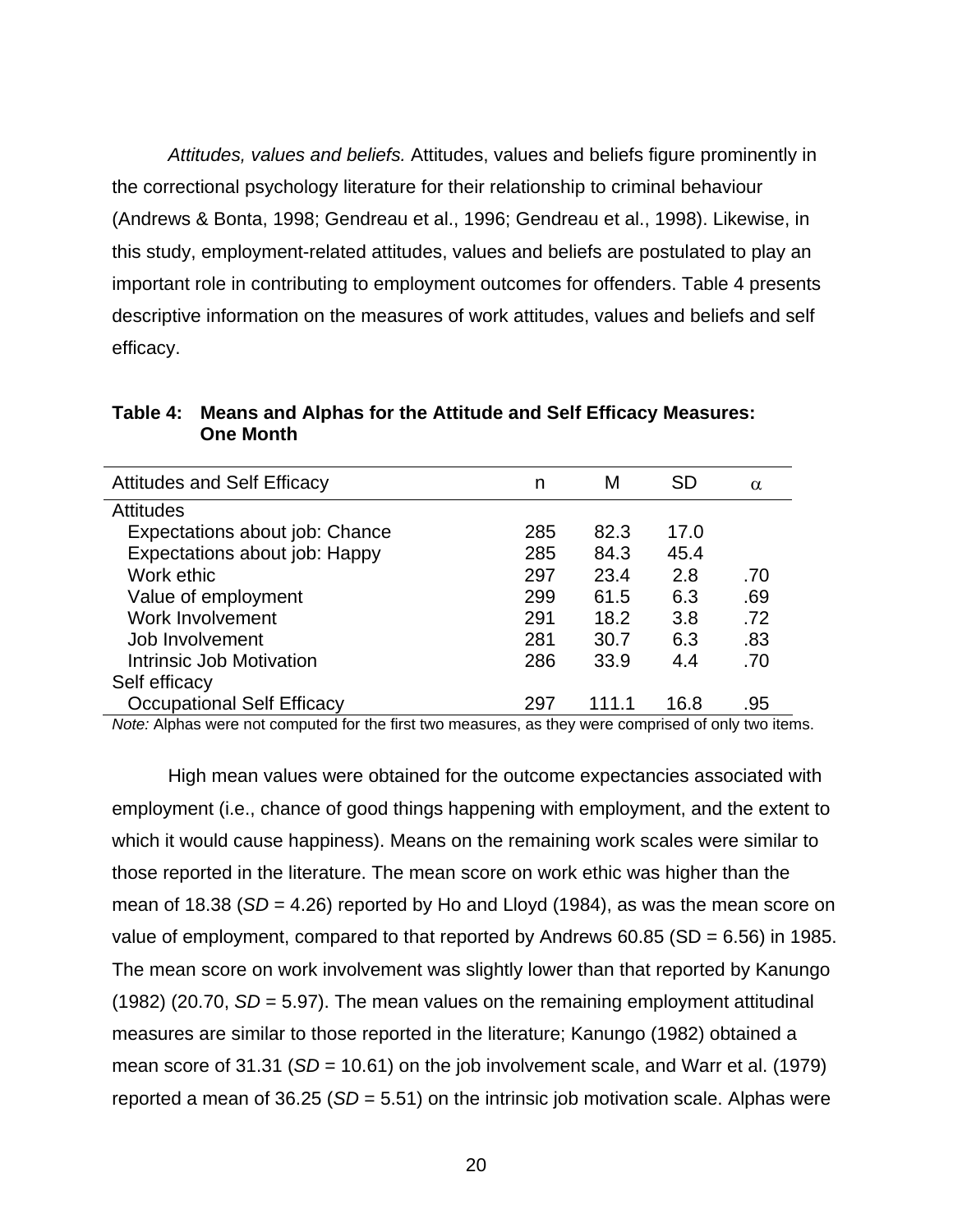<span id="page-28-0"></span>in the acceptable range for each of the employment scales, although the internal consistency for value of employment was considerably lower than that reported by Andrews ( $\alpha = .82$ ).

*Occupational self efficacy.* Occupational self efficacy was assessed to evaluate offenders' beliefs in their performance ability, learning ability, and organizational skills. Consistent with results from Fletcher et al. (1992), and as shown in Table 4, the scale showed high internal consistency. The mean score was slightly lower than that reported by Fletcher and her colleagues (120.8).

*Intention.* Offenders were asked to report their perception of the likelihood (i.e., their "chance") of finding work in the next six months (or of keeping work, if they were employed at the time of the first interview). As depicted in Table 5, very few offenders (7.1%) reported that they had a poor chance, slightly more than one-tenth (13.9%) said they had an "OK" chance, and the majority (78.9%) indicated that they felt they had a good chance of finding/keeping a job.

| Chance | Frequency | Percent |
|--------|-----------|---------|
| Poor   | 21        | 7.1     |
| OK     | 41        | 13.9    |
| Good   | 232       | 78.9    |
| Total  | 294       | 100.0   |

**Table 5: Distribution of the Chance of Finding / Maintaining Employment Variable: One Month** 

*Note:* Information on chance of finding/maintaining employment variable was missing for 8 offenders

# *Interpersonal Factors*

*Social support for employment.* In this study, social support for employment is conceptualized as a potentially important factor contributing to an individual's employment outcomes. The internal reliability of the scale was good, as indicated by the alpha level of .83. No comparative data are available for the scale mean of 12.4 (*SD* = 3.1), as the *Social Support for Employment* scale was created for this study.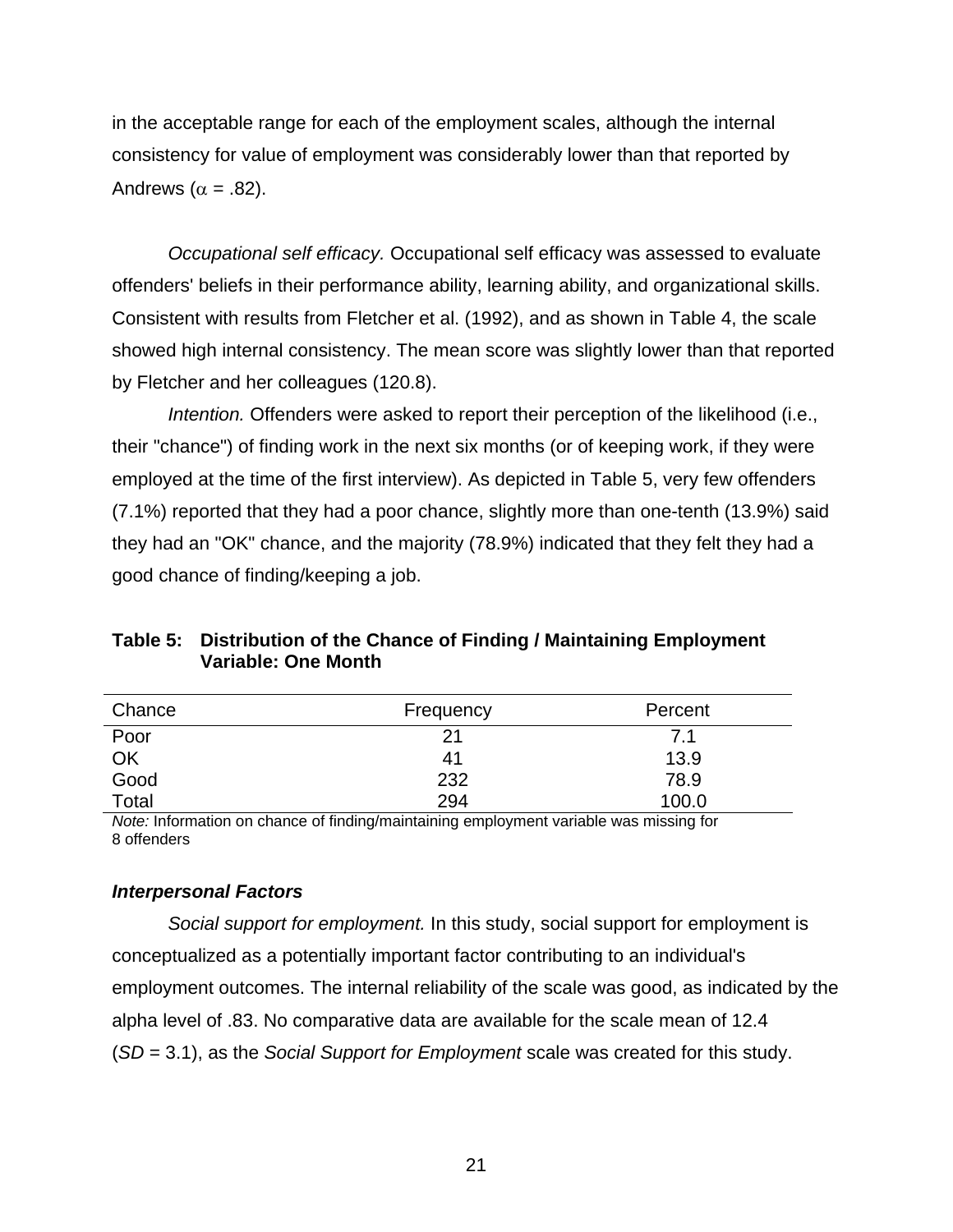## <span id="page-29-0"></span>*Broad Social Factor*

*Unemployment rate.* Unemployment rate is a broad social factor that influences the availability of work. Table 6 shows the distribution of employment rates across the various cities involved in the study. Regina had the lowest rate of unemployment, at 3.9%, whereas Winnipeg had the highest rate (5.3%).

| City              | Unemployment rate | Frequency |
|-------------------|-------------------|-----------|
| Halifax           | 5.1               | 62        |
| Toronto           | 4.5               | 80        |
| Winnipeg          | 5.3               | 47        |
| Regina            | 3.9               | 18        |
| Calgary           | 4.3               | 70        |
| Edmonton          | 4.6               | 25        |
| $\cdots$ $\cdots$ |                   |           |

|  | Table 6: Frequency of Unemployment Rate by City |  |  |  |
|--|-------------------------------------------------|--|--|--|
|--|-------------------------------------------------|--|--|--|

*Note: n* = 302.

### *Social Desirability*

Given that a large portion of the data in this study were self-report, it is important to evaluate the degree to which offenders may be responding in a socially desirable manner. Paulhus' (1994) *Balanced Inventory of Desirable Responding* scale was used to assess the degree to which offenders want to present themselves in a good light (i.e., the *Impression Management* subscale) and the extent to which they unconsciously distort self-report information in a positive manner (i.e., the *Self Deceptive Enhancement* subscale). Table 7 presents the descriptive information for the scales. The means for the scales are lower than those typically found among inmate samples, but this is likely due to the modifications to the scale for the present study (i.e., the deletion of particular items, as described in the Method section). Although the internal reliability of the Self Deceptive Enhancement Scale falls within an acceptable range, that of the Impression Management Scale is low (less than .60), indicating that it is unreliable.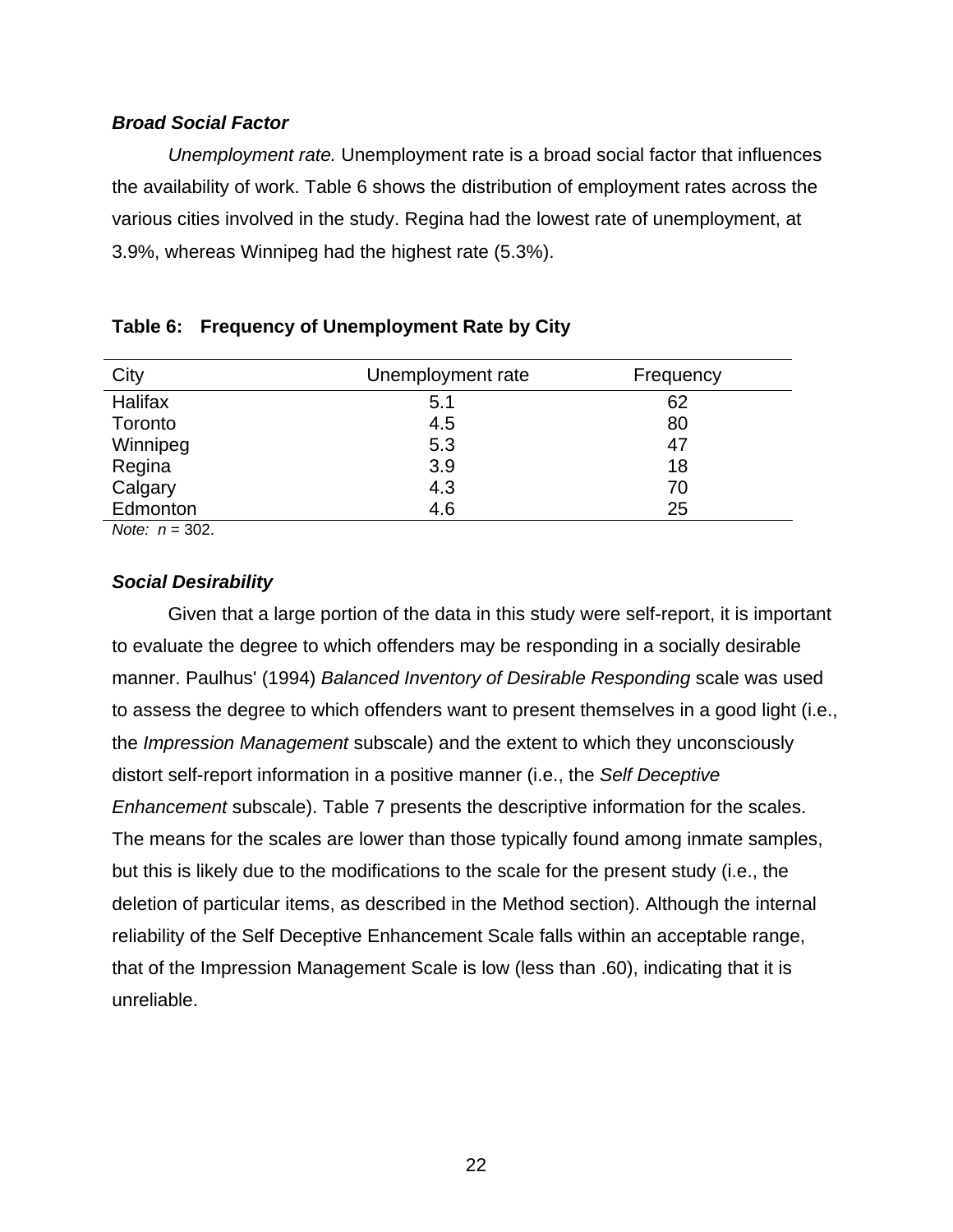| <b>Balanced Inventory of Desirable</b><br>Responding |     | м    | SD   |     |
|------------------------------------------------------|-----|------|------|-----|
| Self deceptive enhancement                           | 295 | 71.8 | 12.0 | .66 |
| Impression management                                | 295 | 68.4 | 11 N | -49 |

## <span id="page-30-0"></span>**Table 7: Means and Alphas for Covariates: One Month**

# *Outcome Variables*

*Employment status.* Offenders were asked to report their employment status when they had been in the community for one month. At that time, almost one-half (43.7%) of the sample of 302 offenders indicated that they were employed.

Table 8 presents information on the type of job offenders reported at one month. Comparable to the distribution for type of work prior to incarceration, two-thirds of offenders (64.4%) reported working in unskilled jobs following release from prison.

| Type of employment        | Frequency | Percent |
|---------------------------|-----------|---------|
| Unskilled or semi-skilled | 85        | 64.4    |
| <b>Skilled</b>            | 27        | 20.5    |
| <b>Sales</b>              | 8         | 6.1     |
| Supervisor                | 6         | 4.6     |
| Manager/Professional      | 3         | 2.2     |
| Other                     | 3         | 2.2     |
| Total                     | 132       | 100.0   |

### **Table 8: Type of Employment at One Month**

*Quality of employment*. The other outcome measure at one month is quality of employment, the composite variable comprised of the following items: type of occupation since release (skilled / unskilled), salary meets needs (e.g., housing costs, bill payment), and satisfaction with salary. Scores ranged from 0 to 3, with a mean score of  $0.78$  (*SD* = 1.1).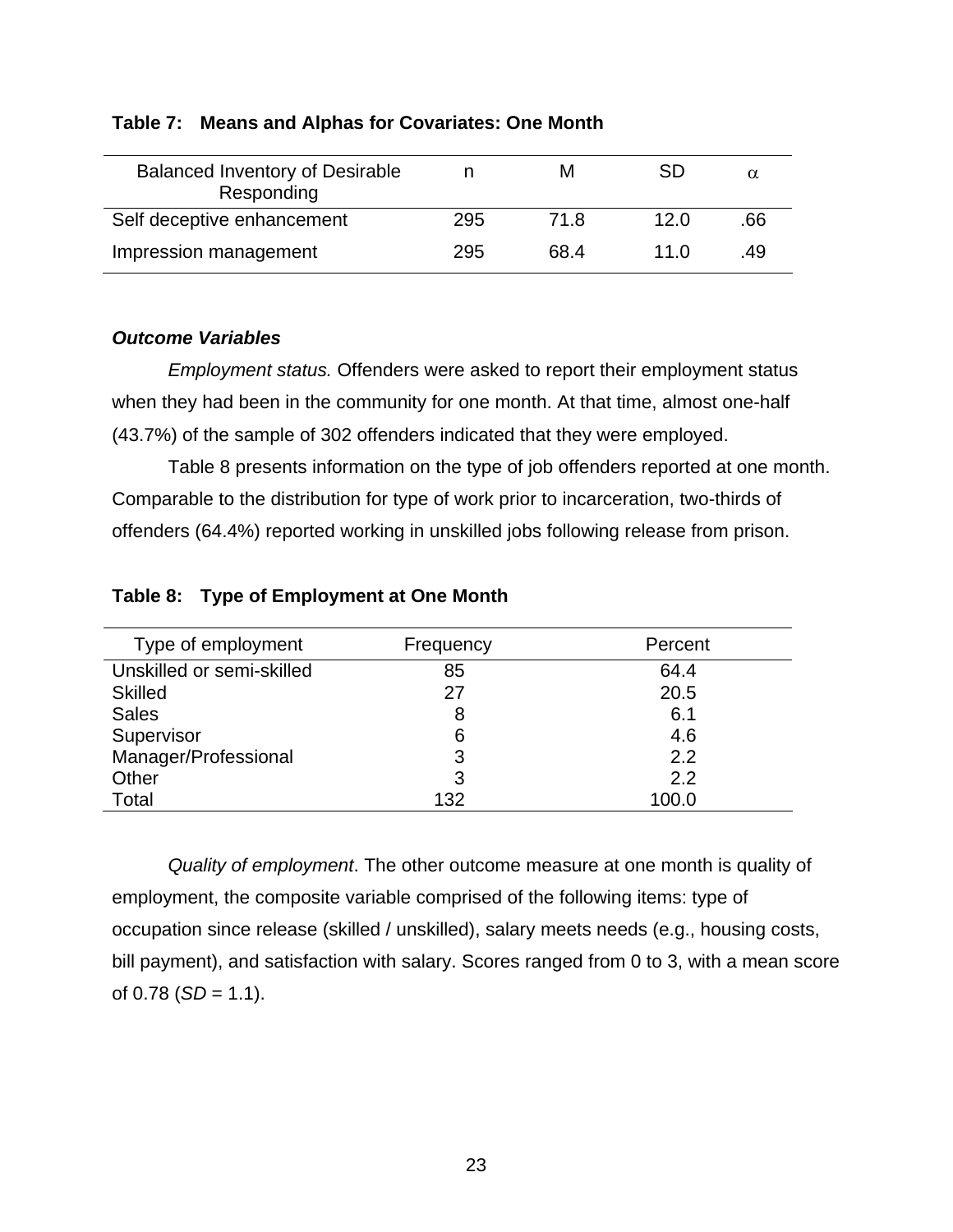#### <span id="page-31-1"></span><span id="page-31-0"></span>**Correlational Analyses**

 $\overline{a}$ 

A series of correlational analyses were conducted to explore interrelationships between predictor variables (see Appendix F) and relationships between predictor variables (e.g., work attitudes) and employment outcomes at one month (status and quality). Results for the first series for correlational analyses, exploring relationships between predictor variables and employment outcomes at one month, are presented in Table 9.

Low positive correlations were obtained between ethnicity and outcome, indicating that non-Aboriginal offenders were more likely to be employed, and to be employed in higher quality jobs. Similar positive relationships were found between age and marital status with quality of employment (but not status), with older and married offenders reporting a higher quality of employment.

Among the work attitudes, values and beliefs measures, only value of employment was associated with employment status. Similarly, low positive correlations were found between quality of employment and the following attitudinal variables: work ethic, value of employment, job involvement and intrinsic job motivation. Slightly higher correlations were found between the historical set of employment predictor variables and outcomes. A more stable employment and education history, as well as skilled job experience prior to incarceration, were associated with more positive employment outcomes, with higher correlations obtained between stable employment and skill with quality of employment (*r* = .21 and .23, respectively). Employment need was consistently negatively associated with outcome; higher levels of need were related to unemployment and a lower quality of employment. Employment training during incarceration was unrelated to either status or quality of employment<sup>[3](#page-31-1)</sup>.

The highest (and virtually identical) correlations, although still in the moderate range, were found between the following predictor variables: intention, social support for employment and unemployment rate, and each of the outcome measures. Intention and social support were each positively correlated with status and quality, whereas unemployment rate was consistently negatively associated with outcome (*r* = -.28).

 $3$  Note that the employment training variable is dichotomous (participated or did not participate in training) and does not reflect either the content, quality of participation or completion status of training.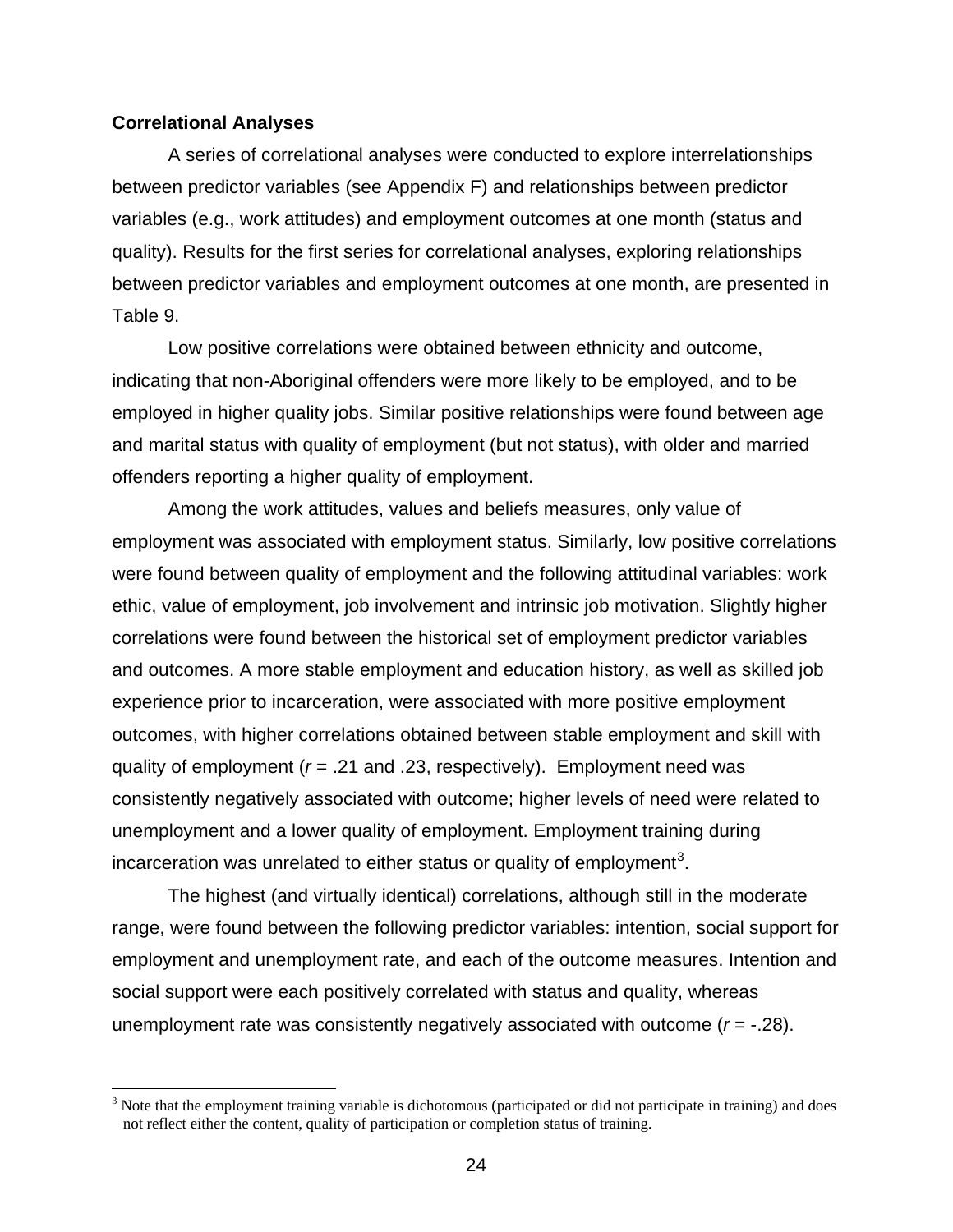<span id="page-32-0"></span>Correlational analyses were conducted to explore whether any relationships existed between the predictor variables and socially desirable responding. Given that no significant relationships existed between the employment predictors and the BIDR subscales (see Gillis, 2002), they were not retained in further analyses.

| <b>Predictor variables</b>     | Employment | Quality of |
|--------------------------------|------------|------------|
|                                | status     | employment |
| Demographic factors            |            |            |
| Age                            | .08        | $.12*$     |
| Ethnicity                      | $.12*$     | $.17***$   |
| <b>Marital status</b>          | .07        | $.12*$     |
| <b>Personal factors</b>        |            |            |
| <b>Employment history</b>      |            |            |
| Stable employment              | $.14*$     | $.21***$   |
| Education                      | $.13*$     | .10        |
| <b>Skill level</b>             | $.17***$   | $.23***$   |
| Training                       | $-0.08$    | $-0.09$    |
| <b>Employment need</b>         | $-18**$    | $-.21***$  |
| Attitudes, values and beliefs  |            |            |
| Expectations about job: Chance | .08        | .10        |
| Expectations about job: Happy  | .07        | .10        |
| Work involvement               | .00        | $-.01$     |
| Work ethic                     | .09        | $.11*$     |
| Value of employment            | $.15*$     | $.17***$   |
| Job involvement                | .05        | $.11*$     |
| Intrinsic job motivation       | .03        | $.13*$     |
| Self efficacy                  |            |            |
| Occupational self efficacy     | $.16**$    | $.21***$   |
| Intention                      |            |            |
| Intention                      | $.28***$   | $.28***$   |
| Interpersonal factors          |            |            |
| Social support for employment  | $.28***$   | $.29***$   |
| <b>Broad social factor</b>     |            |            |
| Unemployment rate              | $-.28***$  | $-.28***$  |
| Note: $n = 302$ .              |            |            |

| Table 9: Correlations between One Month Predictor Variables and Employment |
|----------------------------------------------------------------------------|
| <b>Outcomes at One Month</b>                                               |

\* *p* ≤ .05, \*\* *p* ≤ .01, \*\*\* *p* ≤ .001, \*\*\*\* *p* ≤ .0001.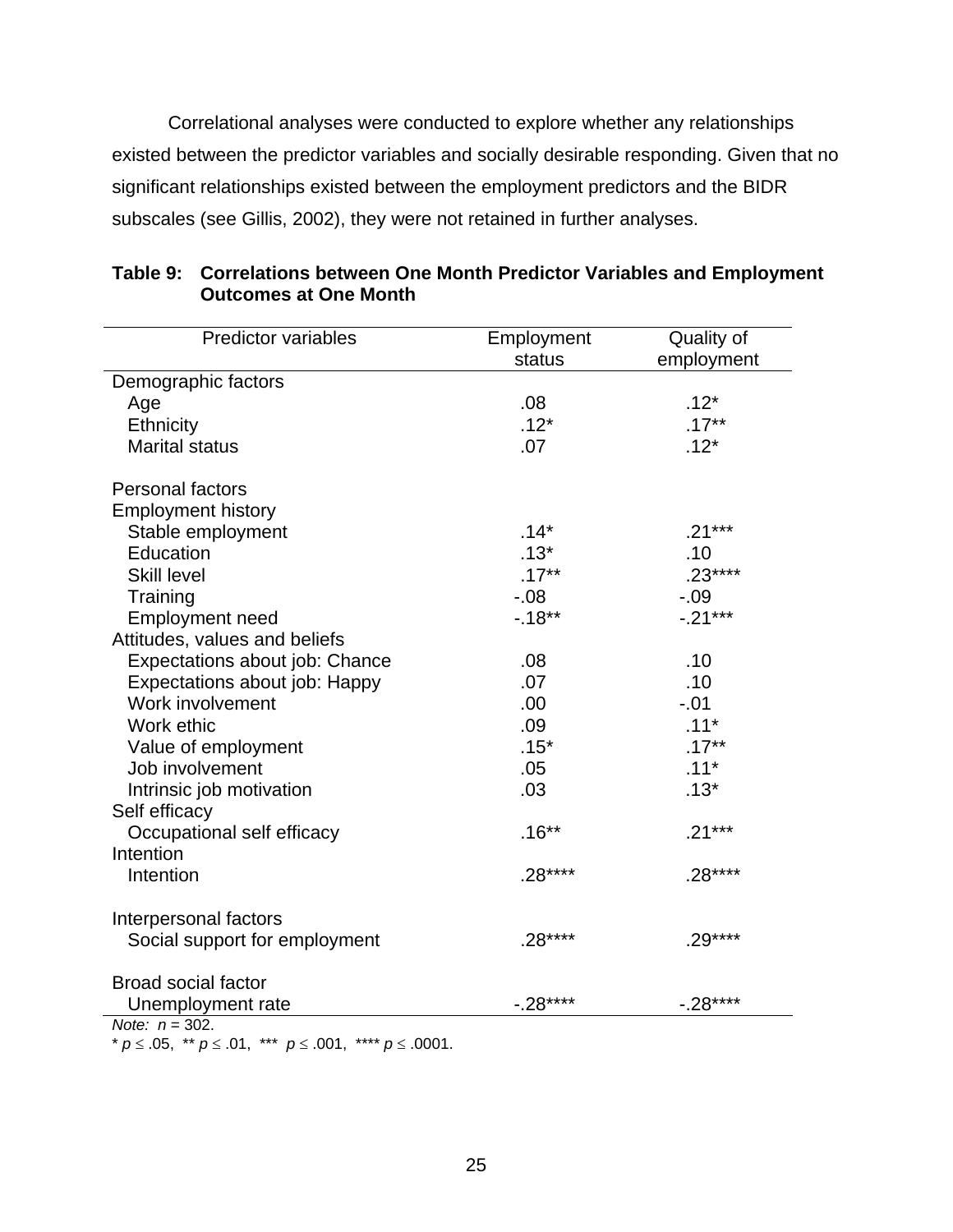#### <span id="page-33-0"></span>**Regression Analyses**

Regression analyses were run to further explore relationships between sets of predictor variables and each of the outcome measures at one month: status and quality of employment. Stepwise regression was used to explore the unique contributions of the predictor variables to each of these outcome measures.

First, predictor variables that had significant univariate correlations with employment status were entered into a stepwise regression analysis. Results of this analysis, presented in Table 10, show the influence of personal, interpersonal and broad social factors in contributing to employment status. Unemployment rate, the first variable to enter the equation, was negatively associated with employment status, whereas social support and intention were positively related to status. The final variable to enter the equation, employment need at intake, was negatively linked to status, indicating that offenders with higher levels of need were less likely to find employment. These four variables explained one-fifth of the variance in employment status.

| Variables                     | B       | SE B | β          |
|-------------------------------|---------|------|------------|
| Step 1                        |         |      |            |
| Unemployment rate             | $-34$   | .07  | $-0.28***$ |
| Step 2                        |         |      |            |
| Unemployment rate             | $-.28$  | .07  | $-0.24***$ |
| Social support for employment | .02     | .01  | $.24***$   |
| Step 3                        |         |      |            |
| Unemployment rate             | $-.27$  | .06  | $-.23***$  |
| Social support for employment | .02     | .01  | $.23***$   |
| Intention                     | .17     | .05  | $.17***$   |
| Step 4                        |         |      |            |
| Unemployment rate             | $-.28$  | .06  | $-0.24***$ |
| Social support for employment | .02     | .01  | $.19***$   |
| Intention                     | .18     | .05  | $.18***$   |
| Employment need at intake     | $-0.08$ | .03  | $-13*$     |

**Table 10: Summary of Stepwise Regression Analysis for One Month Variables Predicting Employment Status at One Month (***N* **= 302)** 

*Note:*  $R^2$  = .08 for Step 1;  $R^2$  = .13 for Step 2 (*p* < .0001);  $R^2$  = .16 for Step 3 (*p* < .0001);  $R^2$  = .18 for Step 4 ( $p < .0001$ ). No other variable met the .10 significance level for entry into the model. \* *p* ≤ .05, \*\* *p* ≤ .01, \*\*\* *p* ≤ .001, \*\*\*\* *p* ≤ .0001.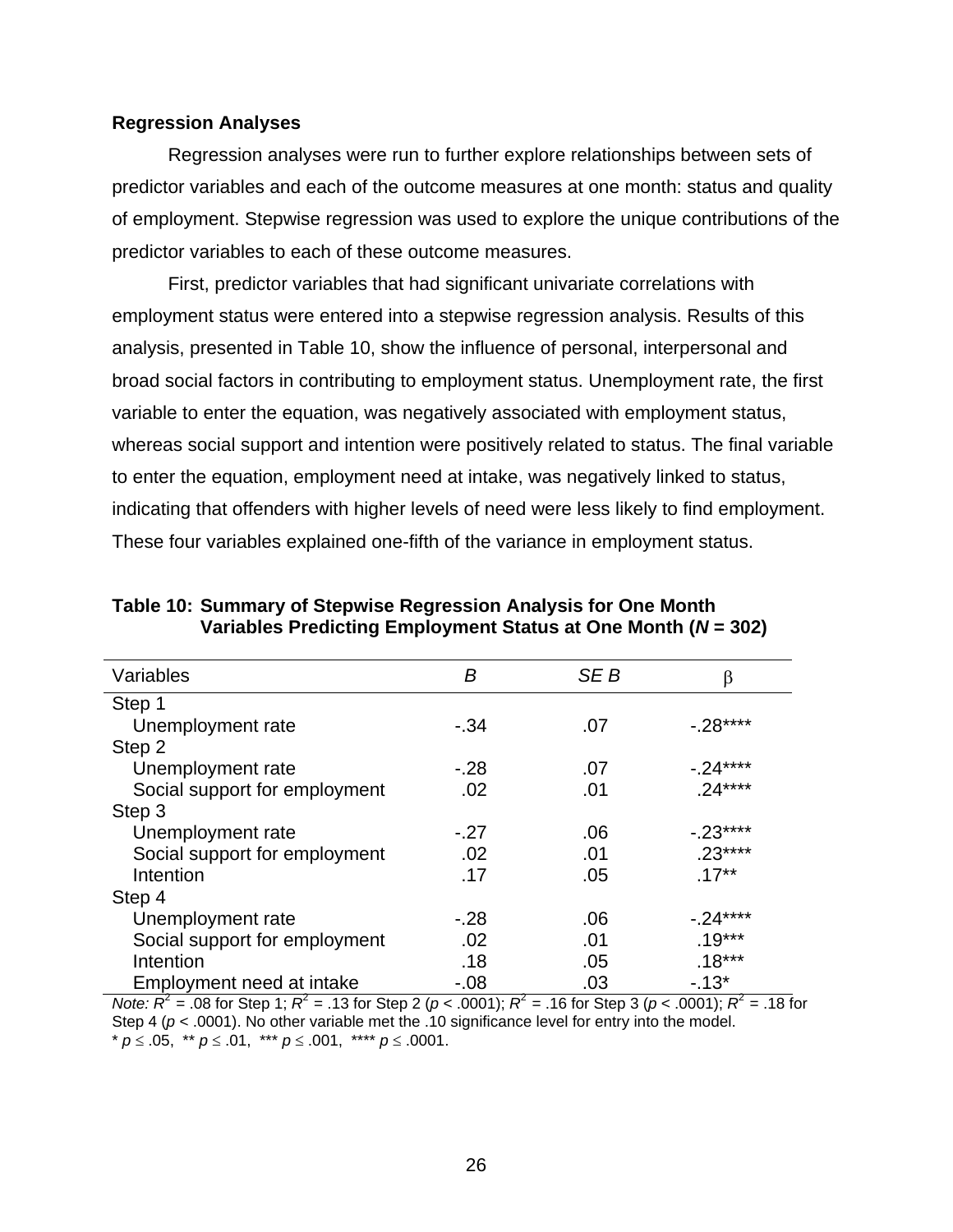<span id="page-34-0"></span>Results of the stepwise regression analysis predicting quality of employment, presented in Table 11, are comparable to those obtained in predicting status. Again, personal (intention), interpersonal (social support for employment) and broad social factors (unemployment rate) are represented. Skilled employment prior to incarceration was the fourth factor to enter the equation in predicting quality of employment following release. Not surprisingly, a higher level of skill is associated with a higher quality of employment in the community. These measures explained approximately 20% of the variance in quality of employment.

| Variables                     | B      | SE B | $\beta$   |
|-------------------------------|--------|------|-----------|
| Step 1                        |        |      |           |
| Social support for employment | .06    | .01  | $.29***$  |
| Step 2                        |        |      |           |
| Social support for employment | .05    | .01  | $.24***$  |
| Unemployment rate             | -.59   | .14  | $-.24***$ |
| Step 3                        |        |      |           |
| Social support for employment | .04    | .01  | $.21***$  |
| Unemployment rate             | $-51$  | .14  | $-.21***$ |
| Intention                     | $-.34$ | .10  | $.19***$  |
| Step 4                        |        |      |           |
| Social support for employment | .04    | .01  | $.18***$  |
| Unemployment rate             | $-49$  | .14  | $-19***$  |
| Intention                     | .33    | .10  | $.19***$  |
| <b>Skill level</b>            | .35    | .12  | $.15***$  |

**Table 11: Summary of Stepwise Regression Analysis for One Month Variables Predicting Quality of Employment at One Month (***N* **= 302)** 

*Note:*  $R^2$  = .08 for Step 1;  $R^2$  = .14 for Step 2 (*p* < .0001);  $R^2$  = .17 for Step 3 ( $p < .0001$ );  $R^2 = .19$  for Step 4 ( $p < .0001$ ). No other variable met the .10 significance level for entry into the model.

\* *p* ≤ .05, \*\* *p* ≤ .01, \*\*\* *p* ≤ .001, \*\*\*\* *p* ≤ .0001.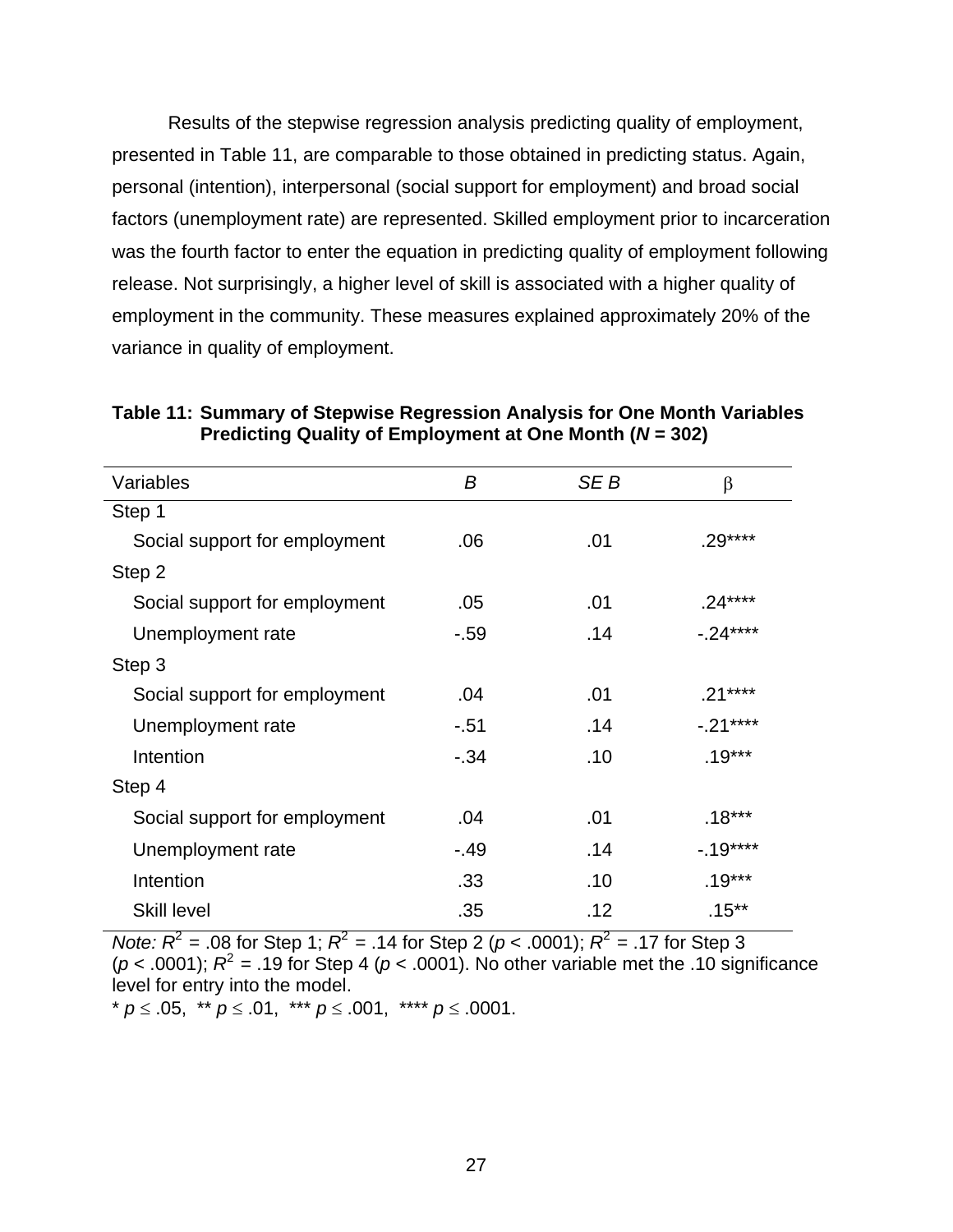#### **SIX MONTHS**

#### <span id="page-35-0"></span>**Descriptive Analyses**

Descriptive analyses for the 106 offenders who participated in the six-month assessment are presented in the following section. Given the high attrition rate, it is important to explore whether there are differences between offenders who participated at one month and those who remained for the six-month testing period. A series of t-tests were performed to test for differences in mean scores on the continuous variables. Offenders who participated in both assessment phases were significantly older (*p* ≤ .001) and lower risk as measured by SIR-R1 score (*p* ≤ .0001), total number of previous offenses (*p* ≤ .01), and total number of current offenses (*p* ≤ .0001). These offenders also had significantly lower scores on the social support for crime ( $p \leq .001$ ) and criminal self efficacy scales ( $p \leq .001$ ). Offenders who participated in the six month assessment also had higher mean scores on stable employment prior to incarceration  $(p ≤ .05)$ .

A similar trend was noted when chi square analyses were conducted on categorical variables. Significant differences were noted between the groups of offenders on overall need at intake ( $\chi$  (2) = 8.2,  $p \le .05$ ), need at release ( $\chi$  (2) = 13.0,  $p \leq .01$ ), employment need level at intake ( $\chi$  (3) = 12.5,  $p \leq .01$ ), and employment need at release (χ (3) = 23.6, *p* ≤ .0001).

*Employment history.* The percentage of offenders who reported having worked in a skilled job prior to incarceration was slightly higher for offenders who participated in the six-month assessment than at one month (34.9% versus 29.8%) (see Table 12).

| Table 12: Type of Work Experience Before Incarceration |
|--------------------------------------------------------|
|--------------------------------------------------------|

| Type of work   | Frequency | Percentage |
|----------------|-----------|------------|
| Unskilled      | 69        | 65.1       |
| <b>Skilled</b> | 37        | 34.9       |
| Total          | 106       | 100.0      |

*Note:* 31 offenders who did not work in the year prior to incarceration were included in the unskilled category.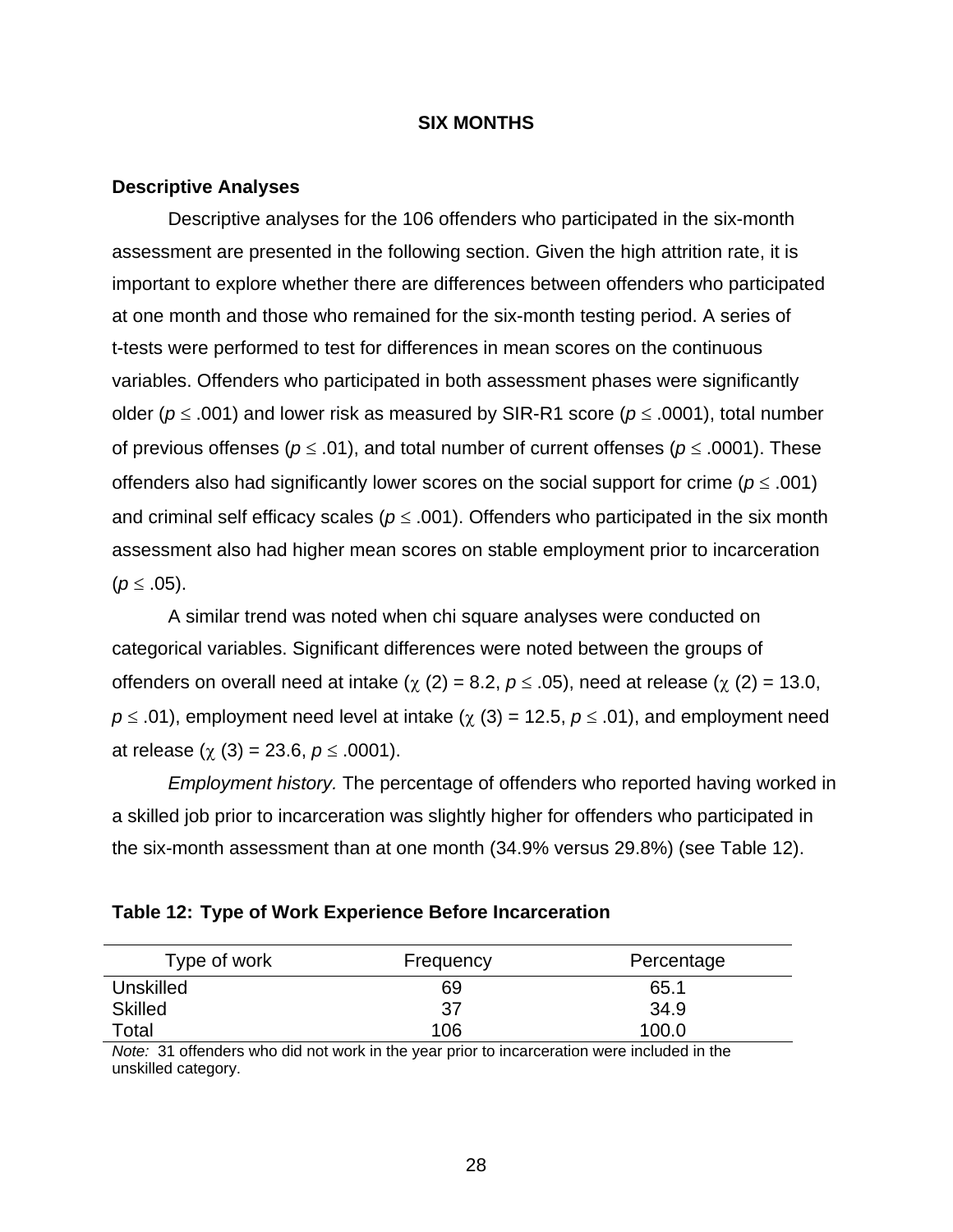The percentage distribution of offenders who obtained training and/or work experience during their incarceration period was very similar to that reported by the full sample of offenders at one month. The highest percentage of offenders (37.7%) reported having taken vocational training, whereas slightly fewer (31.1%) indicated that they had worked for Corcan (see Table 13). Not surprisingly, the dichotomous training / employment experience variable has virtually the same distribution as that for the entire sample at one month, with 57.6% of offenders reporting some type of training during the incarceration period.

| Work experience/training | Frequency | Percentage |
|--------------------------|-----------|------------|
| <b>CORCAN</b>            | 33        | 31.1       |
| Vocational training      | 40        | 37.7       |
| Skills for employment    | 6         | 5.8        |
| Work release             | 13        | 12.3       |

**Table 13: Type of Work Experience/Training During Incarceration** 

*Note:* The percentages do not total 100%.

Offenders in the sub-sample had fewer employment needs than offenders in the entire sample. As illustrated in Table 14, one-half of the sub-sample of offenders were identified with medium to high employment needs at intake, compared to 62% of the entire sample. This difference is even more pronounced when offenders are released to the community. A significant reduction in the percentage of offenders identified with medium to high needs is noted (from 50% at intake to 35.7% at release) for the subsample, far below the 55% in the entire sample identified with medium to high needs at release.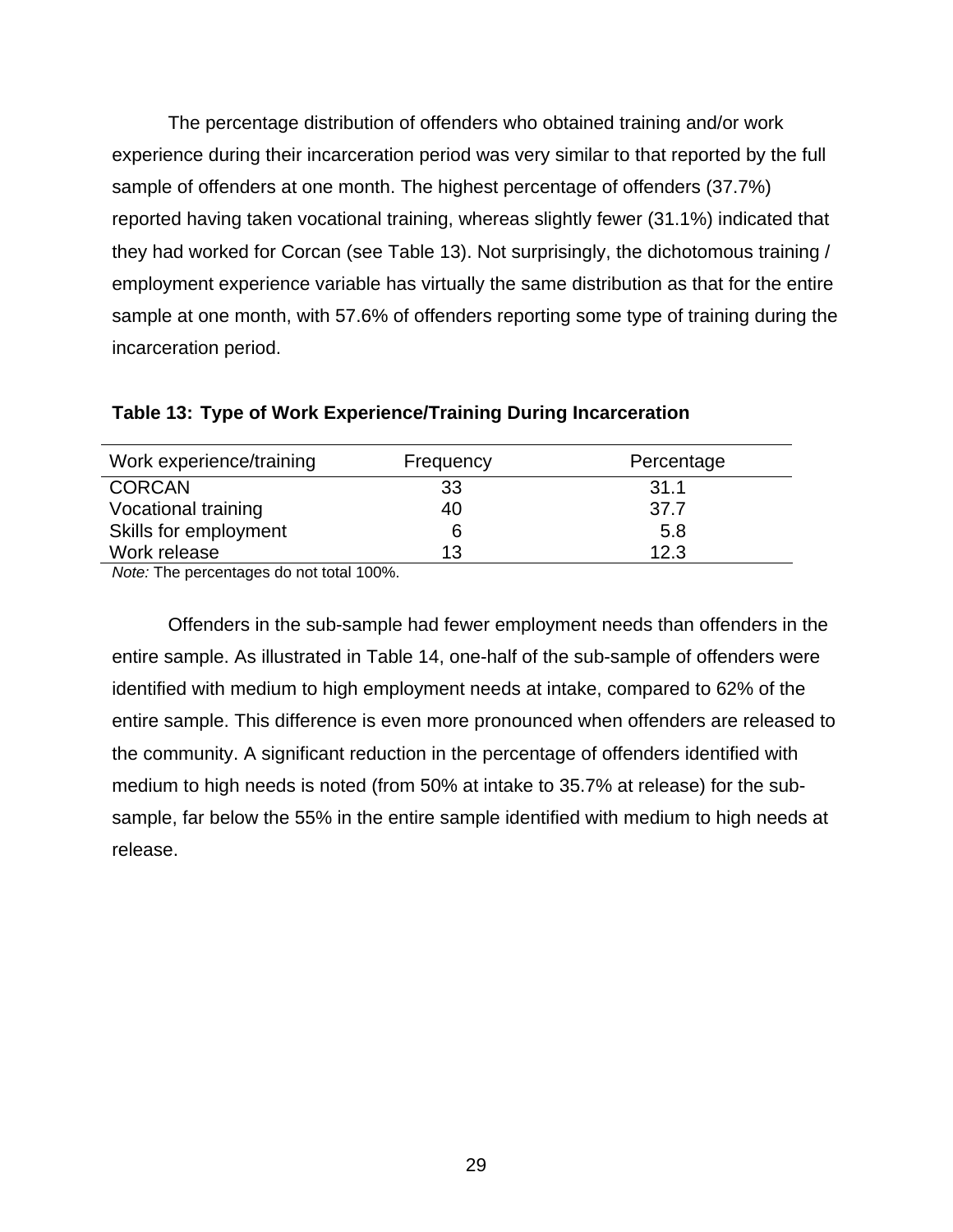| Need level             | Frequency | Percentage |
|------------------------|-----------|------------|
| Need levels at intake  |           |            |
| Asset                  | 12        | 11.5       |
| No need                | 40        | 38.5       |
| Some need              | 36        | 34.6       |
| Considerable need      | 16        | 15.4       |
| Total                  | 104       | 100.0      |
| Need levels at release |           |            |
| Asset                  | 11        | 13.1       |
| No need                | 43        | 51.2       |
| Some need              | 23        | 27.4       |
| Considerable need      |           | 8.3        |
| Total                  | 84        | 100.0      |

#### **Table 14: Employment Need Levels**

*Note:* Employment need ratings at intake were not available for 2 offenders. Employment need ratings at release were not available for 22 offenders.

*Attitudes, values and beliefs.* Table 15 presents descriptive information on the measures of work attitudes, values and beliefs, which is almost identical to that obtained for the full sample at one month.

#### **Table 15: Means and Alphas for the Attitude and Self Efficacy Measures: Six Months**

| Attitudes and self efficacy       | N   | м     | SD   | $\alpha$ |
|-----------------------------------|-----|-------|------|----------|
| Attitude measures                 |     |       |      |          |
| Expectations about job: Chance    | 95  | 85.6  | 16.3 |          |
| Expectations about job: Happy     | 95  | 84.3  | 15.8 |          |
| Work ethic                        | 101 | 23.0  | 3.5  | .85      |
| Value of employment               | 100 | 60.7  | 6.8  | .73      |
| Work involvement                  | 101 | 18.1  | 3.5  | .71      |
| Job Involvement                   | 97  | 30.7  | 6.7  | .85      |
| Intrinsic Job Motivation          | 100 | 33.7  | 5.0  | .83      |
| Self efficacy                     |     |       |      |          |
| <b>Occupational Self Efficacy</b> | 101 | 111.1 | 18.9 | .97      |

*Self efficacy.* The mean score on the occupational self efficacy measure was identical to that obtained at one month. Likewise, the scale was internally reliable, as evidenced by the very high alpha level.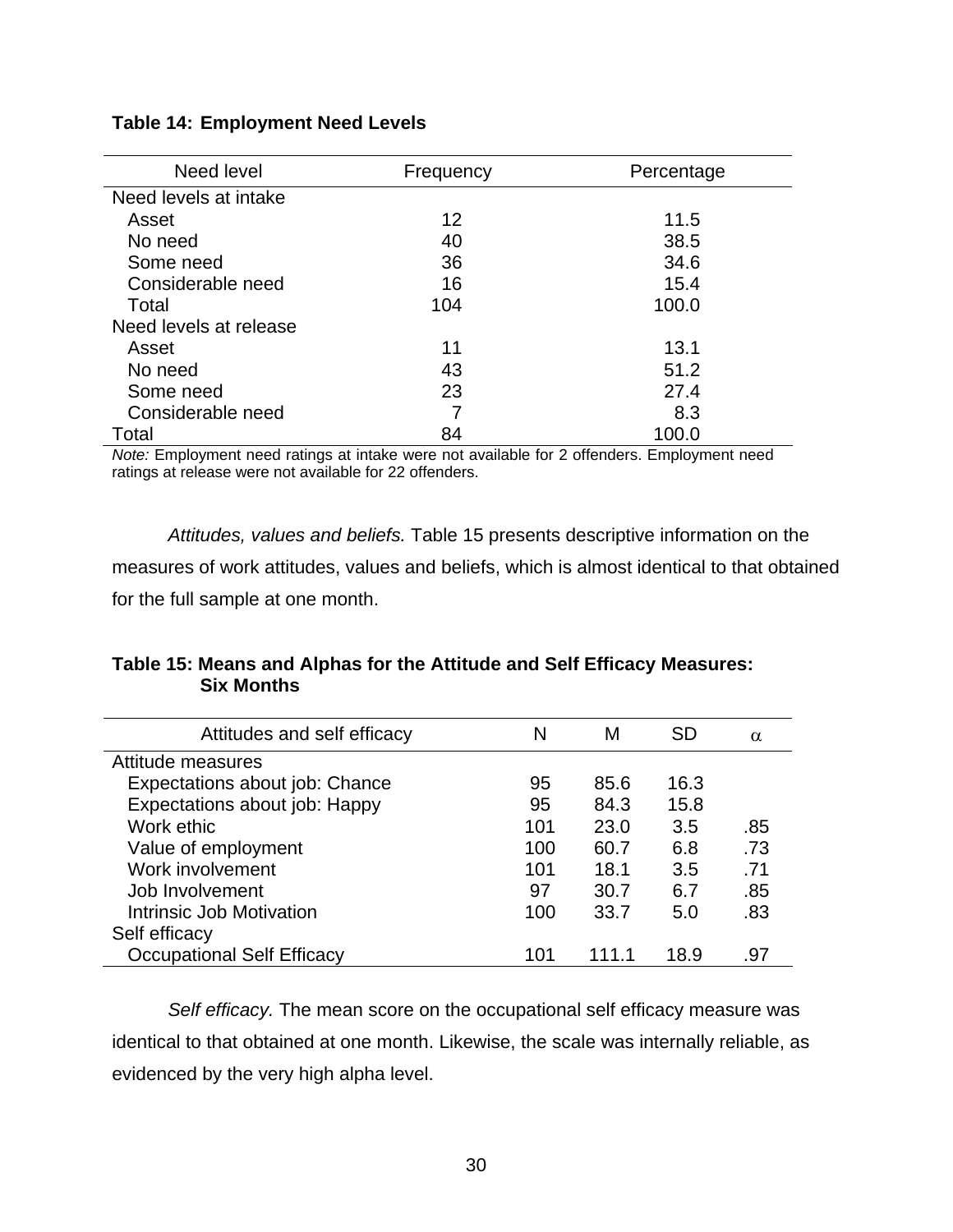*Intention.* Offenders' perception of the likelihood (i.e., their "chance") of finding work in the next six months (or of keeping work, if they were employed at the time of the first interview) is presented in Table 16. A slightly higher percentage of offenders (10.4%) were concentrated in the *Poor* category, compared to the percentage for the entire sample (7.1%). Very few offenders reported having an *OK* chance, and almost 90% said they had a *Good* chance of finding / keeping a job (versus 78.9% at one month). This change in the distribution is likely due to offenders' improved ability to accurately assess their likelihood of finding work, given their experience in the community since release.

**Table 16: Distribution of the Chance of Finding/Maintaining Employment Variable: Six Months** 

| Chance | Frequency | Percent |
|--------|-----------|---------|
| Poor   | 15        | 10.4    |
| OK     | 15        | 2.8     |
| Good   | 75        | 86.8    |
| Total  | 105       | 100.0   |

*Note:* Information on the chance of finding/maintaining employment variable was missing for 1 offender.

#### *Interpersonal Factors*

*Social support for employment.* The mean score on the *Social Support for Employment* scale was markedly higher (35.4, *SD* = 5.1) than that obtained for the full sample at one month (12.4) and the internal reliability of the scale ( $\alpha$  = .84) is the same as that of the entire sample.

#### *Outcome Variables*

*Employment status.* Employment status was radically different for offenders who participated in the six month assessment. Whereas only two-fifths of the entire sample indicated that they were employed at one month, 69.8% of the 106 offenders in the subsample were working at six months.

*Quality of employment*. The second outcome measure at six months, quality of employment, is the composite variable comprised of the following items: type of occupation at six months (skilled / unskilled), salary meets needs (e.g., housing costs,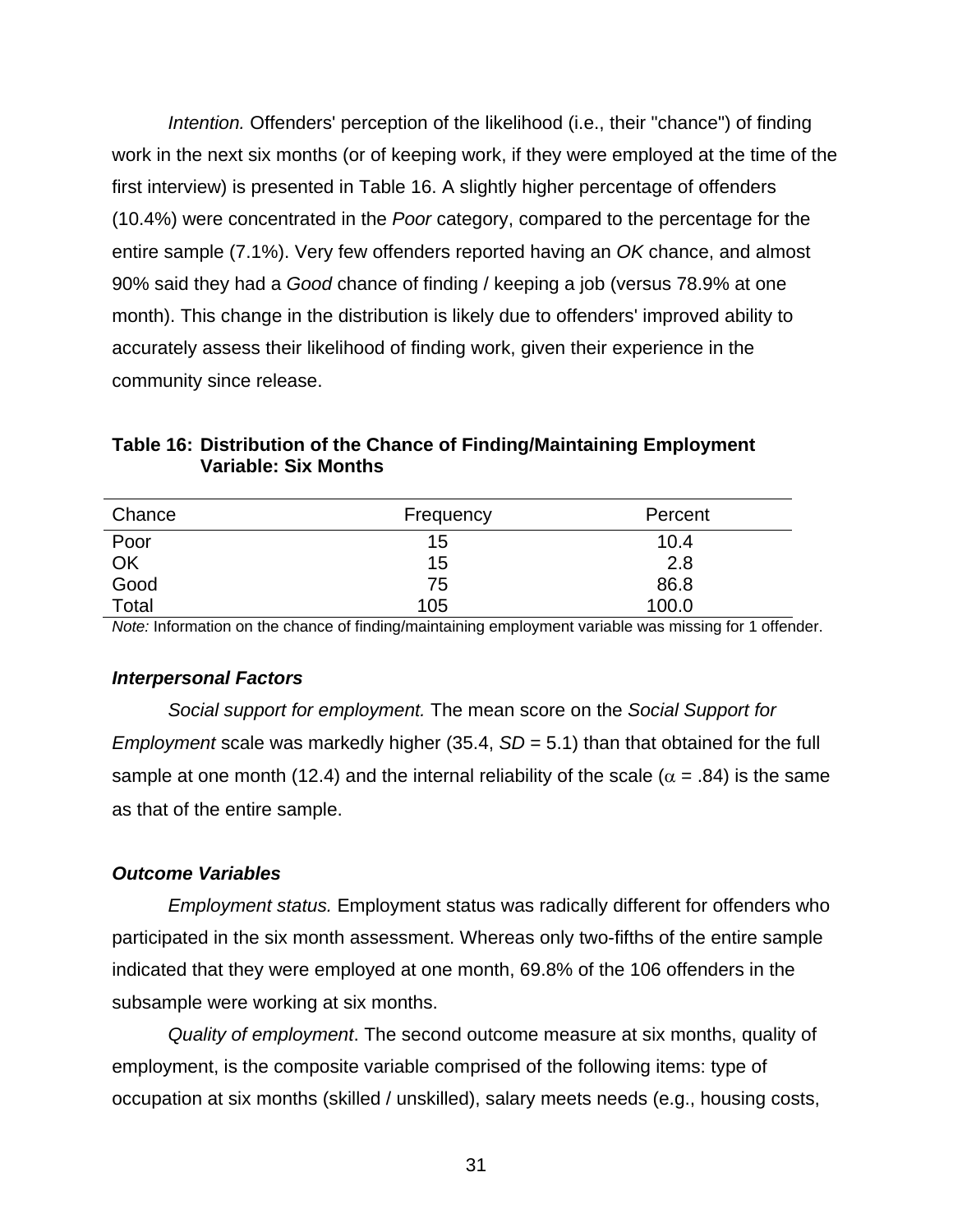bill payment), and satisfaction with salary. Scores ranged from 0 to 3, with a mean score of  $1.4$  (*SD* = 1.1).

*Number of weeks employed.* The final outcome variable measured at six months is the total number of weeks employed since release. The average number of weeks employed was  $14.1$  (*SD* = 10.0), with a range of 0 to 32 weeks.

#### **Correlational Analyses**

Correlational analyses were conducted to explore relationships between predictor variables and employment outcomes (status, quality, number of weeks employed) at six months. A pattern comparable to that obtained at one month was observed for the relationships between the employment predictor variables and outcome measures. However, given the substantial participant attrition rate (with only 106 offenders participating in the six month assessment), many of these relationships did not attain statistical significance.

Table 17 presents results from these correlational analyses. Marital status was positively related to each of the employment outcome measures, with correlations in the moderate range (*r* = .20 to .25). Stable employment (*r* = .20), education (*r* =.19) and skill level (*r* =.32) were significantly related to quality of employment, whereas employment need was the only historical employment variable associated with the number of weeks employed (*r* = -.21).

The attitudinal measures, with the exception of work involvement and intrinsic job motivation, were positively associated with quality of employment at six months, with correlations in the .19 to .28 range. Intention, social support and unemployment rate were associated with each of the employment outcome measures, demonstrating the influence of personal, interpersonal, and broad social factors. Moderate positive relationships were obtained between social support for employment, and outcomes, and strong positive correlations found between intention and the criterion employment measures. Unemployment rate was consistently negatively related to each of the employment outcome measures, with correlations ranging from *r* = -.21 to -.28.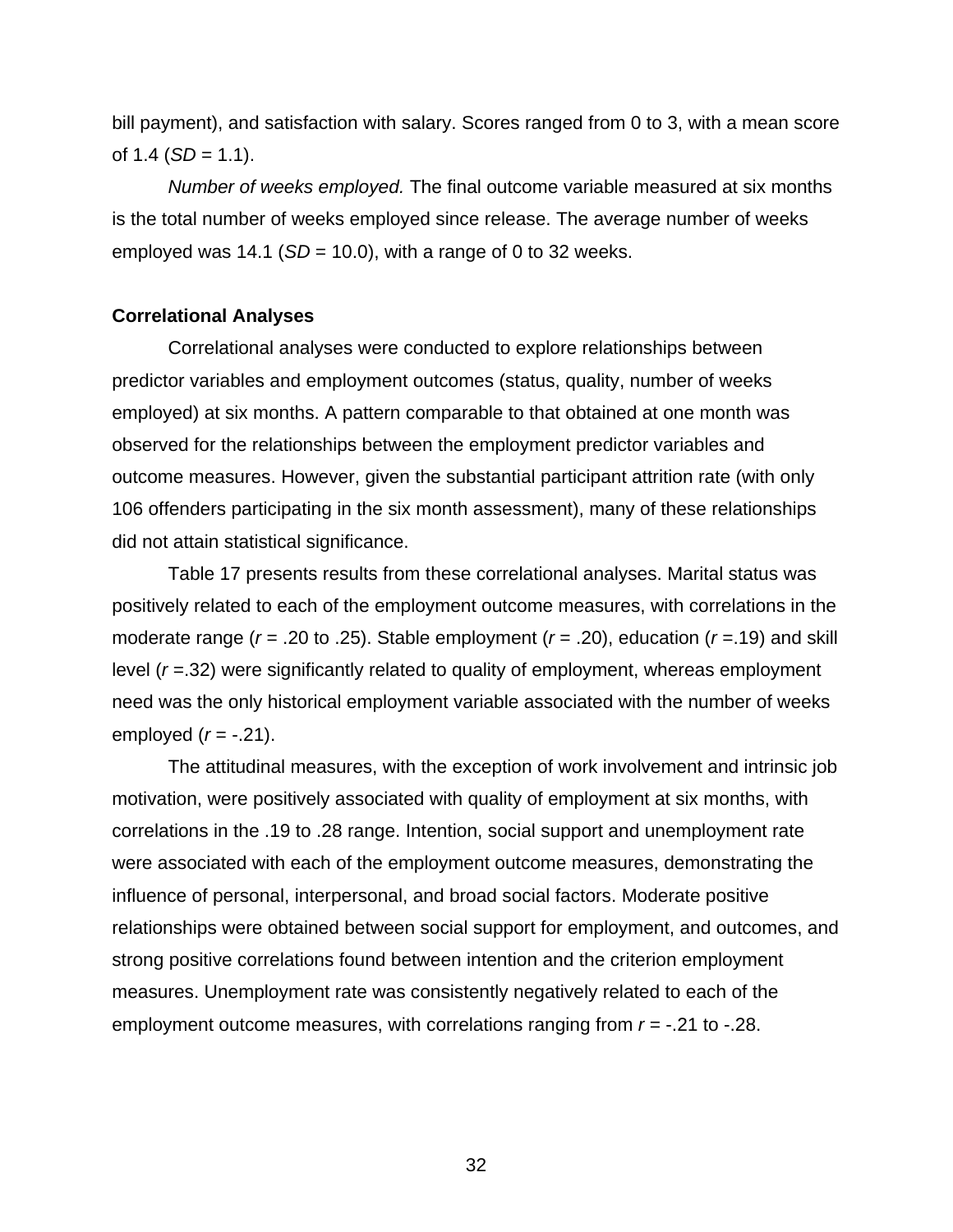| <b>Predictor Variables</b>     | Employment<br>status | Quality of<br>employment | Number of<br>weeks<br>employed |
|--------------------------------|----------------------|--------------------------|--------------------------------|
| Demographic factors            |                      |                          |                                |
| Age                            | $-.16$               | $-.05$                   | $-0.07$                        |
| Ethnicity                      | .09                  | .04                      | .12                            |
| <b>Marital status</b>          | $.20*$               | $.22*$                   | $.25*$                         |
| <b>Personal factors</b>        |                      |                          |                                |
| <b>Employment history</b>      |                      |                          |                                |
| Stable employment              | .13                  | $.20*$                   | .17                            |
| Education                      | .15                  | $.19*$                   | .17                            |
| <b>Skill level</b>             | .05                  | $.32***$                 | .09                            |
| Training                       | .02                  | $-14$                    | $-0.06$                        |
| <b>Employment need</b>         | $-15$                | $-.12$                   | $-.21*$                        |
| Attitudes, values, and beliefs |                      |                          |                                |
| Expectations about job: Chance | .15                  | $.19*$                   | .11                            |
| Expectations about job: Happy  | .15                  | $.27**$                  | .14                            |
| Work involvement               | $-.00$               | .09                      | .01                            |
| Work ethic                     | .11                  | $.28**$                  | .12                            |
| Value of employment            | .06                  | $.21*$                   | .11                            |
| Job involvement                | .10                  | $.21*$                   | .17                            |
| Intrinsic job motivation       | $-.11$               | .02                      | $-.00$                         |
| Self efficacy                  |                      |                          |                                |
| Occupational self efficacy     | .14                  | .18                      | $.23*$                         |
| Intention                      |                      |                          |                                |
| Intention                      | $.69***$             | $.57***$                 | $.58***$                       |
| Interpersonal factors          |                      |                          |                                |
| Social support for employment  | $.27**$              | $.33***$                 | $.33***$                       |
| <b>Broad social factor</b>     |                      |                          |                                |
| Unemployment rate              | $-.27**$             | $-.24*$                  | $-.21*$                        |

#### **Table 17: Correlations Between Six Month Predictor Variables and Employment Outcomes at Six Months**

 $Note: n = 106.$ 

\* *p* ≤ .05. \*\* *p* ≤ .01\*\*\* *p* ≤ .001. \*\*\*\* *p* ≤ .0001.

### **Regression Analyses**

A series of hierarchical stepwise regression analyses were conducted to explore relationships between sets of predictor variables and each of the employment outcome measures at six months: status, quality of employment, and number of weeks employed. Those predictor variables assessed at six months with significant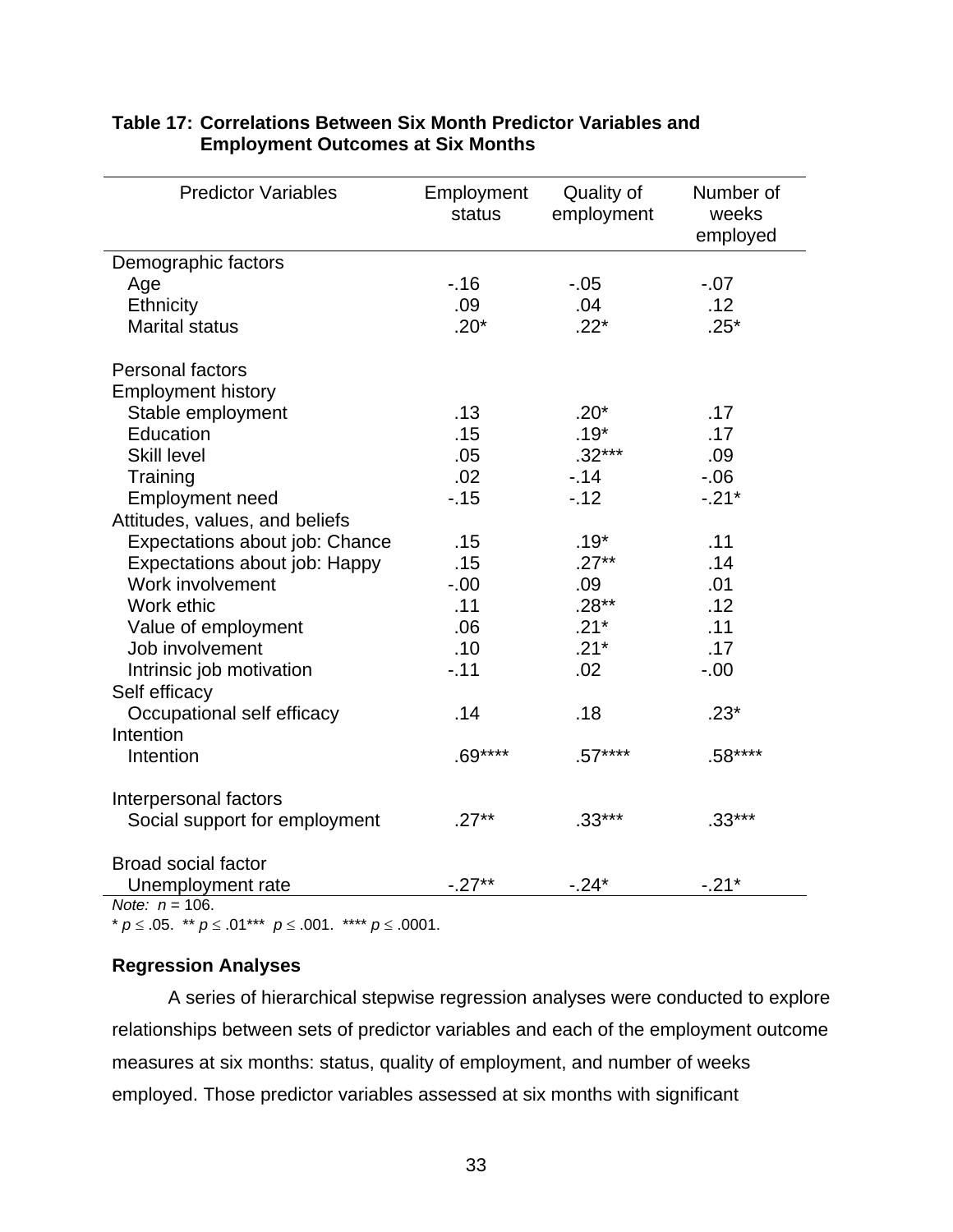correlations with the outcome variables were entered into the stepwise regression. Hierarchical stepwise analysis was used to statistically control for the effects of the corresponding predictor variables assessed at one month (e.g., if intention at six months entered into the regression equation, the first step in the regression equation contained intention assessed at one month). Results for the first regression equation predicting employment status are depicted in Table 18.

| Variables              | в      | SE B |          |
|------------------------|--------|------|----------|
| Step 1                 |        |      |          |
| Intention              | .23    | .07  | $.31***$ |
| Step 2                 |        |      |          |
| Intention              | .20    | .07  | $.27**$  |
| Unemployment rate      | $-.24$ | .10  | $-.21*$  |
| Step 3                 |        |      |          |
| Intention              | .03    | .06  | .04      |
| Unemployment rate      | $-18$  | .08  | $-17*$   |
| Intention (six months) | .41    | .05  | $.66***$ |

| Table 18: Summary of Hierarchical Stepwise Regression Analysis for Six Month |  |
|------------------------------------------------------------------------------|--|
| Variables Predicting Employment Status at Six Months ( $N = 106$ )           |  |

*Note:*  $R^2$  = .10 for Step 1;  $R^2$  = .14 for Step 2 (*p* < .0001);  $R^2$  = .50 for Step 3 (*p* < .0001). No other variable met the .10 significance level for entry into the model.

\* *p* ≤ .05. \*\* *p* ≤ .01. \*\*\* *p* ≤ .001. \*\*\*\* *p* ≤ .0001.

As illustrated in Table 18, intention (evaluated at one month) was the first variable to enter the equation predicting employment status at six months. Unemployment rate was the second variable to enter the equation, with a negative relationship with status. In the third and final step of the equation, intention assessed at six months replaced intention evaluated at one month, and unemployment rate remained as a significant predictor variable. Thus, intention (at six-months) and unemployment rate were the only factors to contribute significantly to the prediction of employment status at six months. Notably, intention was highly correlated with status, and together with employment rate, accounted for one-half of the variance in outcome.

Table 19 displays results from the hierarchical stepwise regression analysis predicting quality of employment at six months. Results were similar to those obtained in predicting quality at one month. Skill level prior to incarceration was the first variable to enter the equation, and was positively associated with quality of employment.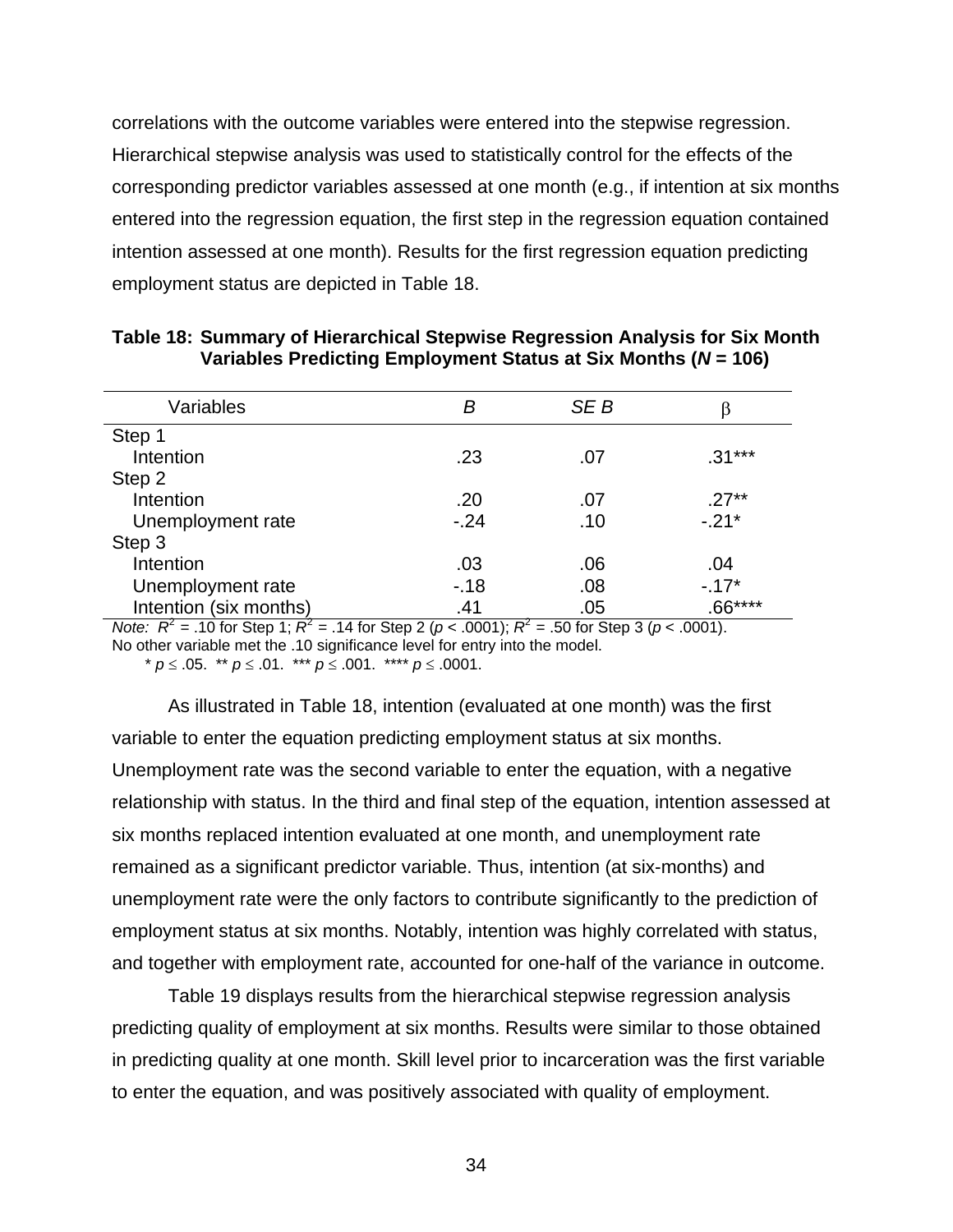Intention assessed at one month was the second variable to enter the equation, but was replaced in Step 3 by the more proximally measured six-month intention variable. The final variable to enter the equation was offenders' expectancy that good things would happen to them as a function of obtaining employment. Thus, only personal factors (skill, and intention and expectancy assessed at six months) contributed to the prediction of quality of employment at six months, explaining one-half of the proportion of variance in quality of employment.

| Variables                        | В   | SE B | β        |
|----------------------------------|-----|------|----------|
| Step 1                           |     |      |          |
| Skill level before incarceration | .76 | .22  | $.32***$ |
| Step 3                           |     |      |          |
| Skill level before incarceration | .80 | .21  | $.34***$ |
| Intention                        | .53 | .16  | $.29**$  |
| Step 4                           |     |      |          |
| Skill level before incarceration | .83 | .17  | $.35***$ |
| Intention                        | .16 | .14  | .09      |
| Intention (six months)           | .85 | .12  | $.55***$ |
| Step 5                           |     |      |          |
| Skill level before incarceration | .78 | .17  | $.33***$ |
| Intention                        | .26 | .14  | .14      |
| Intention (six months)           | .79 | .12  | $.52***$ |
| Good job: Happy (six months)     | .02 | .01  | .23**    |

**Table 19: Summary of Hierarchical Stepwise Regression Analysis for Six Month Variables Predicting Quality of Employment at Six Months (***N* **= 106)** 

*Note:*  $R^2$  = .10 for Step 1;  $R^2$  = .19 for Step 2 (*p* < .0001);  $R^2$  = .45 for Step 3 (*p* < .0001);  $R^2$  = .50 for Step 4 ( $p < .0001$ ). No other variable met the .10 significance level for entry into the model. \* *p* ≤ .05, \*\* *p* ≤ .01, \*\*\* *p* ≤ .001, \*\*\*\* *p* ≤ .0001.

Results of the regression equation predicting number of weeks employed are presented in Table 20. Both measures of intention (one-month and six-month assessments) contributed, with the six-month intention variable contributing a significant proportion of variance to the overall regression equation. Social support for employment, evaluated at six months, was also associated with the number of weeks employed; higher levels of social support were predictive of a higher number of weeks employed. Thus, personal (intention) and interpersonal (social support) factors appear in the prediction of the length of time working in the community.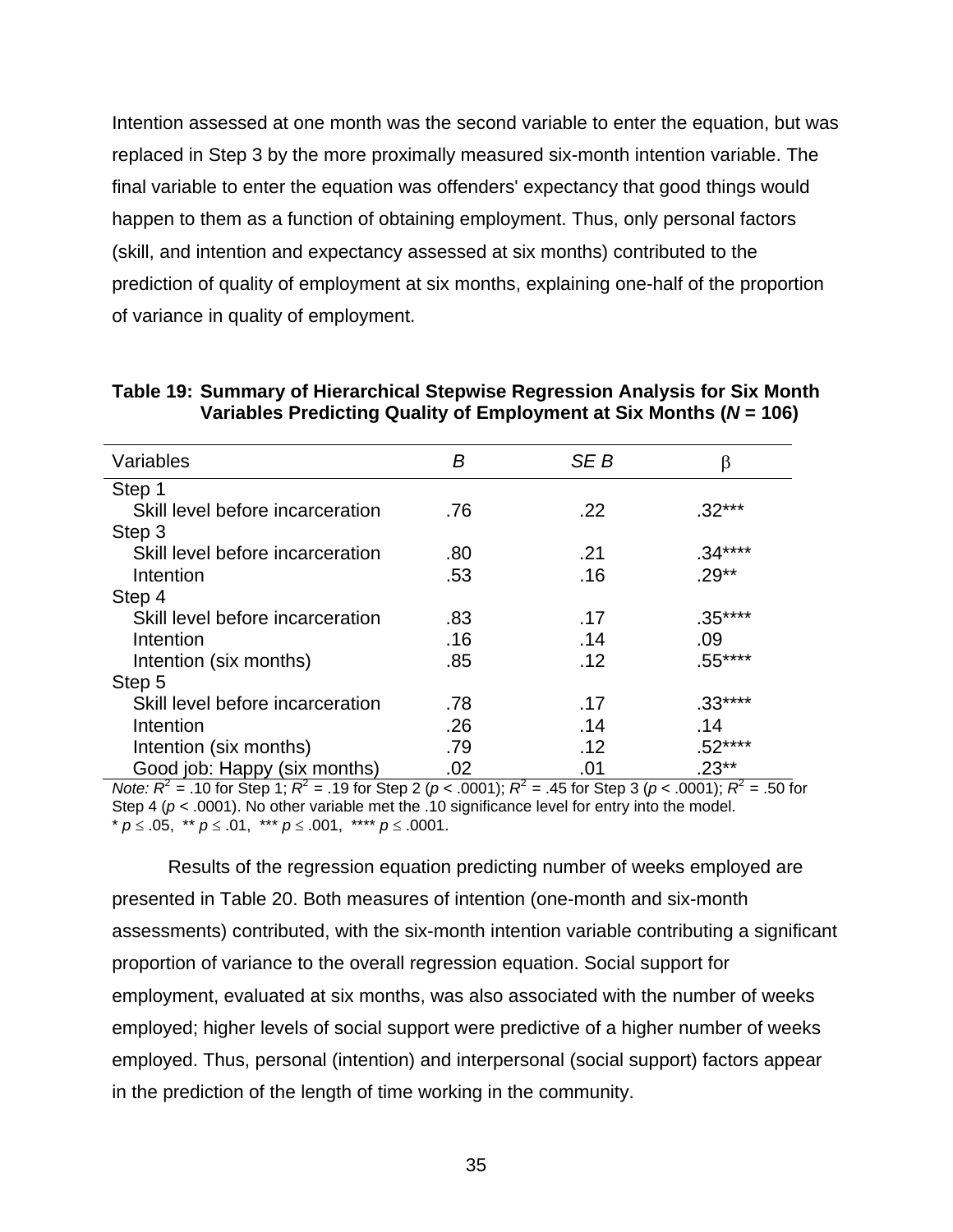| Variables                         | Β    | SE B | β        |
|-----------------------------------|------|------|----------|
| Step 1                            |      |      |          |
| Intention                         | 6.58 | 1.45 | $41***$  |
| Step 2                            |      |      |          |
| Intention                         | 3.64 | 1.35 | $.23**$  |
| Intention (post)                  | 6.69 | 1.13 | $.50***$ |
| Step 3                            |      |      |          |
| Intention                         | 3.94 | 1.30 | $.24**$  |
| Intention (post)                  | 5.94 | 1.11 | $.44***$ |
| Social support for employ. (post) | .48  | .15  | $.24**$  |

**Table 20: Summary of Hierarchical Stepwise Regression Analysis for Six Month Variables Predicting Number of Weeks Employed at Six Months**   $(N = 106)$ 

*Note*.  $R^2 = .17$  for Step 1;  $R^2 = .38$  for Step 2 ( $p < .0001$ );  $R^2 = .43$  for Step 3 ( $p < .0001$ ). No other variable met the .10 significance level for entry into the model. \* *p* ≤ .05. \*\* *p* ≤ .01. \*\*\* *p* ≤ .001. \*\*\*\* *p* ≤ .0001.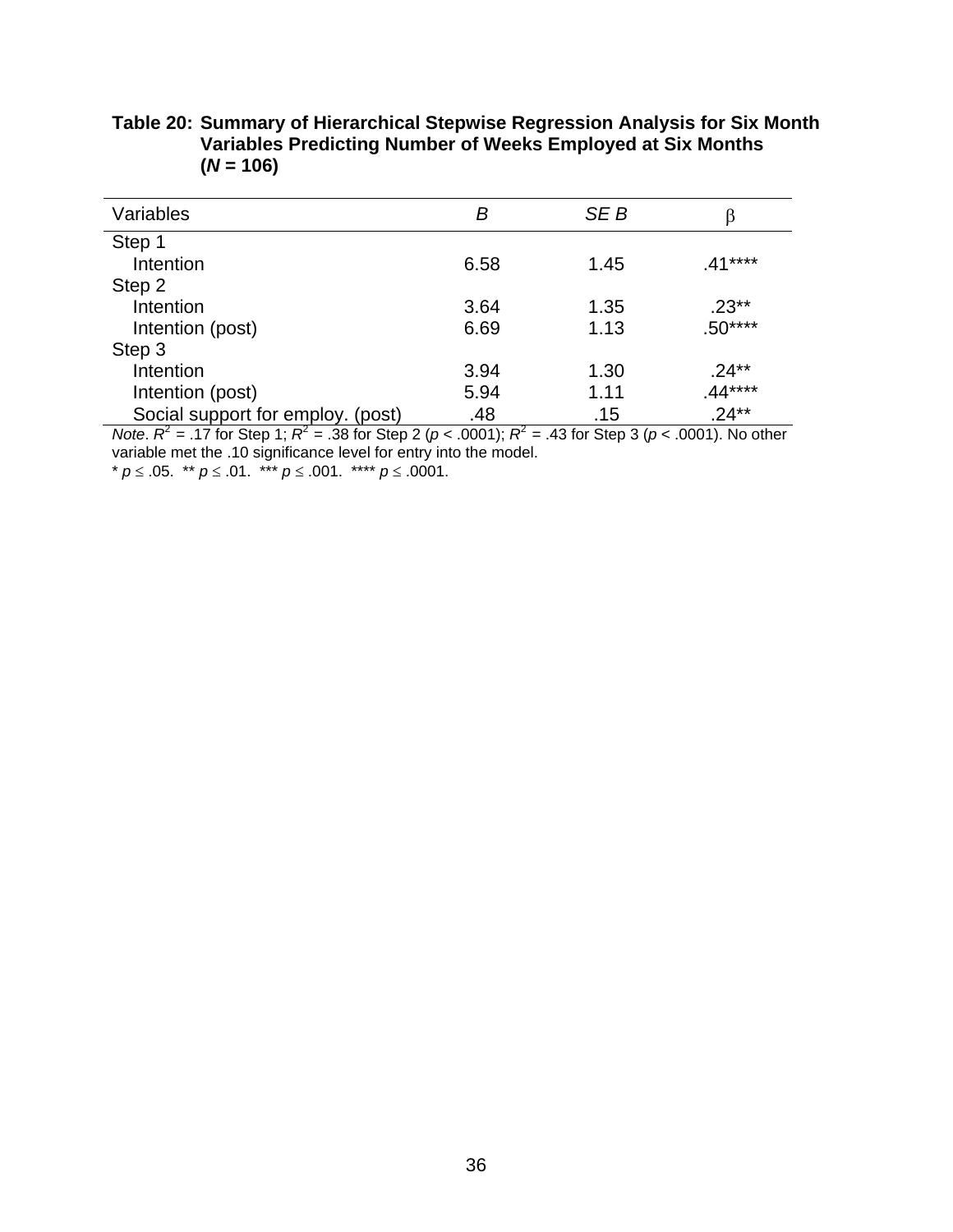#### **DISCUSSION AND IMPLICATIONS**

This study is one of the first to use a longitudinal approach to comprehensively assess the contributions of various factors to employment outcomes for offenders. Results demonstrate the influence of personal factors, such as intention, the interpersonal factor of social support, and unemployment rate, a broad community-level factor, consistent with the PIC-R perspective (Andrews, 1982; Andrews & Bonta, 1998). The following elaborates on the implications of these specific findings, specifically with respect to employment assessment and intervention.

Unemployment rate consistently appears in the prediction of outcomes (status and quality of employment) at one month. The influence of unemployment rate in contributing to employment outcomes for offenders is hardly surprising, and illustrates the importance of considering factors beyond the individual, when exploring employment interventions for offenders. This is particularly relevant in the context of employment counseling for offenders, which is timely, given Corcan's (a special operating agency within CSC tasked with offender employment training) recent development and expansion of their community-based Worksites, designed to facilitate the transition into employment of offenders on conditional release. This finding illustrates that employment counselors must be aware of the broader social context in their local areas, and of the availability of particular employment occupations, in order to best meet the employment needs of offenders.

At the individual level, the offender's intention to find work is strongly linked to his ability to find and keep a job. This finding shows that offenders are capable of accurately assessing their potential for acquiring and maintaining work. Consequently, employability assessments (e.g., job readiness evaluations) should attend to offenders' perceptions of the likelihood that they will be able to find work. Furthermore, these self evaluations are likely based on a combination of factors, including previous employment experience and skills acquisition, enhancement, and retention. As a service, CSC has the capacity to ensure that offenders have the opportunity to develop the skills that ultimately contribute to their competencies and sense of self efficacy, thus facilitating offenders' transition to the community, and specifically to community-based work.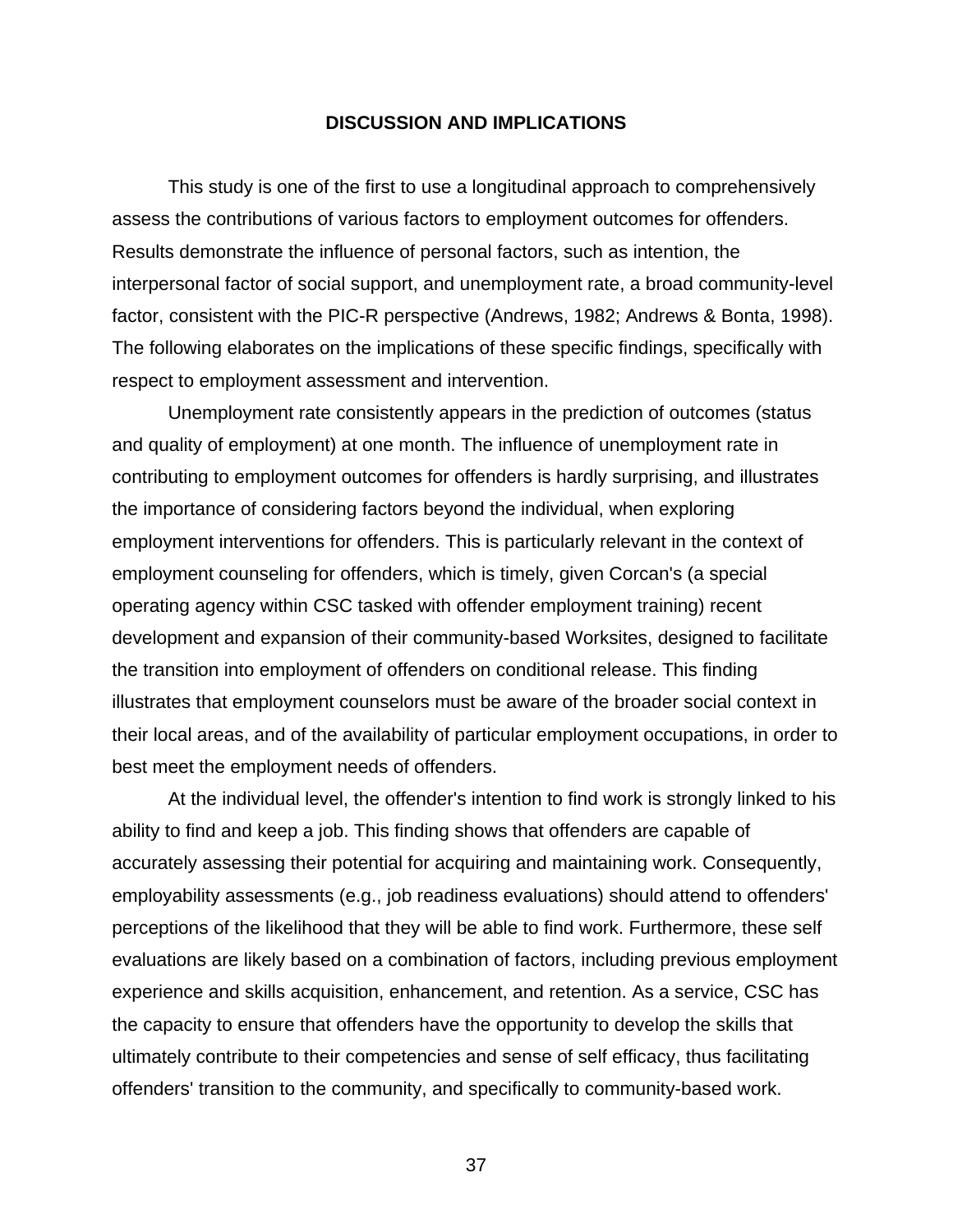In order to accomplish this goal, however, employment must be reinstated as an important intervention requiring intensive and systematic consideration. Findings from the present research can be used to complement our existing knowledge of program effectiveness as a gateway to the development, implementation and evaluation of effective employment strategies (i.e., employment placement and/or programs) for offenders with identified employment needs. Existing programs such as cognitive skills can be used to supplement core employment interventions, thus meeting the specific needs of offenders. It is only by providing offenders with effective programming that allows for skills development and work experience (provided in accordance with their level of identified employment need), that they will be given a legitimate opportunity to successfully reintegrate into the community. An important component of this transitional process is social support.

One of the strongest findings in the study was the role of social support in contributing to employment outcomes for offenders. This finding is significant, in that social support is a concrete factor readily amenable to intervention. For instance, the Corcan Worksites offer the potential to provide the type of support that will enable offenders to find and keep work in the community. Some of the sites currently offer access to an automated databank comprised of names of community-based employers and businesses willing to hire offenders. This provides concrete and accessible support for offenders, and eliminates the need to decide whether they should report their criminal record to potential employers, thereby facilitating the job-seeking and interviewing process.

The importance of social support, uncovered in this study, reiterates previous findings from Azrin et al. (1975) and Soothill and his colleagues (1997, 1999), who found that offenders who maintained consistent contact with an employment agency based in the UK (APEX), were less likely to recidivate. These findings were not dependent upon employment status; rather, the authors attribute this impact to offenders' perception of social support. Moreover, the findings are intuitive, in that most offenders and correctional staff would report that social support facilitates offenders' job search, and more generally, their community reintegration.

Employment counselors play a critical role in the process of employment programming, including assessment of clients' needs, competencies and vocational /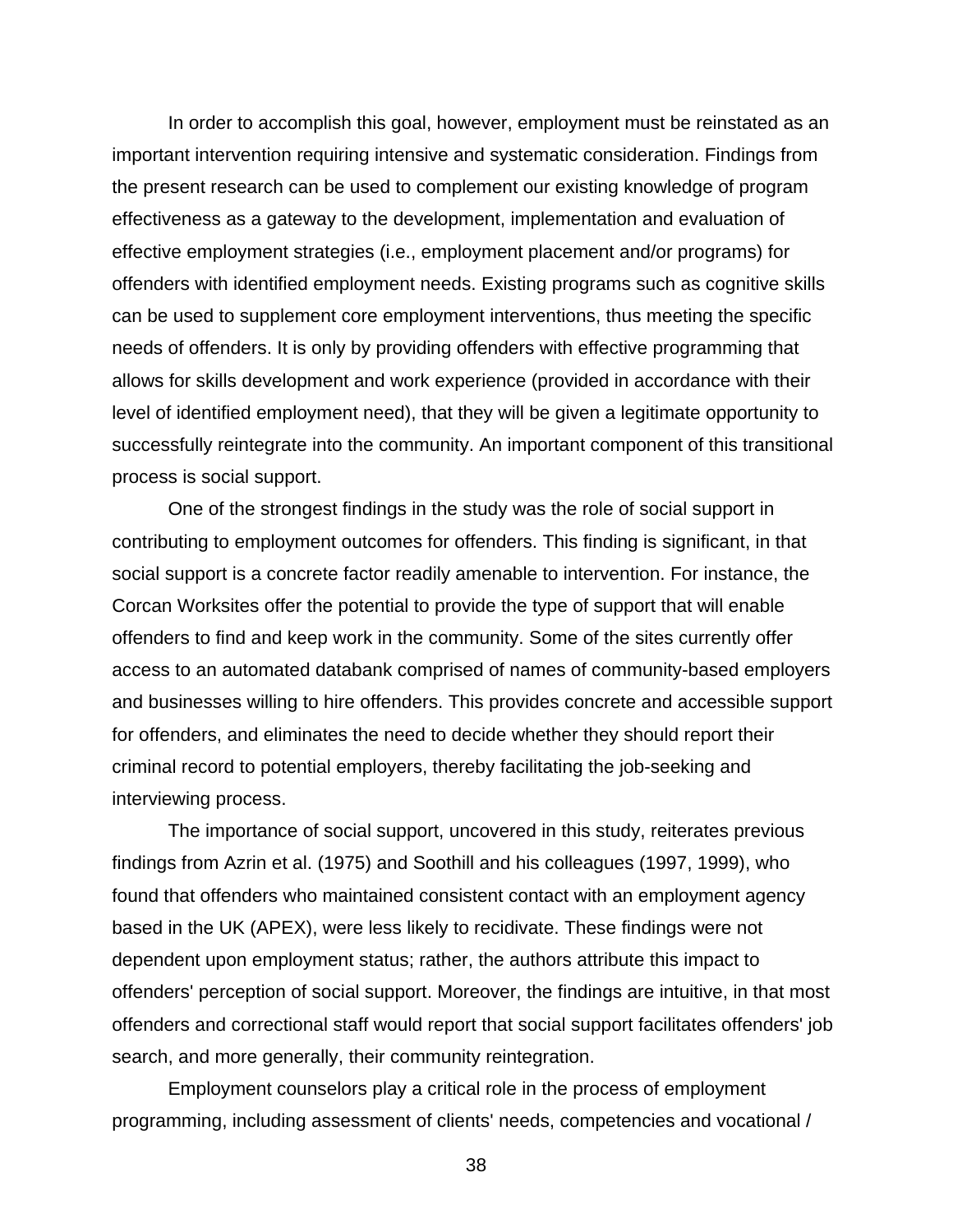employment interests; liaison with community employers and agencies; employment counseling; and follow-up. It is critical that an effective and ongoing employment counseling process is established, as this study illustrates the important role of social support in contributing to employment outcomes for offenders. Authors (e.g., Braithwaite, 1980; Pryer & Ward, 1985) have cautioned against over-reliance on insufficient counseling / placement services, as they may raise expectations, thereby engendering a sense of despair in offenders when these are not met. They have also warned that although the role of job counselor is to facilitate finding work, simply placing individuals into "any job" is an insufficient and unacceptable response. Counselors should not only assist individuals in finding a job, but extend their role to helping them retain the job, thus facilitating the transition from unemployment to work (Pryor & Ward, 1985).

Pryor and Ward (1985) describe concrete techniques to be employed by counselors in preparing clients for job searches and interviews. These include: relaxation training, systematic desensitization, assertiveness training, modeling, and video role play as ways to decrease the anxiety associated with approaching prospective employers and for dealing with the interview situation. Moreover, they provide suggestions for acquiring and retaining employment, including strategies for coping with frustration in the workplace and avoiding confrontation.

Finally, the role of fellow offenders in job search should not be overlooked, as research by Azrin et al. (1975) shows that a mutually supportive job-seeking approach (e.g., sharing job leads, feedback on mock interview role plays) is more effective than individual efforts at job search.

#### **Limitations**

A number of limitations are associated with this study. Both the participation rates and attrition rates were problematic. Due to the voluntary nature of this research, it is possible that only the most motivated offenders initially agreed to participate. However, comparison of risk and need profiles of the sample with the population profiles showed that the full sample ( $n = 302$ ) was representative of the release population on those variables. Additionally, this was a study of employment among federal offenders on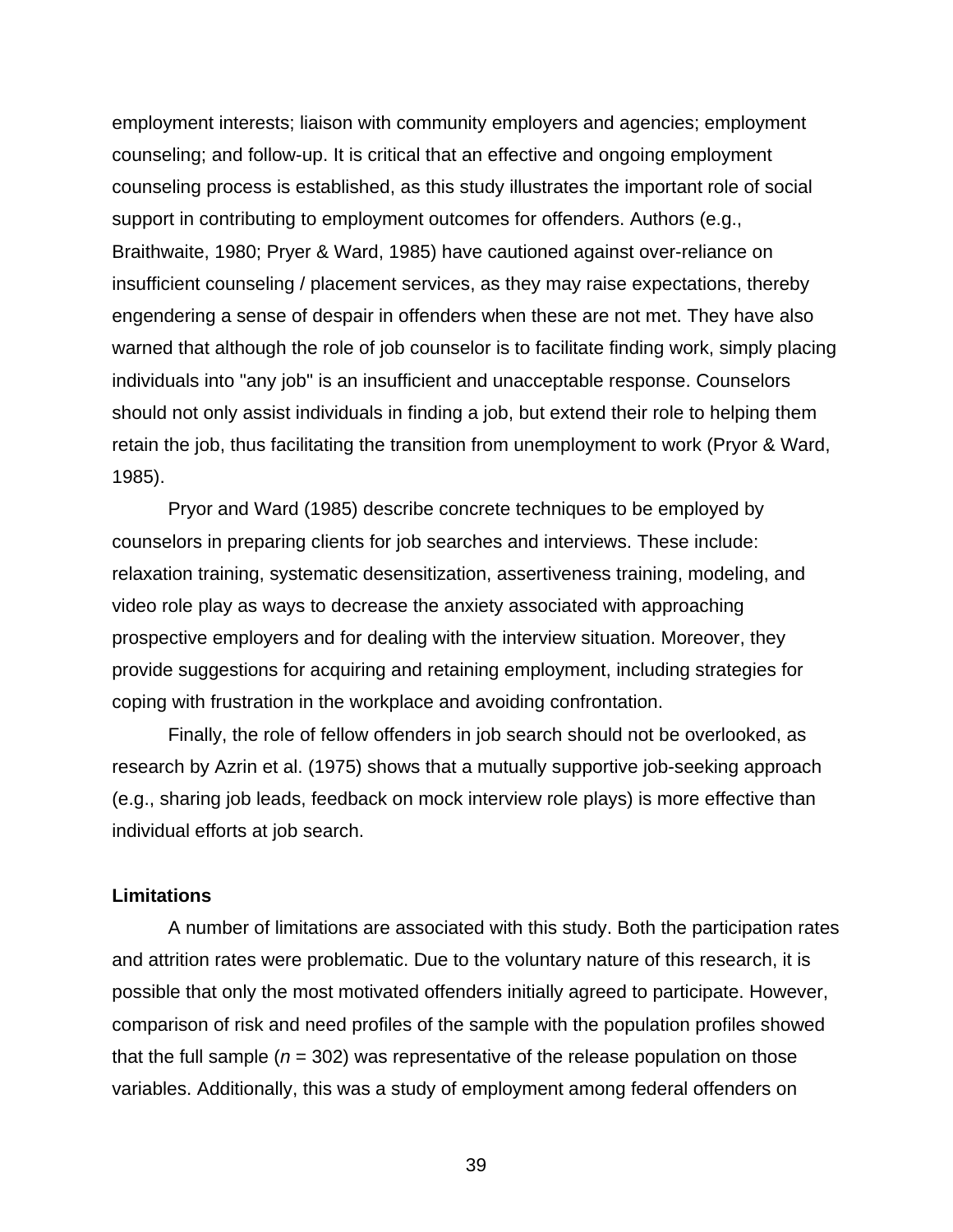conditional release. This represents a high-risk, high-need group of offenders; results may thus be relevant only for federal offenders on conditional release.

Furthermore, due to study attrition (i.e., refusals) and suspension / revocation, only one-third of the original sample participated in the second assessment phase (at six months). It is suggested for future research involving offenders in the community, that researchers attempt to involve relevant staff (e.g., parole officers, employment counselors) in describing the study and in recruiting participants. Although this approach was attempted in the current study, the researcher was unable to gain "buy in" from all parole officers, which may have impacted the research assistants' ability to recruit offenders. In future, considerations should include further exploration of the research with individuals with the most contact with offenders to ensure better buy in. As for attrition rates, it is difficult to involve offenders in research as they become increasingly busy as they settle into the community. Unfortunately, researchers are unable to offer compensation to offenders for participating in research, which may result in a lower participation rate than if such inducements were available. One potential approach to increasing the consent rate and decreasing the attrition rate is to minimize the length of questionnaires by streamlining the assessment protocol and procedures.

#### **Practical Applications and Future Directions**

A noteworthy finding is the incremental contribution of dynamic variables to the prediction of employment outcomes. Use of a longitudinal research design contributed to an enhanced understanding of factors that contribute to job acquisition and retention. Thus, the findings support the contention of Gendreau and colleagues (1998) that a dynamic assessment approach (Andrews & Bonta, 1998) should be used in evaluating employment deficits and competencies among offenders. The CSC currently uses a dynamic assessment approach, beginning at intake, and continuing throughout the incarceration process (Motiuk, 1997a). These findings suggest that expansion of an employment-specific dynamic assessment protocol may contribute to a better understanding of factors linked to community employment outcomes. For instance, a more intensive systematic exploration of CORCAN, vocational training and other institutional employment experiences would contribute to a better understanding of the impact of institutional employment programs on various outcomes (particularly as the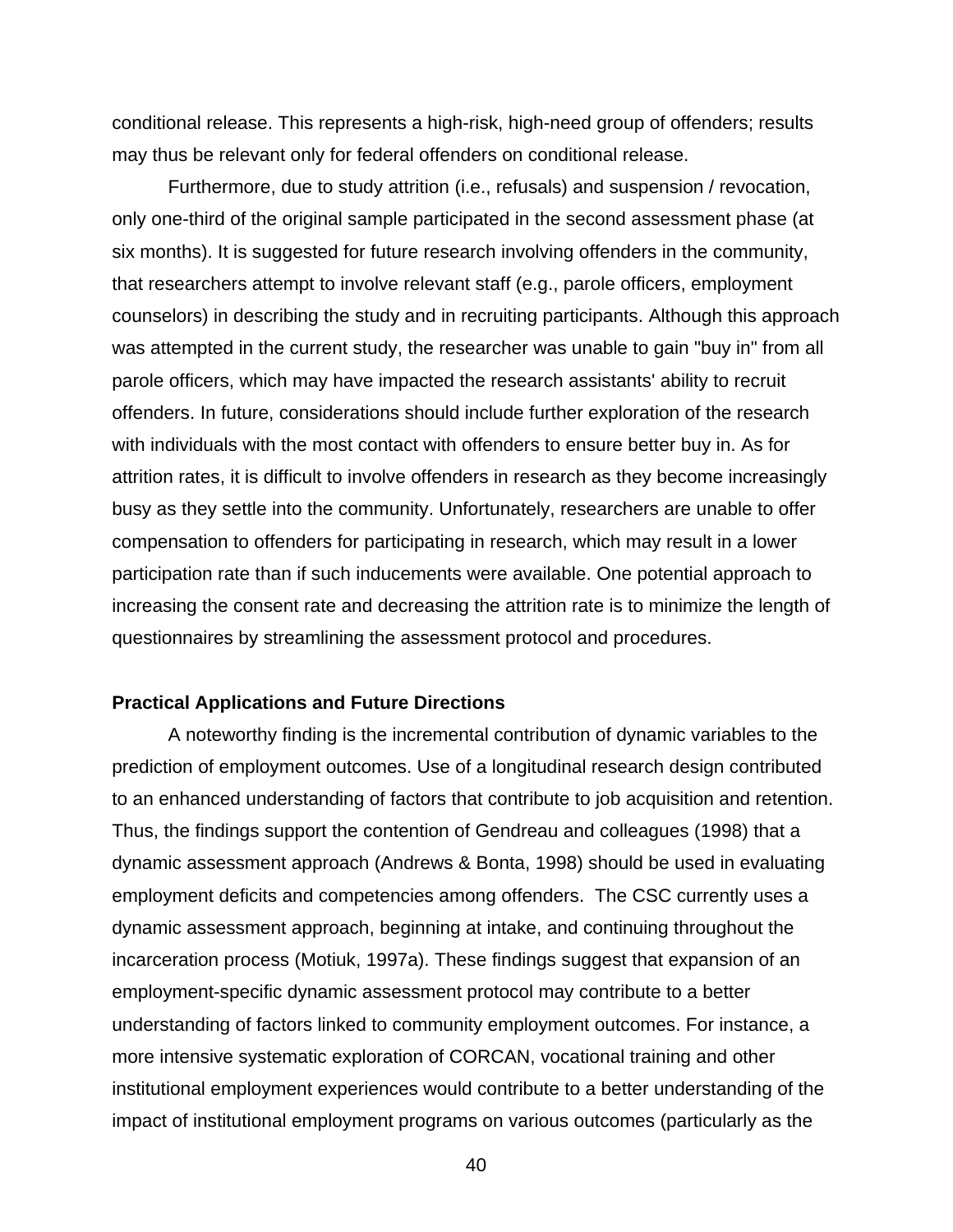"training" variable used in the study was not dynamic in nature, thus not necessarily reflective of an individual's training experience). Future research should measure and evaluate proximal factors linked to employment training / experience obtained during incarceration, including: institutional adjustment, and the development and enhancement of both generic skills and specific skills / skill sets (Gillis, 2000, 2001, 2002). This information should be collected through multi-source, multi-method assessment techniques involving offender perceptions of skills and self efficacy prior to, during and following training, and instructors' perceptions of the same. Moreover, behavioural indicators of skills acquisition would provide a concrete measure of the impact of employment programming.

Moreover, given that meta-analytic results support the increased efficacy of community-based treatment over institutional intervention (Andrews et al., 1990; Lipsey, 1990), more focus should be placed on community-based employment initiatives for offenders. Although institutional employment opportunities may contribute to an offender's potential for safe reintegration (Pearson & Lipton, 1998; Saylor & Gaes, 1996), more intensive effort should focus on community-based initiatives that offer job readiness training, job placement strategies and on-the-job training opportunities. Additionally, there is need for follow-up sessions and systematic intervention at the community level. More specifically, community employment placement and training opportunities are required to: facilitate the linkage and ease the transition to the community, provide financial support and promote peer support and effective prosocial models to offenders upon release. This approach would be an intervention that follows naturally from the finding that social support for employment is one of the key factors in contributing to positive employment-based outcomes for offenders during their first month of release, as well as number of weeks employed during the first six months of release.

Federal offenders enter and leave the institution with significant employment needs, which are associated with their ability to successfully reintegrate into the community following release. It is imperative, given the link between employment deficits and recidivism, to effectively address offender employment needs by exploring the concrete dynamic factors uncovered in this research. To facilitate offenders' ability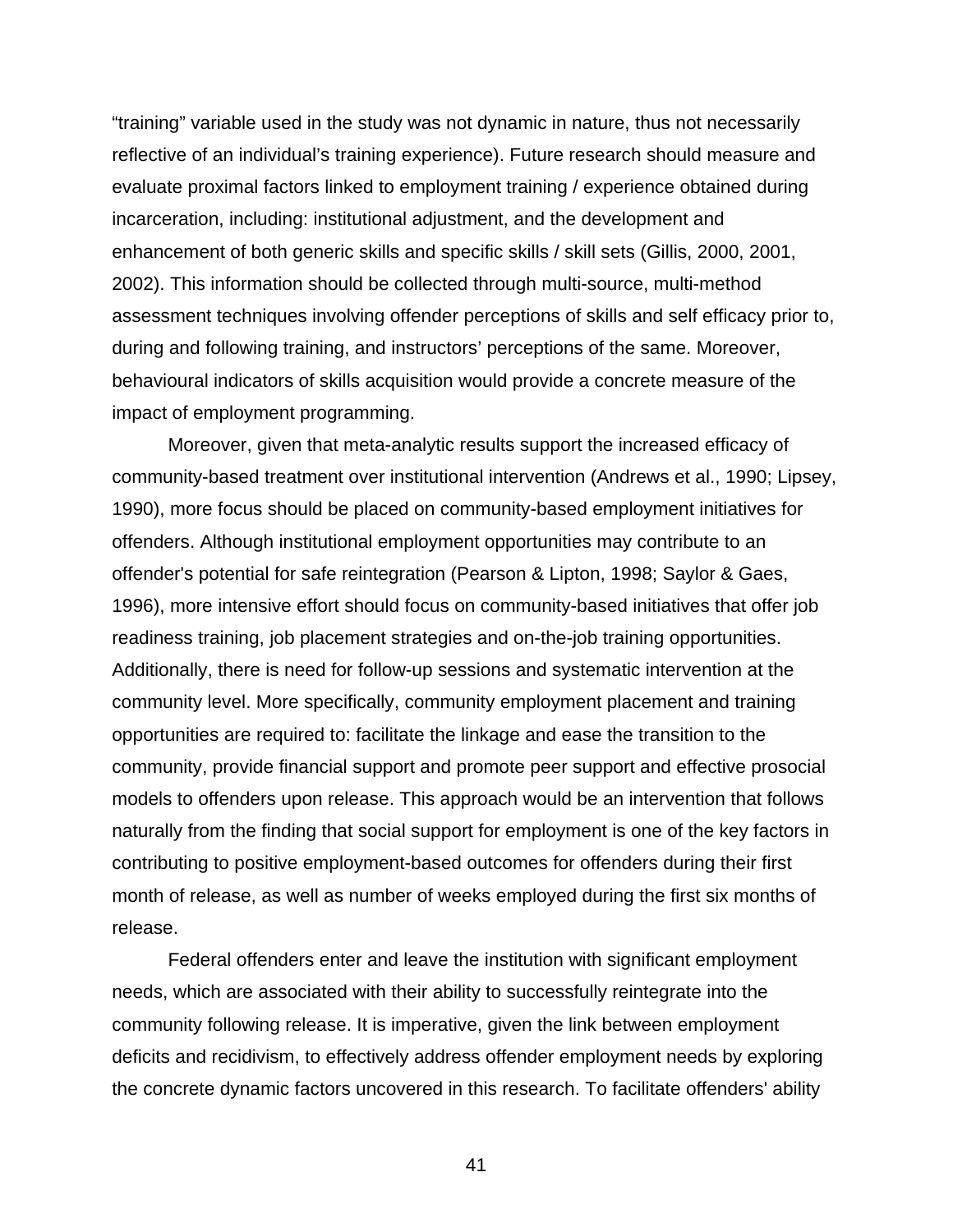to acquire and retain employment is to provide them with one (of several) necessary components which may ultimately contribute to their successful community adjustment.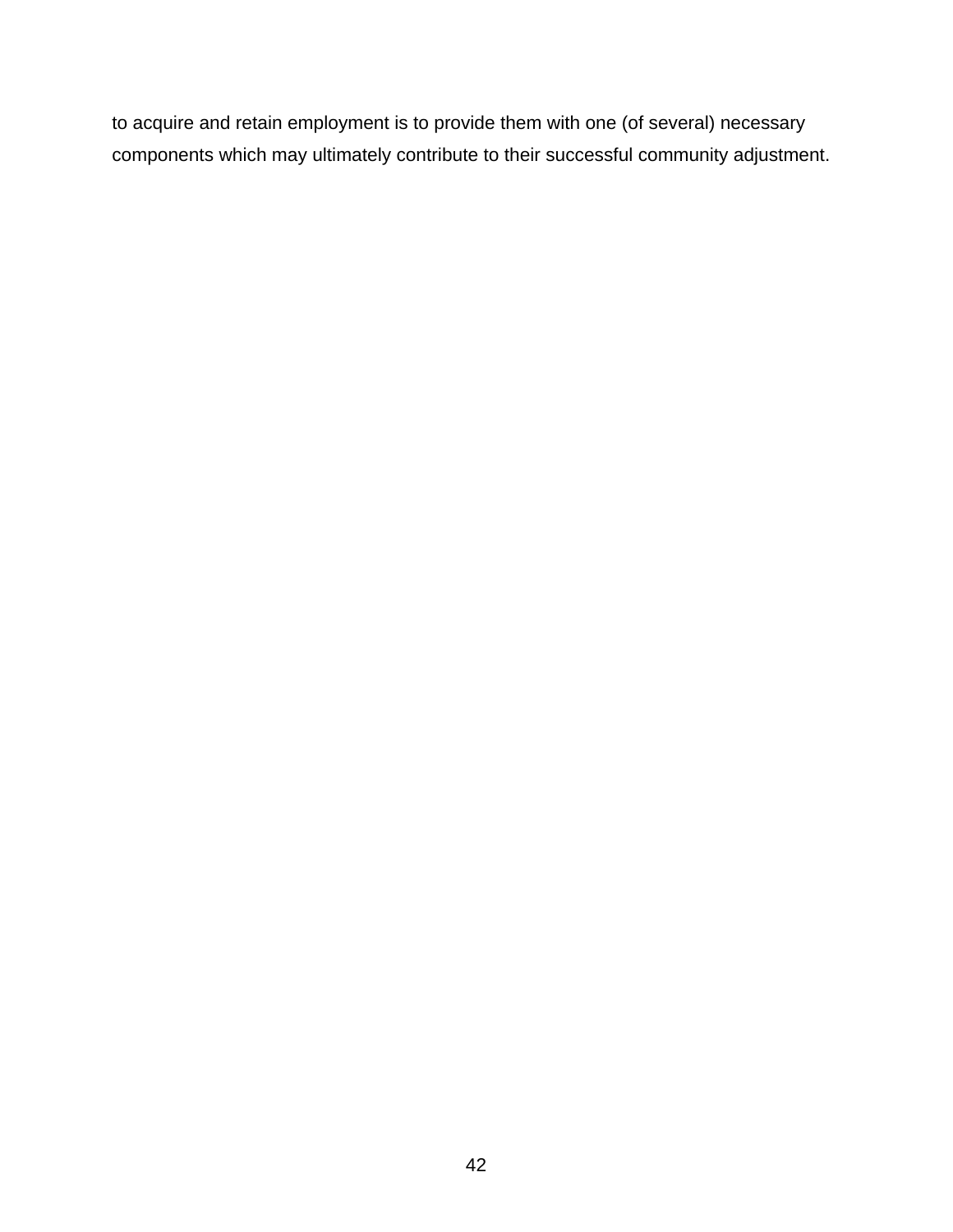#### **REFERENCES**

- Ajzen, I. (1985). From intentions to actions: A theory of planned behavior. In J. Kuhl & J. Beckman (Eds.), *Action control: From cognition to behavior* (pp. 11-39). New York: Springer-Verlag.
- Ajzen, I. (1988). *Attitudes, personality, and behavior.* Chicago: Dorsey.
- Andrews, D. A. (1982). *A personal, interpersonal and community-reinforcement perspective on deviant behavior (PIC-R).* Toronto: Ontario Ministry of Correctional Services.
- Andrews, D. A. (1985). *Notes on a battery of paper-and-pencil instruments: Part I Assessments of attitudes and personality in corrections.* Unpublished manuscript, Carleton University, Ottawa, Ontario.
- Andrews, D. A., & Bonta, J. (1998). *The psychology of criminal conduct* (2<sup>nd</sup> ed.). Cincinnati: Anderson.
- Andrews, D. A., & Bonta, J. (1995). *LSI-R: The Level of Service Inventory Revised.* Toronto, ON: Multi-Health Systems, Inc.
- Andrews, D. A., Bonta, J., & Hoge, R. D. (1990). Classification for effective rehabilitation: Rediscovering psychology. *Criminal Justice and Behavior, 17,* 19- 52.
- Andrews, D. A., Pirs, S., Walker, J., & Hurge, A. (1980). *A theoretical, research and program framework for employment-oriented services in probation and parole (An interim report).* Parts I, II, III, IV, and VI. Ontario: Ministry of Correctional Services.
- Andrews, D. A., Zinger, I., Hoge, R. D., Bonta, J., Gendreau, P., & Cullen, F. J (1990). Does correctional treatment work? A clinically relevant and psychologically informed meta-analysis. *Criminology, 28,* 369-404.

Bandura, A. (1977). *Social learning theory.* Englewood Cliffs, NJ: Prentice-Hall.

- Braithwaite, J. (1980). *Prisons, education and work: Towards a national employment strategy for prisoners.* Queensland, Australia: Australian Institute of Criminology.
- Burke, H. C. (1997). *Perceived factors related to conditional release outcome by successful and unsuccessful male offenders.* Unpublished master's thesis, Carleton University, Ottawa, Ontario.
- Cellini, H. R., & Lorenz, J. R. (1983). Job Club group training with unemployed offenders. *Federal Probation, 46(3),* 46-50.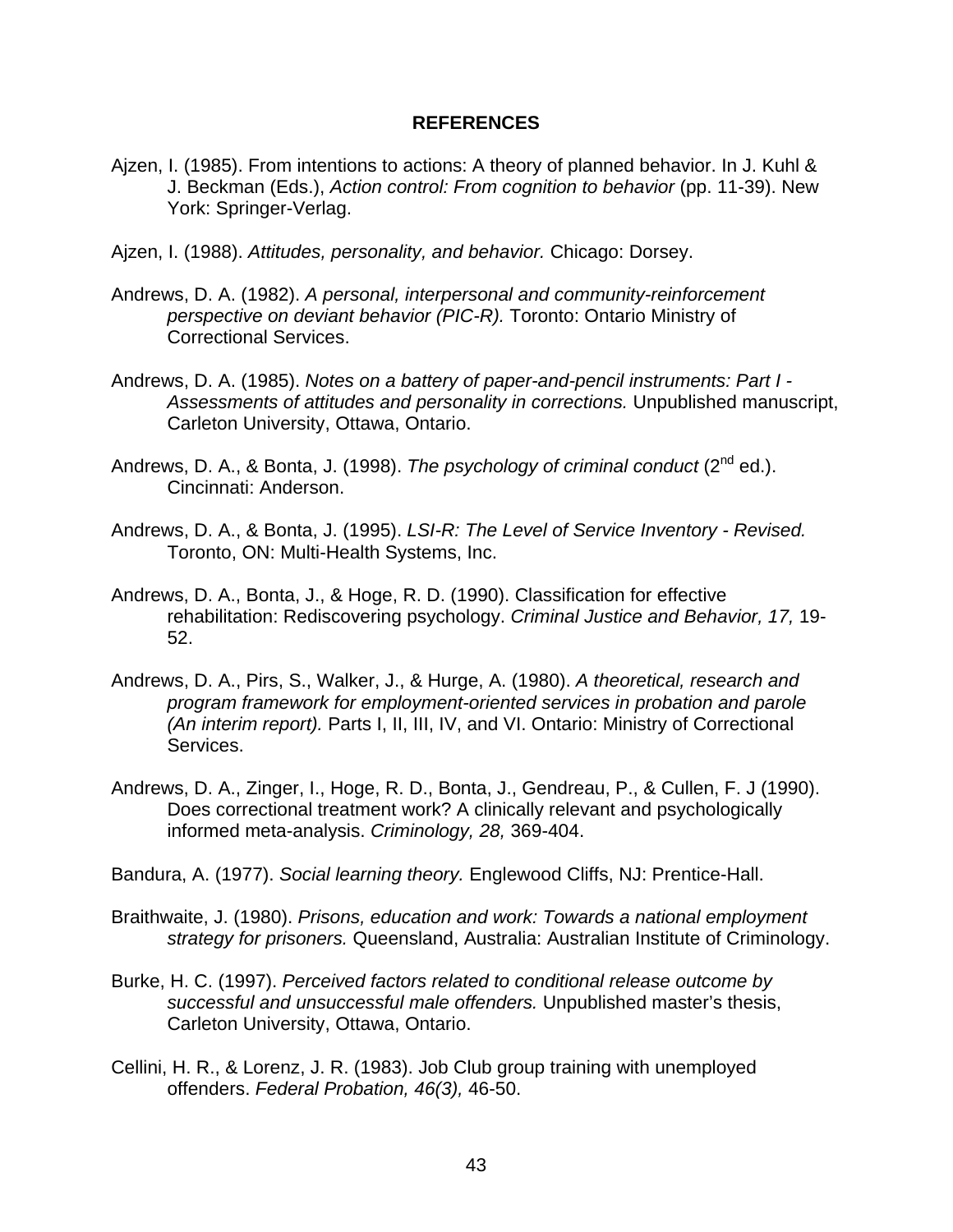- Dowden, C. (1998). *A meta-analytic examination of the risk, need and responsivity principles and their importance within the rehabilitation debate.* Unpublished master's thesis, Department of Psychology, Carleton University, Ottawa.
- Enocksson, K. (1981). Correctional programs: A review of the value of education and training in penal institutions. *Journal of Offender Counseling, Services & Rehabilitation, 5(1),* 5-18.
- Finn, P. (1998). Job placement for offenders in relation to recidivism*. Journal of Offender Rehabilitation, 28(1/2),* 89-106.
- Fletcher, W. L., Hansson, R. O., & Bailey, L. (1992). Assessing occupational selfefficacy among middle-aged and older adults. *Journal of Applied Gerontology, 11,* 489-501.
- Funke, G. S., Wayson, B. L., & Miller, N. (1982). *Assets and liabilities of correctional industries.* Lexington, Massachusetts: Lexington Books.
- Furnham, A., Bond, M., Heaven, P., Hilton, D., Lobel, T., Masters, J., Payne, M., Rajamanikam, R., Stacey, B., & Van Daalen, H. (1991). A comparison of Protestant Work Ethic beliefs in thirteen nations. *The Journal of Social Psychology, 133,* 185-197.
- Gaes, G. G., Flanagan, T. J., Motiuk, L. L., & Stewart, L. (1999). Adult correctional treatment. In M. Tonry and J. Petersilia (Eds.), *Prisons* (pp. 361-426). Chicago: University of Chicago Press.
- Gendreau, P., Goggin, C., & Gray, G. (1998). Case need domain: "Employment." *Forum on Corrections Research, 10*(3)*,* 16-19.
- Gendreau, P., Little, T., & Goggin, C. (1996). A meta-analysis of the predictors of adult offender recidivism: What works! *Criminology, 34,* 575-607.
- Gillis, C. A. (1994). *The influence of shop supervisor characteristics on employeereported work attitudes in a prison industry setting.* Unpublished master's thesis, Carleton University, Ottawa, Ontario.
- Gillis, C. A. (2000). Reconceptualizing offender employment. *Forum on Corrections Research, 12*(2)*,* 32-35.
- Gillis, C. A. (2001). Offender employment programming. In Correctional Service Canada (Ed.), *Compendium 2000 on effective correctional programming* (pp. 64-74)*.* Ottawa: Research Branch, Correctional Service Canada.
- Gillis, C. A. (2002). Understanding employment: A prospective exploration of factors linked to community-based employment among federal offenders. Unpublished doctoral thesis, Carleton University, Ottawa, Ontario.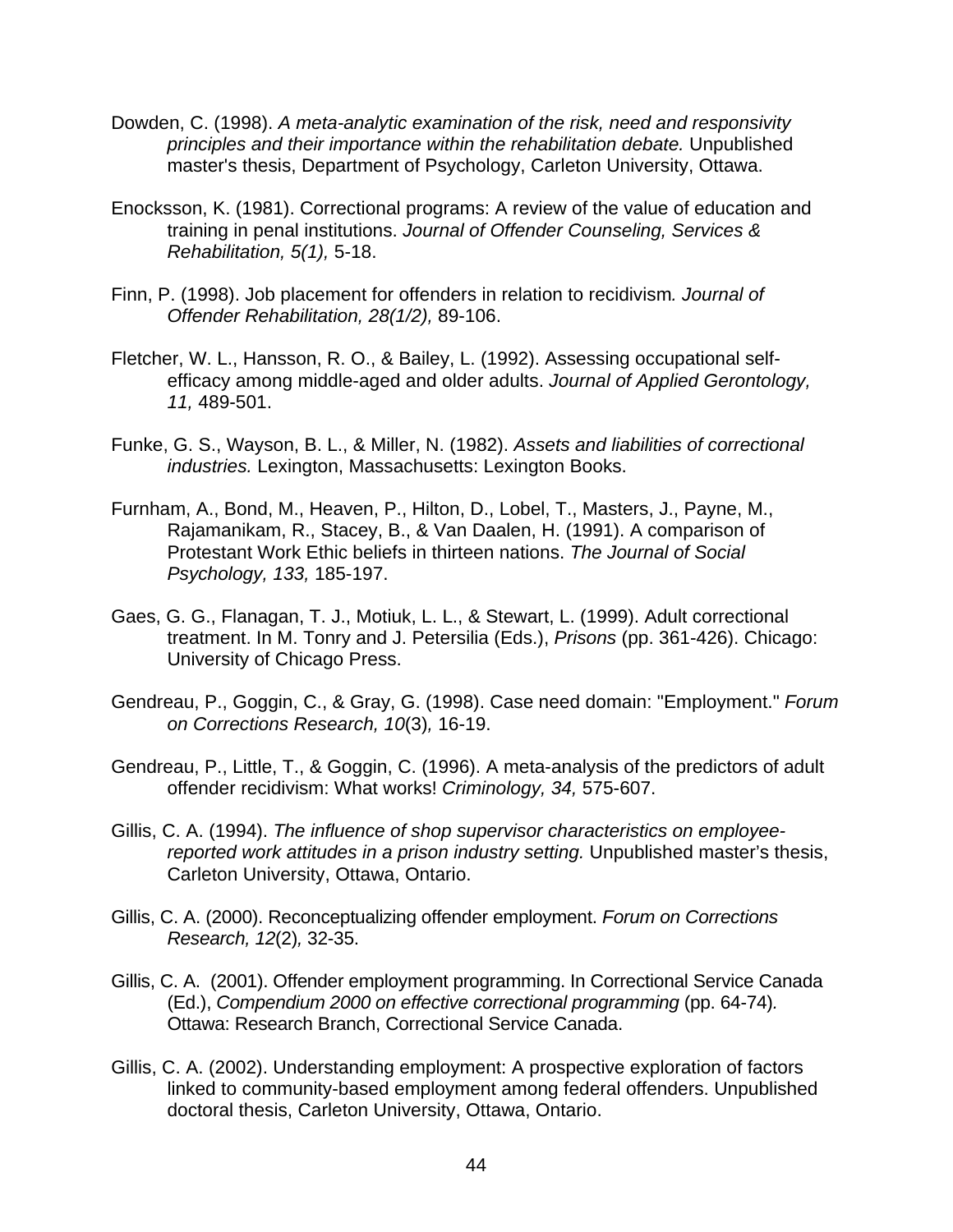- Glaser, D. (1964). *The effectiveness of a prison and parole system.* Indiana: Bobbs-Merrill.
- Guynes, R., & Grieser, R. C. (1986). Contemporary prison industry goals. In American Correctional Association (Ed.), *A study of prison industry: History, components, and goals* (pp. 19-29). College Park, Maryland.
- Hackler, J. C., & Hagan, J. L. (1975). Work and teaching machines as delinquency prevention tools: A four-year follow-up. *Social Services Review, 49,* 92-106.
- Harris, A. R. (1975). Imprisonment and the expected value of criminal choice. *American Sociological Review, 40,* 71-87.
- Ho, R., & Lloyd, J. (1984). Development of an Australian work ethic scale. *Australian Psychologist, 19,* 321-332.
- Hodanish, M. J. (1976). Rehabilitation through employment: Proceed with caution. *Offender Rehabilitation, 1,* 147-161.
- Lipsey, M. (1990). *Juvenile delinquency treatment: A meta-analytic inquiry into the variability of effects.* Russell Sage Foundation.
- Kanungo, R. N. (1982). Measurement of job and work involvement. *Journal of Applied Psychology, 67,* 341-349.
- Markley, H., Flynn, K., & Bercaw-Dooen, S. (1983). Offender skills training and employment success: An evaluation of outcomes. *Corrective and Social Psychiatry and Journal of Behavior Technology Methods and Therapy, 29,* 1-11.
- McDonald, D. C. (1998). Employment and training programs: A review of the research. In B. J. Auerbach and T. C. Castellano (Eds.), *Successful community sanctions and services for special offenders* (pp. 233-250). Lanham, MD: American Correctional Association.
- Motiuk, L. L. (1991). *Antecedents and consequences of prison adjustment: A systematic assessment and reassessment approach.* Unpublished doctoral dissertation, Carleton University, Ottawa, Ontario.
- Motiuk, L. (1996). Targeting employment patterns to reduce offender risk and need. *Forum on Corrections Research, 8*(1)*,* 22-24.
- Motiuk, L. (1997a). Classification for correctional programming: The Offender Intake Assessment (OIA) process. *Forum on Corrections Research, 9*(1)*,* 18-22.
- Motiuk, L. (1997b). The Community Risk/Needs Management Scale: An effective supervision tool. *Forum on Corrections Research, 9*(1)*,* 8-12.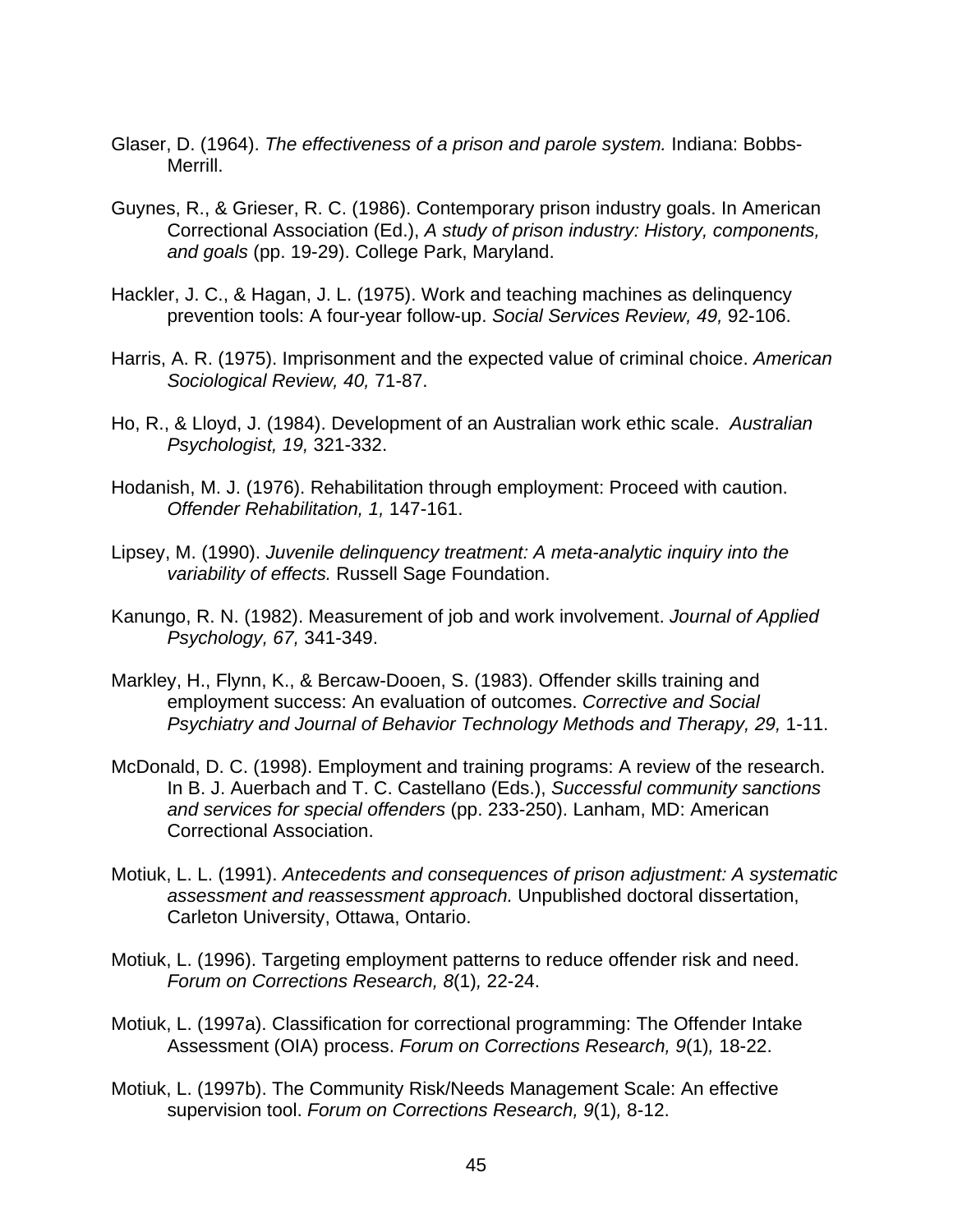- Niles, F. S. (1993). The work ethic in Australia and Sri Lanka. *The Journal of Social Psychology, 134,* 55-59.
- Paterson, J. M, & O'Driscoll, M. P. (1989). Utility of the Australian work ethic scale: Reliability and validity comparisons. *Australian Journal of Psychology, 41,* 285- 290.
- Paulhus, D. L., Reid, D., & De Longis, A. (1989). *Omnibus study of desirable responding in Big Five and coping measures.* Unpublished data, University of British Columbia.
- Paulhus, D. L. (1994). *Balanced Inventory of Desirable Responding: Reference Manual for BIDR Version 6.* Unpublished manual, University of British Columbia, Vancouver.
- Pryor, R. G., & Ward, R. T. (1985). Unemployment: What counselors can do about it. *Journal of Employment Counseling, 22(1),* 3-17.
- Rowe, R. C. (1995). *The utilization of an interview-based classification instrument of parole board decision-making in Ontario.* Unpublished master's thesis, Carleton University, Ottawa.
- Ryan, T. A. (1998). *Job retention of offenders and ex-offenders: Review and synthesis of the literature.* Unpublished manuscript, College of Criminal Justice, University of South Carolina, Columbia, South Carolina.
- SAS Institute Inc (1990). *SAS Version 6.11.* Cary, NC: SAS Institute Inc.
- Saylor, W. G., & Gaes, G. G. (1996). The effect of prison employment and vocational/apprenticeship training on long-term recidivism. *Forum on Corrections Research, 8*(1)*,* 12-14.
- Short, J. F. Jr. (1957). Differential association and delinquency. *Social Problems, 4,* 233-239.
- Statistics Canada (1999). *Guide to the Labour Force Survey.* Catalogue no. 71-543- GIE. Ottawa, Statistics Canada.
- Soothill, K., & Holmes, J. (1981). Finding employment for ex-prisoners: A ten-year follow-up study. *The Howard Journal, 20,* 29-36.
- Soothill, K., Francis, B., & Ackerley, E. (1997). The value of finding employment for white-collar ex-offenders: A 20-year criminological follow-up. *British Journal of Criminology, 37(4),* 581-591.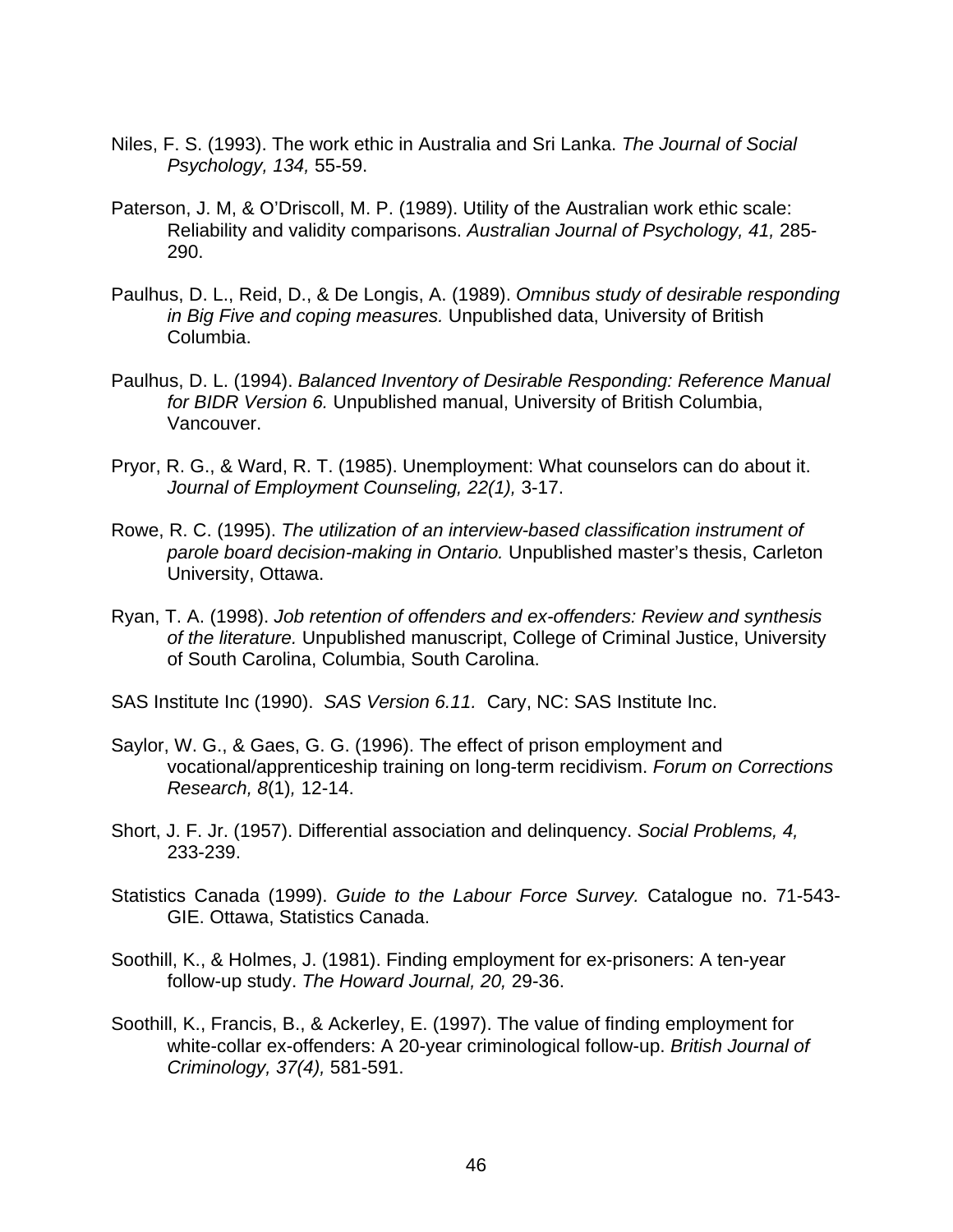- Soothill, K., Francis, B., & Escarela, G.. (1999). White-collars and black sheep: A twenty-year criminological follow-up of white-collar ex-offenders. *The Australian and New Zealand Journal of Criminology, 32(3),* 303-314.
- Townsend, T. (1996). Offenders and work in the Correctional Service of Canada: A historical evolution. *Forum on Corrections Research, 8*(1)*,* 35-38.
- Uggen, C. (1999). Ex-offenders and the conformist alternative: A job quality model of work and crime. *Social Problems, 46(1),* 127-151.
- Warr, P. B., Cook, J., & Wall, T. D. (1979). Scales for the measurement of some work attitudes and aspects of psychological well-being. *Journal of Occupational Psychology, 52,* 129-148.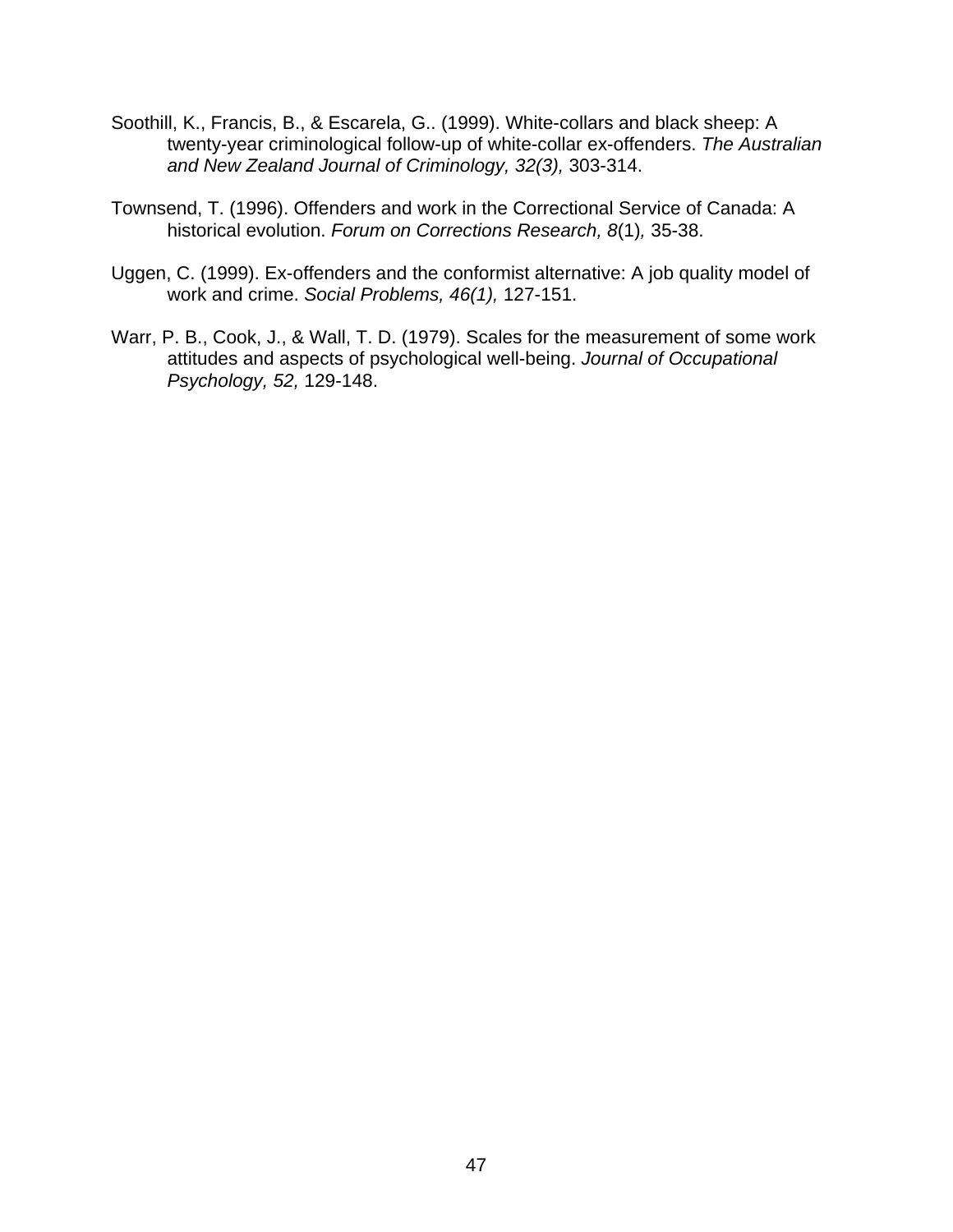### **APPENDIX A**

# **COMMUNITY EMPLOYMENT CHECKLIST**

**For completion at the end of the 1st month of offender's release (from the third to sixth week)** 

| Name:                       |  |
|-----------------------------|--|
| FPS:                        |  |
| Date released:              |  |
| <b>Rel. Institution:</b>    |  |
| <b>Releasing region:</b>    |  |
| Type of release:            |  |
| <b>Administration site:</b> |  |
| Date administered:          |  |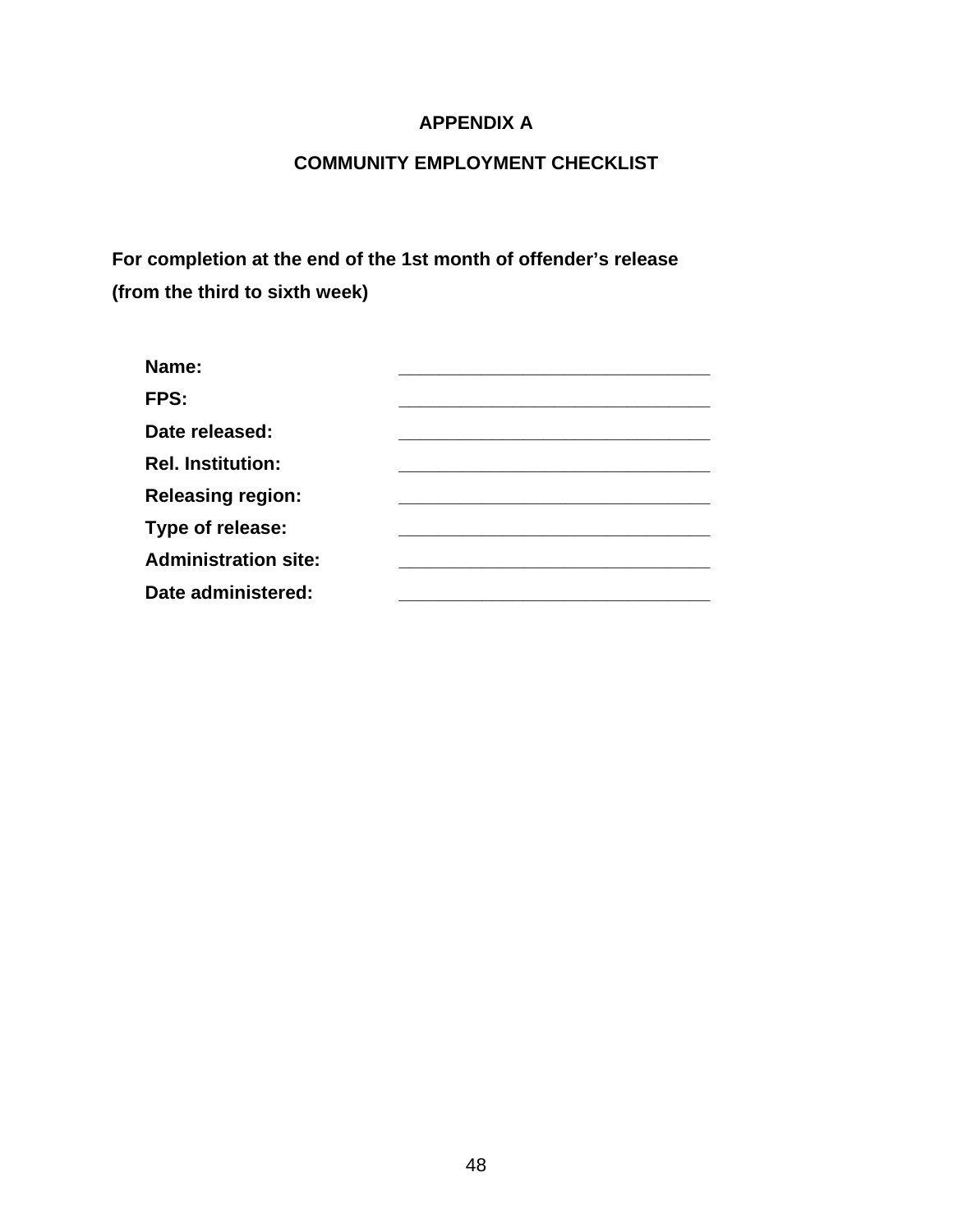# Appendix A (cont'd)

| PRE-INCARCERATION:              | Did you have work experience<br>before incarceration?<br><b>No</b><br>Yes        | If yes,<br>Occupation in year prior to<br>incarceration:<br>Student<br>Homemaker/caretaker<br>Semi-skilled or unskilled<br>labour<br>(construction, factory, cashier)<br>Skilled labour (mechanic,<br>plumber, machinist)<br>Clerical, sales (insurance,<br>auto dealer, computer)<br>Lower management/<br>supervisory (foreman, store<br>manager, self employed, small<br>businessman)<br>Managerial/professional<br>(executive, teacher, doctor,<br>lawyer)<br>Other (specify):                                                                                         |
|---------------------------------|----------------------------------------------------------------------------------|---------------------------------------------------------------------------------------------------------------------------------------------------------------------------------------------------------------------------------------------------------------------------------------------------------------------------------------------------------------------------------------------------------------------------------------------------------------------------------------------------------------------------------------------------------------------------|
| <b>DURING</b><br>INCARCERATION: | Did you participate in vocational<br>training during incarceration?<br>No<br>Yes | If yes,<br>Type of vocational training during<br>incarceration (check all that apply):<br>Aquaculture-fish hatchery<br>Autobody<br><b>Basic skills</b><br>Cabinet making<br>Carpentry<br>Cell study<br>Computers<br>Cooking<br>DEP accountancy<br>Electronics<br>Gas engines<br>General<br>Hairdressing/barbering<br>Horticulture<br>Industrial cleaning certificate<br>program (FSW)<br>Industrial drawing<br>Industrial services<br>Machine shop<br>Mechanical<br>Photography<br>Plumbing<br>Printing<br>Sewage treatment<br><b>Technological studies</b><br>Upholstery |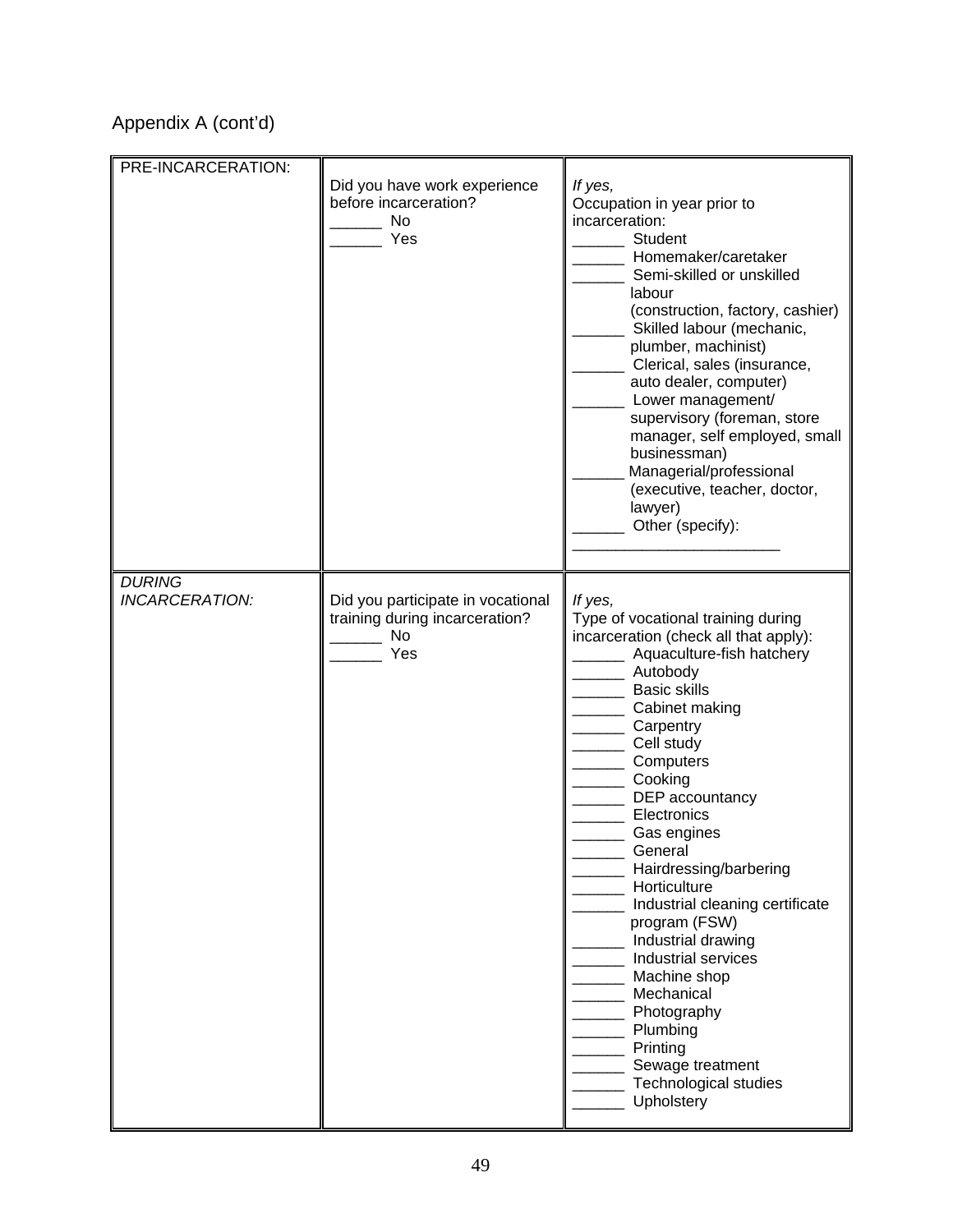|                                                               | Vocational training in the                                                                                                                                                                                                                                                                                                                                                                                                                                                                                                                                                                                                                                                          |
|---------------------------------------------------------------|-------------------------------------------------------------------------------------------------------------------------------------------------------------------------------------------------------------------------------------------------------------------------------------------------------------------------------------------------------------------------------------------------------------------------------------------------------------------------------------------------------------------------------------------------------------------------------------------------------------------------------------------------------------------------------------|
|                                                               | community<br>Welding/metal trades                                                                                                                                                                                                                                                                                                                                                                                                                                                                                                                                                                                                                                                   |
|                                                               | Did you complete the program(s)?<br>No (specify which<br>program[s]):                                                                                                                                                                                                                                                                                                                                                                                                                                                                                                                                                                                                               |
|                                                               | Yes (specify which<br>program[s]):                                                                                                                                                                                                                                                                                                                                                                                                                                                                                                                                                                                                                                                  |
|                                                               | If no,<br>Reason for not completing any of the<br>above program(s):<br>Participation in other<br>program(s)<br>Transfer to another institution<br>Released<br>Lack of job prospects in this<br>area<br>Changed/lost interest<br>Conflict with instructor<br>Dropped out<br>Other (specify):                                                                                                                                                                                                                                                                                                                                                                                         |
| Did you work for CORCAN<br>during incarceration?<br>No<br>Yes | If yes,<br>Type of CORCAN shop (check all that<br>apply):<br>Agribusiness (farming, meat<br>processing and baked<br>products, forestry and<br>environmental services)<br>Construction (on-the-job<br>construction training and/or<br>certification on construction<br>projects)<br>Manufacturing (shops,<br>including wood/cabinetry,<br>metal and upholstery<br>operations)<br>Services (printing and graphic<br>services; imaging, microfilm<br>and CD-ROM; data entry and<br>data base creation;<br>telemarketing and distribution)<br>Textiles (manufactured<br>clothing; textiles products<br>[canvas, upholstery]; laundry<br>services)<br>Length of time working for CORCAN: |
|                                                               | Less than three months                                                                                                                                                                                                                                                                                                                                                                                                                                                                                                                                                                                                                                                              |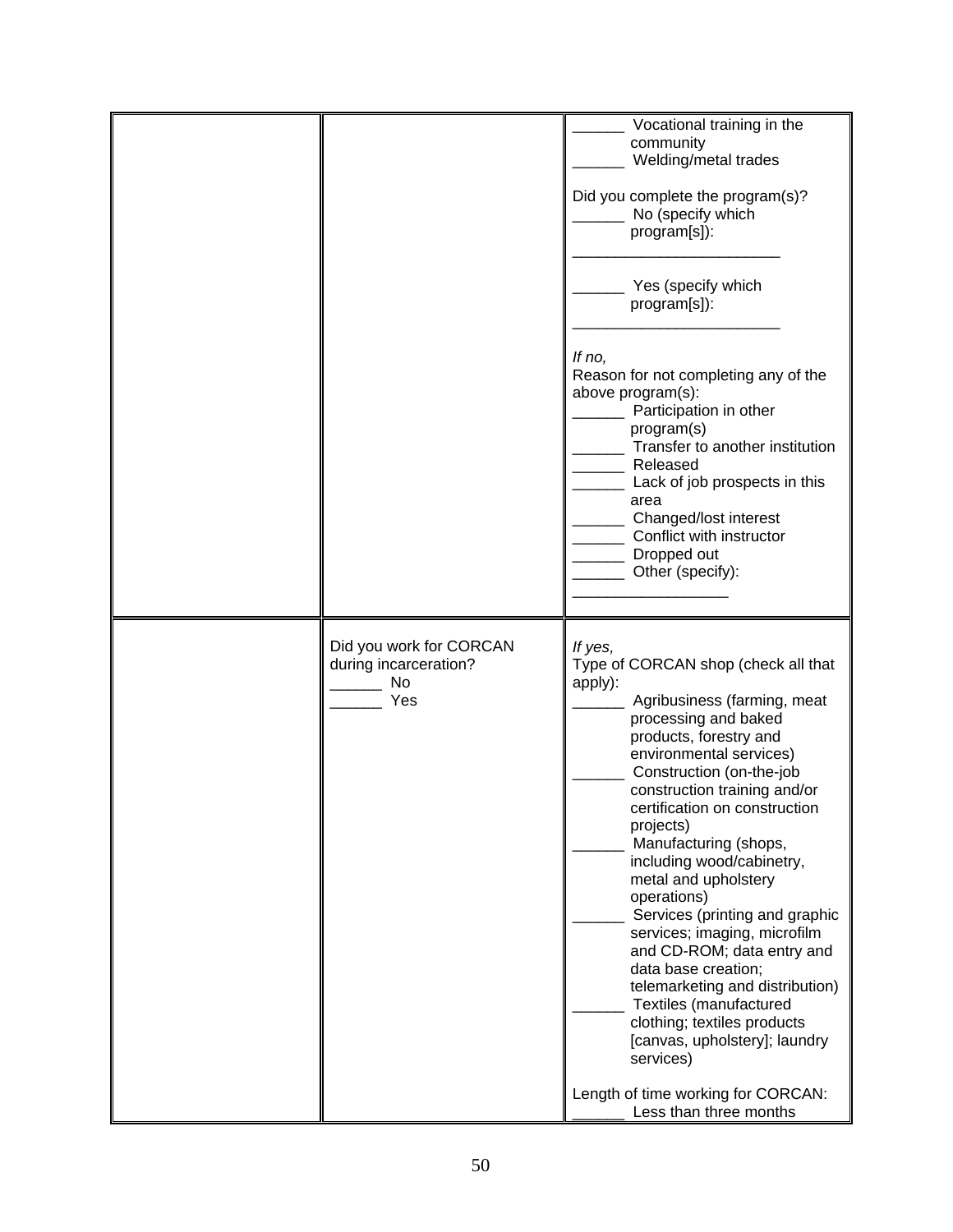|                                                                                                                                                                                               | Three to six months<br>Six months to one year<br>One year or more                                                                                                                                                                                                    |
|-----------------------------------------------------------------------------------------------------------------------------------------------------------------------------------------------|----------------------------------------------------------------------------------------------------------------------------------------------------------------------------------------------------------------------------------------------------------------------|
|                                                                                                                                                                                               | Reason for leaving CORCAN:<br>Participation in other<br>program(s)<br>Transfer to another institution<br>Released<br>Lack of job prospects in this<br>area<br>Changed/lost interest<br>Conflict with instructor<br>Dropped out<br>Other (specify):                   |
| Did you participate in the<br><b>Employment and Career</b><br>Planning Program* (3-week<br>program) or other employment<br>training program specify:                                          | If yes,<br>Did s/he complete the program?<br>No<br>Yes                                                                                                                                                                                                               |
| <b>No</b><br>Yes<br>N/A: Not available in<br>this region<br>* Program currently offered at:<br>Saskatchewan Penitentiary<br><b>Drumheller Institution</b><br>Stoney Mountain<br><b>Bowden</b> | If no,<br>Reason for not completing program:<br>Participation in other<br>program(s)<br>Transfer to another institution<br>Released<br>Lack of job prospects in this<br>area<br>Changed/lost interest<br>Conflict with instructor<br>Dropped out<br>Other (specify): |
| Did you participate in the Skills<br>for Employment Program (3)<br>month program)?<br>No<br>Yes<br>N/A: Not available in<br>this region                                                       | If yes,<br>Area of concentration (check all that<br>apply):<br>Auto body<br><b>Baker</b><br>Beef herdsman<br>Boiler technician<br><b>Bricklayer</b>                                                                                                                  |
| * Program currently offered at:<br>Saskatchewan Penitentiary<br><b>Drumheller Institution</b><br><b>Stoney Mountain</b><br>Bowden                                                             | Building maintenance worker<br>Bullet/sign painter<br>Cabinet maker/carpentry<br>Cleaner<br>Concrete product fabricator<br>Electrician<br>Farm equipment operator<br>Farm hand                                                                                       |
| Move to p. 6, "work release"<br>question if N/A                                                                                                                                               | Farm repair person<br>Field crop worker<br>Food preparation worker                                                                                                                                                                                                   |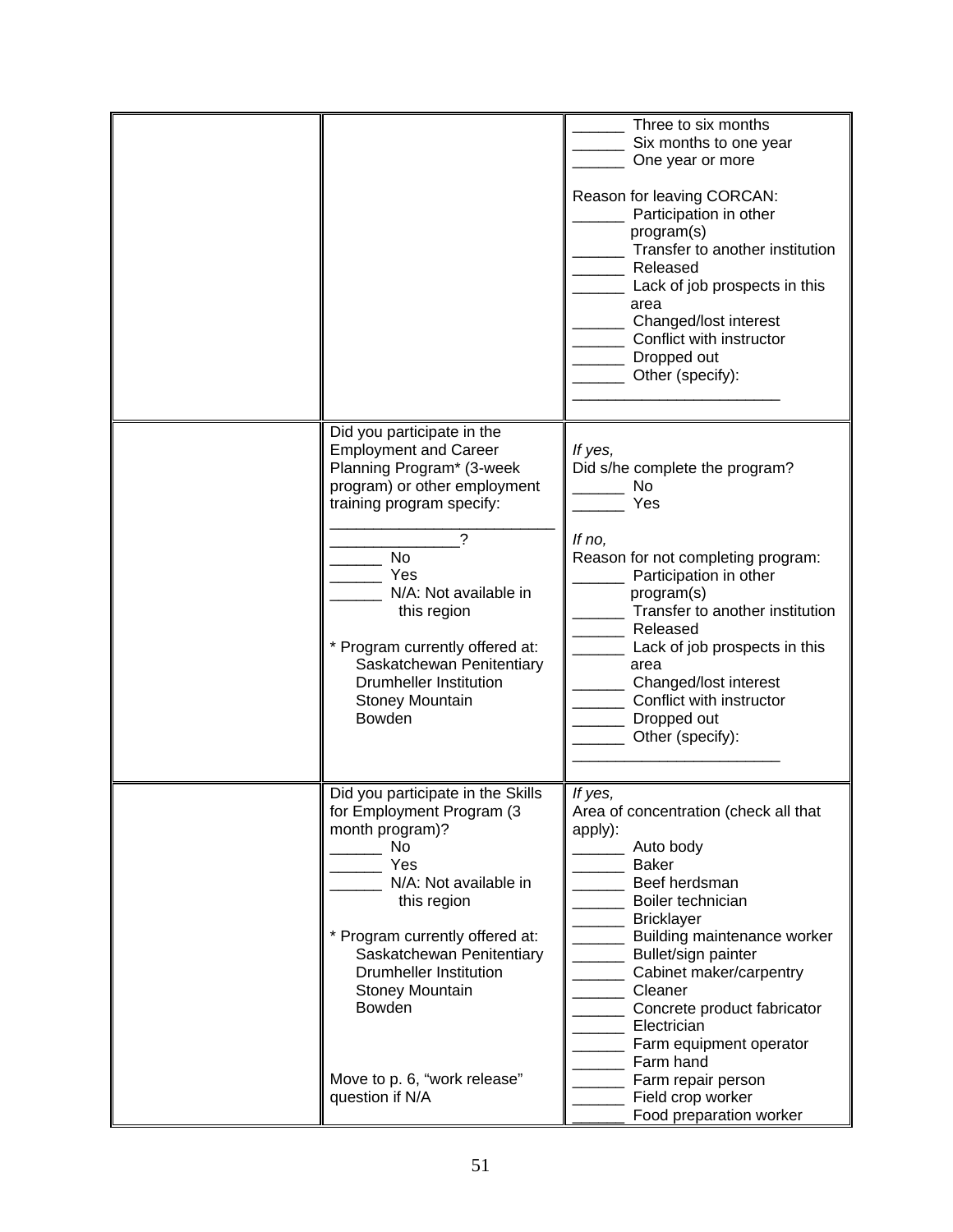|  | Food server<br>Garage service worker<br>General<br>Greenhouse worker<br>Groundskeeper<br>Industrial painter<br>Laundry worker<br>Library assistant<br>Maintenance painter<br>Meat cutter<br>Metal fabricator<br>Needles trades worker<br>Office clerk/manager<br>Pallet/shipping crate builder<br>Pastry cook<br>Peer counsellor<br>Plumber<br>Printer/graphic artist<br>Recreational worker<br><b>Retail clerk</b><br>Roast/broiler cook<br>Sheetmetal worker<br>Soup/sauce cook<br>Teacher assistant<br>Upholstery worker<br>Vegetable cleaner/salad<br>maker<br>Warehouse/store worker<br>Warehouse worker<br>Welder<br>Did you complete the program(s)? |
|--|-------------------------------------------------------------------------------------------------------------------------------------------------------------------------------------------------------------------------------------------------------------------------------------------------------------------------------------------------------------------------------------------------------------------------------------------------------------------------------------------------------------------------------------------------------------------------------------------------------------------------------------------------------------|
|  | No (specify which<br>program[s]):<br>Yes (specify which                                                                                                                                                                                                                                                                                                                                                                                                                                                                                                                                                                                                     |
|  | program[s]):<br>If no,<br>Reason for not completing any of the<br>above program(s):<br>Participation in other<br>program(s)<br>Transfer to another institution<br>Released<br>Lack of job prospects in this<br>area<br>Changed/lost interest<br>Conflict with instructor<br>Dropped out<br>Other (specify):                                                                                                                                                                                                                                                                                                                                                 |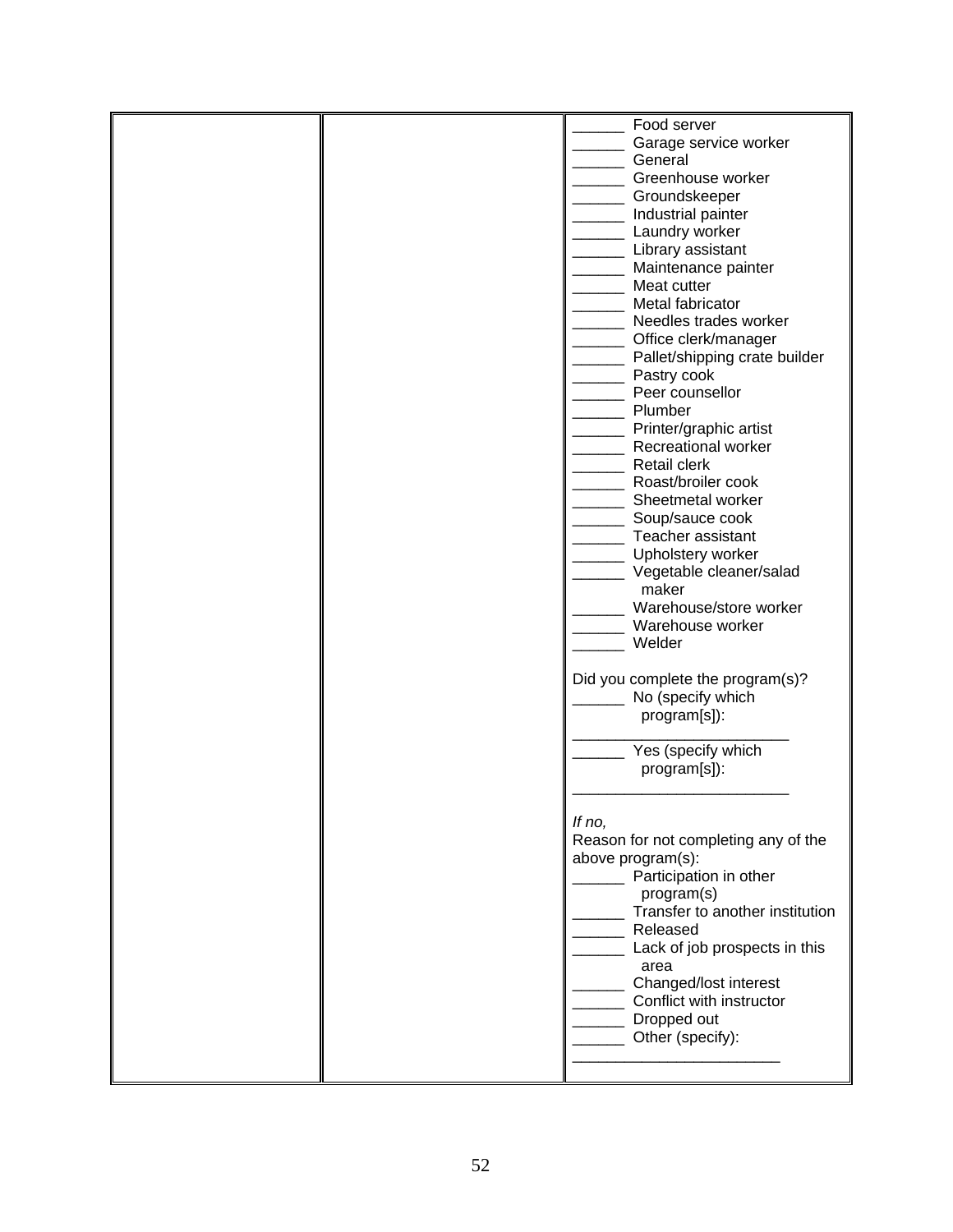|                                                                   | Did you participate in work<br>release (offered through the<br>temporary absence program)<br>while in the institution?<br><b>No</b><br>Yes                                                                                                                                                                                                                           | If yes,<br>Did you successfully complete the<br>work release?<br><b>No</b><br>Yes<br>If no, reason for unsuccessful<br>completion:<br>Participation in other<br>program(s)<br>Transfer to another institution<br>Released<br>Lack of job prospects in this<br>area<br>Changed/lost interest<br>Other (specify): |
|-------------------------------------------------------------------|----------------------------------------------------------------------------------------------------------------------------------------------------------------------------------------------------------------------------------------------------------------------------------------------------------------------------------------------------------------------|-----------------------------------------------------------------------------------------------------------------------------------------------------------------------------------------------------------------------------------------------------------------------------------------------------------------|
| <b>COMMUNITY STATUS</b>                                           |                                                                                                                                                                                                                                                                                                                                                                      |                                                                                                                                                                                                                                                                                                                 |
| Are you currently<br>employed?<br><b>No.</b><br><b>Parage Yes</b> | If yes,<br>When did you obtain<br>employment?<br>$\frac{1}{2}$ $\frac{1}{2}$ $\frac{1}{2}$ $\frac{1}{2}$ $\frac{1}{2}$ $\frac{1}{2}$ $\frac{1}{2}$ $\frac{1}{2}$ $\frac{1}{2}$ $\frac{1}{2}$ $\frac{1}{2}$ $\frac{1}{2}$ $\frac{1}{2}$ $\frac{1}{2}$ $\frac{1}{2}$ $\frac{1}{2}$ $\frac{1}{2}$ $\frac{1}{2}$ $\frac{1}{2}$ $\frac{1}{2}$ $\frac{1}{2}$ $\frac{1}{2}$ |                                                                                                                                                                                                                                                                                                                 |
|                                                                   | Employment status:<br>Part-time<br>__ Full-time<br>______ Self-employed<br>Other (specify):                                                                                                                                                                                                                                                                          | Number of hours worked per week (on<br>average):<br>hours<br>Salary earned per week (take home):<br>Does your salary meet your basic<br>needs (e.g., rent, bills, food, etc.)?<br><b>No</b><br>Yes<br>Are you satisfied with this income?<br>No<br>Yes                                                          |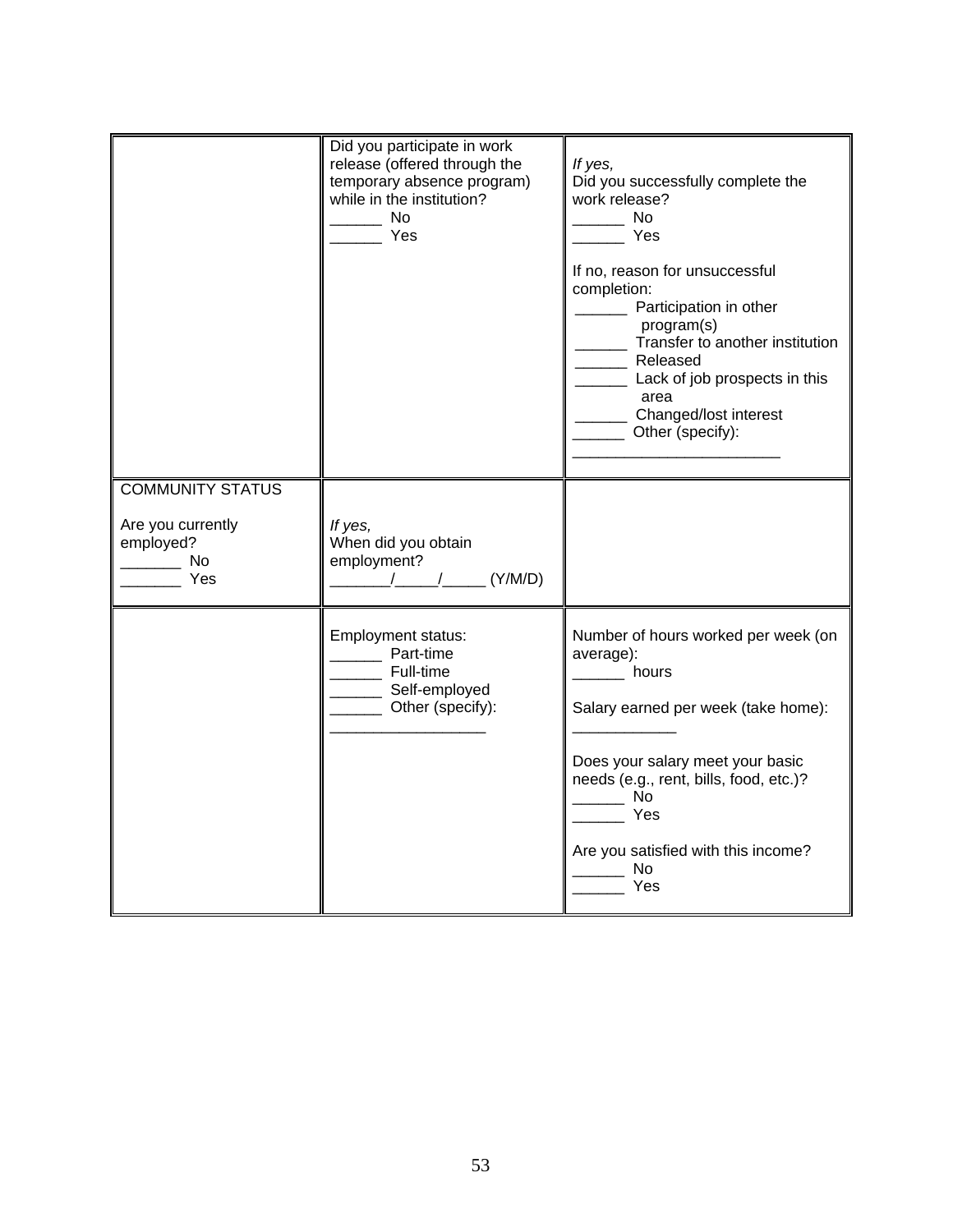|                                                                                                                            | Type of occupation:<br>Student<br>Homemaker / caretaker<br>Semi-skilled or<br>unskilled labour<br>(construction, factory,<br>cashier)<br>Skilled labour<br>(mechanic, plumber,<br>machinist)<br>Clerical, sales<br>(insurance, auto<br>dealer, computer)<br>Lower management /<br>supervisory<br>(foreman, store<br>manager, self<br>employed, small<br>businessman)<br>Managerial /<br>professional<br>(executive, teacher,<br>doctor, lawyer)<br>Other (specify): | Is your current employment related to<br>work experience before incarceration:<br><b>No</b><br>Yes<br>Not applicable (not employed<br>before incarceration)<br>Is your current employment related to<br>vocational training:<br>No<br>Yes<br>Not applicable (haven't taken<br>vocational training)<br>Is your current employment related to<br><b>CORCAN work:</b><br>No<br>Yes<br>Not applicable (did not work for<br>CORCAN)<br>Is your current employment related to<br>Skills for Employment training:<br><b>No</b><br>Yes<br>Not applicable (did not take<br>program) |
|----------------------------------------------------------------------------------------------------------------------------|---------------------------------------------------------------------------------------------------------------------------------------------------------------------------------------------------------------------------------------------------------------------------------------------------------------------------------------------------------------------------------------------------------------------------------------------------------------------|----------------------------------------------------------------------------------------------------------------------------------------------------------------------------------------------------------------------------------------------------------------------------------------------------------------------------------------------------------------------------------------------------------------------------------------------------------------------------------------------------------------------------------------------------------------------------|
| If you are unemployed now,<br>were you employed since<br>release?<br>No.<br>Yes<br>Not applicable<br>(retired, disability) | If yes,<br><b>Employment status:</b><br>Part-time<br>Full-time<br>Self employed<br>Other (specify):                                                                                                                                                                                                                                                                                                                                                                 | Number of hours worked per week (on<br>average):<br>hours<br>Salary earned per week (take home):<br>Take home<br>Did your salary meet your basic needs<br>(e.g., rent, bills, food, etc.)?<br>No.<br>Yes<br>Were you satisfied with this income?<br><b>No</b><br>Yes                                                                                                                                                                                                                                                                                                       |
|                                                                                                                            | Type of occupation:<br><b>Student</b><br>Homemaker / caretaker<br>Semi-skilled or<br>unskilled labour<br>(construction, factory,<br>cashier)                                                                                                                                                                                                                                                                                                                        |                                                                                                                                                                                                                                                                                                                                                                                                                                                                                                                                                                            |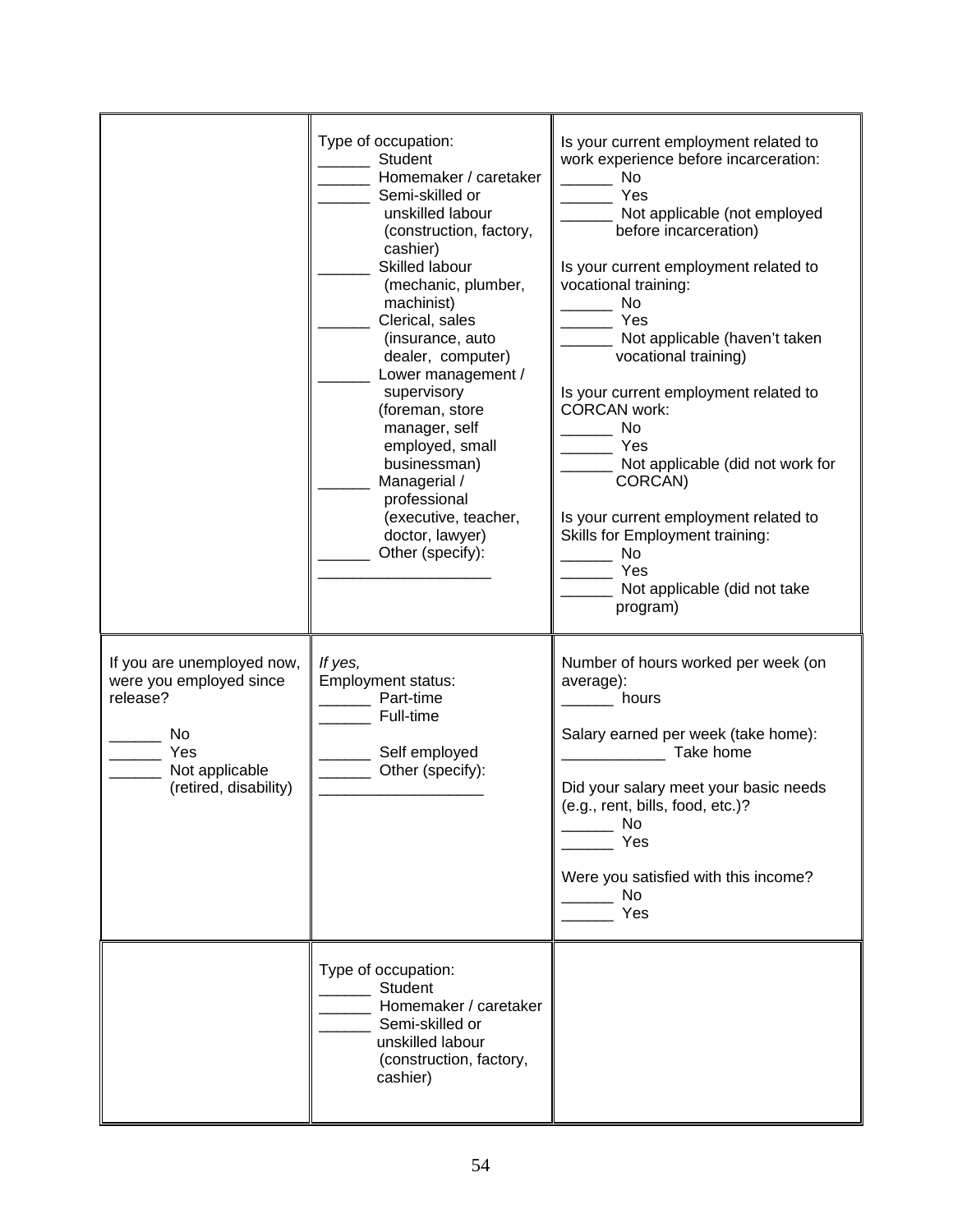|                                                                                         | Skilled labour<br>(mechanic, plumber,<br>machinist)<br>Clerical, sales<br>(insurance, auto dealer,<br>computer)<br>Lower management /<br>supervisory (foreman,<br>store manager, self<br>employed, mall<br>businessman)<br>Managerial /<br>Professional (executive,<br>teacher, doctor, lawyer)<br>Other (specify): |                                                                         |
|-----------------------------------------------------------------------------------------|---------------------------------------------------------------------------------------------------------------------------------------------------------------------------------------------------------------------------------------------------------------------------------------------------------------------|-------------------------------------------------------------------------|
|                                                                                         | Why are you no longer<br>employed?<br>Seasonal / temporary<br>work<br>Contract ended<br>Quit<br>Fired<br>Left for school / training<br>Suspended<br>Revoked<br>Other:                                                                                                                                               |                                                                         |
| If you were unemployed at<br>any time since release.                                    | Source of income/financial<br>support:<br>Social support (welfare)<br>Partner/family<br>Other family members<br>Friends / acquaintances<br>Other (specify):                                                                                                                                                         |                                                                         |
| Have you been refused<br>employment due to your<br>criminal record?<br><b>No</b><br>Yes | If yes,<br>Reason given by employer:<br>Nature of offence<br>Does not want ex-<br>offenders working for<br>him/her<br>Nature of the job<br>Other (specify):                                                                                                                                                         | How many times did this happen?<br>Once<br>Twice<br>Three or more times |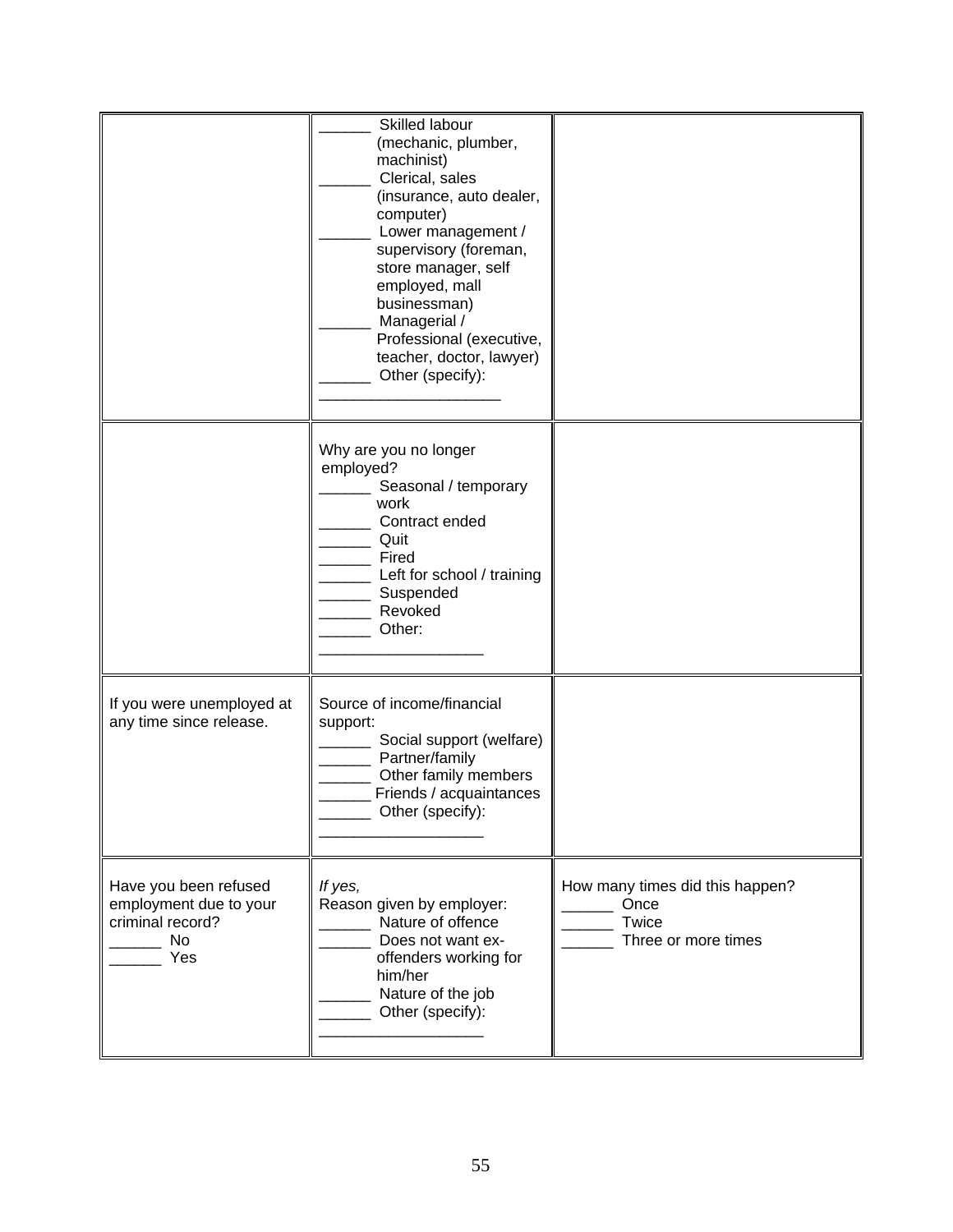#### **NOTE: IF THE OFFENDER IS CURRENTLY UNEMPLOYED, COMPLETE THIS PAGE. INTERVIEW THE OFFENDER FOR THE SECTION BELOW.**

### *Instructions: Please provide the answer that you think corresponds with your work behaviours.*

| Is finding a job on your correctional plan?           | No        |           | Yes                 |
|-------------------------------------------------------|-----------|-----------|---------------------|
| Is job training/school on your correctional plan?     | <b>No</b> |           | Yes                 |
| Do you follow the employment condition of your        | <b>No</b> | Somewhat  | Yes                 |
| correctional plan?                                    | N/A       |           |                     |
| Is job search a condition of release?                 | <b>No</b> |           | Yes                 |
| Were you referred to an employment                    | <b>No</b> |           | Yes                 |
| counsellor?                                           |           |           |                     |
| Do you have regular contact with an                   | <b>No</b> | Somewhat  | Yes                 |
| employment counsellor?                                |           |           |                     |
| Have you been referred to any community               | None      | Some      | Several             |
| employment/training programs?                         |           |           |                     |
| Have you participated in job training                 | None      | Some      | Several             |
| programs/workshops since release?                     |           |           |                     |
| Do you have a regular job search routine?             | <b>No</b> | Somewhat  | Yes                 |
| Do you have a résumé?                                 | <b>No</b> |           | Yes                 |
| Have you handed out any résumés since                 | None      | Some      | Many                |
| release?                                              |           |           |                     |
| Have you gone to any job interviews since<br>release? | None      | Some      | Many                |
| How satisfied are you with your job search to         | Not Very  | Somewhat  | Satisfied           |
| date?                                                 |           |           |                     |
| Do you think your criminal record holds you           | <b>No</b> | A little  | A lot               |
| back from finding a job?                              |           |           |                     |
| Do you avoid job interviews because of your           | <b>No</b> | Sometimes | Often               |
| criminal record?                                      |           |           |                     |
| How confident are you in your ability to work?        | Not Very  | Somewhat  | Confident           |
| How would you rate your level of motivation to        | A little  | Somewhat  | Motivated           |
| find a job?                                           |           |           |                     |
| Do you intend to find a job?                          | <b>No</b> | Maybe     | Yes                 |
| How would you rate your chances of finding a          | Poor      | OK        | Good                |
| job in the next 6 months?                             |           |           |                     |
| How important do you think having a job is?           | Not Very  | Somewhat  | Important           |
| How would you rate your work ethic?                   | Poor      | Average   | Strong              |
| How much support do you have from your                | Not Much  | A little  | <b>Good Support</b> |
| spouse/ significant other(s) for finding work?        |           |           |                     |
| How much does your spouse/important other(s)          | Not Very  | Somewhat  | Important           |
| believe that having a job is important?               |           |           |                     |

### **INTERVIEW IS COMPLETE**

### *Thank-you for your participation.*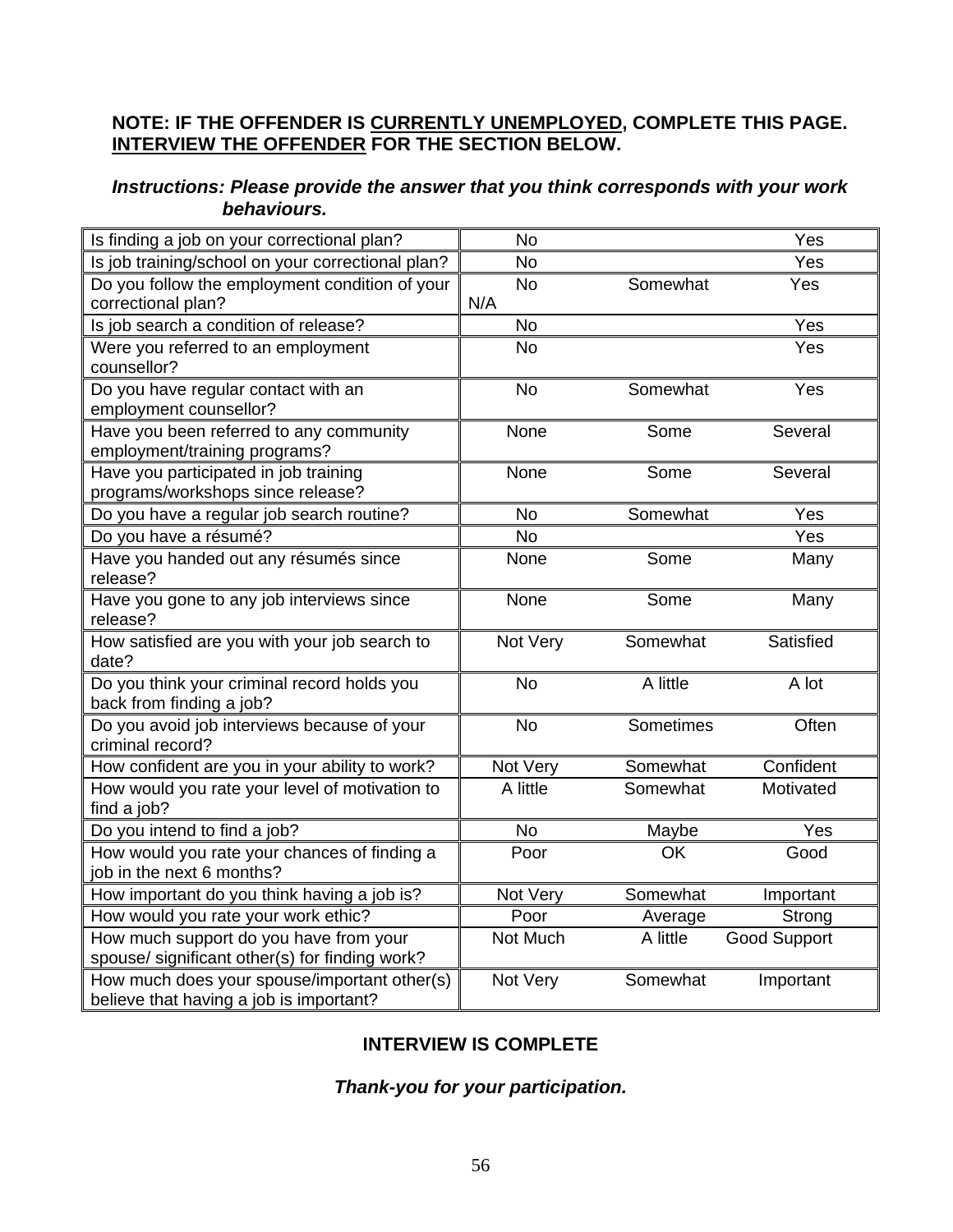#### **NOTE: IF THE OFFENDER IS CURRENTLY EMPLOYED, COMPLETE THIS PAGE. INTERVIEW THE OFFENDER FOR THE SECTION BELOW.**

### *Instructions: Please provide the answer that you think corresponds with your work behaviours.*

| Is finding a job on your correctional plan?       | <b>No</b> |           | Yes                 |
|---------------------------------------------------|-----------|-----------|---------------------|
| Is job training/school on your correctional plan? | <b>No</b> |           | Yes                 |
| Is job search a condition of release?             | No        |           | Yes                 |
| Were you referred to an employment                | <b>No</b> |           | Yes                 |
| counsellor?                                       |           |           |                     |
| Did you have regular contact with an              | <b>No</b> | Somewhat  | Yes                 |
| employment counsellor?                            |           |           |                     |
| Were you referred to any community                | None      | Some      | Several             |
| employment/training programs?                     |           |           |                     |
| Did you participate in job training               | None      | Some      | Several             |
| programs/workshops since release?                 |           |           |                     |
| Did you have a regular job search routine?        | <b>No</b> | Somewhat  | <b>Yes</b>          |
| Do you have a résumé?                             | No        |           | Yes                 |
| Did you hand out any résumés since release?       | None      | Some      | Many                |
| Did you go to any job interviews since release?   | None      | Some      | Many                |
| How satisfied were you with your job search?      | Not Very  | Somewhat  | Satisfied           |
| Did you think your criminal record would hold     | <b>No</b> | A little  | A lot               |
| you back from finding a job?                      |           |           |                     |
| Did you avoid job interviews because of your      | <b>No</b> | Sometimes | Often               |
| criminal record?                                  |           |           |                     |
| How confident are you in your ability to work?    | Not Very  | Somewhat  | Confident           |
| How would you rate your level of motivation to    | A little  | Somewhat  | Motivated           |
| find a job (before you found one)?                |           |           |                     |
| Did you intend to find a job?                     | <b>No</b> | Maybe     | Yes                 |
| How would you rate your chances of keeping        | Poor      | OK        | Good                |
| your job in the next 6 months?                    |           |           |                     |
| How important do you think having a job is?       | Not Very  | Somewhat  | Important           |
| How would you rate your work ethic?               | Poor      | Average   | Strong              |
| How much support do you have from your            | Not Much  | A little  | <b>Good Support</b> |
| spouse/ significant other(s) for keeping work?    |           |           |                     |
| How much does your spouse/important               | Not Very  | Somewhat  | Important           |
| other(s) believe that having a job is important?  |           |           |                     |

### **INTERVIEW IS COMPLETE**

### *Thank-you for your participation*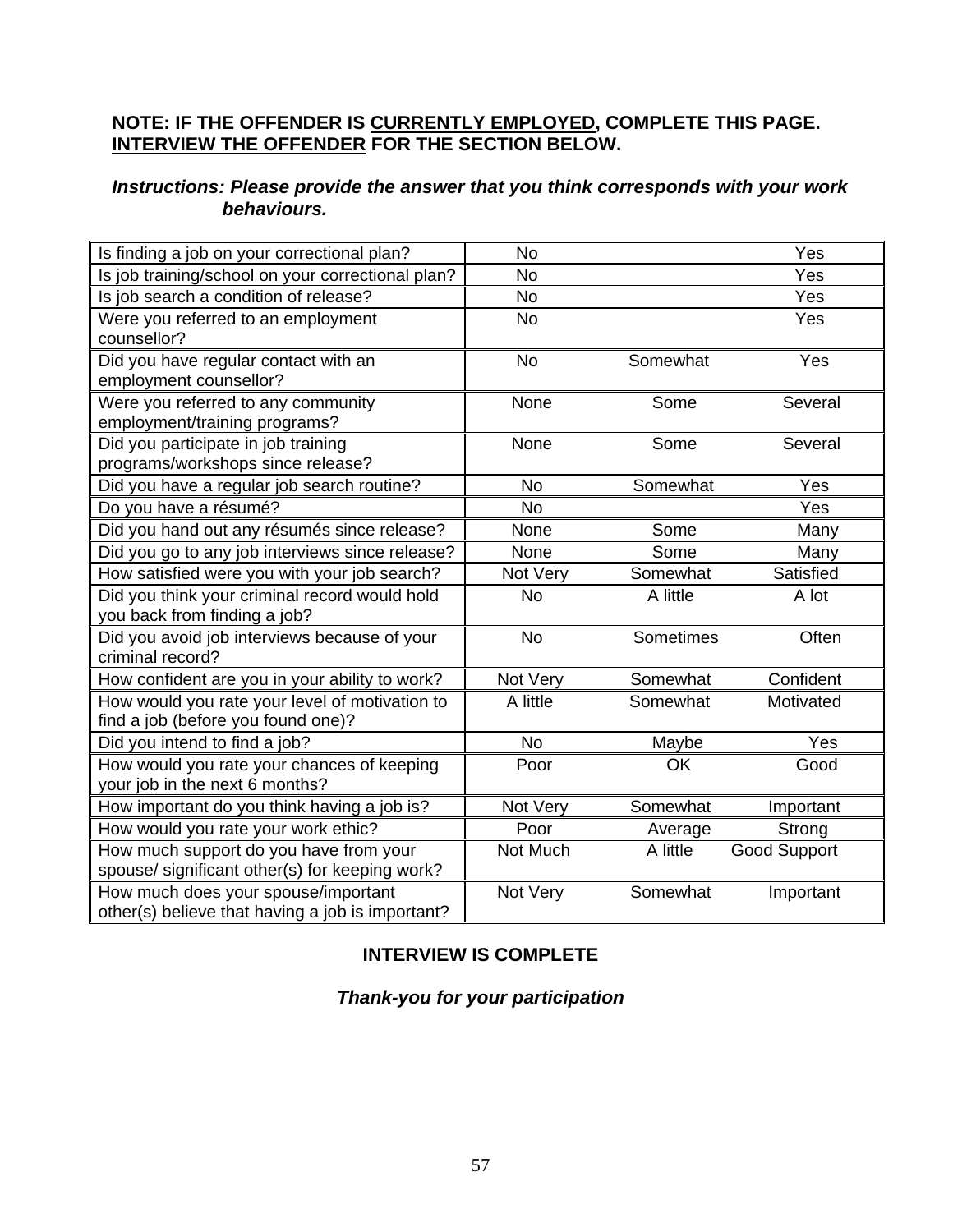# **NOTE: IF THE OFFENDER IS CURRENTLY UNEMPLOYED, COMPLETE THIS PAGE.**

# **PROVIDE YOUR PERCEPTIONS FOR THE SECTION BELOW.**

### *Instructions: Please provide the answer that you think corresponds with the offender's work-related attitudes and behaviours.*

| How confident are you in her/his ability to<br>work?                                          | Not Very | Somewhat | Confident           |
|-----------------------------------------------------------------------------------------------|----------|----------|---------------------|
| How would you rate her/his level of<br>motivation to find a job?                              | A little | Somewhat | Motivated           |
| Does s/he intend to find a job?                                                               | No.      | Maybe    | Yes                 |
| How would you rate her/his chances of<br>finding a job in the next 6 months?                  | Poor     | OK       | Good                |
| How important does s/he think having a job<br>is?                                             | Not Very | Somewhat | Important           |
| How would you rate her/his work ethic?                                                        | Poor     | Average  | Strong              |
| How much support does s/he have from<br>spouse/significant other(s) for finding<br>work?      | Not Much | A little | <b>Good Support</b> |
| How much does her/his spouse/important<br>other(s) believe that having a job is<br>important? | Not Very | Somewhat | Important           |

## **CHECKLIST IS COMPLETE**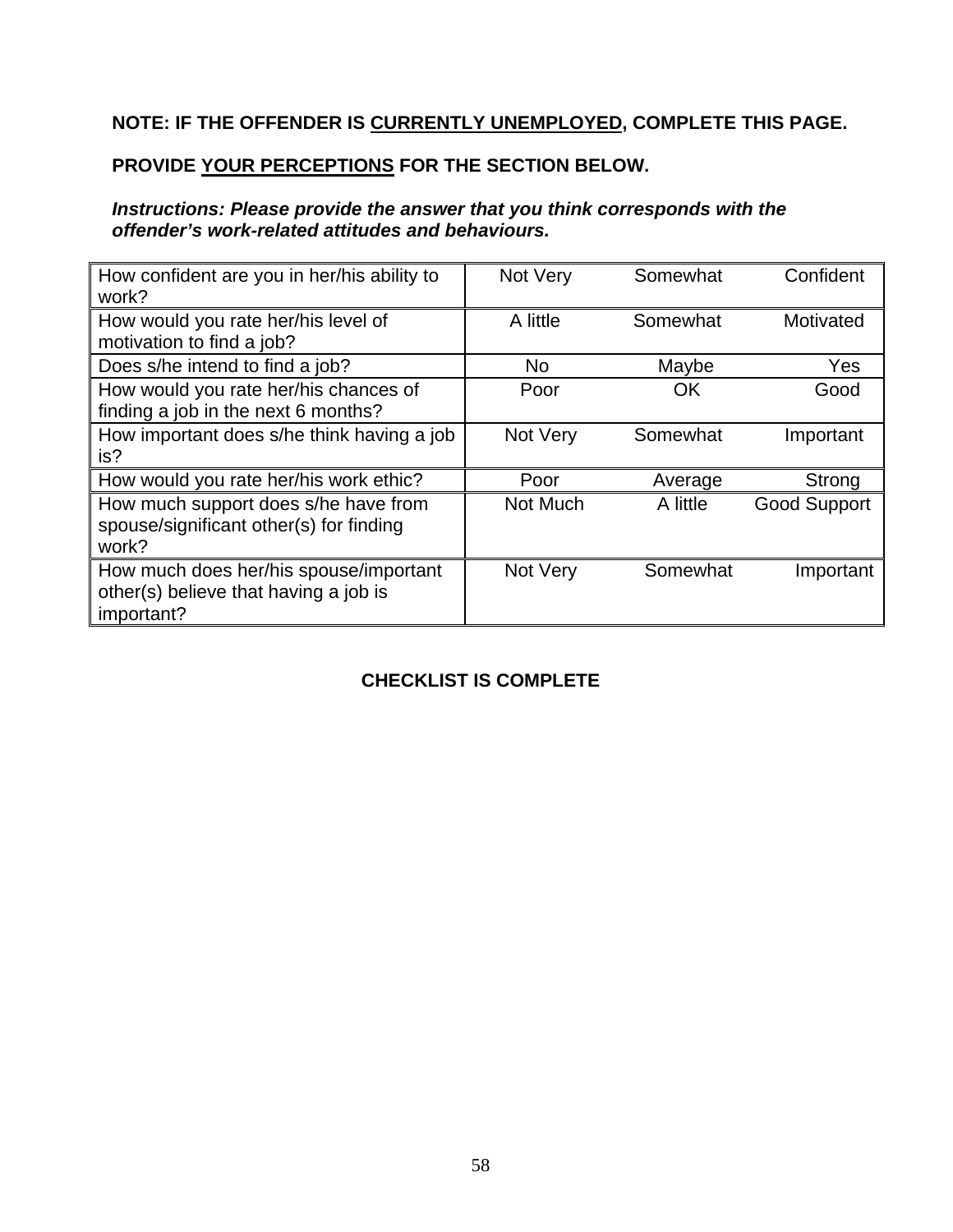# **NOTE: IF THE OFFENDER IS CURRENTLY EMPLOYED, COMPLETE THIS PAGE.**

### **PROVIDE YOUR PERCEPTIONS FOR THE SECTION BELOW.**

### *Instructions: Please provide the answer that you think corresponds with the offender's work-related attitudes and behaviours.*

| How confident are you in her/his ability to<br>work?                                          | Not Very | Somewhat  | Confident           |
|-----------------------------------------------------------------------------------------------|----------|-----------|---------------------|
| How would you rate her/his level of<br>motivation to find a job (before s/he found<br>one)?   | A little | Somewhat  | Motivated           |
| Did s/he intend to find a job?                                                                | No.      | Maybe     | Yes                 |
| How would you rate her/his chances of<br>keeping your job in the next 6 months?               | Poor     | <b>OK</b> | Good                |
| How important does s/he think having a job<br>is?                                             | Not Very | Somewhat  | Important           |
| How would you rate her/his work ethic?                                                        | Poor     | Average   | Strong              |
| How much support does s/he have from<br>spouse/significant other(s) for keeping<br>work?      | Not Much | A little  | <b>Good Support</b> |
| How much does her/his spouse/important<br>other(s) believe that having a job is<br>important? | Not Very | Somewhat  | Important           |

# **CHECKLIST IS COMPLETE**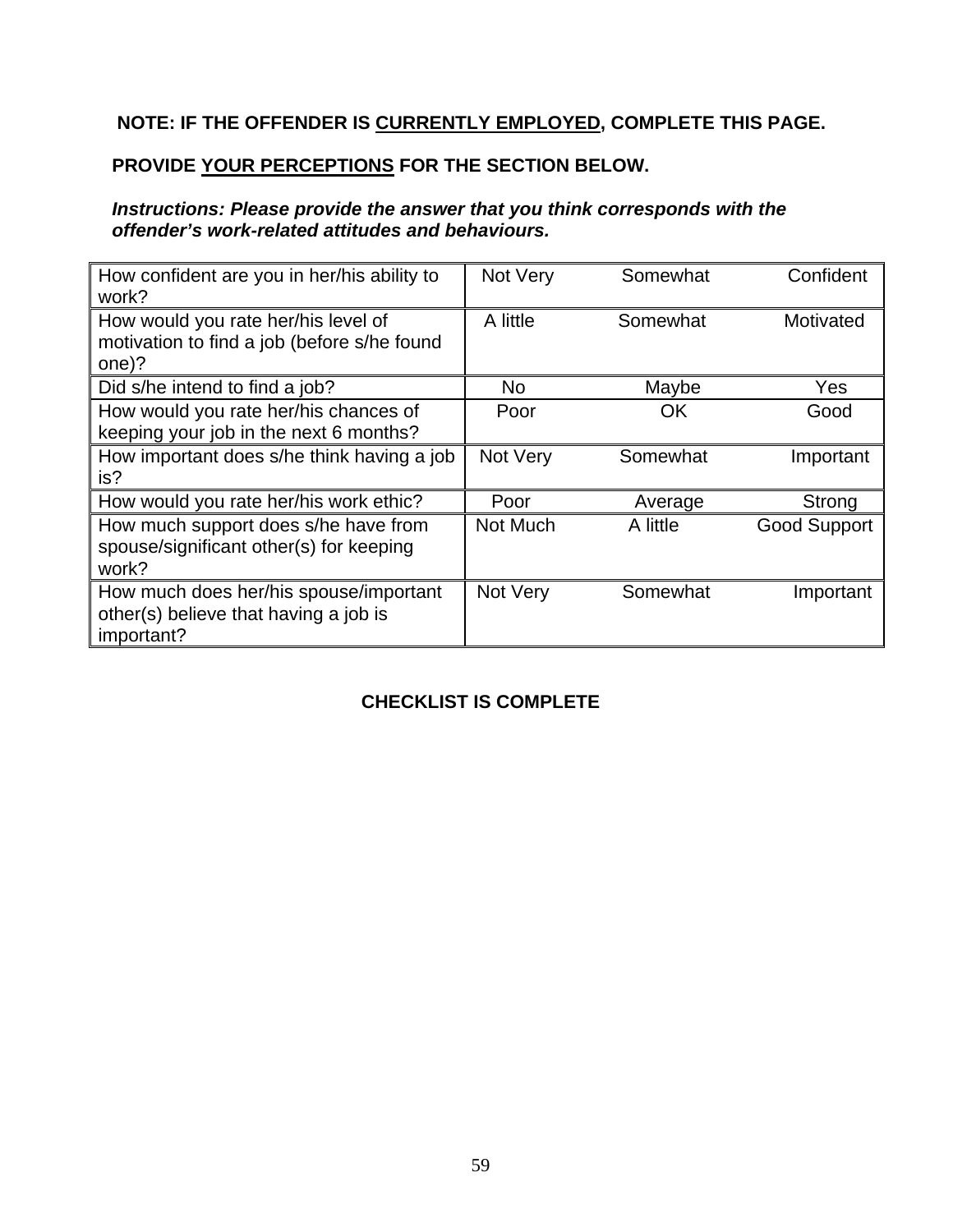**Community Employment Checklist** 

For completion during the 6<sup>th</sup> month of offender's release

| Name:                       |  |
|-----------------------------|--|
| FPS:                        |  |
| Type of release:            |  |
| <b>Administration site:</b> |  |
| Date administered:          |  |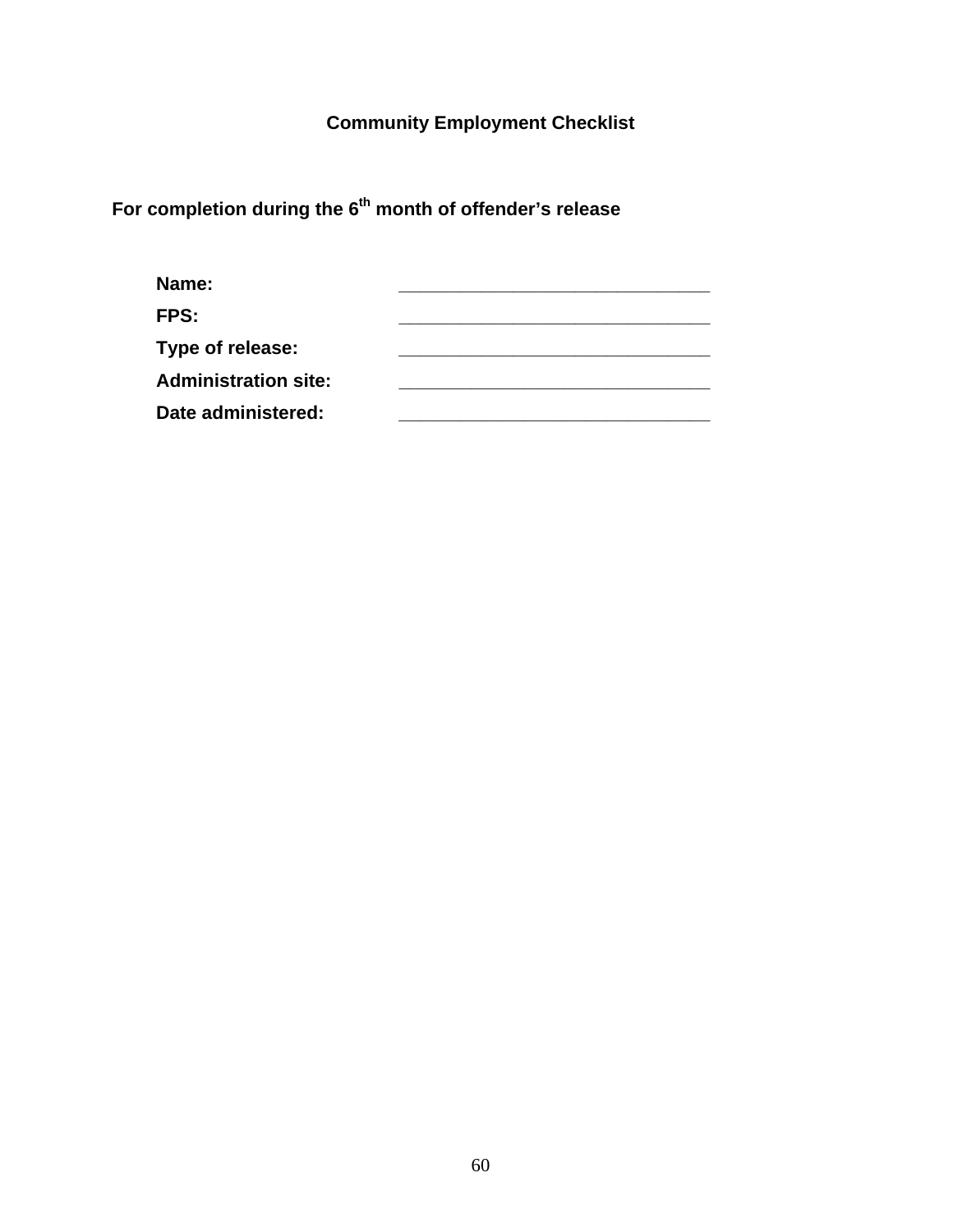| In the last six months, how<br>many weeks have you<br>been employed?<br>weeks<br>(Indicate 0, if unemployed<br>since release)                                                                                                                                                 |                                                                                                                                                                                                                                                                                                                                                                                                                                                                                            |                                                                                                                                       |
|-------------------------------------------------------------------------------------------------------------------------------------------------------------------------------------------------------------------------------------------------------------------------------|--------------------------------------------------------------------------------------------------------------------------------------------------------------------------------------------------------------------------------------------------------------------------------------------------------------------------------------------------------------------------------------------------------------------------------------------------------------------------------------------|---------------------------------------------------------------------------------------------------------------------------------------|
| In the last six months, how<br>many jobs have you held?<br>jobs<br>(All jobs, including any<br>mentioned during the first<br>interview).                                                                                                                                      | Type of job(s): (Check all that<br>apply)<br><b>Student</b><br>Homemaker / caretaker<br>Semi-skilled or<br>unskilled labour<br>(construction, factory,<br>cashier)<br>Skilled labour<br>(mechanic, plumber,<br>machinist)<br>Clerical, sales<br>(insurance, auto dealer,<br>computer)<br>Lower management /<br>supervisory (foreman,<br>store manager, self<br>employed, small<br>businessman)<br>Managerial /<br>professional (executive,<br>teacher, doctor, lawyer)<br>Other (specify): | Length of time in each job: (Check<br>each corresponding job)<br>weeks<br>weeks<br>weeks<br>weeks<br>weeks<br>weeks<br>weeks<br>weeks |
| What is the longest<br>continuous period of time<br>you have been employed<br>since release?<br>weeks<br>(List number of weeks of<br>uninterrupted work,<br>including moving from one<br>job to another, if less than<br>one week of<br>unemployment in between<br>two jobs). |                                                                                                                                                                                                                                                                                                                                                                                                                                                                                            |                                                                                                                                       |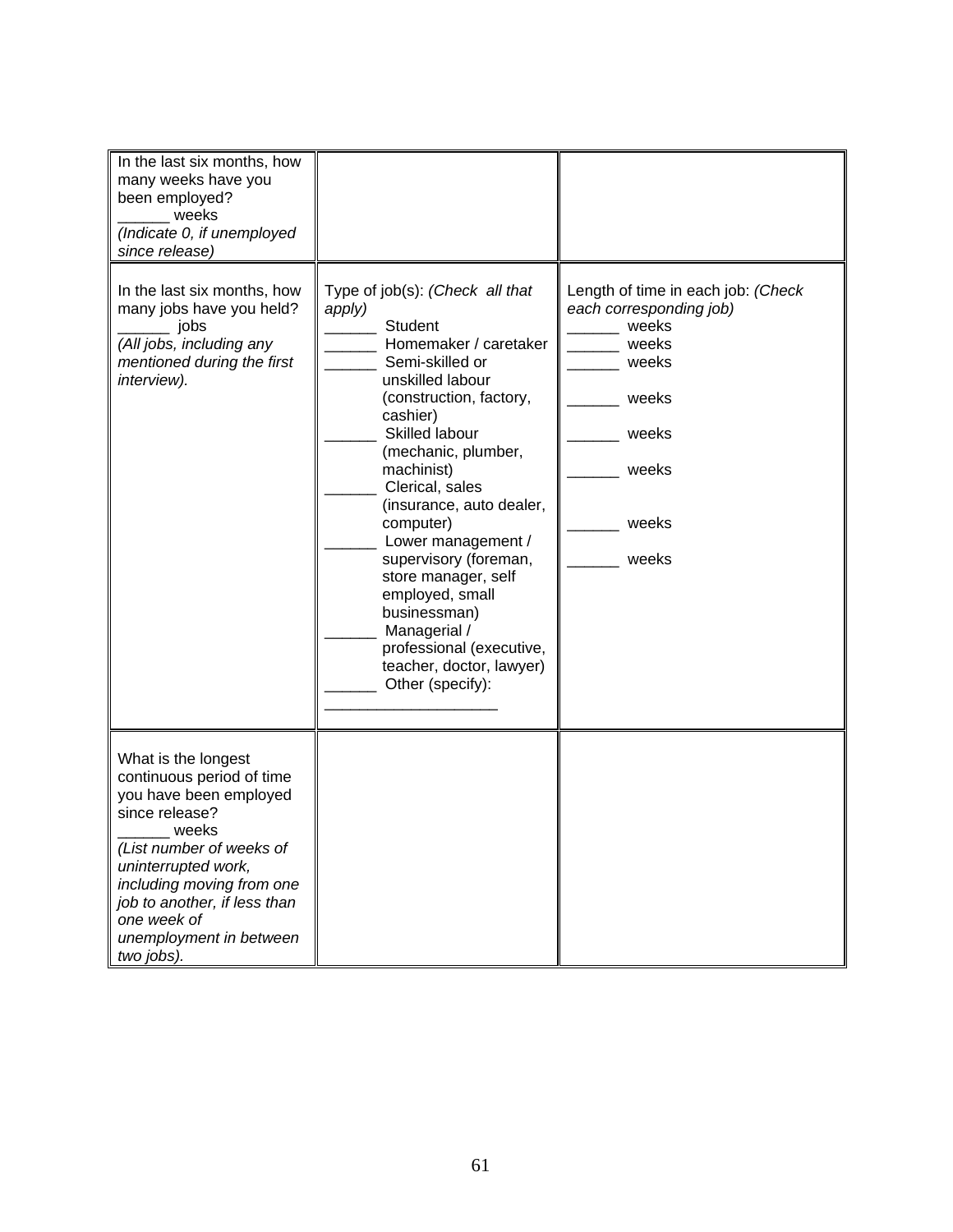| Are you currently<br>employed?<br>No<br>Yes<br>Not applicable<br>(retired, disability) | If yes,<br>When did you obtain<br>employment?<br>(Y/M/D)                                                                                                                                                                                                                                                                                                                                                                                                                   |                                                                                                                                                                                                                                                                                                                                                                                                                                                                                                                                                                            |
|----------------------------------------------------------------------------------------|----------------------------------------------------------------------------------------------------------------------------------------------------------------------------------------------------------------------------------------------------------------------------------------------------------------------------------------------------------------------------------------------------------------------------------------------------------------------------|----------------------------------------------------------------------------------------------------------------------------------------------------------------------------------------------------------------------------------------------------------------------------------------------------------------------------------------------------------------------------------------------------------------------------------------------------------------------------------------------------------------------------------------------------------------------------|
|                                                                                        | Current employment status:<br>Part-time<br>Full-time<br>Self-employed<br>Other (specify):                                                                                                                                                                                                                                                                                                                                                                                  | Number of hours worked per week (on<br>average):<br>hours<br>Salary earned per week (take home):<br>Does your salary meet your basic<br>needs (e.g., rent, bills, food, etc.)?<br>No<br>Yes<br>Are you satisfied with this income?<br>No<br>Yes                                                                                                                                                                                                                                                                                                                            |
|                                                                                        | Type of occupation:<br><b>Student</b><br>Homemaker /<br>caretaker<br>Semi-skilled or<br>unskilled labour<br>(construction, factory,<br>cashier)<br>Skilled labour<br>(mechanic, plumber,<br>machinist)<br>Clerical, sales<br>(insurance, auto<br>dealer, computer)<br>Lower management /<br>supervisory (foreman,<br>store manager, self<br>employed, small<br>businessman)<br>Managerial /<br>professional<br>(executive, teacher,<br>doctor, lawyer)<br>Other (specify): | Is your current employment related to<br>work experience before incarceration:<br><b>No</b><br>Yes<br>Not applicable (not employed<br>before incarceration)<br>Is your current employment related to<br>vocational training:<br>No<br>Yes<br>Not applicable (haven't taken<br>vocational training)<br>Is your current employment related to<br><b>CORCAN work:</b><br>No<br>Yes<br>Not applicable (did not work<br>for CORCAN)<br>Is your current employment related to<br>Skills for Employment training:<br><b>No</b><br>Yes<br>Not applicable (did not take<br>program) |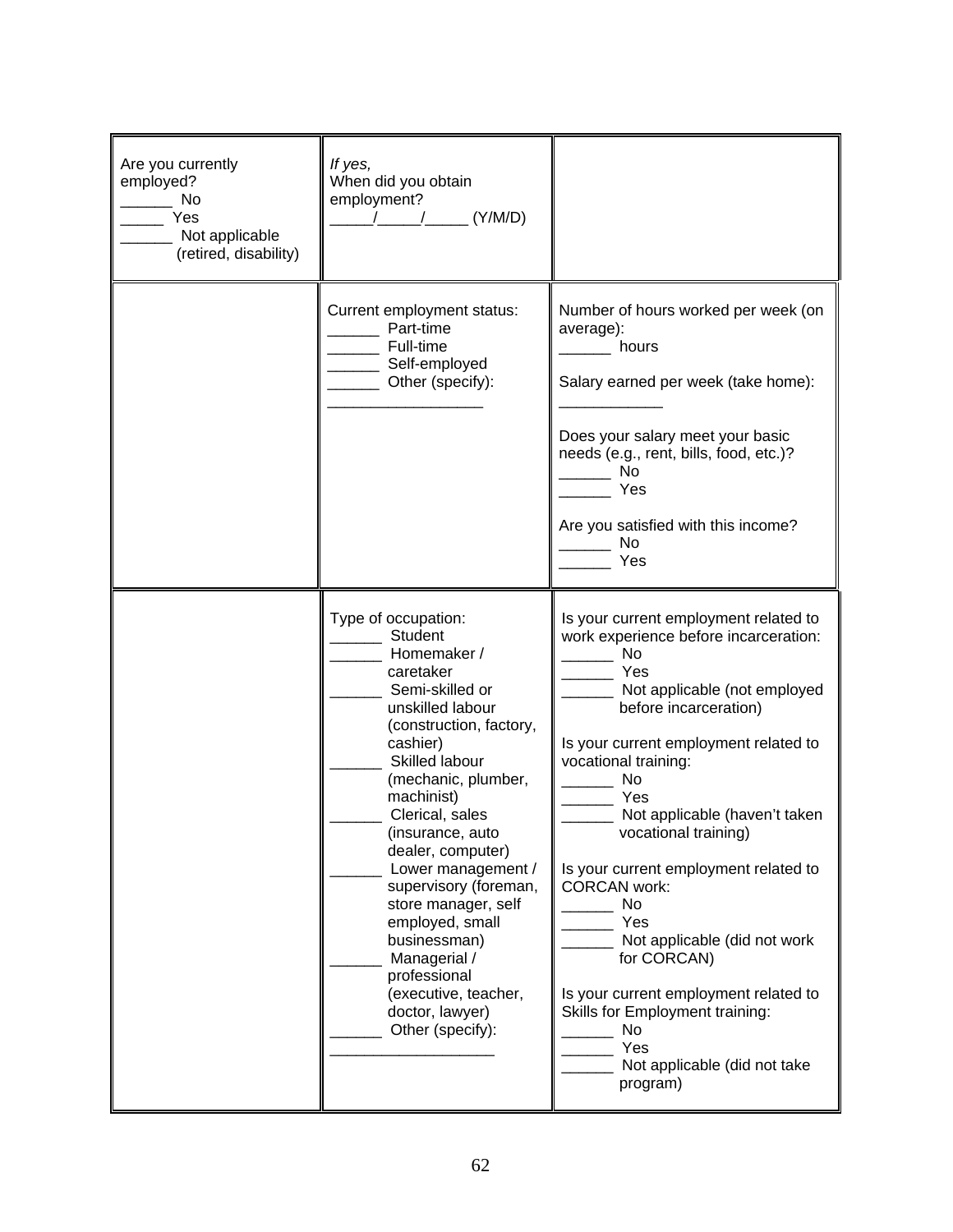| If you are unemployed now,<br>were you employed since<br>release?<br>No<br>Yes<br>Not applicable<br>(retired, disability) | If yes,<br>Employment status:<br>Part-time<br>Full-time<br>Self employed<br>Other (specify):                                                                                                                                                                                                                                                                                                                                                                              | Number of hours worked per week (on<br>average):<br>hours<br>Salary earned per week (take home):<br>Take home<br>Did your salary meet your basic needs<br>(e.g., rent, bills, food, etc)?<br>No<br>Yes<br>Were you satisfied with this income?<br>No<br>Yes |
|---------------------------------------------------------------------------------------------------------------------------|---------------------------------------------------------------------------------------------------------------------------------------------------------------------------------------------------------------------------------------------------------------------------------------------------------------------------------------------------------------------------------------------------------------------------------------------------------------------------|-------------------------------------------------------------------------------------------------------------------------------------------------------------------------------------------------------------------------------------------------------------|
|                                                                                                                           | Type of occupation:<br><b>Student</b><br>Homemaker /<br>caretaker<br>Semi-skilled or<br>unskilled labour<br>(construction, factory,<br>cashier)<br>Skilled labour<br>(mechanic, lumber,<br>machinist)<br>Clerical, sales<br>(insurance, auto<br>dealer, computer)<br>Lower management /<br>supervisory (foreman,<br>store manager, self<br>employed, small<br>businessman)<br>Managerial /<br>professional<br>(executive, teacher,<br>doctor, lawyer)<br>Other (specify): |                                                                                                                                                                                                                                                             |
|                                                                                                                           | Why are you no longer<br>employed?<br>Seasonal / temporary<br>work<br>Contract ended<br>Quit<br>Fired<br>Left for school /<br>training<br>Suspended                                                                                                                                                                                                                                                                                                                       |                                                                                                                                                                                                                                                             |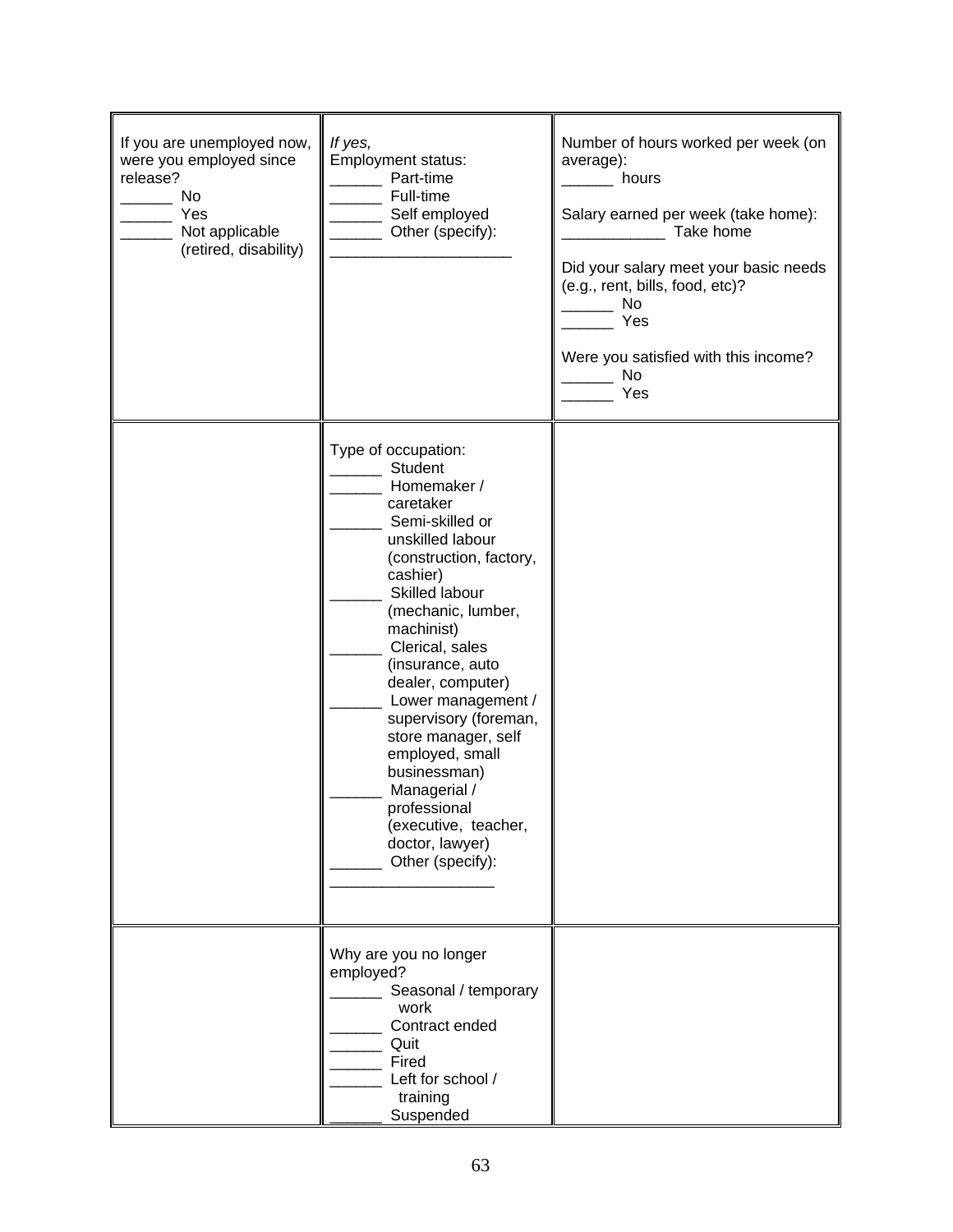|                                                             | Revoked<br>Other:                                                                                                                                                                                                                                                                                        |                                                                                                                                                                                                                                                                                                                                                                                                                                                           |
|-------------------------------------------------------------|----------------------------------------------------------------------------------------------------------------------------------------------------------------------------------------------------------------------------------------------------------------------------------------------------------|-----------------------------------------------------------------------------------------------------------------------------------------------------------------------------------------------------------------------------------------------------------------------------------------------------------------------------------------------------------------------------------------------------------------------------------------------------------|
| If you were unemployed at<br>any time since release:        | Source of income/financial<br>support:<br>Social support<br>(welfare)<br>Partner/family<br>Other family members<br>Friends /<br>acquaintances<br>Other (specify):                                                                                                                                        |                                                                                                                                                                                                                                                                                                                                                                                                                                                           |
|                                                             | Why were you unemployed?<br>No work available in<br>my field<br>Lack of work<br>experience<br>Lack of job<br>skills/training<br>Criminal record held<br>me back<br>Not that interested in<br>working<br>Too busy with other<br>programs<br>Family responsibilities<br>On disability<br>Retired<br>Other: |                                                                                                                                                                                                                                                                                                                                                                                                                                                           |
| Since your interview during<br>your first month of release: | How many jobs have you<br>applied for?<br>jobs                                                                                                                                                                                                                                                           | What type of jobs have you applied for<br>(check all that apply)?<br>Semi-skilled or unskilled<br>labour (construction, factory,<br>cashier)<br>Skilled labour (mechanic,<br>plumber, machinist)<br>Clerical, sales (insurance,<br>auto dealer, computer)<br>Lower management /<br>supervisory (foreman, store<br>manager, self employed, small<br>businessman)<br>Managerial/professional<br>(executive, teacher, doctor,<br>lawyer)<br>Other (specify): |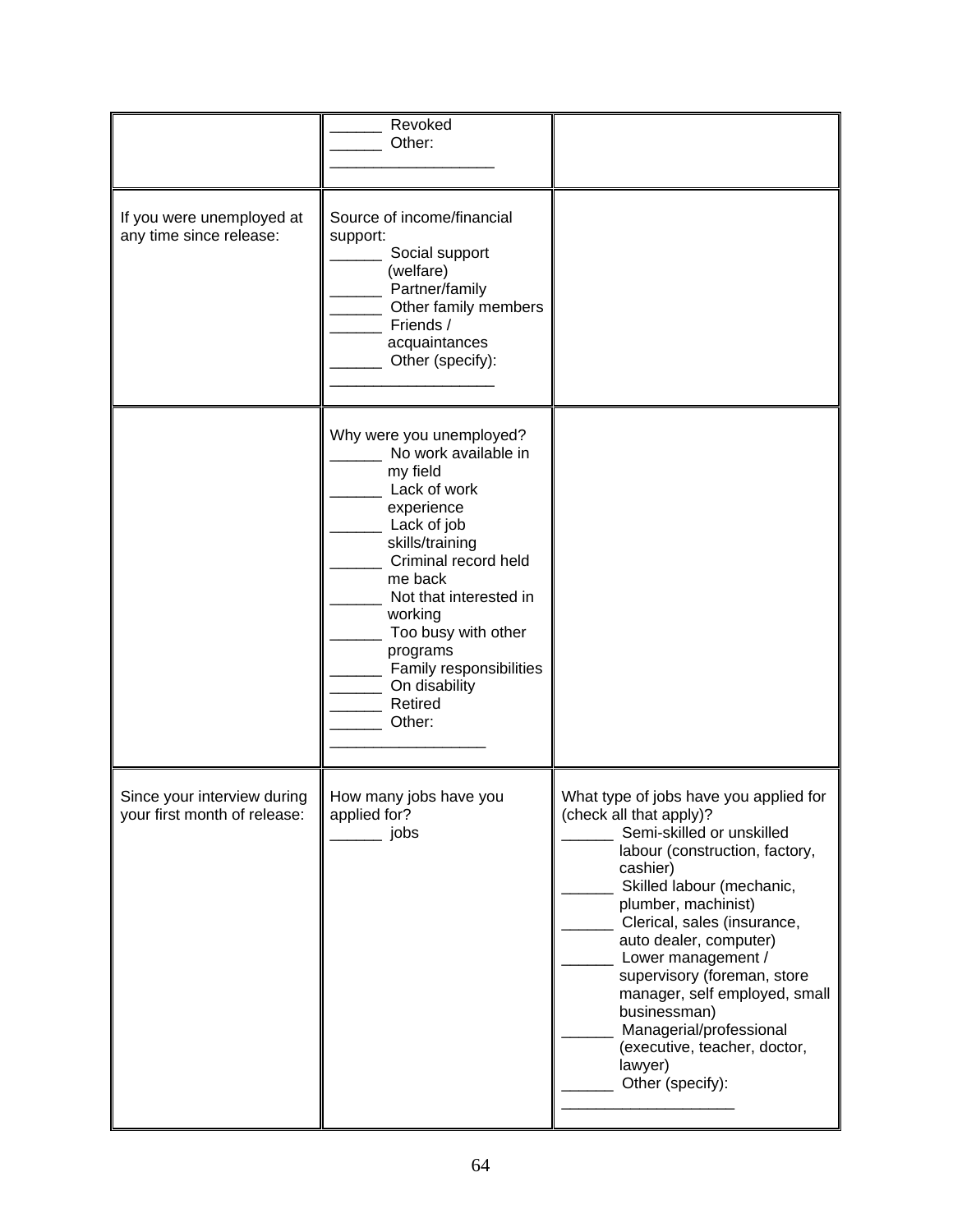|                                                                                                                       | How many interviews have you<br>attended?<br>interviews                                                                                                     |                                                                                                                                                                          |
|-----------------------------------------------------------------------------------------------------------------------|-------------------------------------------------------------------------------------------------------------------------------------------------------------|--------------------------------------------------------------------------------------------------------------------------------------------------------------------------|
|                                                                                                                       | How many job offers did you<br>receive?<br>None<br>One<br>Two<br>Three or more                                                                              |                                                                                                                                                                          |
|                                                                                                                       | How many job offers did you<br>accept?<br>None<br>One<br>Two<br>Three or more<br>N/A (no jobs were<br>offered)                                              | If none,<br>Why did you not accept?<br>Not interested in this type of<br>work<br>Pay was inadequate<br>Too busy with other programs<br>Family responsibilities<br>Other: |
| Have you been refused<br>employment due to your<br>criminal record during the<br>past six months?<br><b>No</b><br>Yes | If yes,<br>Reason given by employer:<br>Nature of offence<br>Does not want ex-<br>offenders working for<br>him/her<br>Nature of the job<br>Other (specify): | How many times did this happen?<br>Once<br>Twice<br>Three or more times                                                                                                  |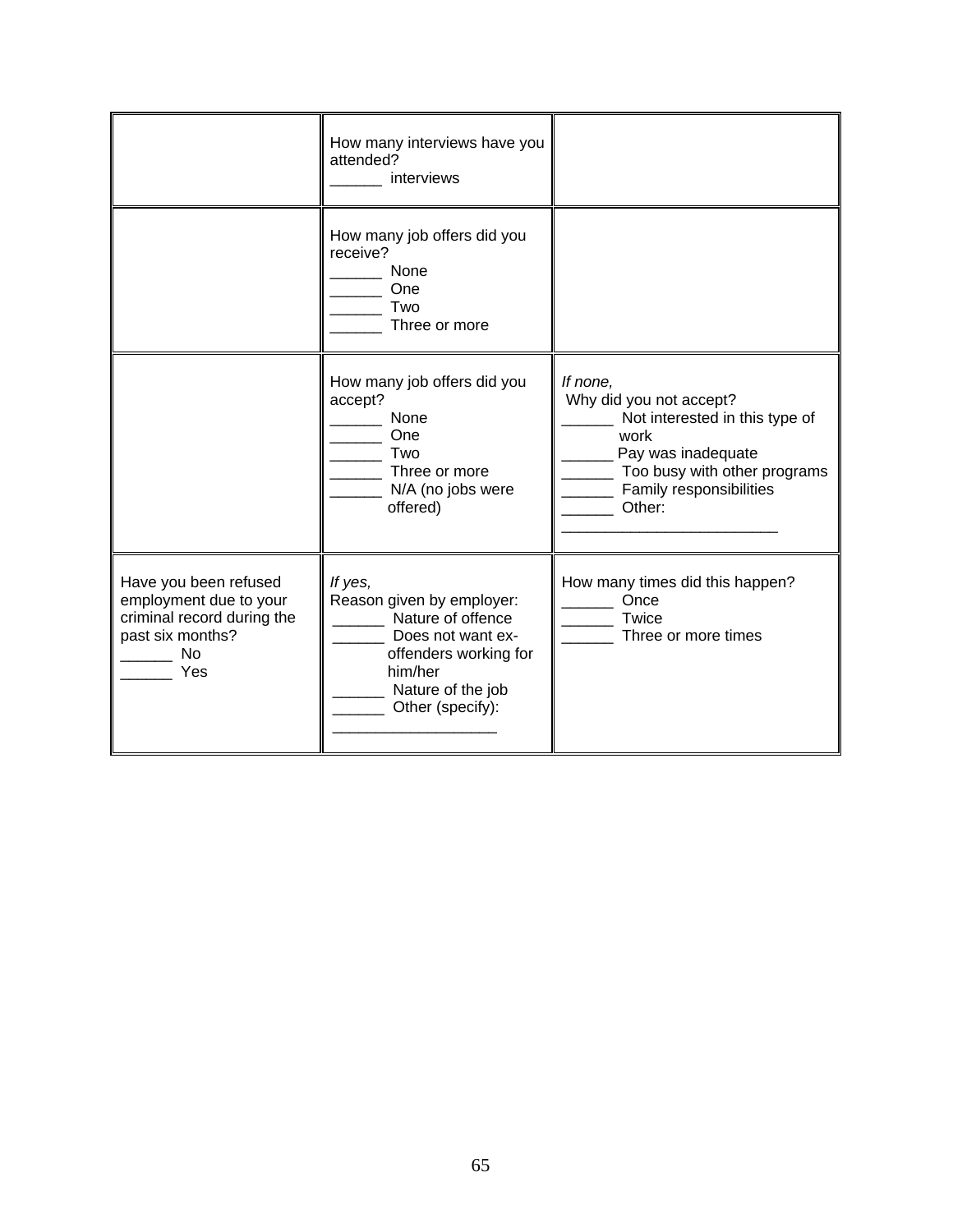## **PROGRAM PARTICIPATION**

Did you participate in any programs in the past six months? \_\_\_\_\_\_\_ No \_\_\_\_\_\_\_ Yes

If yes, list each program that the offender participated in since release (during the past six months):

| Name of<br>program(s)<br>(List all<br>programs) | Type of<br>program<br>(See list<br>below) | <b>Number of</b><br>weeks in<br>program to<br>date | Did you<br>complete the<br>program?<br>(Yes, No or<br><b>In Progress)</b> | Did the<br>program<br>help?<br>(Yes, No, or<br>A Little) | Did the<br>program(s)<br>interfere with<br>job search?<br>(Yes, No or A<br>Little) |
|-------------------------------------------------|-------------------------------------------|----------------------------------------------------|---------------------------------------------------------------------------|----------------------------------------------------------|------------------------------------------------------------------------------------|
|                                                 |                                           |                                                    |                                                                           |                                                          |                                                                                    |
|                                                 |                                           |                                                    |                                                                           |                                                          |                                                                                    |
|                                                 |                                           |                                                    |                                                                           |                                                          |                                                                                    |
|                                                 |                                           |                                                    |                                                                           |                                                          |                                                                                    |
|                                                 |                                           |                                                    |                                                                           |                                                          |                                                                                    |
|                                                 |                                           |                                                    |                                                                           |                                                          |                                                                                    |
|                                                 |                                           |                                                    |                                                                           |                                                          |                                                                                    |
|                                                 |                                           |                                                    |                                                                           |                                                          |                                                                                    |
|                                                 |                                           |                                                    |                                                                           |                                                          |                                                                                    |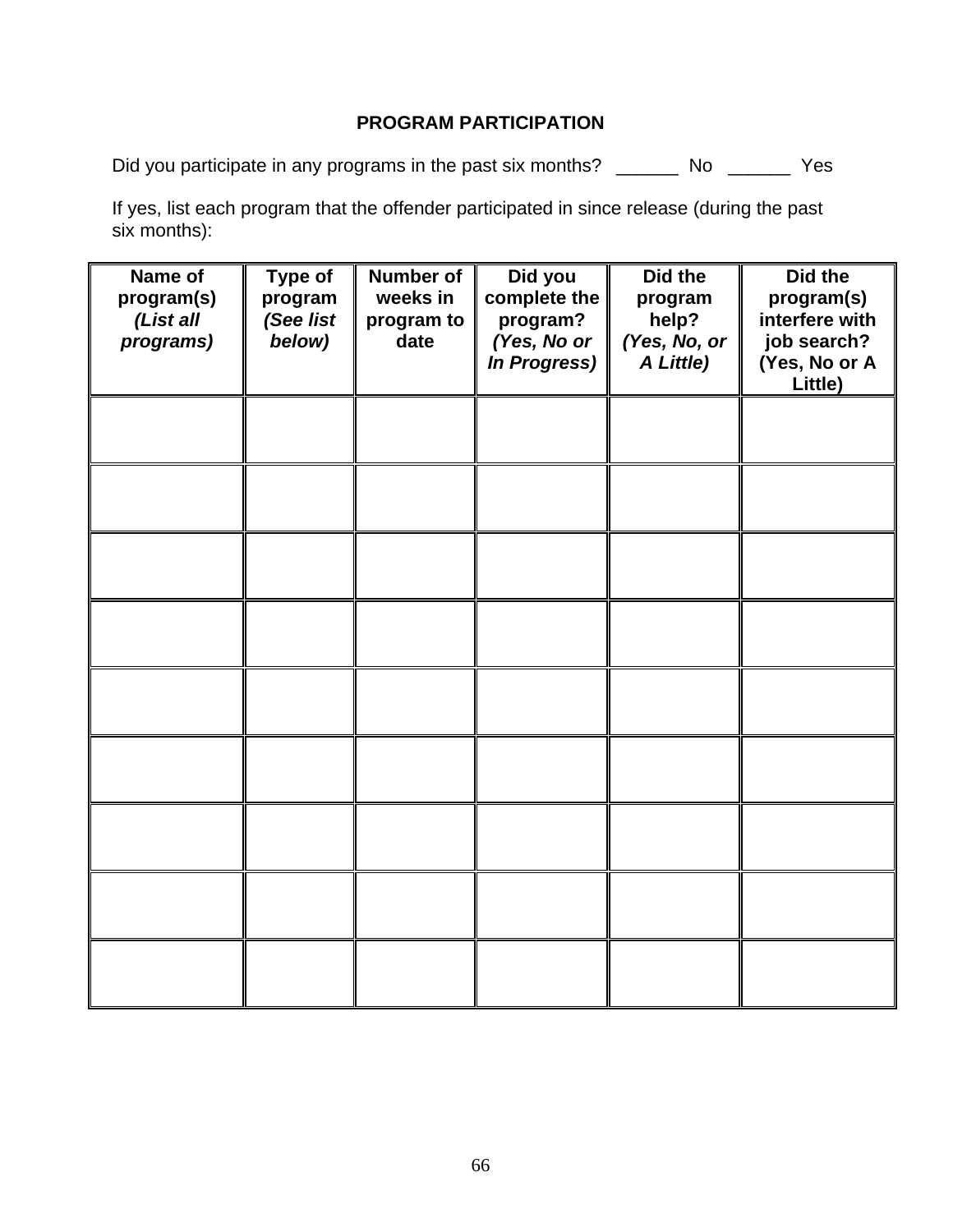## **PLACE THE NUMBER FROM THE FOLLOWING LIST IN THE SECOND COLUMN IN THE TABLE ON PREVIOUS PAGE (TYPE OF PROGRAM):**

- 1. Cognitive Skills Training
- 2. Living Without Violence
- 3. Family Life/Parenting Skills
- 4. Leisure Education
- 5. Community Integration
- 6. Anger/Emotion Management
- 7. Substance Abuse Programming
- 8. Sex Offender Treatment
- 9. Literacy
- 10. Family Violence
- 11. Other Violence Programming
- 12. Counterpoint (attitudes program)
- 13. Education
- 14. Vocational Training
- 15. Employment Programs (e.g., offered through HRDC or through CSC)
- 16. Other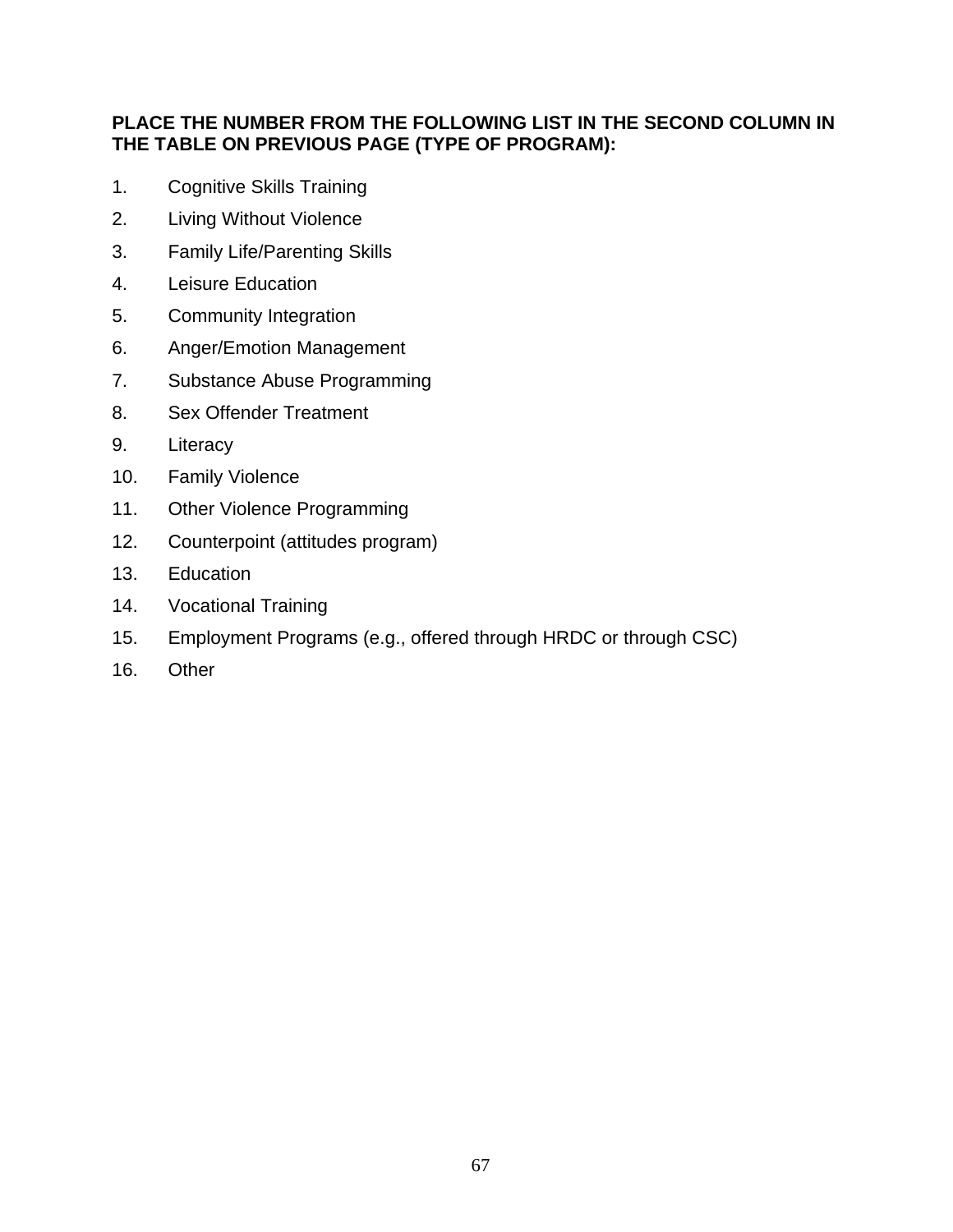#### **NOTE: IF THE OFFENDER IS CURRENTLY UNEMPLOYED, COMPLETE THIS PAGE. INTERVIEW THE OFFENDER FOR THE SECTION BELOW.**

|  |  |  | Instructions: Please provide the answer that you think corresponds with your work behaviours. |
|--|--|--|-----------------------------------------------------------------------------------------------|
|  |  |  |                                                                                               |

| Is finding a job on your correctional plan?                                              | No             |                  | Yes           |
|------------------------------------------------------------------------------------------|----------------|------------------|---------------|
| Is job training/school on your correctional plan?                                        | N <sub>o</sub> |                  | Yes           |
| Do you follow the employment condition of your                                           | N <sub>o</sub> | Somewhat         | N/A<br>Yes    |
| correctional plan?                                                                       |                |                  |               |
| Is job search a condition of release?                                                    | N <sub>o</sub> |                  | Yes           |
| Were you referred to an employment counsellor?                                           | No             |                  | Yes           |
| Do you have regular contact with an employment<br>counsellor?                            | N <sub>o</sub> | Somewhat         | Yes           |
| Have you been referred to any community<br>employment/training programs?                 | None           | Some             | Several       |
| Have you participated in job training<br>programs/workshops since release?               | None           | Some             | Several       |
| Do you have a regular job search routine?                                                | N <sub>o</sub> | Somewhat         | Yes           |
| Do you have a résumé?                                                                    | N <sub>o</sub> |                  | Yes           |
| Have you handed out any résumés since release?                                           | None           | Some             | Many          |
| Have you gone to any job interviews since release?                                       | None           | Some             | Many          |
| How satisfied are you with your job search to date?                                      | Not Very       | Somewhat         | Satisfied     |
| Do you think your criminal record holds you back<br>from finding a job?                  | N <sub>o</sub> | A little         | A lot         |
| Do you avoid job interviews because of your criminal<br>record?                          | N <sub>o</sub> | Sometimes        | Often         |
| How confident are you in your ability to work?                                           | Not Very       | Somewhat         | Confident     |
| How would you rate your level of motivation to find a<br>job?                            | A little       | Somewhat         | Motivated     |
| Do you intend to find a job?                                                             | N <sub>o</sub> | Maybe            | Yes           |
| How would you rate your chances of finding a job in<br>the next 6 months?                | Poor           | <b>OK</b>        | Good          |
| How important do you think having a job is?                                              | Not Very       | Somewhat         | Important     |
| How would you rate your work ethic?                                                      | Poor           | Average          | Strong        |
| How much support do you have from your spouse/<br>significant other(s) for finding work? | Not Much       | A little         | Good Support  |
| How much does your spouse/important other(s) believe<br>that having a job is important?  | Not Very       | Somewhat         | Important     |
| What percentage of the past six months have you<br>worked?                               | Less than 25%  | 25-49%<br>50-74% | More than 75% |

### **INTERVIEW IS COMPLETE**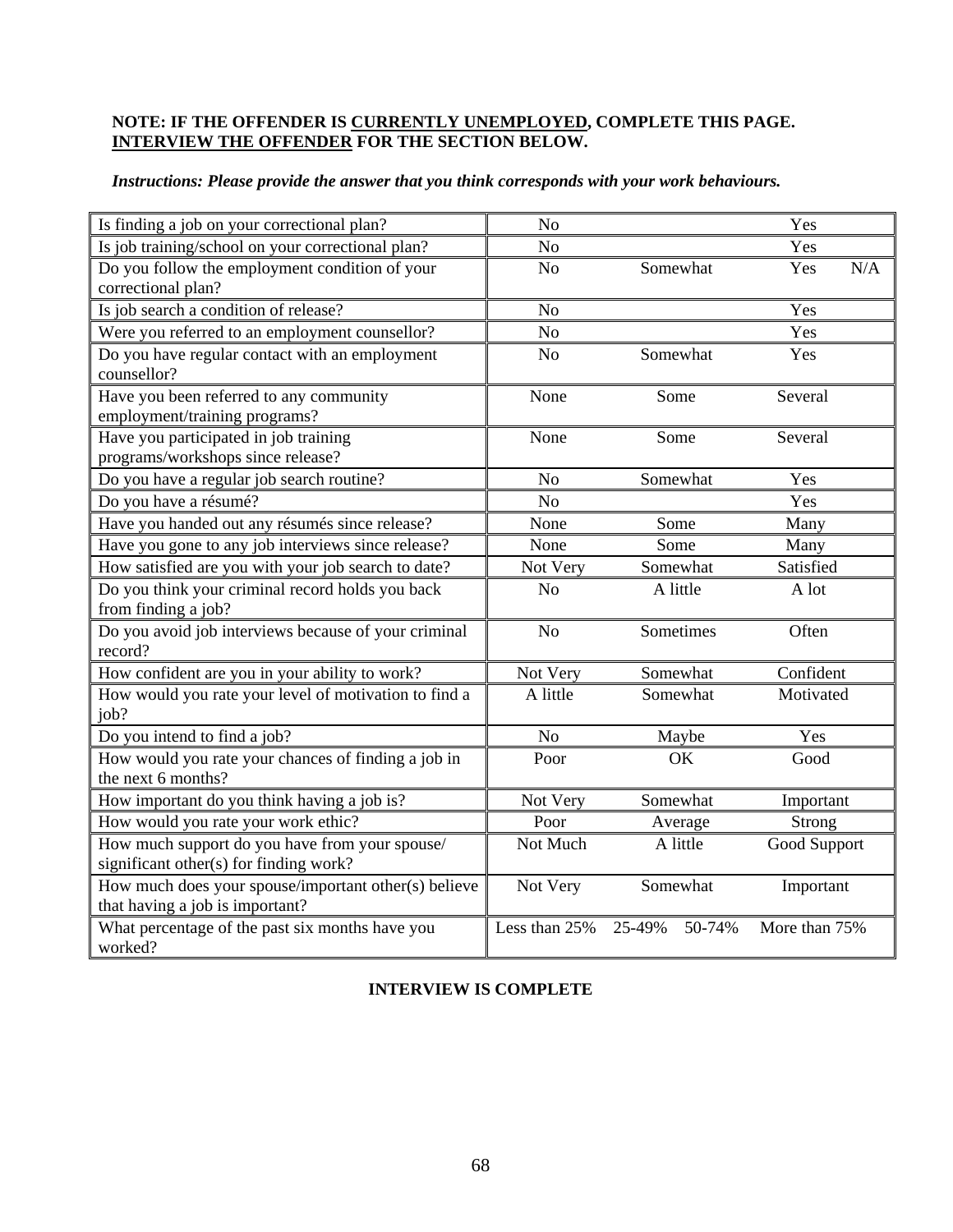#### **NOTE: IF THE OFFENDER IS CURRENTLY EMPLOYED, COMPLETE THIS PAGE. INTERVIEW THE OFFENDER FOR THE SECTION BELOW.**

| Is finding a job on your correctional plan?         | N <sub>o</sub> |                  | Yes           |
|-----------------------------------------------------|----------------|------------------|---------------|
| Is job training/school on your correctional plan?   | N <sub>o</sub> |                  | Yes           |
| Is job search a condition of release?               | N <sub>o</sub> |                  | Yes           |
| Were you referred to an employment counsellor?      | N <sub>o</sub> |                  | Yes           |
| Did you have regular contact with an employment     | N <sub>o</sub> | Somewhat         | Yes           |
| counsellor?                                         |                |                  |               |
| Were you referred to any community                  | None           | Some             | Several       |
| employment/training programs?                       |                |                  |               |
| Did you participate in job training                 | None           | Some             | Several       |
| programs/workshops since release?                   |                |                  |               |
| Did you have a regular job search routine?          | N <sub>o</sub> | Somewhat         | Yes           |
| Do you have a résumé?                               | N <sub>o</sub> |                  | Yes           |
| Did you hand out any résumés since release?         | None           | Some             | Many          |
| Did you go to any job interviews since release?     | None           | Some             | Many          |
| How satisfied were you with your job search?        | Not Very       | Somewhat         | Satisfied     |
| Did you think your criminal record would hold you   | N <sub>o</sub> | A little         | A lot         |
| back from finding a job?                            |                |                  |               |
| Did you avoid job interviews because of your        | N <sub>o</sub> | Sometimes        | Often         |
| criminal record?                                    |                |                  |               |
| How confident are you in your ability to work?      | Not Very       | Somewhat         | Confident     |
| How would you rate your level of motivation to find | A little       | Somewhat         | Motivated     |
| a job (before you found one)?                       |                |                  |               |
| Did you intend to find a job?                       | No             | Maybe            | Yes           |
| How would you rate your chances of keeping your     | Poor           | OK               | Good          |
| job in the next 6 months?                           |                |                  |               |
| How important do you think having a job is?         | Not Very       | Somewhat         | Important     |
| How would you rate your work ethic?                 | Poor           | Average          | Strong        |
| How much support do you have from your spouse/      | Not Much       | A little         | Good Support  |
| significant other(s) for keeping work?              |                |                  |               |
| How much does your spouse/important other(s)        | Not Very       | Somewhat         | Important     |
| believe that having a job is important?             |                |                  |               |
| What percentage of the past six months have you     | Less than 25%  | 50-74%<br>25-49% | More than 75% |
| worked?                                             |                |                  |               |

## *Instructions: Please provide the answer that you think corresponds with your work behaviours.*

#### **INTERVIEW IS COMPLETE**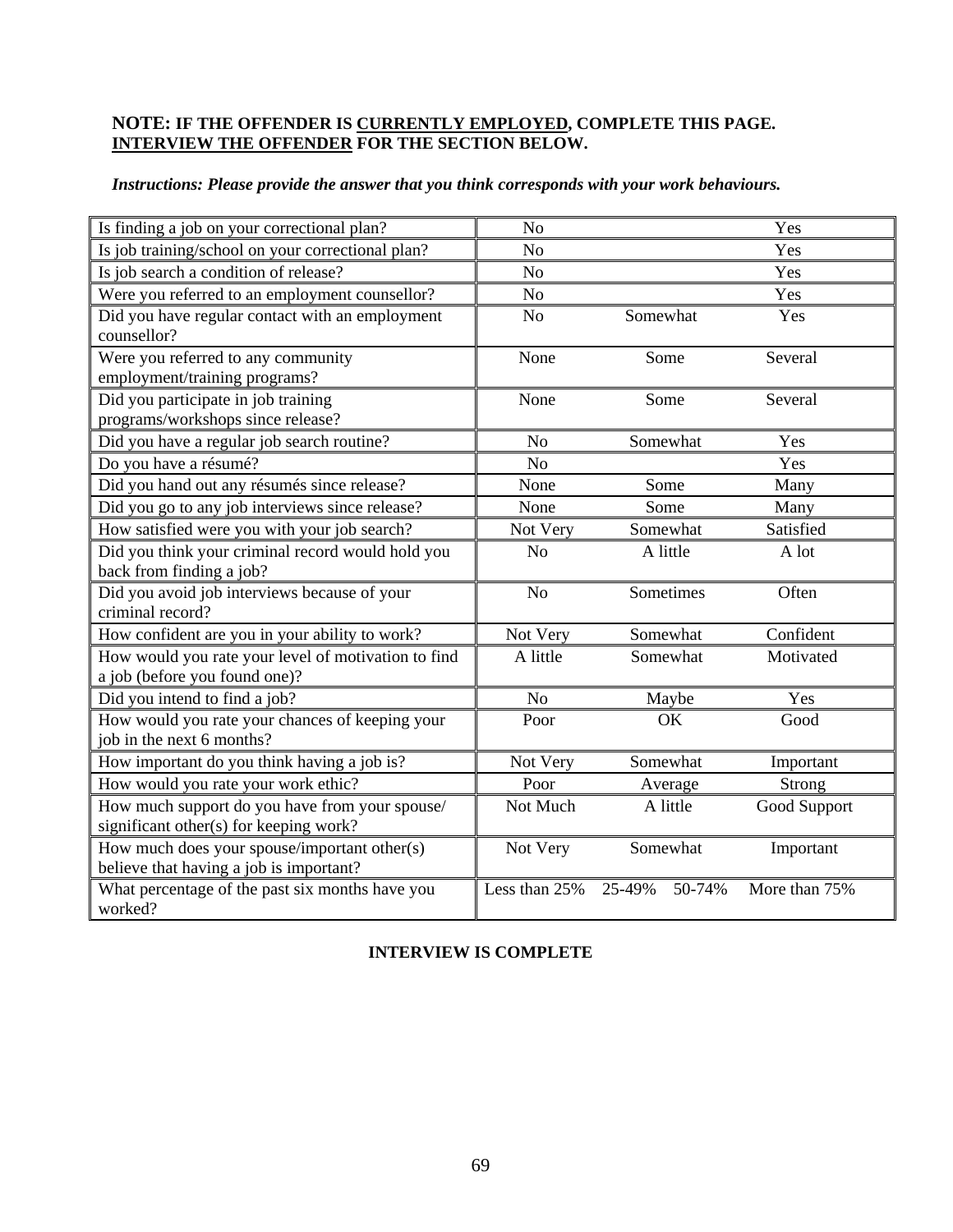#### **NOTE: IF THE OFFENDER IS CURRENTLY UNEMPLOYED, COMPLETE THIS PAGE. PROVIDE YOUR PERCEPTIONS FOR THE SECTION BELOW.**

### *Instructions: Please provide the answer that you think corresponds with the offender's workrelated attitudes and behaviours.*

| How confident are you in her/his ability to work?   | Not Very | Somewhat | Confident    |
|-----------------------------------------------------|----------|----------|--------------|
| How would you rate her/his level of motivation to   | A little | Somewhat | Motivated    |
| find a job?                                         |          |          |              |
| Does s/he intend to find a job?                     | No       | Maybe    | <b>Yes</b>   |
| How would you rate her/his chances of finding a job | Poor     | OK       | Good         |
| in the next 6 months?                               |          |          |              |
|                                                     |          |          |              |
| How important does s/he think having a job is?      | Not Very | Somewhat | Important    |
| How would you rate her/his work ethic?              | Poor     | Average  | Strong       |
| How much support does s/he have from                | Not Much | A little | Good Support |
| spouse/significant other(s) for finding work?       |          |          |              |
| How much does her/his spouse/important other(s)     | Not Very | Somewhat | Important    |

### **CHECKLIST IS COMPLETE**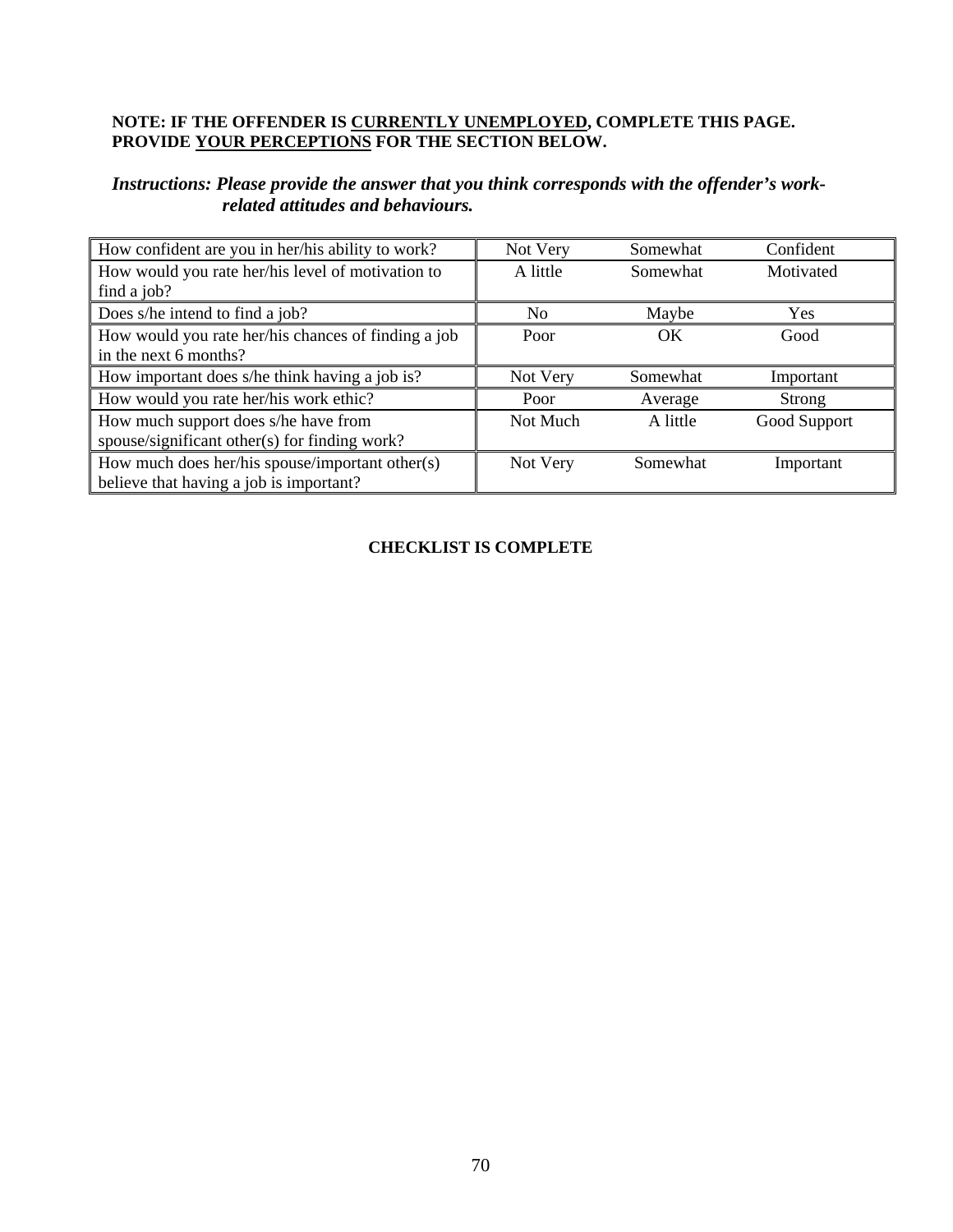### **NOTE: IF THE OFFENDER IS CURRENTLY EMPLOYED, COMPLETE THIS PAGE. PROVIDE YOUR PERCEPTIONS FOR THE SECTION BELOW.**

#### *Instructions: Please provide the answer that you think corresponds with the offender's workrelated attitudes and behaviours.*

| How confident are you in her/his ability to work? | Not Very | Somewhat | Confident |
|---------------------------------------------------|----------|----------|-----------|
| How would you rate her/his level of motivation to | A little | Somewhat | Motivated |
| find a job (before s/he found one)?               |          |          |           |
| Did s/he intend to find a job?                    | No       | Maybe    | Yes       |
| How would you rate her/his chances of keeping     | Poor     | OK       | Good      |
| your job in the next 6 months?                    |          |          |           |
|                                                   |          |          |           |
| How important does s/he think having a job is?    | Not Very | Somewhat | Important |
| How would you rate her/his work ethic?            | Poor     | Average  | Strong    |
| How much support does s/he have from              | Not Much | A little | Good      |
| spouse/significant other(s) for keeping work?     |          | Support  |           |
| How much does her/his spouse/important other(s)   | Not Very | Somewhat | Important |

### **CHECKLIST IS COMPLETE**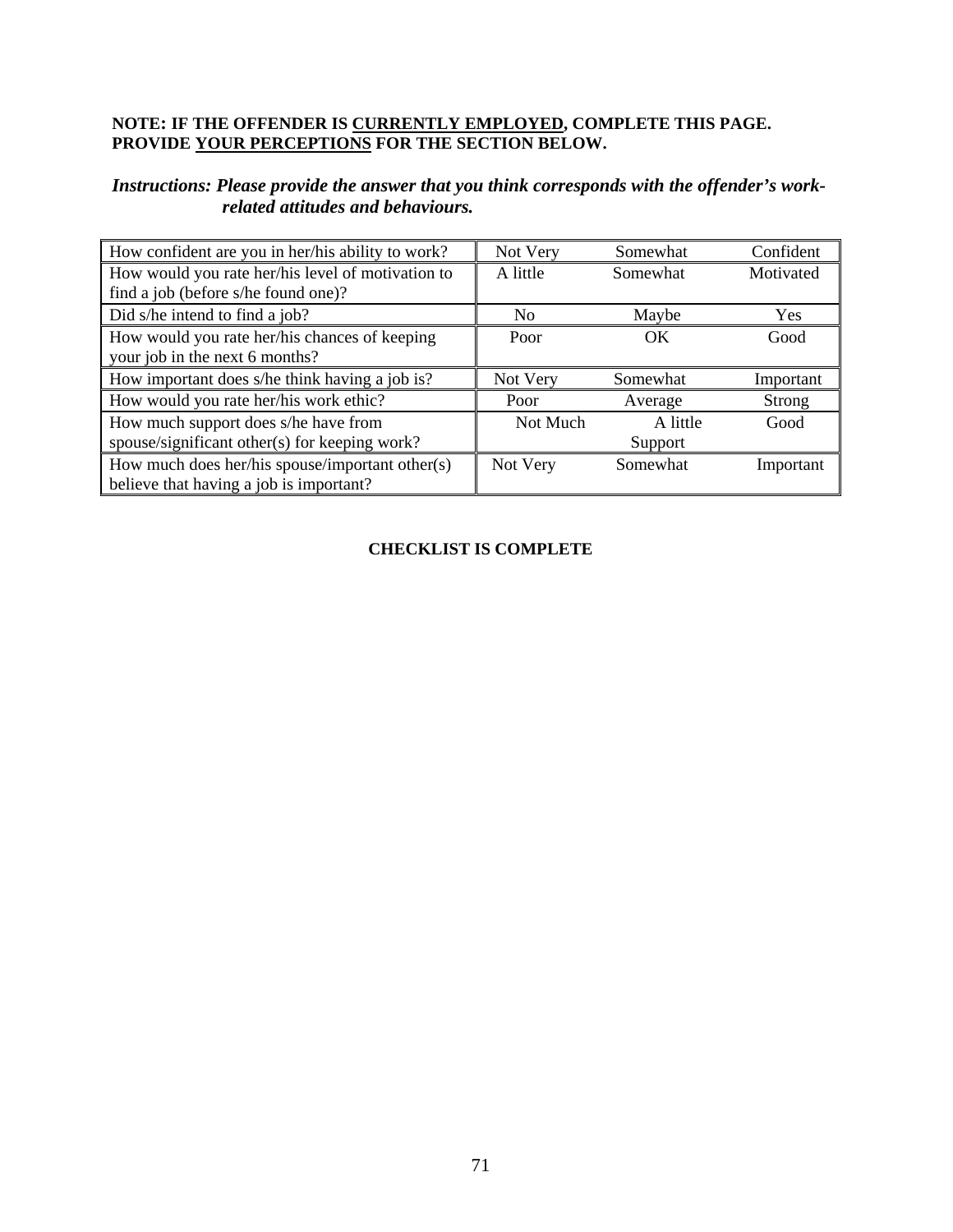## **APPENDIX B**

### **Work Attitudes Questionnaire**

**Instructions:** This is not a test and there are no "right" or "wrong" answers. We are interested in your ideas and opinions about work and life in the community. Your answers will give us a better idea of some of the things that help inmates on release to find and keep a job.

Please indicate your feelings about all the questions by circling one of the answers.

Example:

*.*

| <b>Strongly</b><br><b>Disagree</b> | <b>Disagree</b> | <b>Neither</b><br>Agree<br>nor Disagree | Agree | <b>Strongly</b><br>Agree |
|------------------------------------|-----------------|-----------------------------------------|-------|--------------------------|
|                                    |                 |                                         |       |                          |

1. The most important things that happen to me involve my job. 1 2 3 4 5

For this question, if you **Agree** that the most important things that happen to you involve your job, you would circle **4**.

1. The most important things that happen to me involve my job.  $1 \t2 \t3 \t4 \t5$ 

If you **Disagree** with the statement, you would circle **2**.

1. The most important things that happen to me involve my job.  $1 \t2 \t3 \t4 \t5$ 

If you **Did Not Agree and Did Not Disagree** with this statement, you would circle **3**.

1. The most important things that happen to me involve my job.  $1 \t2 \t3 \t4 \t5$ 

*Please ask if you have any questions before you begin. If you are not sure what a question means when you are filling out the questionnaire, feel free to ask for help*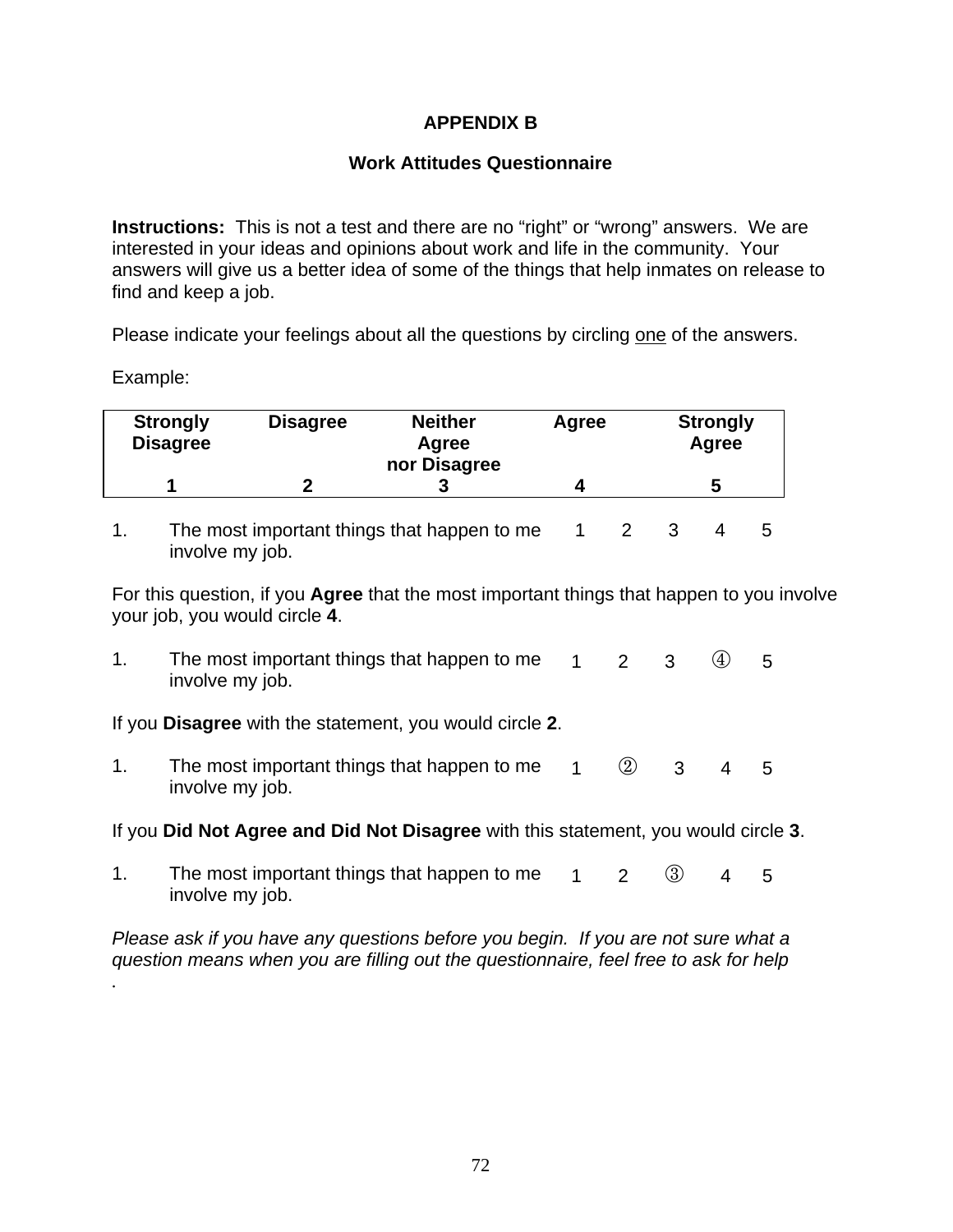## **Australian Work Ethic**

Instructions: Please indicate how much you agree or disagree with the following items, using the scale provided.

|    | <b>Strongly</b><br><b>Disagree</b><br>Agree |                                                                                                              |   |   | <b>Strongly Agree</b> |   |                |  |
|----|---------------------------------------------|--------------------------------------------------------------------------------------------------------------|---|---|-----------------------|---|----------------|--|
|    | <b>Disagree</b>                             | $\mathbf{2}$                                                                                                 | 3 | 4 |                       |   |                |  |
| 1. |                                             | People who work deserve success.                                                                             |   | 1 | 2                     | 3 | 4              |  |
| 2. | Hard work is fulfilling in itself.          |                                                                                                              |   | 1 | $\overline{2}$        | 3 | $\overline{4}$ |  |
| 3. |                                             | Nothing is impossible if you work hard enough.                                                               |   |   | $\overline{2}$        | 3 | $\overline{4}$ |  |
| 4. |                                             | If you work hard you will succeed.                                                                           |   |   | 2                     | 3 | $\overline{4}$ |  |
| 5. |                                             | You should be the best at what you do.                                                                       |   | 1 | 2                     | 3 | $\overline{4}$ |  |
| 6. | in the world.                               | By working hard, an individual can overcome most<br>obstacles that life presents and make his or her own way |   | 1 | $\mathcal{P}$         | 3 | $\overline{4}$ |  |
| 7. |                                             | Hard work is not a key to success.                                                                           |   |   | 2                     | 3 |                |  |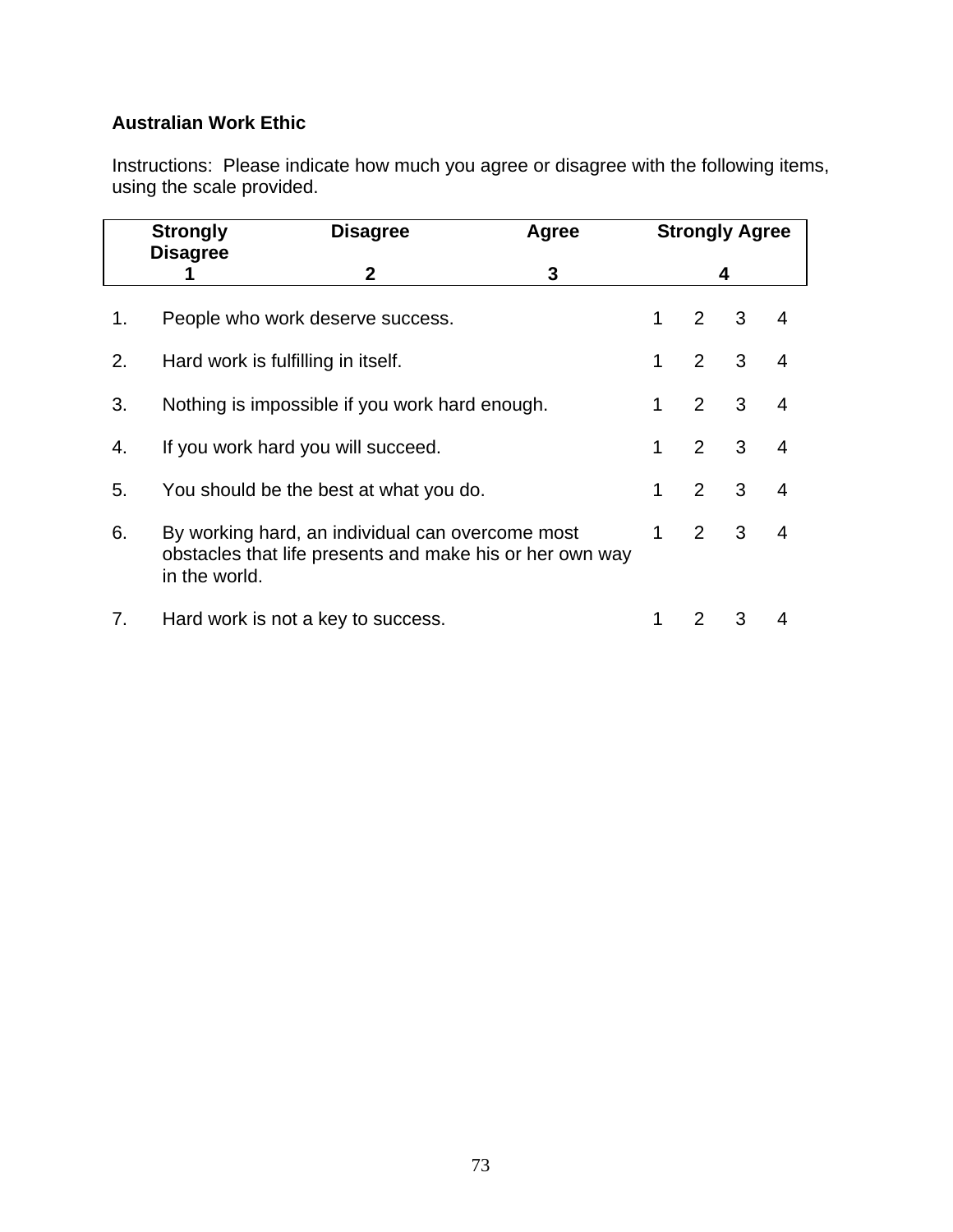# **Social Support for Employment**

Instructions: Please indicate the response that best describes your position since release.

|    | <b>None</b>                                                                                                        | <b>Few</b><br>2 | <b>Several</b><br>3 |                | <b>Most</b><br>4 |   |
|----|--------------------------------------------------------------------------------------------------------------------|-----------------|---------------------|----------------|------------------|---|
| 1. | Think of your best friends: that is,<br>those close friends who you have<br>seen most frequently since<br>release: |                 |                     |                |                  |   |
|    | a. Do any of them have full-time<br>jobs?                                                                          |                 | 1                   | 2              | 3                | 4 |
|    | b. Are any of them the type of<br>person who enjoys working for a<br>living?                                       |                 | 1                   | $\overline{2}$ | 3                | 4 |
| 2. | Think of the people you know and<br>have been associating with since<br>release.                                   |                 |                     |                |                  |   |
|    | a. Do any of them have full-time<br>jobs?                                                                          |                 | 1                   | 2              | 3                | 4 |
|    | b. Are any of them the type of<br>person who enjoys working for a<br>living?                                       |                 | 1                   | $\overline{2}$ | 3                | 4 |

Table continued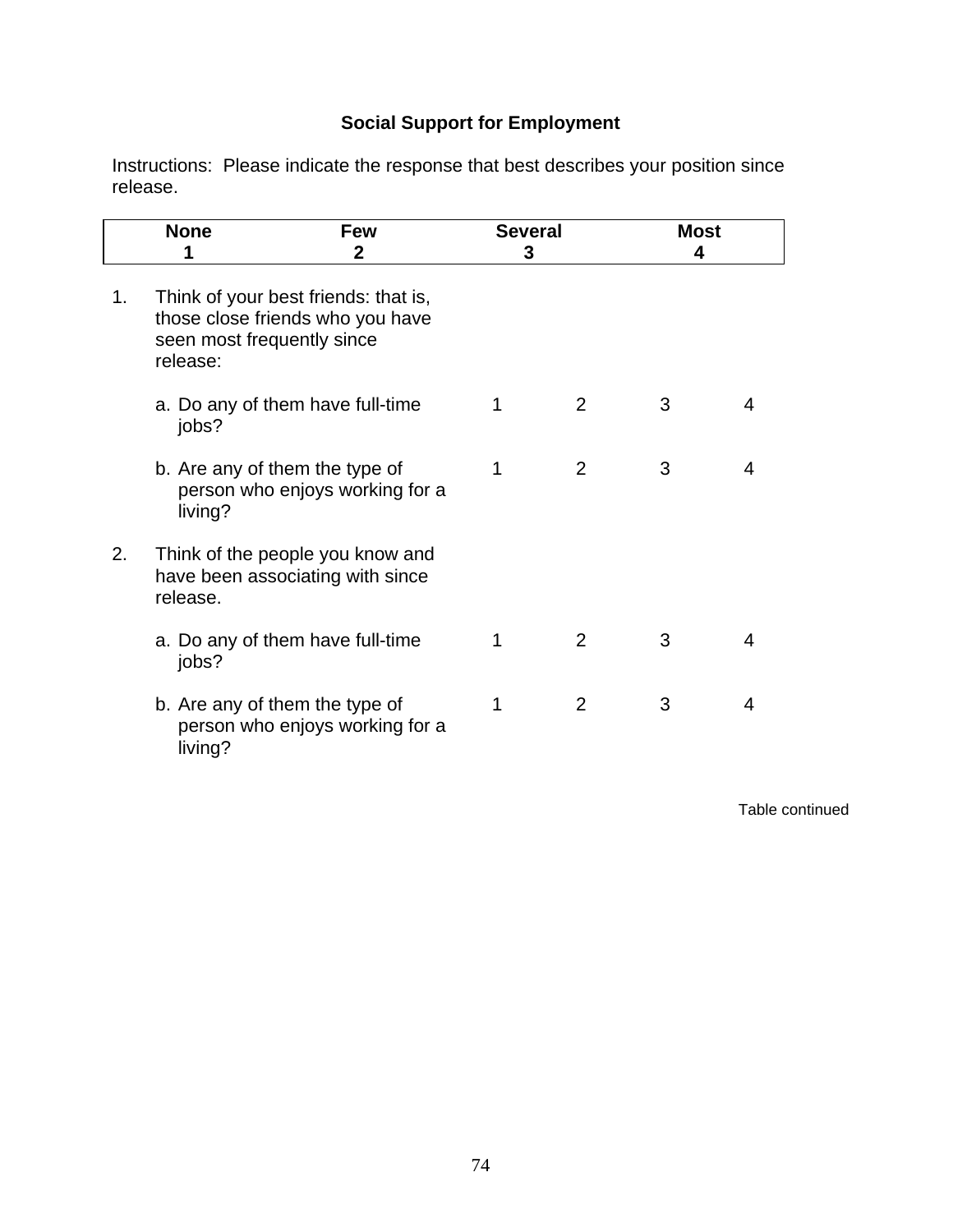|    | <b>No</b><br>1           | <b>Not Sure</b><br>$\mathbf 2$                                                                                                           |   | <b>Yes</b><br>3 |   | <b>Definitely Yes</b><br>4 |
|----|--------------------------|------------------------------------------------------------------------------------------------------------------------------------------|---|-----------------|---|----------------------------|
| 3. |                          | If I want to find a job, I'd know<br>where to go or who to see.                                                                          | 1 | $\overline{2}$  | 3 | $\overline{\mathcal{A}}$   |
| 4. |                          | If I want to get some information<br>about finding work, I'd know<br>where to go, or who to see.                                         | 1 | $\overline{2}$  | 3 | 4                          |
| 5. |                          | If I was planning to find a job, I<br>know some people who could<br>and would help me to find one.                                       | 1 | $\overline{2}$  | 3 | 4                          |
| 6. | who have full-time jobs. | While I might not call them<br>friends and I might not see them<br>very often, I know some people                                        | 1 | $\overline{2}$  | 3 | 4                          |
| 7. | employment.              | I know of at least one person in<br>my neighbourhood or area of<br>town who appears to be doing<br>"just fine" as a result of his/her    | 1 | $\overline{2}$  | 3 | 4                          |
| 8. |                          | In my neighbourhood or area of<br>town, there are people who have<br>jobs and are liked and respected<br>by others in the neighbourhood. | 1 | $\overline{2}$  | 3 | 4                          |
| 9. | neighbourhood.           | In my neighbourhood or area of<br>town, there are people who have<br>jobs and they are disliked and<br>not respected by others in the    | 1 | $\overline{2}$  | 3 | 4                          |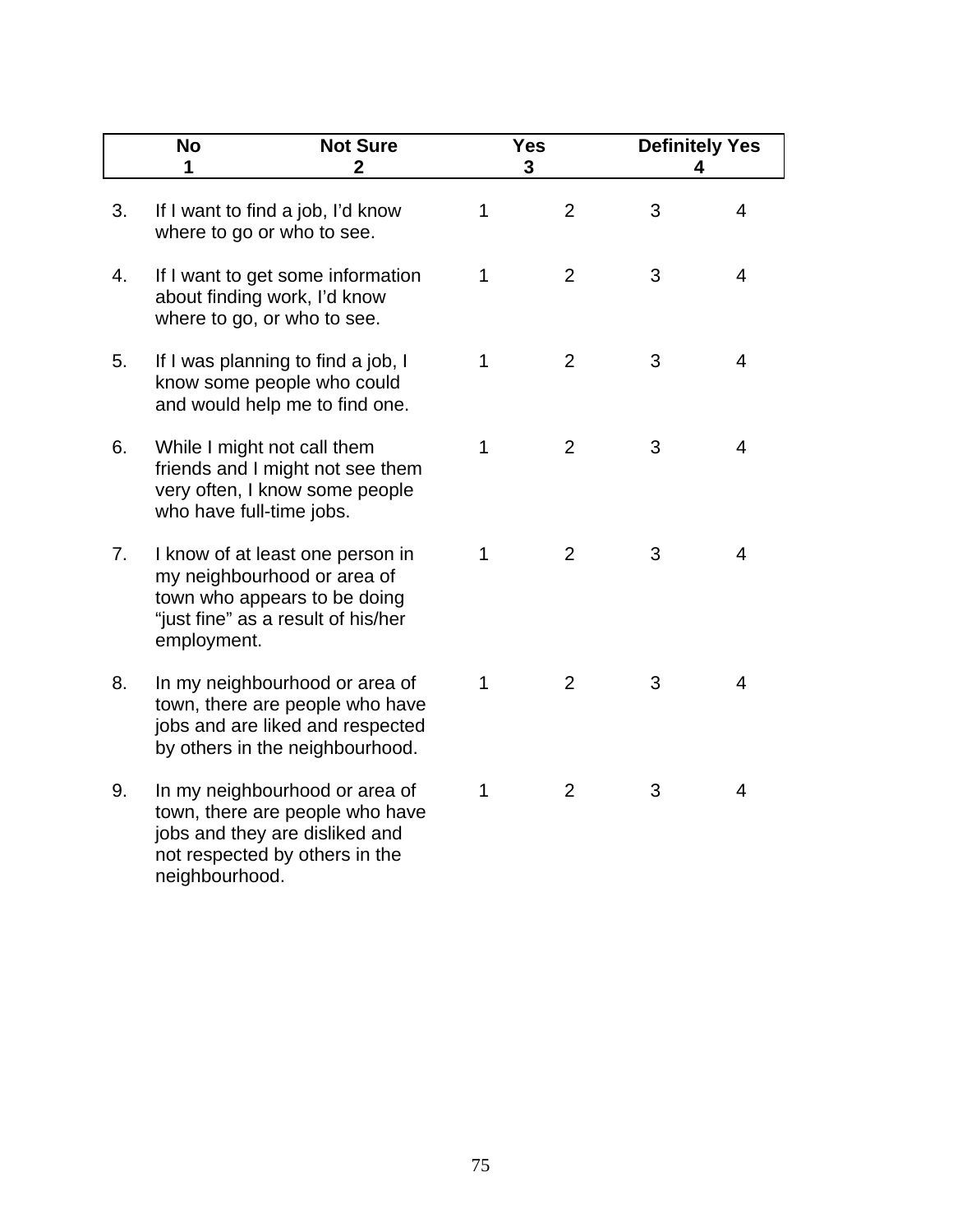### **Job Involvement**

Instructions: Please answer the following questions, thinking about your job right now. If you are not working right now, think back to your last job and answer these questions in relation to that job.

*Please indicate whether the next 10 questions refer to: \_\_\_\_\_\_ Your last job* 

 *\_\_\_\_\_\_ Never employed* 

*Note: If never employed, then do not complete the scale on this page and move to the scale on the next page.*

|                                                                                                                                       | <b>Neither</b><br><b>Strongly</b><br><b>Disagree</b><br><b>Disagree</b><br>Agree |                                      |                                                       | Agree |   | <b>Strongly</b><br>Agree |   |                |   |
|---------------------------------------------------------------------------------------------------------------------------------------|----------------------------------------------------------------------------------|--------------------------------------|-------------------------------------------------------|-------|---|--------------------------|---|----------------|---|
|                                                                                                                                       |                                                                                  |                                      | nor Disagree                                          |       |   |                          |   |                |   |
|                                                                                                                                       | 1                                                                                | $\mathbf 2$                          | 3                                                     | 4     |   |                          |   | 5              |   |
| 3<br>$\mathbf{1}$<br>$\overline{2}$<br>$\overline{4}$<br>The most important things that happen to me<br>1.<br>involve my present job. |                                                                                  |                                      |                                                       |       |   |                          |   |                |   |
| 2.                                                                                                                                    |                                                                                  |                                      | To me, my job is only a small part of who I am.       |       | 1 | $\overline{2}$           | 3 | $\overline{4}$ | 5 |
| 3.                                                                                                                                    |                                                                                  |                                      | I am very much involved personally in my job.         |       | 1 | $\overline{2}$           | 3 | $\overline{4}$ | 5 |
| 4.                                                                                                                                    |                                                                                  | I live, eat and breathe my job.      |                                                       |       | 1 | 2                        | 3 | $\overline{4}$ | 5 |
| 5.                                                                                                                                    |                                                                                  |                                      | Most of my interests are centred around my job.       |       | 1 | $\overline{2}$           | 3 | $\overline{4}$ | 5 |
| 6.                                                                                                                                    |                                                                                  | would be very difficult to break.    | I have very strong ties with my present job which     |       | 1 | $\overline{2}$           | 3 | $\overline{4}$ | 5 |
| 7.                                                                                                                                    |                                                                                  | Usually I feel detached from my job. |                                                       |       | 1 | $\overline{2}$           | 3 | $\overline{4}$ | 5 |
| 8.                                                                                                                                    |                                                                                  |                                      | Most of my personal life goals are job-oriented.      |       | 1 | $\overline{2}$           | 3 | $\overline{4}$ | 5 |
| 9.                                                                                                                                    |                                                                                  |                                      | I consider my job to be very central to my existence. |       | 1 | $\overline{2}$           | 3 | $\overline{4}$ | 5 |
| 10.                                                                                                                                   |                                                                                  |                                      | I like to be absorbed in my job most of the time.     |       | 1 | 2                        | 3 | 4              | 5 |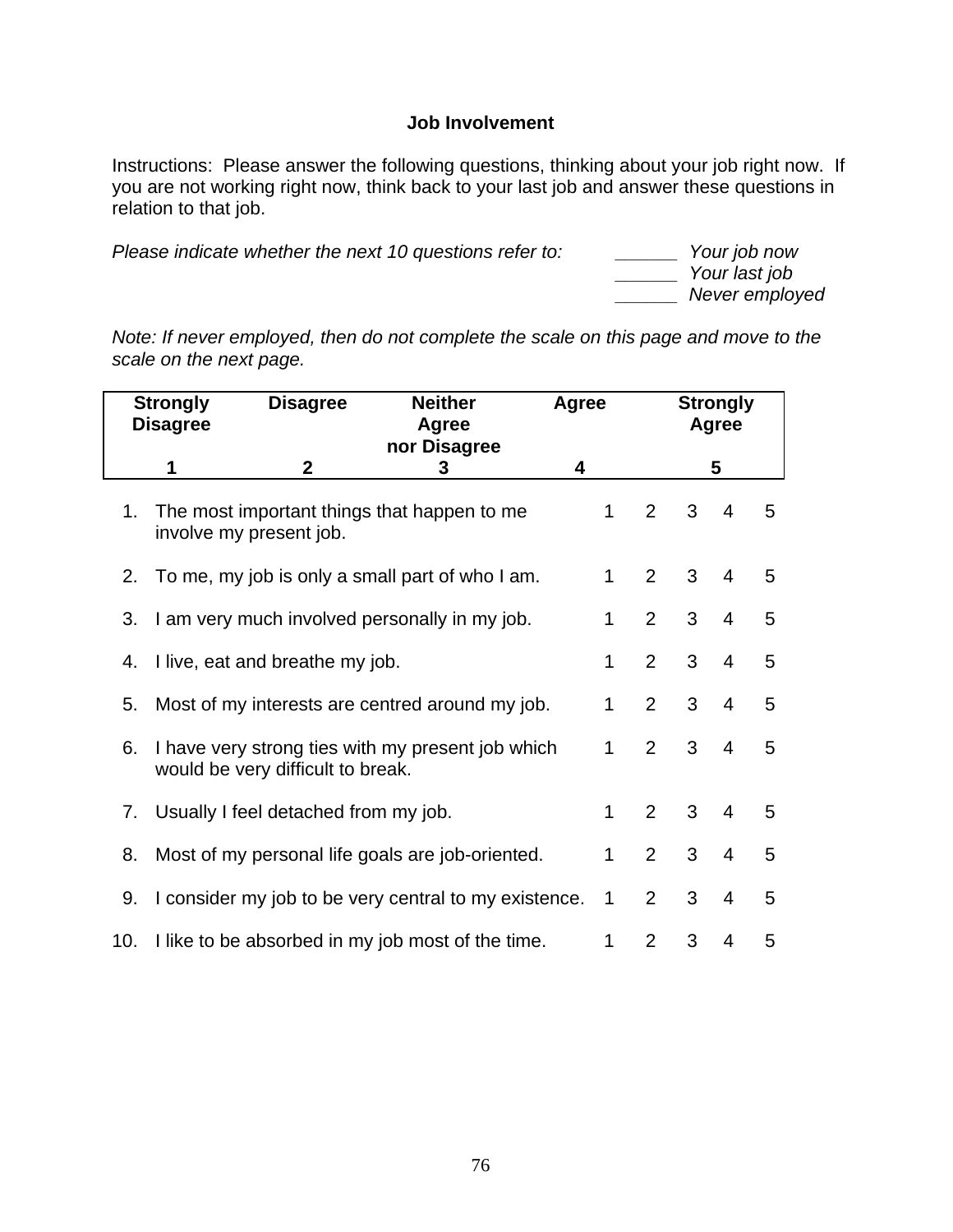## **Work Involvement**

Instructions: These next questions ask about work in general. Please indicate how much you agree or disagree with these questions, using the scale below.

|     | <b>Strongly</b><br><b>Disagree</b>                                   | <b>Disagree</b>                                | <b>Neither</b><br>Agree<br>nor Disagree             |   | Agree        |              |   | <b>Strongly</b><br>Agree |     |
|-----|----------------------------------------------------------------------|------------------------------------------------|-----------------------------------------------------|---|--------------|--------------|---|--------------------------|-----|
|     | 1                                                                    | $\mathbf 2$                                    | 3                                                   | 4 |              |              | 5 |                          |     |
| 11. |                                                                      |                                                | The most important things that happen in life       |   | 1            | $2^{\circ}$  | 3 | $\overline{4}$           | - 5 |
|     | involve work.                                                        |                                                |                                                     |   |              |              |   |                          |     |
| 12. | Work is something people should get involved in<br>most of the time. |                                                |                                                     |   |              | $2^{\circ}$  | 3 | $\overline{4}$           | 5   |
|     |                                                                      |                                                | 13. Work should be only a small part of one's life. |   | $\mathbf 1$  | $2^{\circ}$  | 3 | $\overline{4}$           | 5   |
|     |                                                                      | 14. Work should be considered central to life. |                                                     |   | 1            | $2^{\circ}$  | 3 | $\overline{4}$           | 5   |
| 15. |                                                                      | should be work-oriented.                       | In my view, an individual's personal life goals     |   | $\mathbf{1}$ | $2^{\circ}$  | 3 | $\overline{4}$           | 5   |
| 16. | in work.                                                             |                                                | Life is worth living only when people get absorbed  |   | 1            | $\mathbf{2}$ | 3 | $\overline{4}$           | 5   |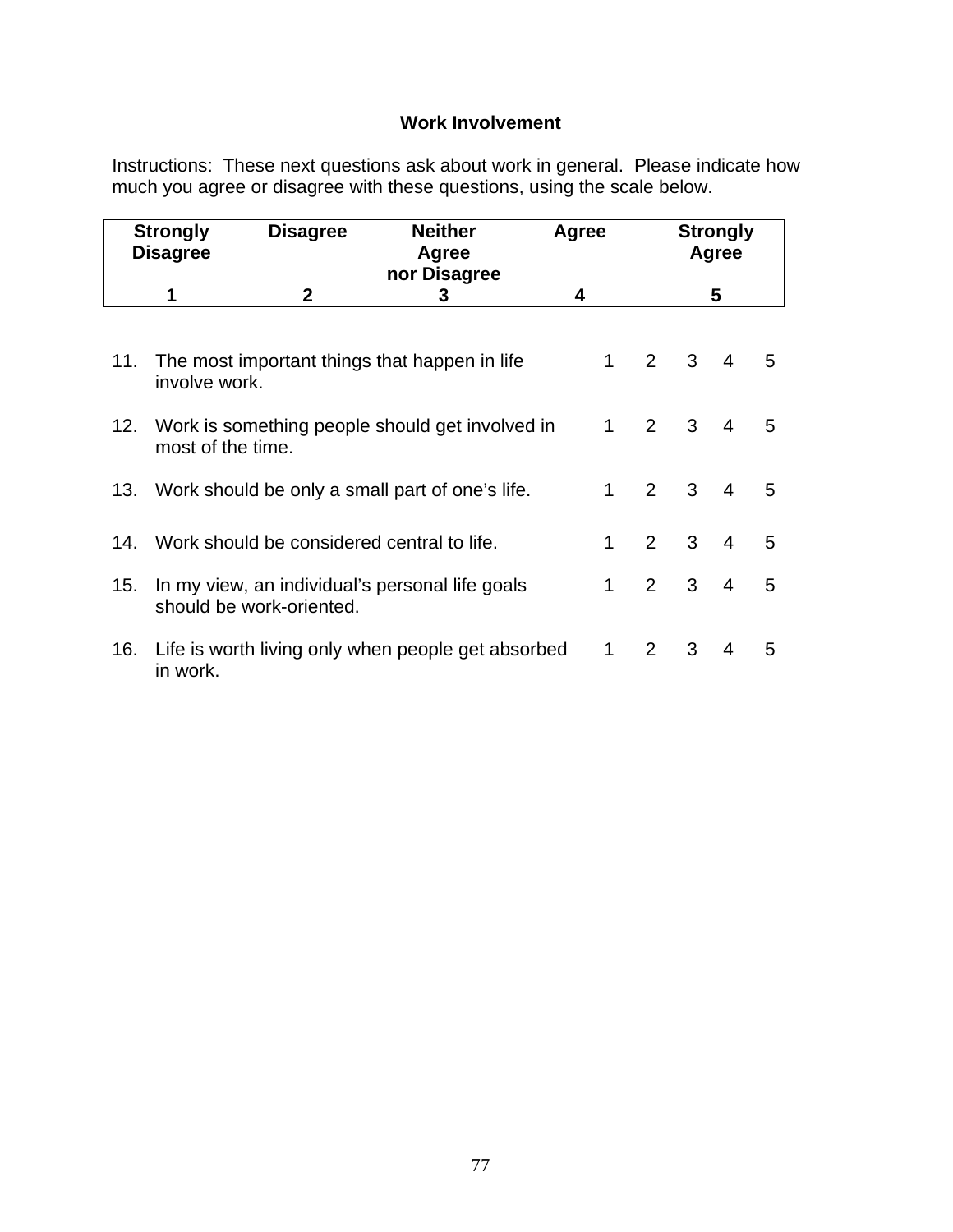# **Value of Employment**

Instructions: Please indicate how much you agree or disagree with these statements, using the following scale.

|     | <b>Undecided</b><br><b>Strongly</b><br><b>Disagree</b><br><b>Disagree</b> |                                           |                                                              |   | <b>Strongly</b><br><b>Agree</b><br>Agree |                |   |                         |   |  |
|-----|---------------------------------------------------------------------------|-------------------------------------------|--------------------------------------------------------------|---|------------------------------------------|----------------|---|-------------------------|---|--|
|     | 1                                                                         | $\mathbf 2$                               | $\mathbf{3}$                                                 | 4 |                                          |                | 5 |                         |   |  |
| 1.  | business.                                                                 |                                           | If a person doesn't want to work, it is his/her own          |   | 1                                        | $\overline{2}$ | 3 | $\overline{4}$          | 5 |  |
| 2.  |                                                                           | Work is a good character builder.         |                                                              |   | $\mathbf{1}$                             | $\overline{2}$ | 3 | $\overline{4}$          | 5 |  |
| 3.  |                                                                           | Work is a way of being of service to God. |                                                              |   | $\mathbf{1}$                             | $\overline{2}$ | 3 | $\overline{4}$          | 5 |  |
| 4.  |                                                                           |                                           | Work helps you forget about your personal problems.          |   | 1                                        | $\overline{2}$ | 3 | $\overline{4}$          | 5 |  |
| 5.  |                                                                           | To work is to be worthwhile to society.   |                                                              |   | 1                                        | $\overline{2}$ | 3 | $\overline{4}$          | 5 |  |
| 6.  | he/she is working.                                                        |                                           | A person can only earn the respect of family and friends if  |   | $\mathbf 1$                              | $\overline{2}$ | 3 | $\overline{4}$          | 5 |  |
| 7.  |                                                                           | a profit for someone else.                | For most people, work is being told what to do and making    |   | 1                                        | $\overline{2}$ | 3 | 4                       | 5 |  |
| 8.  |                                                                           | I work only because I am compelled to.    |                                                              |   | $\mathbf{1}$                             | $\overline{2}$ | 3 | $\overline{4}$          | 5 |  |
| 9.  | citizen.                                                                  |                                           | An employable person who is not working is not a good        |   | $\mathbf{1}$                             | $\overline{2}$ | 3 | $\overline{4}$          | 5 |  |
| 10. |                                                                           |                                           | I see no value in work except the pay cheque.                |   | $\mathbf{1}$                             | $\overline{2}$ | 3 | $\overline{\mathbf{4}}$ | 5 |  |
| 11. |                                                                           | Lack of work is the source of all evil.   |                                                              |   | $\mathbf{1}$                             | $\overline{2}$ | 3 | $\overline{4}$          | 5 |  |
| 12. |                                                                           | Work is a good learning experience.       |                                                              |   | 1                                        | $\overline{2}$ | 3 | $\overline{4}$          | 5 |  |
| 13. |                                                                           |                                           | A person is foolish to keep working if s/he doesn't have to. |   | 1                                        | $\overline{2}$ | 3 | 4                       | 5 |  |
| 14. |                                                                           | has a real place in the world.            | I believe a person needs to work in order to feel that s/he  |   | 1                                        | $\overline{2}$ | 3 | 4                       | 5 |  |
| 15. |                                                                           | A regular job is good for one.            |                                                              |   | 1                                        | $\overline{2}$ | 3 | 4                       | 5 |  |
| 16. | need money.                                                               |                                           | The happiest persons are those who work only when they       |   | 1                                        | $\overline{2}$ | 3 | 4                       | 5 |  |
| 17. | steady income.                                                            |                                           | Every person should have a job that gives him/her a          |   | 1                                        | $\overline{2}$ | 3 | 4                       | 5 |  |
| 18. |                                                                           |                                           | Work can be a tremendous source of satisfaction.             |   | 1                                        | $\overline{2}$ | 3 | 4                       | 5 |  |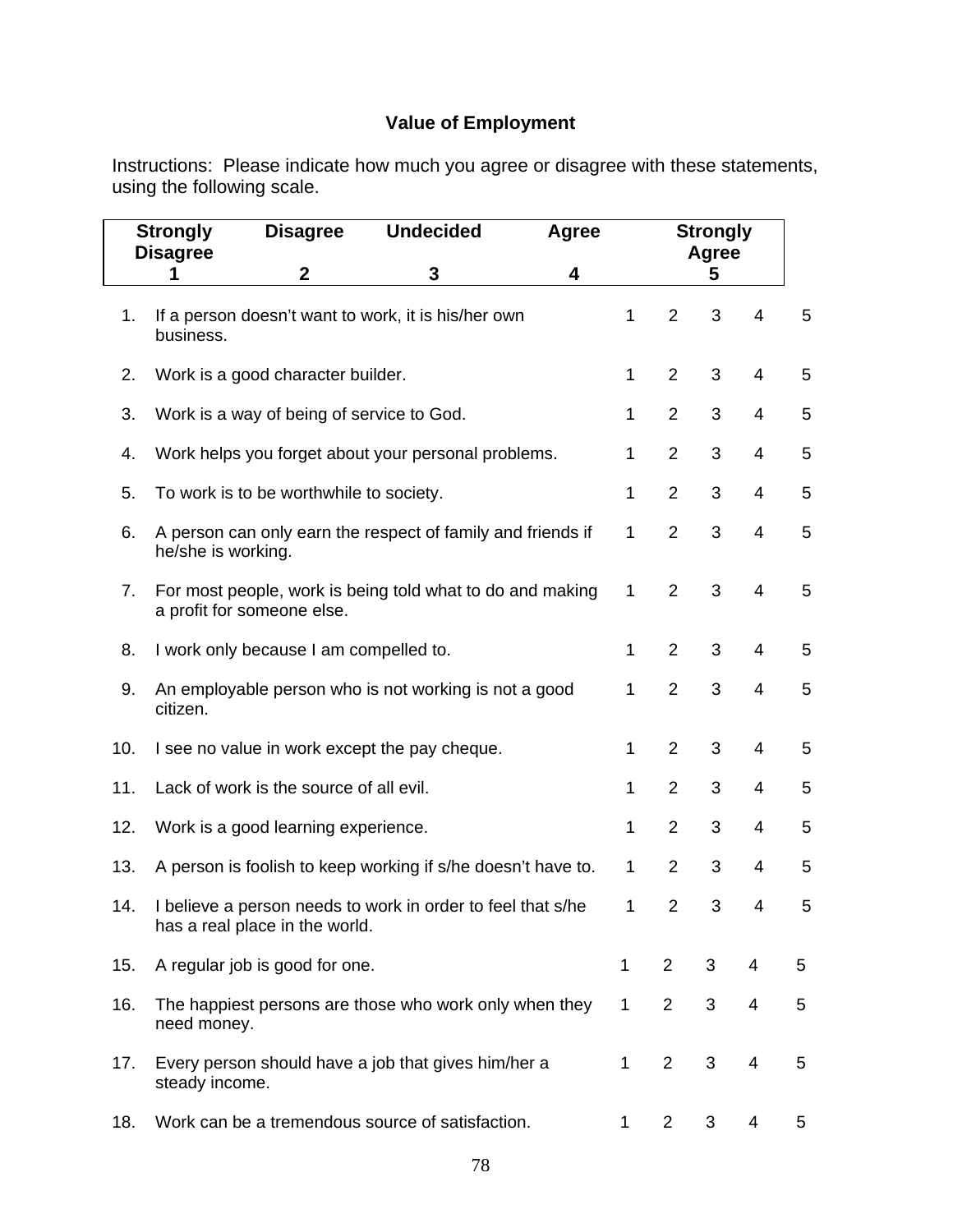## **Occupational Self Efficacy**

Instructions:For the following items, indicate how you would compare yourself to the average worker your own age, using the rating scale provided. If you are not working right now, imagine how you think you would compare to other workers.

|     | <b>Worse than</b><br>most<br>workers<br>1 | Same as<br>most<br>workers<br>$\mathbf{2}$<br>3 |                                                | 4           |                |   | <b>Better than</b><br>most<br>workers<br>5 |   |
|-----|-------------------------------------------|-------------------------------------------------|------------------------------------------------|-------------|----------------|---|--------------------------------------------|---|
| 1.  | Dependability                             |                                                 |                                                | 1           | $\overline{2}$ | 3 | 4                                          | 5 |
| 2.  | Pride in a job well done                  |                                                 |                                                | 1           | $\overline{2}$ | 3 | $\overline{4}$                             | 5 |
| 3.  | Contribution to the company               |                                                 |                                                | 1           | 2              | 3 | $\overline{4}$                             | 5 |
| 4.  |                                           |                                                 | Efforts to continually learn more about my job | 1           | 2              | 3 | $\overline{4}$                             | 5 |
| 5.  | Interest in further career growth         |                                                 |                                                | 1           | $\overline{2}$ | 3 | $\overline{4}$                             | 5 |
| 6.  | Judgment                                  |                                                 |                                                | 1           | $\overline{2}$ | 3 | $\overline{4}$                             | 5 |
| 7.  | Ability to deal with people               |                                                 |                                                | 1           | $\overline{2}$ | 3 | $\overline{4}$                             | 5 |
| 8.  | Co-workers can trust me                   |                                                 |                                                | 1           | 2              | 3 | $\overline{4}$                             | 5 |
| 9.  | problems                                  |                                                 | Ability to help co-workers with job-related    | $\mathbf 1$ | $\overline{2}$ | 3 | $\overline{4}$                             | 5 |
| 10. | Energy level (endurance)                  |                                                 |                                                | 1           | 2              | 3 | $\overline{4}$                             | 5 |
| 11. | Perseverance on difficult jobs            |                                                 |                                                | 1           | $\overline{2}$ | 3 | $\overline{4}$                             | 5 |
| 12. | Ability to remember job details           |                                                 |                                                | 1           | $\overline{2}$ | 3 | 4                                          | 5 |
| 13. | Ability to be retrained for new jobs      |                                                 |                                                | 1           | 2              | 3 | $\overline{4}$                             | 5 |
| 14. | Ability to handle complex jobs            |                                                 |                                                | 1           | $\overline{2}$ | 3 | 4                                          | 5 |
| 15. |                                           |                                                 | Ability to adapt to changes in work group      | 1           | $\overline{2}$ | 3 | 4                                          | 5 |
| 16. |                                           |                                                 | Ability to communicate clearly on the job      | 1           | $\overline{2}$ | 3 | 4                                          | 5 |
| 17. | problems                                  |                                                 | Ability to support co-workers with personal    | 1           | $\overline{2}$ | 3 | 4                                          | 5 |

Table continued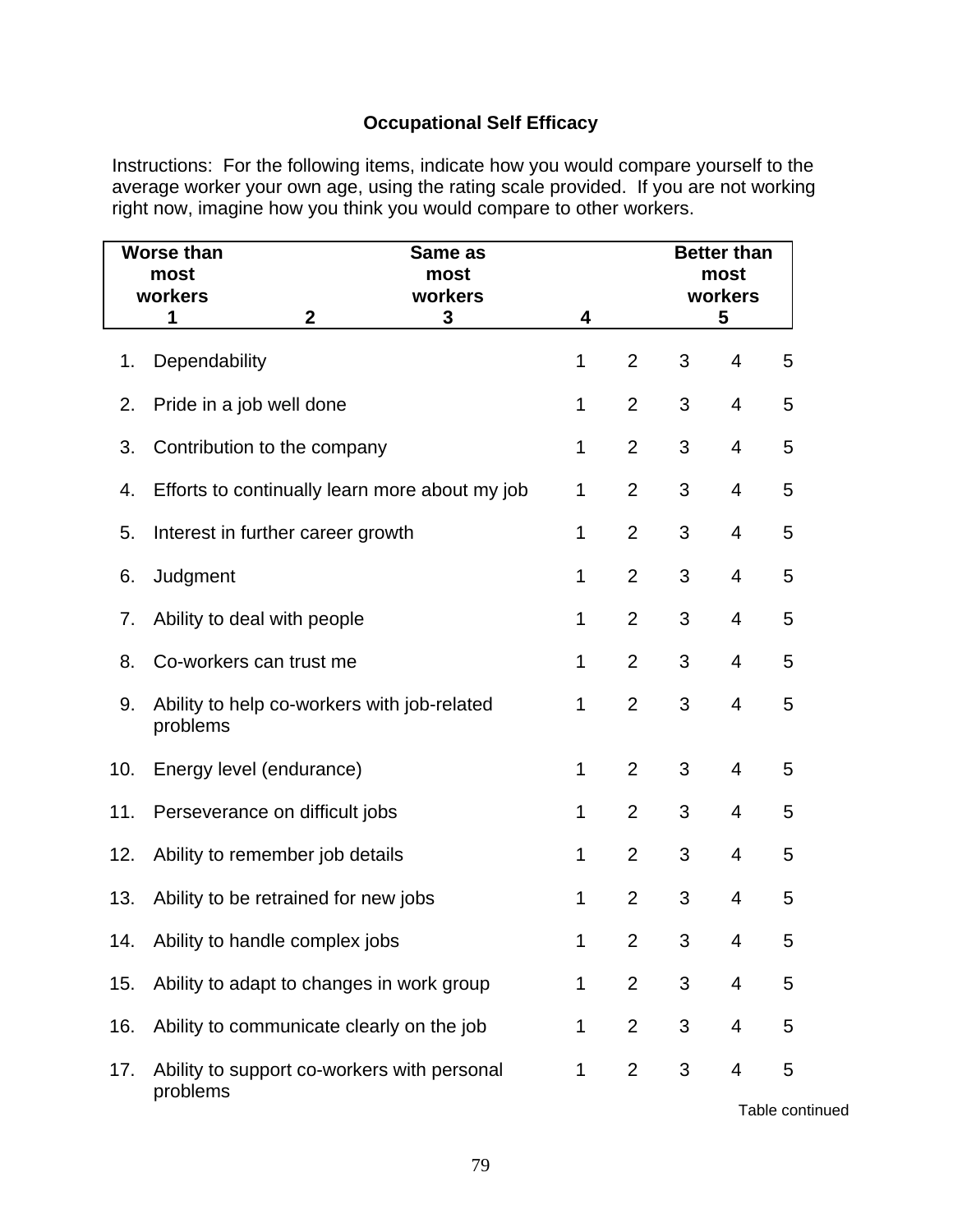|     | <b>Worse than</b><br>most workers                                    |              | Same as<br>most workers |             |                |   | <b>Better than</b> | most workers |
|-----|----------------------------------------------------------------------|--------------|-------------------------|-------------|----------------|---|--------------------|--------------|
|     | 1                                                                    | $\mathbf{2}$ | 3                       |             | 4              |   | 5                  |              |
| 18. | Ability to get along with "difficult" co-workers                     |              |                         | 1           | $\overline{2}$ | 3 | 4                  | 5            |
| 19. | Relevant experience                                                  |              |                         | 1           | $\overline{2}$ | 3 | $\overline{4}$     | 5            |
| 20. | Ability to control quality of my work                                |              |                         | 1           | $\overline{2}$ | 3 | $\overline{4}$     | 5            |
| 21. | Job safety habits/record                                             |              |                         | 1           | $\overline{2}$ | 3 | $\overline{4}$     | 5            |
| 22. | Ability to meet my work goals                                        |              |                         | $\mathbf 1$ | $\overline{2}$ | 3 | 4                  | 5            |
| 23. | <b>Current skills</b>                                                |              |                         | 1           | $\overline{2}$ | 3 | $\overline{4}$     | 5            |
| 24. | Ability to plan effectively                                          |              |                         | 1           | $\overline{2}$ | 3 | $\overline{4}$     | 5            |
| 25. | Knowledge of the latest technologies                                 |              |                         | 1           | $\overline{2}$ | 3 | 4                  | 5            |
| 26. | Ability to learn from experienced workers                            |              |                         | 1           | $\overline{2}$ | 3 | $\overline{4}$     | 5            |
| 27. | Ability to teach/manage others                                       |              |                         | 1           | $\overline{2}$ | 3 | $\overline{4}$     | 5            |
| 28. | Knowing where to go in company for most<br>kinds of help             |              |                         | 1           | $\overline{2}$ | 3 | $\overline{4}$     | 5            |
| 29. | Knowing how to get cooperation from other<br>departments, co-workers |              |                         | 1           | $\overline{2}$ | 3 | 4                  | 5            |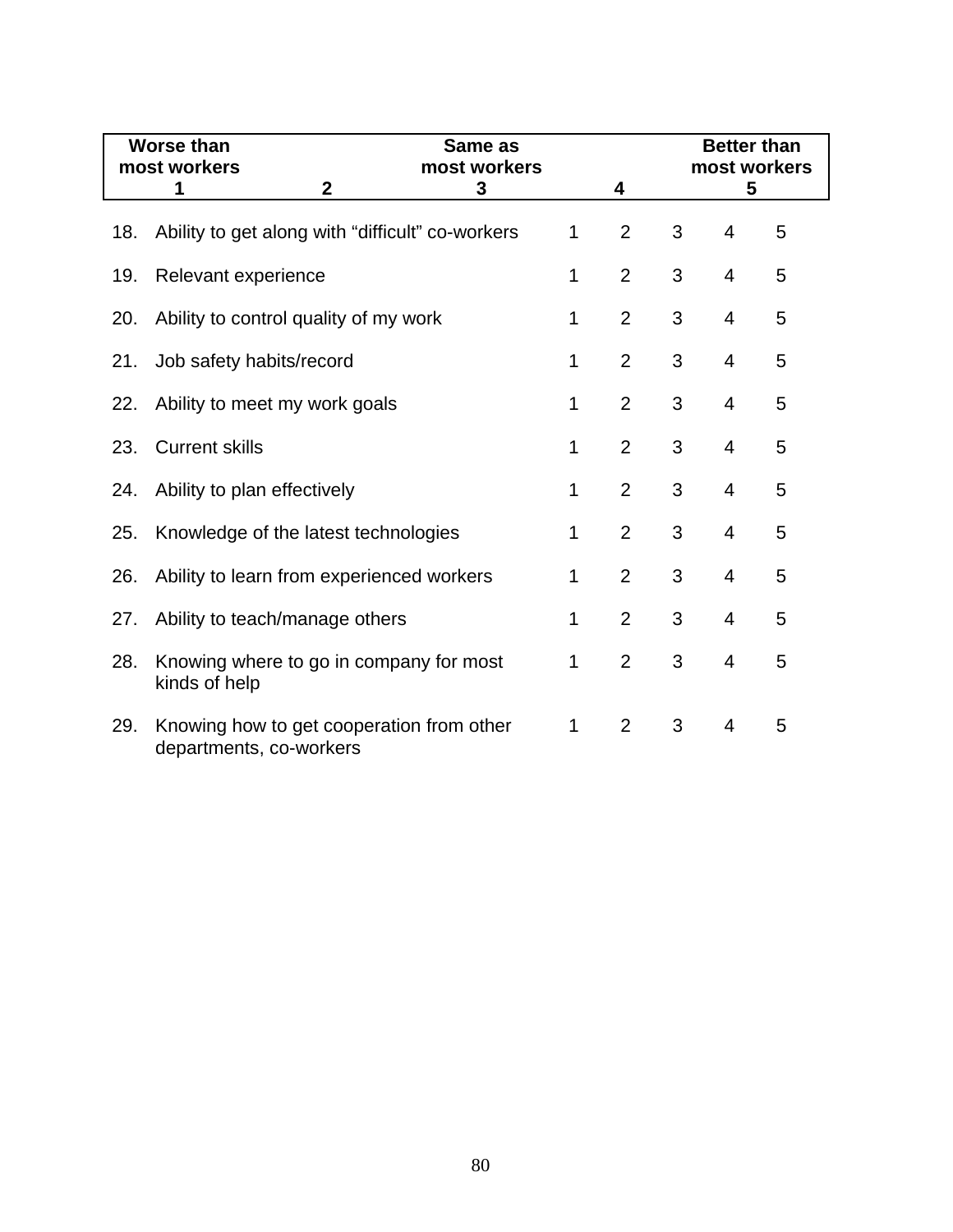## **Intrinsic Job Motivation**

**Instructions:** Please answer the following questions, thinking about your job right now. If you are not working right now, think back to your last job and answer these questions in relation to that job.

*Please indicate whether the next 6 questions refer to:* 

 *\_\_\_\_\_ Your last job \_\_\_\_\_ Never employed* 

*Note: If never employed, then do not complete the scale on this page and move to the scale on the following page.*

| <b>Disagree</b><br><b>Strongly</b> | <b>Disagree</b>           | <b>Disagree</b><br>slightly                    | <b>Neutral</b> | Agree<br><b>Slightly</b> |              |                | Agree                   |                |                | Agree<br>strongly |                |
|------------------------------------|---------------------------|------------------------------------------------|----------------|--------------------------|--------------|----------------|-------------------------|----------------|----------------|-------------------|----------------|
|                                    | 2                         | 3                                              | 4              | 5                        |              |                | 6                       |                |                |                   |                |
| 1.                                 | do this job well.         | I feel a sense of personal satisfaction when I |                |                          | $\mathbf{1}$ | 2              | 3                       | $\overline{4}$ | 5              | - 6               | $\overline{7}$ |
| 2.                                 | this job badly.           | My opinion of myself goes down when I do       |                |                          | $1 \quad$    | $2 \quad 3$    |                         | $\overline{4}$ | 5              | 6                 | $\overline{7}$ |
| 3.                                 |                           | I take pride in doing my job as well as I can. |                |                          | $\mathbf{1}$ | 2              | $\overline{\mathbf{3}}$ | $\overline{4}$ | $5\quad 6$     |                   | $\overline{7}$ |
| 4.                                 | usual standard.           | I feel unhappy when my work is not up to my    |                |                          | 1            | $\overline{2}$ | $\mathbf{3}$            | $\overline{4}$ | 5 <sup>5</sup> | 6                 | $\overline{7}$ |
| 5.                                 | sense of a job well done. | I like to look back on the day's work with a   |                |                          | $1 \quad$    | $2 \quad 3$    |                         | $\overline{4}$ | 5 6            |                   | $\overline{7}$ |
| 6.                                 | effectively.              | I try to think of ways of doing my job         |                |                          | 1            | 2              | 3                       | $\overline{4}$ | 5              | 6                 | 7              |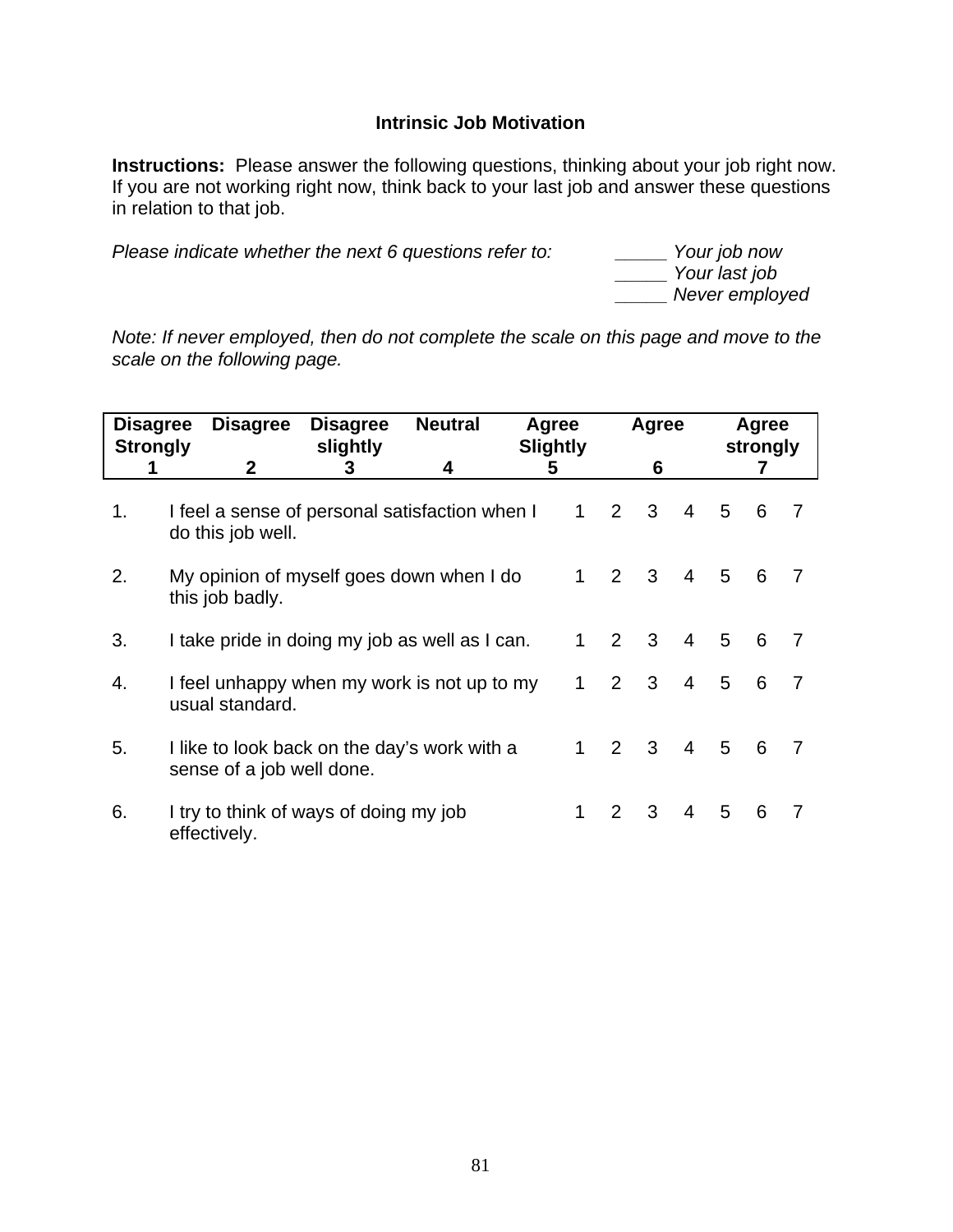# **Social Support for Crime**

Instructions: Please circle the number that best describes your situation since release.

|    | <b>None</b><br>1                       | <b>Few</b><br>$\mathbf 2$                                                                                                        | <b>Several</b><br>3 |                | <b>Most</b><br>4 |   |
|----|----------------------------------------|----------------------------------------------------------------------------------------------------------------------------------|---------------------|----------------|------------------|---|
| 1. | seen most frequently since<br>release: | Think of your best friends: that is,<br>those close friends who you have                                                         |                     |                |                  |   |
|    |                                        | a. Are any of them involved in<br>activities such as stealing (cars,<br>money, property) or fraud?                               | 1                   | 2              | 3                | 4 |
|    | enjoy it or not?                       | b. Are any of them the type of<br>person who enjoys fighting<br>and/or destroying things and/or<br>gets into fights whether they | 1                   | 2              | 3                | 4 |
| 2. | release.                               | Think of the people you know and<br>have been associating with since                                                             |                     |                |                  |   |
|    |                                        | a. Are any of them involved in<br>activities such as stealing (cars,<br>money, property) or fraud?                               | 1                   | $\overline{2}$ | 3                | 4 |
|    | enjoy it or not?                       | b. Are any of them the type of<br>person who enjoys fighting<br>and/or destroying things and/or<br>gets into fights whether they | 1                   | $\overline{2}$ | 3                | 4 |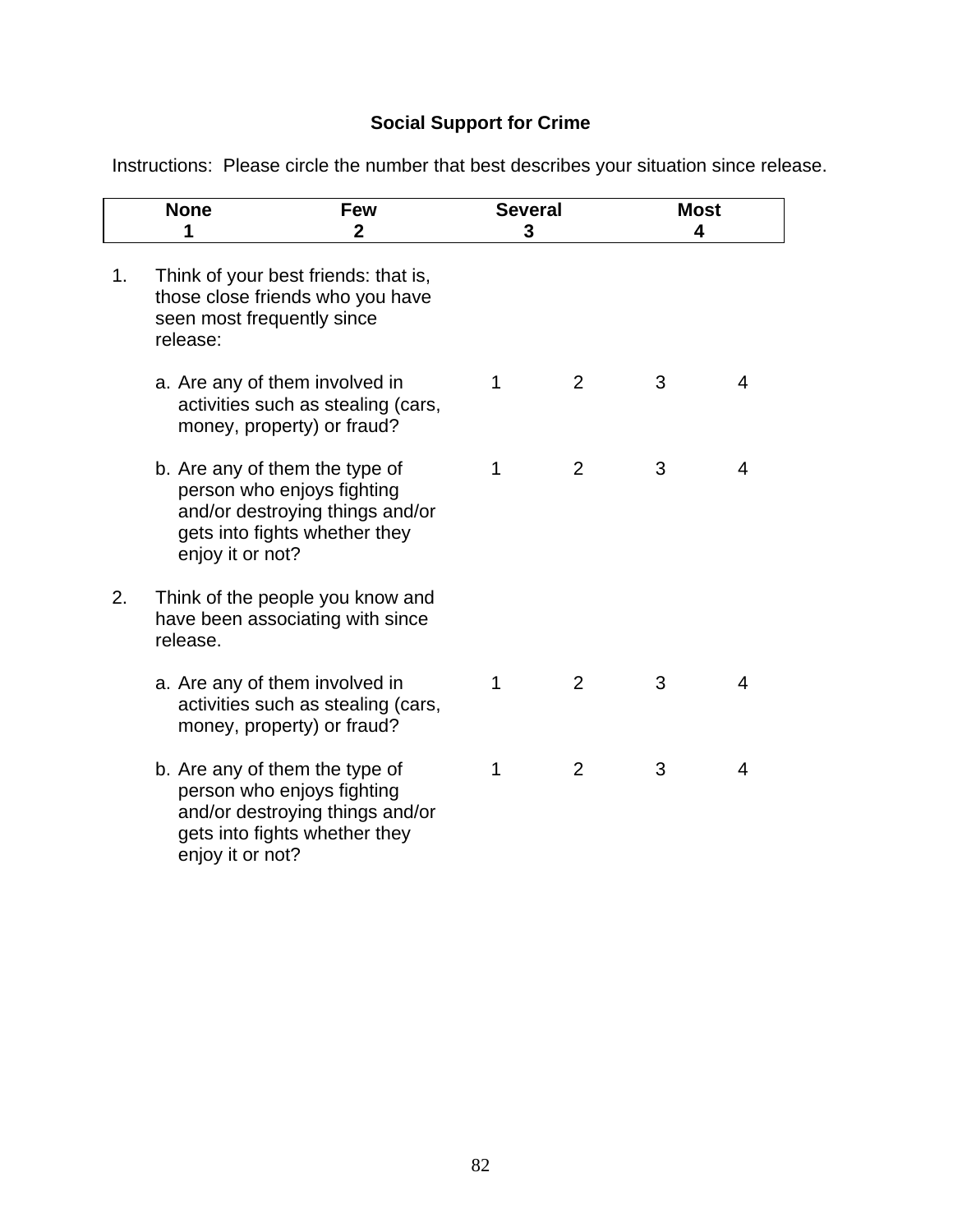|    | <b>No</b><br>1                              | <b>Not Sure</b><br>2                                                                                                                       |   | <b>Yes</b><br>3 |   | <b>Definitely Yes</b><br>4 |
|----|---------------------------------------------|--------------------------------------------------------------------------------------------------------------------------------------------|---|-----------------|---|----------------------------|
| 3. |                                             | If I want to purchase some stolen<br>goods at a reduced price, I'd<br>know where to go or who to see.                                      | 1 | 2               | 3 | 4                          |
| 4. |                                             | If I want to get some money for<br>some stolen goods, I'd know<br>where to go, or who to see.                                              | 1 | 2               | 3 | 4                          |
| 5. |                                             | If I was planning to commit a<br>crime, I know some people who<br>could and would help me plan it.                                         | 1 | 2               | 3 | 4                          |
| 6. | activity.                                   | While I might not call them<br>friends and I might not see them<br>very often, I know some people<br>who are involved in criminal          | 1 | $\overline{2}$  | 3 | 4                          |
| 7. | criminal activity.                          | I know of at least one person in<br>my neighbourhood or area of<br>town who appears to be doing<br>"just fine" as a result of his/her      | 1 | 2               | 3 | 4                          |
| 8. | in the neighbourhood.                       | In my neighbourhood or area of<br>town, there are people who are<br>involved in criminal activity and<br>are liked and respected by others | 1 | 2               | 3 | 4                          |
| 9. | they are disliked and not<br>neighbourhood. | In my neighbourhood or area of<br>town, there are people who are<br>involved in criminal activity and<br>respected by others in the        | 1 | 2               | 3 | 4                          |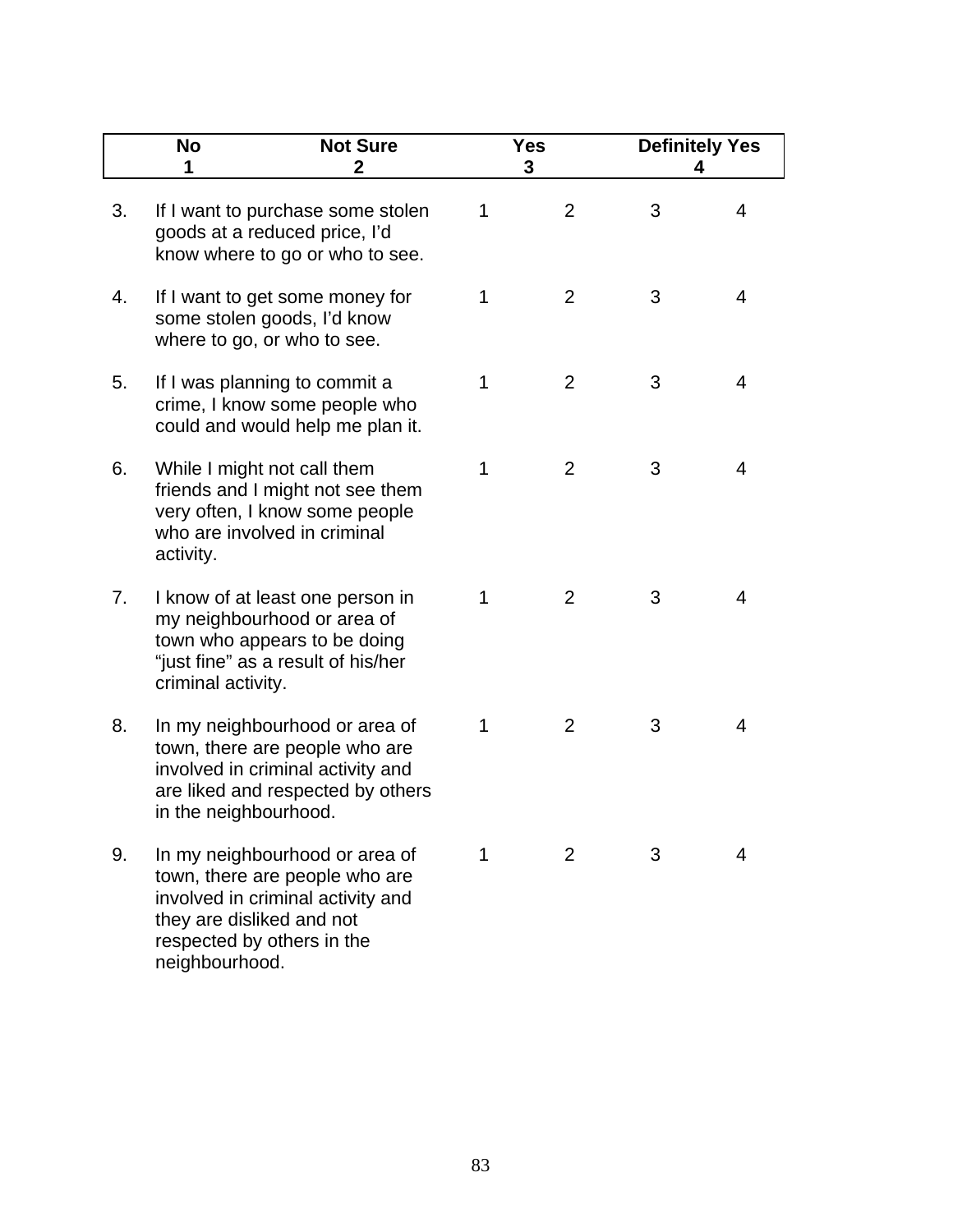# **Mechanisms of Moral Disengagement**

|     | <b>Strongly</b><br><b>Disagree</b> | <b>Disagree</b>                                                                                          | Agree |              | <b>Strongly</b><br>Agree |   |                |
|-----|------------------------------------|----------------------------------------------------------------------------------------------------------|-------|--------------|--------------------------|---|----------------|
|     | 1                                  | $\mathbf{2}$                                                                                             | 3     |              | 4                        |   |                |
| 1.  |                                    | It is okay to fight if you are protecting your friends.                                                  |       | 1            | $\overline{2}$           | 3 | 4              |
| 2.  |                                    | Slapping and shoving someone is just a way of joking.                                                    |       | 1            | $\overline{2}$           | 3 | 4              |
| 3.  |                                    | Damaging property is no big deal when you consider that<br>others are beating people up.                 |       | $\mathbf 1$  | $\overline{2}$           | 3 | 4              |
| 4.  |                                    | One person in a group should not be blamed for any<br>trouble that the group causes.                     |       | 1            | $\overline{2}$           | 3 | $\overline{4}$ |
| 5.  |                                    | If a person is living under bad conditions, he/she should<br>not be blamed for being aggressive.         |       | $\mathbf{1}$ | $\overline{2}$           | 3 | 4              |
| 6.  |                                    | It is okay to tell small lies because they are not harmful.                                              |       | 1            | $\overline{2}$           | 3 | 4              |
| 7.  |                                    | Some people deserve to be treated like animals.                                                          |       | 1            | $\overline{2}$           | 3 | 4              |
| 8.  | fault.                             | When people get in trouble, it is usually someone else's                                                 |       | 1            | $\overline{2}$           | 3 | $\overline{4}$ |
| 9.  | family.                            | It is okay to beat someone up who bad mouths your                                                        |       | 1            | $\overline{2}$           | 3 | $\overline{4}$ |
| 10. |                                    | It is okay to hit someone who bothers you because it is<br>just teaching them 'a lesson'.                |       | 1            | $\overline{2}$           | 3 | 4              |
| 11. |                                    | Stealing a little money is not too serious compared to<br>those who steal a lot of money.                |       | 1            | $\overline{2}$           | 3 | $\overline{4}$ |
| 12. |                                    | A person who only suggests doing something illegal<br>should not be blamed if others go ahead and do it. |       | $\mathbf{1}$ | $\overline{2}$           | 3 | 4              |
| 13. |                                    | People should not be blamed for causing trouble if they<br>have not been raised properly.                |       | $\mathbf{1}$ | $\overline{2}$           | 3 | $\overline{4}$ |
| 14. | attention.                         | People do not mind being teased because it gives them                                                    |       | 1            | $\overline{2}$           | 3 | 4              |

Instructions: Please indicate how much you agree or disagree with the following items.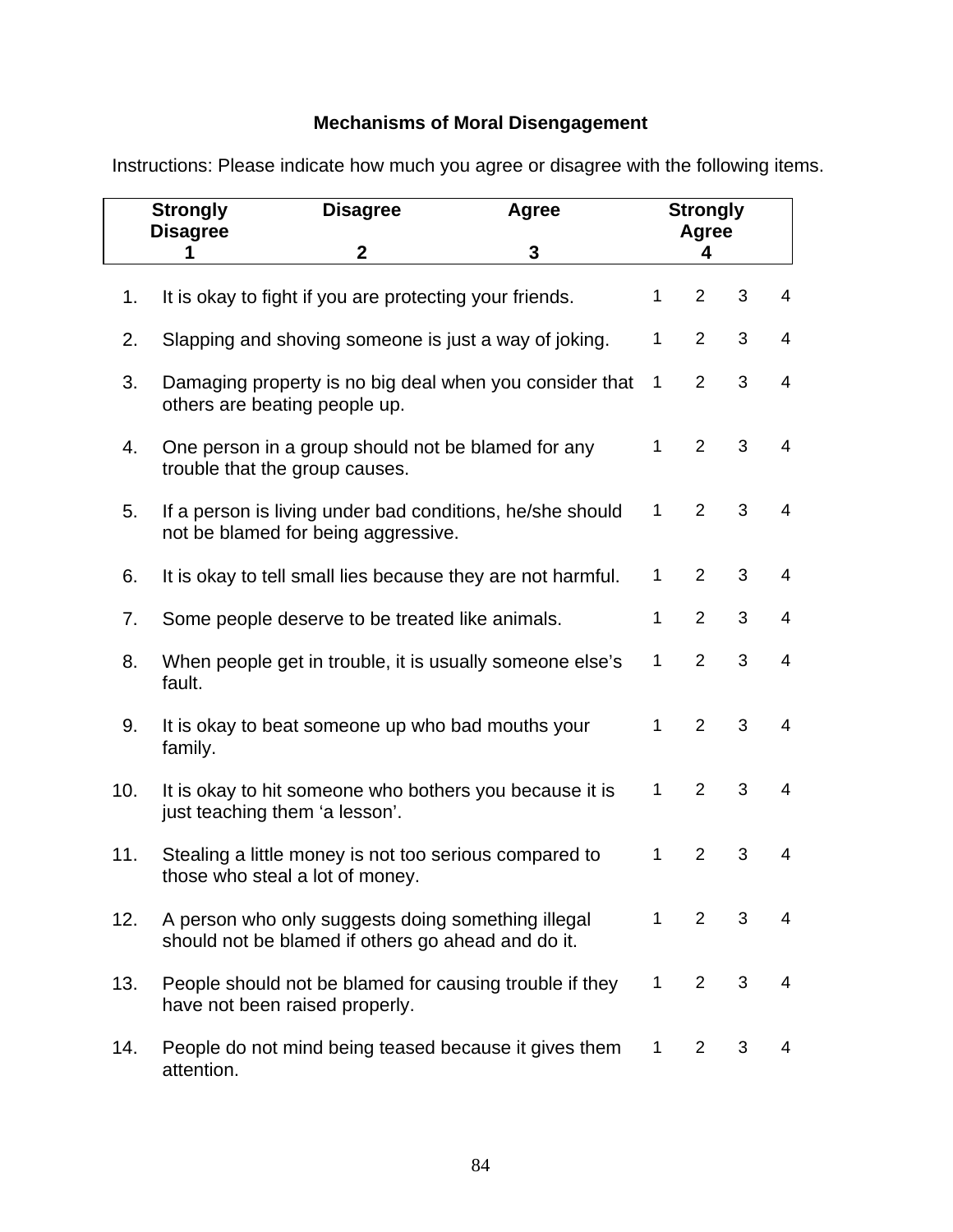|     | <b>Strongly</b>           | <b>Disagree</b>                                                                                                | <b>Agree</b>                                                |                | <b>Strongly Agree</b> |   |                |
|-----|---------------------------|----------------------------------------------------------------------------------------------------------------|-------------------------------------------------------------|----------------|-----------------------|---|----------------|
|     | <b>Disagree</b><br>1      | $\mathbf{2}$                                                                                                   | 3                                                           |                | 4                     |   |                |
| 15. |                           | It is okay to mistreat someone who behaves like 'a jerk'.                                                      |                                                             | 1              | $\overline{2}$        | 3 | $\overline{4}$ |
| 16. |                           | It is okay to fight when your friend's honour is threatened.                                                   |                                                             | 1              | $\overline{2}$        | 3 | $\overline{4}$ |
| 17. | 'borrowing it'.           | Taking someone's car without their permission is just                                                          |                                                             | $\mathbf{1}$   | $\overline{2}$        | 3 | $\overline{4}$ |
| 18. | worse.                    | It is okay to insult someone because beating him/her is                                                        |                                                             | $\mathbf{1}$   | $\overline{2}$        | 3 | $\overline{4}$ |
| 19. |                           | If a whole group decides to do something illegal, it is<br>unfair to blame any one person in the group for it. |                                                             | $\mathbf{1}$   | 2                     | 3 | $\overline{4}$ |
| 20. | all their friends do too. | A person should not be blamed for having a foul mouth if                                                       |                                                             | 1              | $\overline{2}$        | 3 | $\overline{4}$ |
| 21. |                           | Teasing someone does not really harm them.                                                                     |                                                             | 1              | $\overline{2}$        | 3 | 4              |
| 22. |                           | Someone who is really annoying does not deserve to be<br>treated like a human being.                           |                                                             | $\mathbf 1$    | $\overline{2}$        | 3 | $\overline{4}$ |
| 23. |                           | People who get mistreated usually deserve it.                                                                  |                                                             | $\mathbf{1}$   | $\overline{2}$        | 3 | 4              |
| 24. |                           | It is okay to lie to keep your friends out of trouble.                                                         |                                                             | 1              | $\overline{2}$        | 3 | 4              |
| 25. |                           | It is not a bad thing to 'get high' once in a while.                                                           |                                                             | 1              | $\overline{2}$        | 3 | 4              |
| 26. |                           | compared to some of the illegal things other people do.                                                        | Taking some things from a store is not very serious when    | 1              | $\overline{2}$        | 3 | 4              |
| 27. |                           | the harm caused by a group.                                                                                    | It is unfair to blame a person who only had a small part in | $\overline{1}$ | $\overline{2}$        | 3 | 4              |
| 28. | friends pressured them.   | People should not be blamed for misbehaving if their                                                           |                                                             | 1              | $\overline{2}$        | 3 | 4              |
| 29. |                           | Insults do not really hurt anyone.                                                                             |                                                             | 1              | $\overline{2}$        | 3 | 4              |
| 30. |                           | Some people have to be treated roughly because they<br>do not have feelings that can be hurt.                  |                                                             | 1              | 2                     | 3 | 4              |
| 31. |                           | People should not be blamed for misbehaving if their<br>parents were hard on them.                             |                                                             | 1              | $\overline{2}$        | 3 | 4              |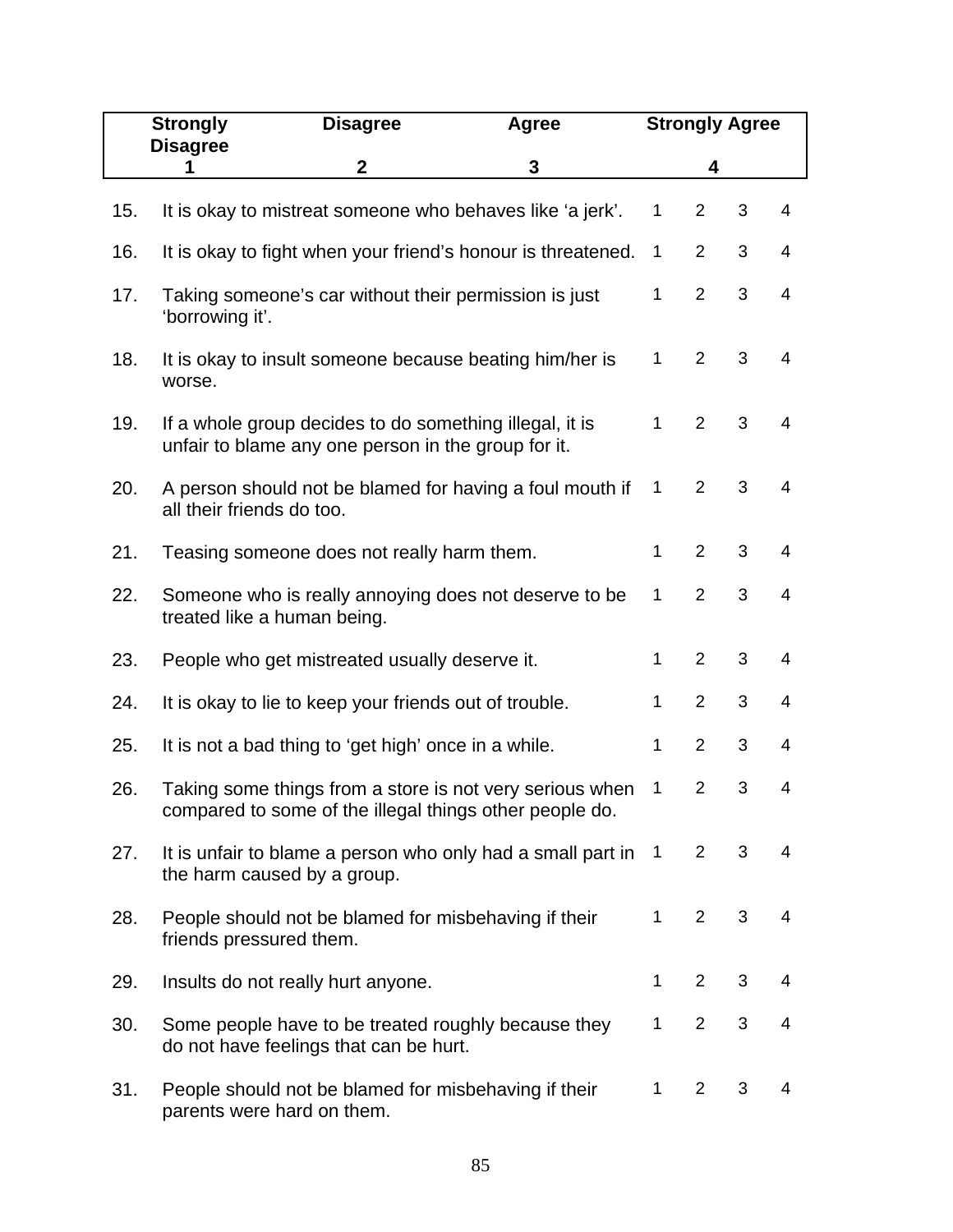## **Tolerance for Law Violations and Identification with Criminal Others**

Instructions: Following are some statements with which you may agree or disagree. Circle the answer that best fits the way you feel about the statement.

|     | <b>Strongly</b><br><b>Disagree</b> | <b>Disagree</b>                                 | <b>Undecided</b>                                                                                                  | Agree |              |                | <b>Strongly</b><br>Agree |                          |   |
|-----|------------------------------------|-------------------------------------------------|-------------------------------------------------------------------------------------------------------------------|-------|--------------|----------------|--------------------------|--------------------------|---|
|     | 1                                  | $\mathbf 2$                                     | 3                                                                                                                 | 4     |              |                | 5                        |                          |   |
| 1.  | get ahead.                         |                                                 | Sometimes a person like me has to break the law in order to                                                       |       | $\mathbf{1}$ | $\overline{2}$ | 3                        | 4                        | 5 |
| 2.  | successful.                        |                                                 | Most successful people used illegal means to become                                                               |       | 1            | $\overline{2}$ | 3                        | $\overline{4}$           | 5 |
| 3.  |                                    | same sort of ideas about life as I have.        | People who have been in trouble with the law have the                                                             |       | 1            | $\overline{2}$ | 3                        | $\overline{4}$           | 5 |
| 4.  |                                    | interferes with their personal ambition.        | People should always obey the law no matter how much it                                                           |       | $\mathbf{1}$ | $\overline{2}$ | 3                        | $\overline{4}$           | 5 |
| 5.  | those who don't.                   |                                                 | I would rather associate with people who obey the law than                                                        |       | $\mathbf{1}$ | $\overline{2}$ | 3                        | $\overline{\mathcal{A}}$ | 5 |
| 6.  | caught.                            |                                                 | It's all right for a person to break the law if s/he doesn't get                                                  |       | $\mathbf{1}$ | $\overline{2}$ | 3                        | $\overline{4}$           | 5 |
| 7.  | occasionally.                      |                                                 | I'm more like the people who can make a living outside the<br>law than I am like those who only break the law     |       | 1            | $\overline{2}$ | 3                        | $\overline{4}$           | 5 |
| 8.  | get caught.                        |                                                 | Most people would commit crimes if they know they wouldn't                                                        |       | $\mathbf{1}$ | $\overline{2}$ | 3                        | $\overline{\mathcal{A}}$ | 5 |
| 9.  |                                    |                                                 | People who have been in trouble with the law are more like<br>me than people who don't have trouble with the law. |       | 1            | $\overline{2}$ | 3                        | $\overline{4}$           | 5 |
| 10. |                                    |                                                 | There is never good cause for breaking the law.                                                                   |       | 1            | $\overline{2}$ | 3                        | $\overline{\mathcal{A}}$ | 5 |
| 11. | the law.                           |                                                 | I don't have much in common with people who never break                                                           |       | 1            | $\overline{2}$ | 3                        | $\overline{\mathcal{A}}$ | 5 |
| 12. |                                    | A hungry person has the right to steal.         |                                                                                                                   |       | 1            | $\overline{2}$ | 3                        | $\overline{\mathcal{A}}$ | 5 |
| 13. |                                    |                                                 | It's all right to evade the law if you don't actually violate it.                                                 |       | 1            | $\overline{2}$ | 3                        | $\overline{4}$           | 5 |
| 14. |                                    |                                                 | No person can violate the law and be my friend.                                                                   |       | 1            | $\overline{2}$ | 3                        | 4                        | 5 |
| 15. | reasonable.                        |                                                 | A person should obey only those laws which seem                                                                   |       | $\mathbf{1}$ | $\overline{2}$ | 3                        | 4                        | 5 |
| 16. |                                    | easier way; even if it means violating the law. | A person is a fool to work for a living if s/he can get by some                                                   |       | $\mathbf{1}$ | $\overline{2}$ | 3                        | 4                        | 5 |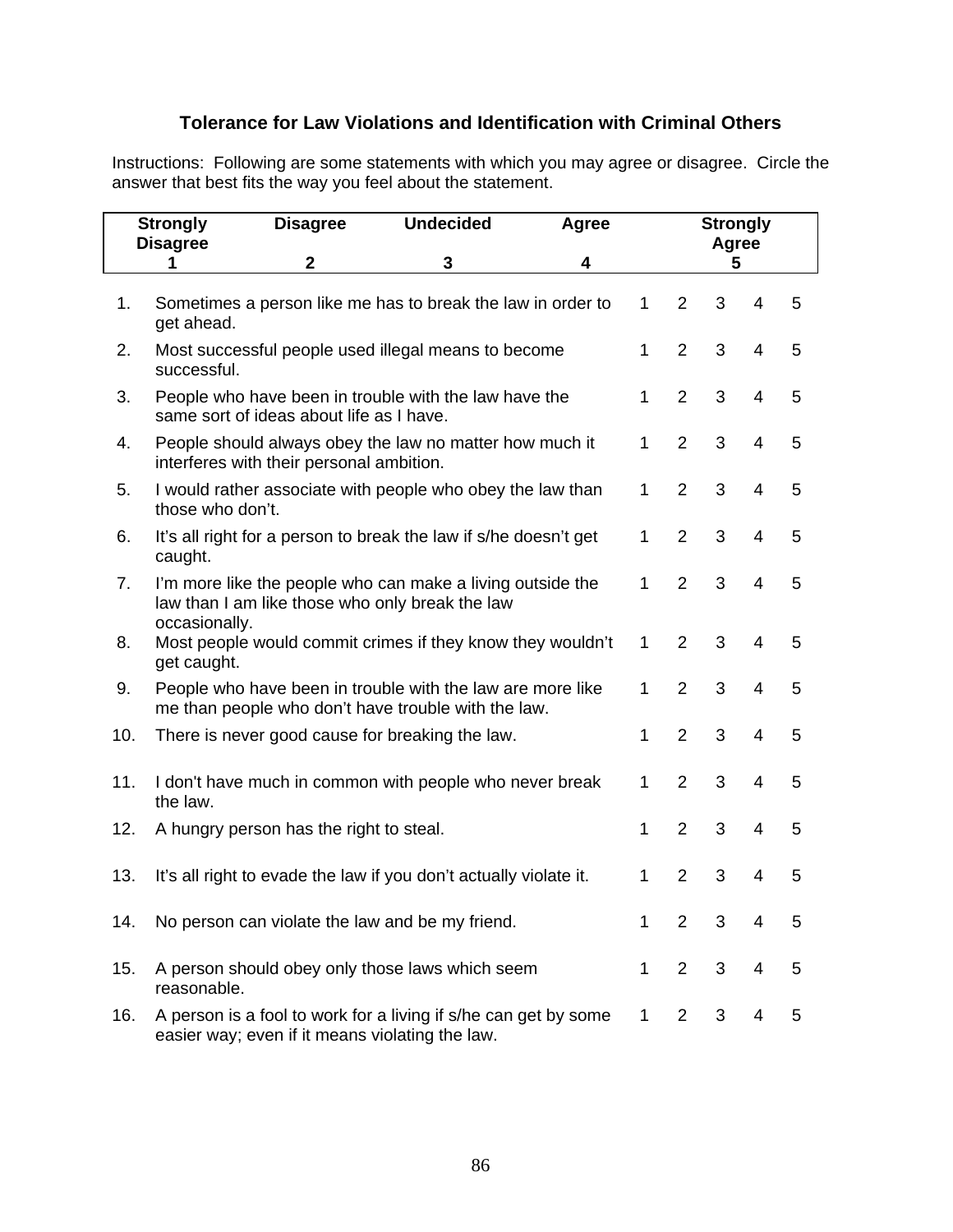# **Balanced Inventory of Desirable Responding**

Instructions: Using the scale below as a guide, circle the number beside each statement to indicate how true it is.

|     | <b>Not</b><br>true                         | <b>Somewhat</b><br>true                  |   |                                                              |                                                             |              |                |                | <b>Very</b><br>true |                 |                |                |
|-----|--------------------------------------------|------------------------------------------|---|--------------------------------------------------------------|-------------------------------------------------------------|--------------|----------------|----------------|---------------------|-----------------|----------------|----------------|
|     | $\mathbf{2}$<br>1                          |                                          | 3 | 4                                                            | 5                                                           | 6            |                |                |                     |                 | $\overline{7}$ |                |
| 1.  |                                            |                                          |   | My first impressions of people usually turn out to be right. |                                                             | $\mathbf 1$  |                | 2 <sub>3</sub> |                     |                 | 4 5 6 7        |                |
| 2.  |                                            |                                          |   | It would be hard for me to break any of my bad habits.       |                                                             | $\mathbf{1}$ |                | 2 <sub>3</sub> |                     | 4 5 6           |                | - 7            |
| 3.  |                                            |                                          |   | I don't care to know what other people really think of me.   |                                                             | $\mathbf{1}$ | 2              |                | $3\quad 4$          | $5\overline{)}$ | 6              | $\overline{7}$ |
| 4.  | I have not always been honest with myself. |                                          |   |                                                              |                                                             | 1            | $\overline{2}$ |                | $3 \quad 4 \quad 5$ |                 | 6              | - 7            |
| 5.  |                                            | I always like to know why I like things. |   |                                                              |                                                             |              |                |                |                     |                 | 2 3 4 5 6 7    |                |
| 6.  |                                            |                                          |   | When my emotions are aroused, it biases my thinking.         |                                                             | $\mathbf{1}$ |                |                |                     |                 | 2 3 4 5 6 7    |                |
| 7.  | change my opinion.                         |                                          |   | Once I've made up my mind, other people can seldom           |                                                             | 1            |                |                |                     |                 | 2 3 4 5 6 7    |                |
| 8.  |                                            |                                          |   | I am not a safe driver when I exceed the speed limit.        |                                                             | $\mathbf 1$  |                |                |                     |                 | 2 3 4 5 6 7    |                |
| 9.  | I am fully in control of my own fate.      |                                          |   |                                                              |                                                             | $\mathbf 1$  |                | 2 3 4 5        |                     |                 | 6              | - 7            |
| 10. |                                            |                                          |   | It's hard for me to shut off a disturbing thought.           |                                                             | $\mathbf 1$  | $2^{\circ}$    |                |                     | 3 4 5 6         |                | $\overline{7}$ |
| 11. | I never regret my decisions.               |                                          |   |                                                              |                                                             | $\mathbf 1$  |                | 2 3 4 5 6      |                     |                 |                | $\overline{7}$ |
| 12. | mind soon enough.                          |                                          |   |                                                              | I sometimes lose out on things because I can't make up my   | 1.           |                | 2 3 4 5        |                     |                 | 6 7            |                |
| 13. |                                            |                                          |   |                                                              | The reason I vote is because my vote can make a difference. | $\mathbf 1$  |                | 2 <sub>3</sub> | 4 5                 |                 | 6              | - 7            |
| 14. |                                            |                                          |   | My parents were not always fair when they punished me.       |                                                             | $\mathbf 1$  |                | 2 3 4 5        |                     |                 | 6              | - 7            |
| 15. | I am a completely rational person.         |                                          |   |                                                              |                                                             | 1            |                | 2 <sub>3</sub> |                     | 4 5             | 6              | 7              |
| 16. | I rarely appreciate criticism.             |                                          |   |                                                              |                                                             | $\mathbf 1$  | 2              | 3              | $\overline{4}$      | 5               | 6              | 7              |
| 17. | I am very confident of my judgments.       |                                          |   |                                                              |                                                             | $\mathbf 1$  |                | 2 3 4 5        |                     |                 | 6              | - 7            |
| 18. |                                            |                                          |   | It's all right with me if some people happen to dislike me.  |                                                             | $\mathbf 1$  |                | 2 <sub>3</sub> |                     | 4 5             | 6              | -7             |
| 19. |                                            |                                          |   | I don't always know the reasons why I do the things I do.    |                                                             | 1            |                | 2 <sub>3</sub> |                     | 4 5             | 6 7            |                |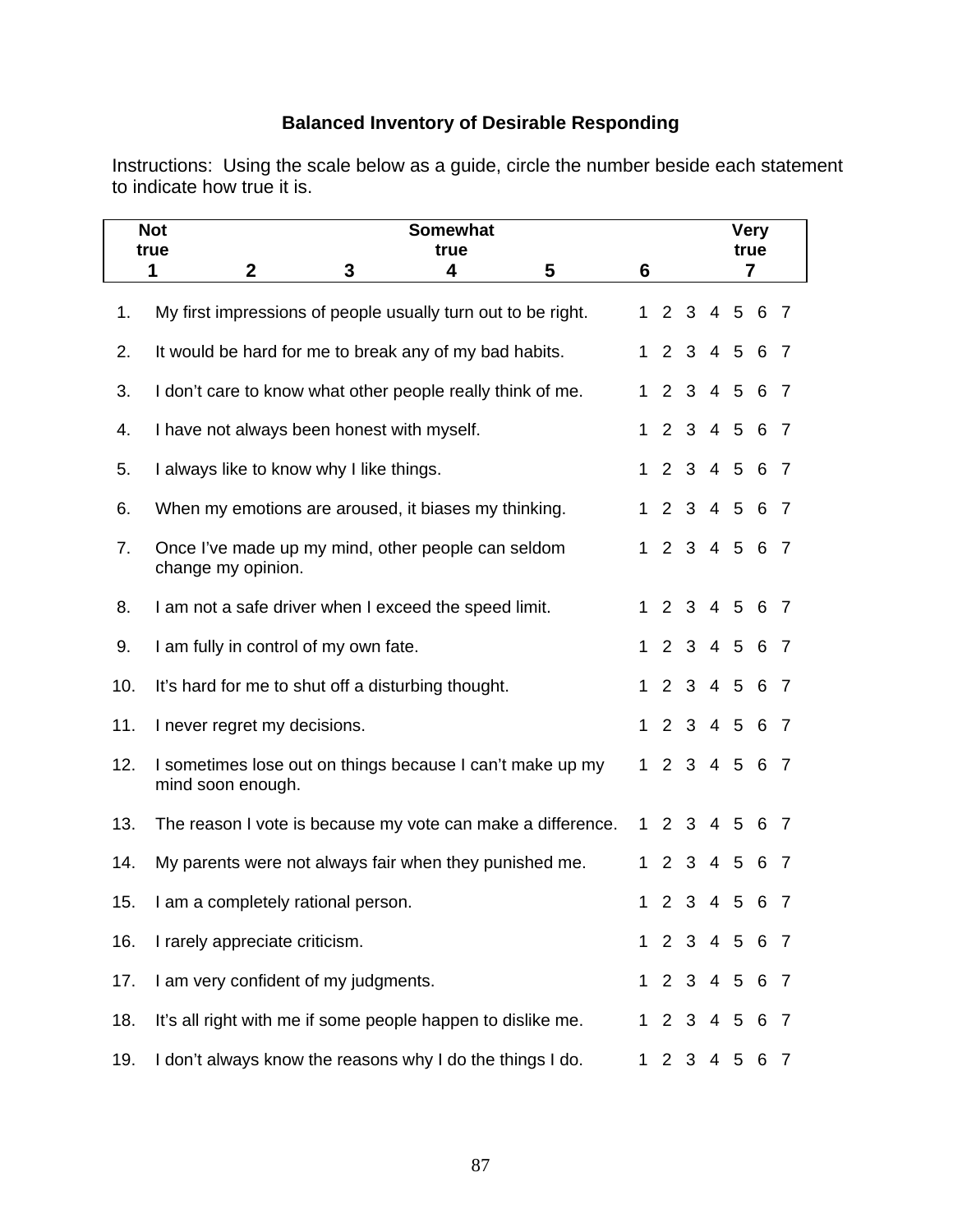|     | <b>Not</b><br><b>Somewhat</b><br>true<br>true                                     |              |                       |               | <b>Very</b><br>true |           |     |                |
|-----|-----------------------------------------------------------------------------------|--------------|-----------------------|---------------|---------------------|-----------|-----|----------------|
|     | 5<br>$\boldsymbol{2}$<br>3<br>4<br>1                                              | 6            |                       |               |                     |           | 7   |                |
| 20. | I sometimes tell lies if I have to.                                               | $\mathbf{1}$ | 2                     | 3             |                     | $4\quad5$ | 6   | -7             |
| 21. | I never cover up my mistakes.                                                     | $\mathbf 1$  | $\overline{2}$        | $\mathbf{3}$  | 4 5                 |           | 6   | -7             |
| 22. | There have been occasions when I have taken advantage of<br>someone.              | 1            |                       | 2 3 4 5       |                     |           | 6   | - 7            |
| 23. | I never swear.                                                                    |              |                       | 1 2 3 4 5 6   |                     |           |     | $\overline{7}$ |
| 24. | I sometimes try to get even rather than forgive and forget.                       | $\mathbf 1$  |                       | 2 3 4 5       |                     |           | 6   | -7             |
| 25. | I always obey laws, even if I'm unlikely to get caught.                           | $\mathbf{1}$ |                       | 2 3 4 5       |                     |           | 6   | -7             |
| 26. | I have said something bad about a friend behind his/her<br>back.                  | $\mathbf 1$  |                       | 2 3 4 5 6     |                     |           |     | $\overline{7}$ |
| 27. | When I hear people talking privately, I avoid listening.                          |              |                       | 1 2 3 4 5 6   |                     |           |     | $\overline{7}$ |
| 28. | I have received too much change from a salesperson without<br>telling him or her. | 1            |                       | 2 3 4 5       |                     |           | - 6 | - 7            |
| 29. | I always declare everything at customs.                                           | $\mathbf 1$  | $\mathbf{2}^{\prime}$ | $\mathbf{3}$  | 4 5                 |           | 6   | $\overline{7}$ |
| 30. | When I was young I sometimes stole things.                                        | 1            |                       | 2 3 4 5       |                     |           | -6  | - 7            |
| 31. | I have never dropped litter on the street.                                        |              |                       | 1 2 3 4 5 6   |                     |           |     | - 7            |
| 32. | I sometimes drive faster than the speed limit.                                    | $\mathbf 1$  | $2^{\circ}$           | 3 4 5         |                     |           | 6   | - 7            |
| 33. | I have done things that I don't tell other people about.                          | 1            | $\overline{2}$        | $\mathbf{3}$  | $\overline{4}$      | 5         | 6   | 7              |
| 34. | I never take things that don't belong to me.                                      |              |                       | 1 2 3 4 5 6 7 |                     |           |     |                |
| 35. | I have taken sick leave from work or school even though I<br>wasn't really sick.  |              |                       | 1 2 3 4 5 6 7 |                     |           |     |                |
| 36. | I have never damaged a library book or store merchandise<br>without reporting it. |              |                       | 1 2 3 4 5 6 7 |                     |           |     |                |
| 37. | I have some pretty awful habits.                                                  |              |                       | 1 2 3 4 5 6 7 |                     |           |     |                |
| 38. | I don't gossip about other people's business.                                     | 1            |                       | 2 3 4 5       |                     |           | 6   | $\overline{7}$ |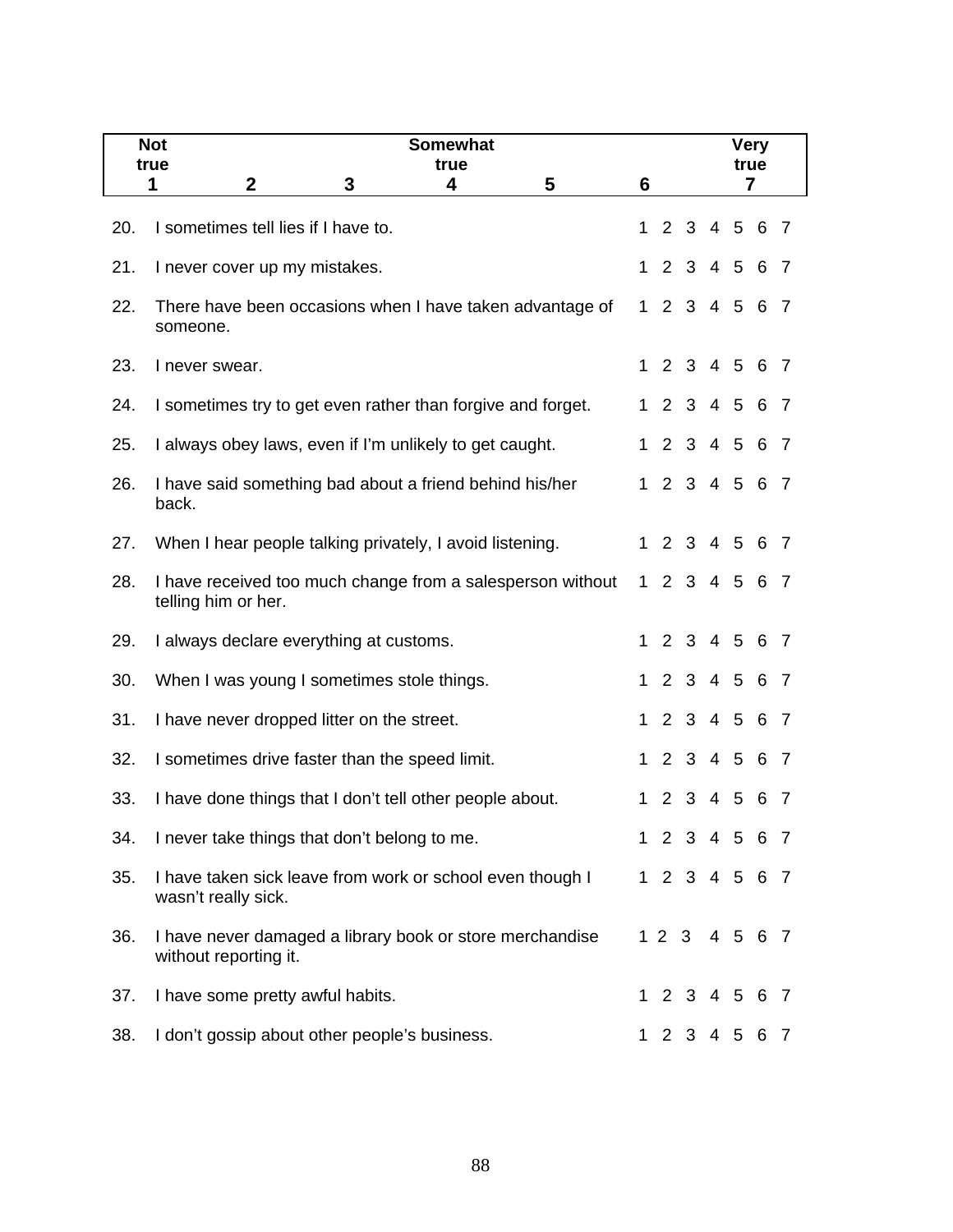## **Advantages of Employment**

Instructions: Now I'd like you to imagine having a steady job (if you don't already have one). People say that certain good things can go along with this. Like a nice house, a good car, and good money.

What are some good things you associate with having a steady job? List as many as you can think of:

What do you think the *chances* would be of getting things like these if you had a steady job?

| No     | Low    |     | Some   | Good   |     |     | High   |     | Completely |      |
|--------|--------|-----|--------|--------|-----|-----|--------|-----|------------|------|
| Chance | Chance |     | Chance | Chance |     |     | Chance |     | Certain    |      |
| 0%     | 10%    | 20% | 30%    | 40%    | 50% | 60% | 70%    | 80% | 90%        | 100% |

How *happy* do you think you would be if you got things like these?

| <b>Not</b><br>Happy<br>At All |     | A Little<br>Happy |     | Somewhat<br>Happy |     |     | Pretty<br>Happy | Very<br>Happy |     | Completely<br><b>Happy</b> |
|-------------------------------|-----|-------------------|-----|-------------------|-----|-----|-----------------|---------------|-----|----------------------------|
| 0%                            | 10% | 20%               | 30% | 40%               | 50% | 60% | 70%             | 80%           | 90% | 100%                       |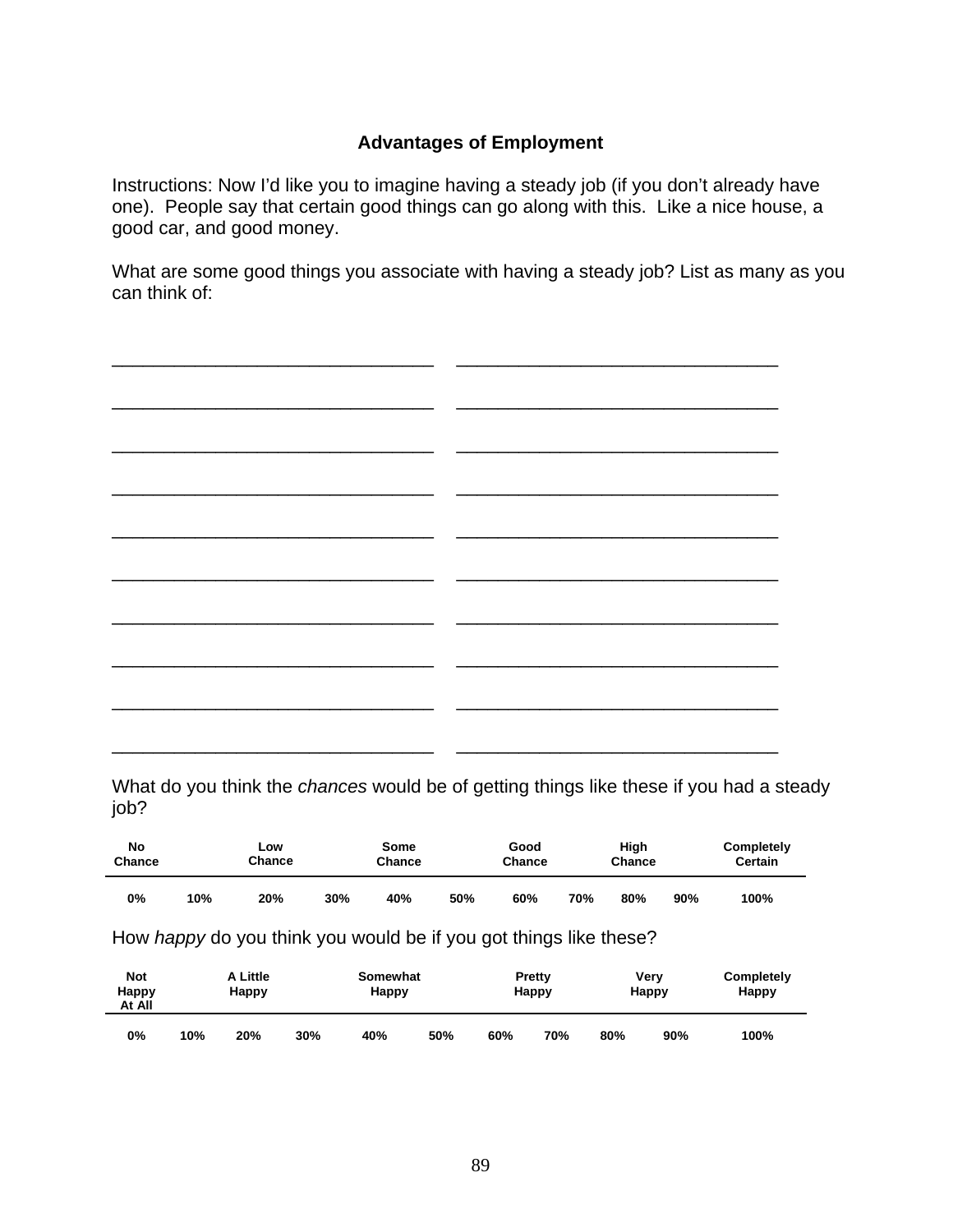## **Disadvantages of Employment**

Instructions: Again, imagine having a steady job (if you don't already have one). People say that some bad things can go along with having a steady job. Like no free time, working for someone else, etc.

What are some bad things you associate with having a steady job? List as many as you can think of:

What do you think the *chances* would be of having things like this happen if you had a steady job?

| No<br>Chance |     | Low<br>Chance | Some<br>Chance |     |     | Good<br>Chance |     | High<br>Chance |     | Completely<br><b>Certain</b> |
|--------------|-----|---------------|----------------|-----|-----|----------------|-----|----------------|-----|------------------------------|
| 0%           | 10% | 20%           | 30%            | 40% | 50% | 60%            | 70% | 80%            | 90% | 100%                         |

How *unhappy* do you think you would be if you got things like these?

| Not<br>Unhappy<br>At All |     | A Little<br>Unhappy |     | Somewhat<br>Unhappy |     | Pretty<br>Unhappy | Verv<br>Unhappy |     |     | Completely<br>Unhappy |
|--------------------------|-----|---------------------|-----|---------------------|-----|-------------------|-----------------|-----|-----|-----------------------|
| О%                       | 10% | 20%                 | 30% | 40%                 | 50% | 60%               | 70%             | 80% | 90% | 100%                  |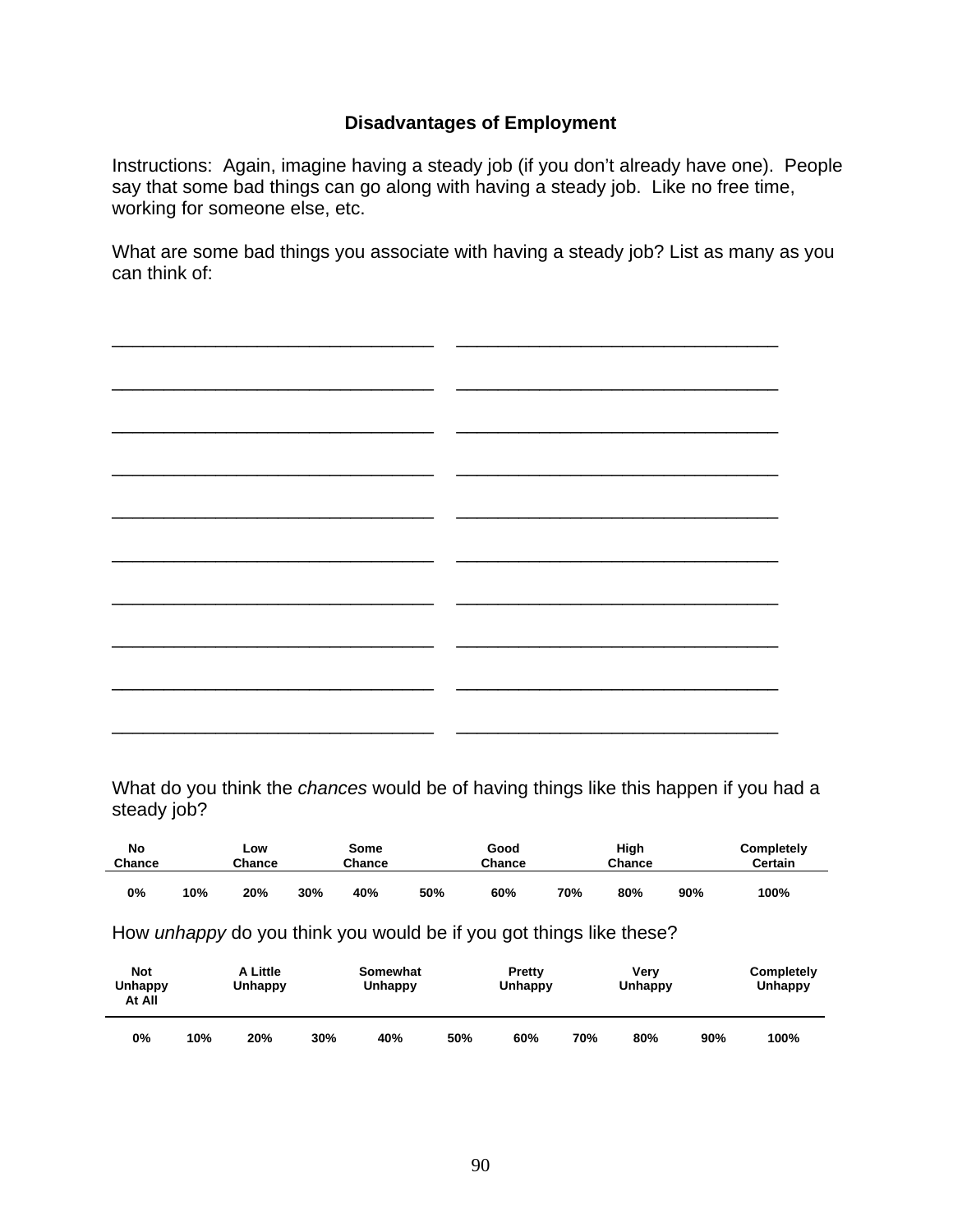## **Advantages of Crime**

Instructions: Again, this part refers to your committing crime. People say that certain good things can go along with this: Like lots of money, respect, etc.

What are some good things you associate with committing crime? List as many as you can think of:

| $\overline{\phantom{0}}$ | ٠. |
|--------------------------|----|
|                          |    |
| $\overline{\phantom{0}}$ |    |
|                          |    |
| $\overline{\phantom{a}}$ |    |
|                          |    |
| <u>.</u>                 |    |
|                          |    |
|                          |    |
|                          |    |
| $\overline{\phantom{0}}$ |    |
|                          |    |
| $\overline{\phantom{0}}$ |    |
|                          |    |
|                          |    |
|                          |    |
|                          |    |

What do you think the *chances* are of getting things like these by committing crime?

| No<br>Chance |     | Low<br>Chance | Some<br>Chance |     |     | Good<br>Chance |     | High<br>Chance |     | Completely<br><b>Certain</b> |
|--------------|-----|---------------|----------------|-----|-----|----------------|-----|----------------|-----|------------------------------|
| 0%           | 10% | 20%           | 30%            | 40% | 50% | 60%            | 70% | 80%            | 90% | 100%                         |

### How *happy* do you think you would be if you got things like these?

| <b>Not</b><br>Happy<br>At All |     | A Little<br>Happy |     | Somewhat<br>Happy |     | Pretty<br>Happy |     | Very<br>Happy |     | Completely<br>Happy |
|-------------------------------|-----|-------------------|-----|-------------------|-----|-----------------|-----|---------------|-----|---------------------|
| 0%                            | 10% | 20%               | 30% | 40%               | 50% | 60%             | 70% | 80%           | 90% | 100%                |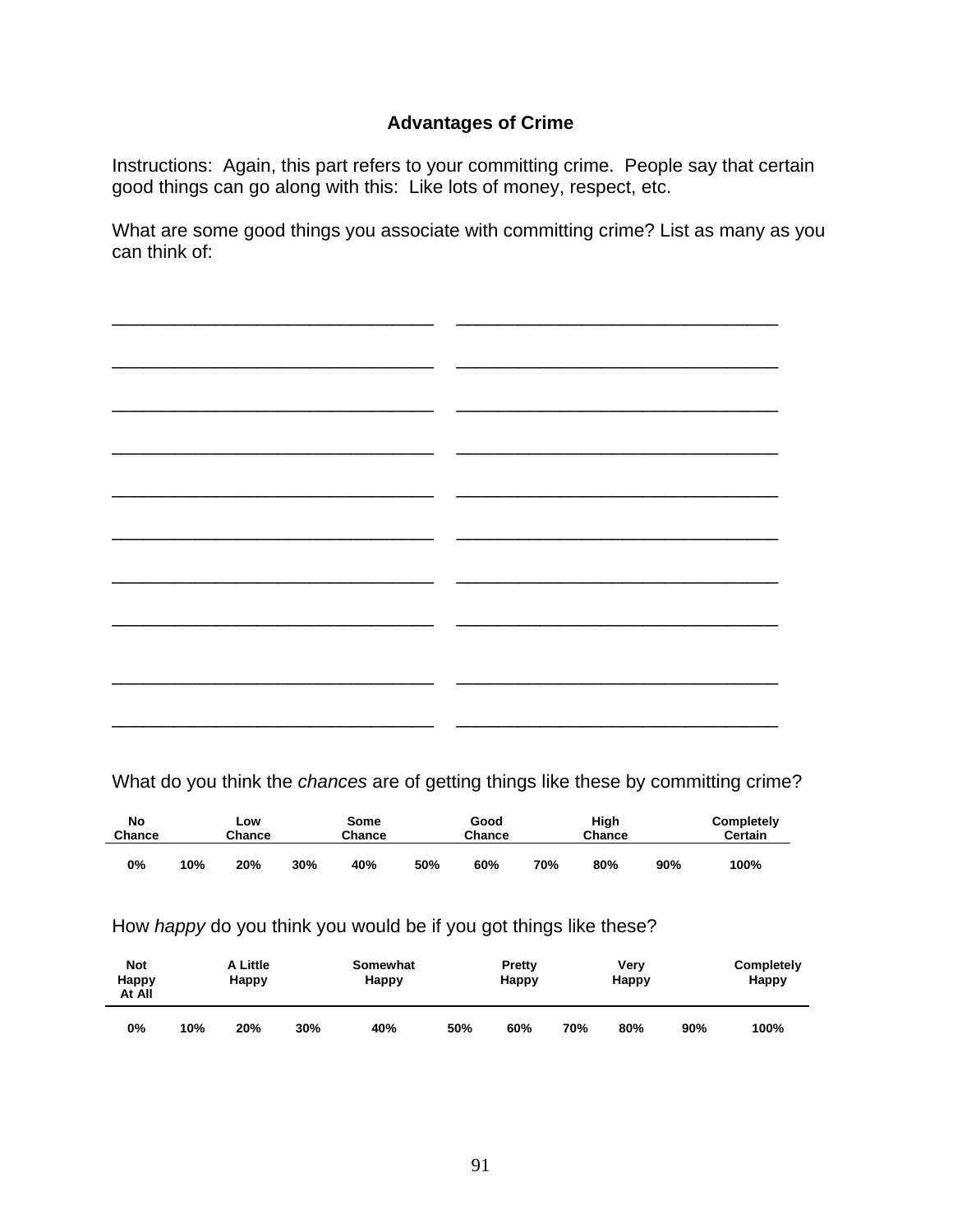## **Disadvantages of Crime**

Instructions: Now we're going to do the same thing, but this time think about your committing crime. People say that certain bad things can go along with this. Like being in jail, bad nerves, shame and a record.

What are some bad things you associate with committing crime? List as many as you can think of:

What do you think the *chances* are of things like these happening to you when you commit crime?

| No     |     | LOW    |     | Some   | Good   |     | High   |     |     | Completely |
|--------|-----|--------|-----|--------|--------|-----|--------|-----|-----|------------|
| Chance |     | Chance |     | Chance | Chance |     | Chance |     |     | Certain    |
| 0%     | 10% | 20%    | 30% | 40%    | 50%    | 60% | 70%    | 80% | 90% | 100%       |

How *unhappy* do you think you would be if things like these happened to you?

| <b>Not</b><br><b>Unhappy</b><br>At All |     | A Little<br>Unhappy |     | Somewhat<br><b>Unhappy</b> |     | Pretty<br><b>Unhappy</b> |     | Verv<br><b>Unhappy</b> |     | Completely<br>Unhappy |
|----------------------------------------|-----|---------------------|-----|----------------------------|-----|--------------------------|-----|------------------------|-----|-----------------------|
| 0%                                     | 10% | 20%                 | 30% | 40%                        | 50% | 60%                      | 70% | 80%                    | 90% | 100%                  |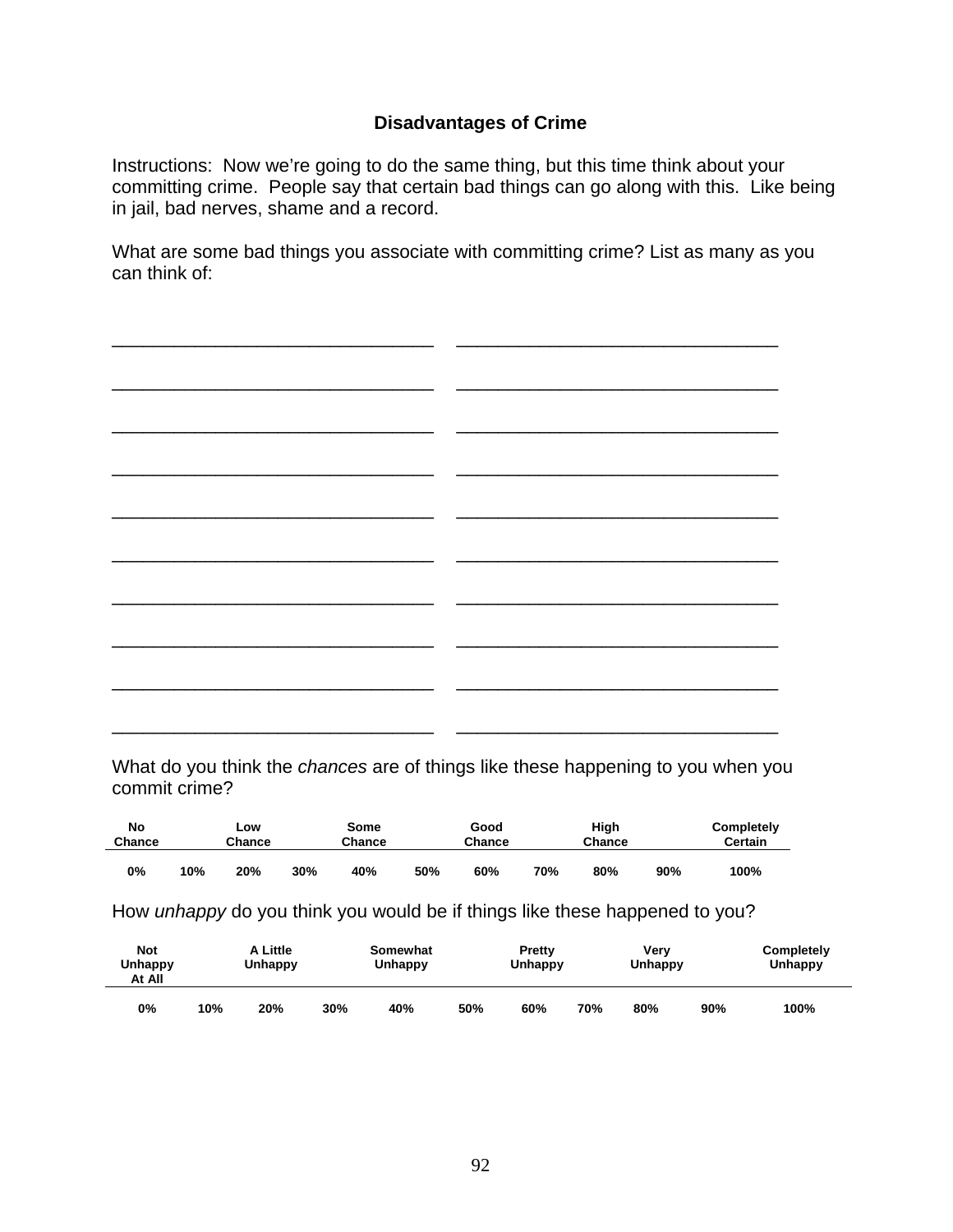# **Criminal Self Efficacy**

Instructions: The following questions refer to your life on the outside. Circle F (for false) if it is not correct for you when you are living on the outside; circle T (for true) if it is correct for you when you are living on the outside.

| 1.  | If someone I knew wanted a score done, they would probably ask<br>for my help.                 | False | True        |
|-----|------------------------------------------------------------------------------------------------|-------|-------------|
| 2.  | I do not have much experience breaking into cars.                                              | False | True        |
| 3.  | I would probably get caught if I tried to shoplift.                                            | False | True        |
| 4.  | I could get just about anything I would want on the street.                                    | False | True        |
| 5.  | I am not sure I could break into a store without setting off the<br>alarm.                     | False | True        |
| 6.  | I know where to find guns that can not be traced.                                              | False | <b>True</b> |
| 7.  | If I was on the run, the police would find me in no time.                                      | False | <b>True</b> |
| 8.  | I am not a very good street fighter.                                                           | False | True        |
| 9.  | If I stole a car, I would know where to find the nearest 'chop shop'.                          | False | <b>True</b> |
| 10. | If someone gave me a stolen check I would have no trouble<br>faking the signature.             | False | <b>True</b> |
| 11. | I do not see myself as a professional criminal.                                                | False | True        |
| 12. | If I wanted to sell some stolen goods, it would take a while to<br>make the right connections. | False | <b>True</b> |
| 13. | If I was ever shot or stabbed I would know where to get help<br>without going to the hospital. | False | True        |
| 14. | I could fast talk just about anyone out of a few bucks.                                        | False | <b>True</b> |
| 15. | I do not think I am physically capable of killing a man with my bare<br>hands.                 | False | True        |
| 16. | Guys on the street know not to mess with me.                                                   | False | True        |
| 17. | Certain drugs would be hard for me to find on the street.                                      | False | <b>True</b> |
| 18. | I could not support myself by crime alone.                                                     | False | True        |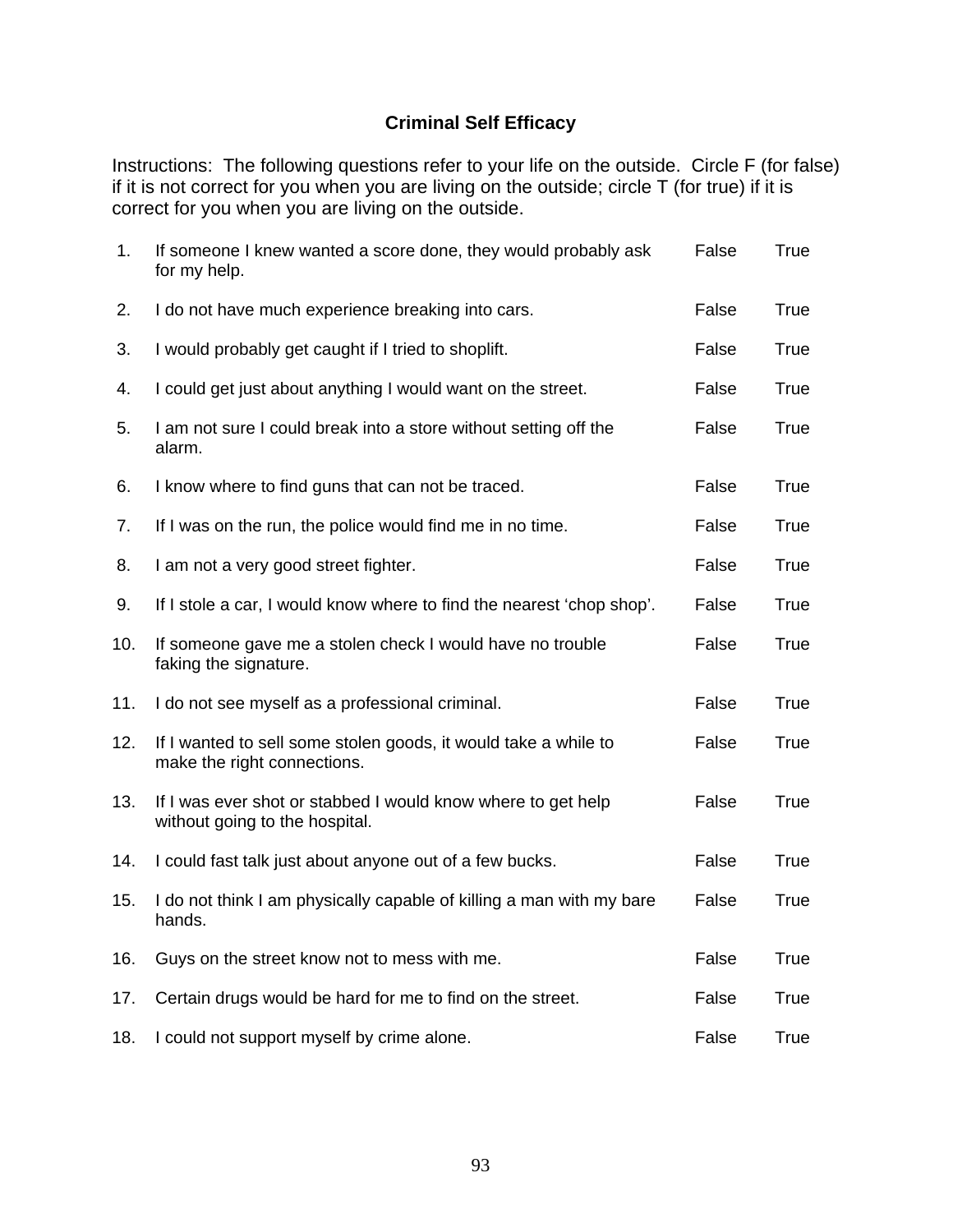## **APPENDIX C**

## **EMPLOYMENT DOMAIN INDICATORS**

- 1. Has less than grade 8
- 2. Has less than grade 10
- 3. Has no high school diploma
- 4. Finds learning difficult
- 5. Has learning disabilities
- 6. Has physical problems which interfere with learning
- 7. Has memory problems
- 8. Has concentration problems
- 9. Has problems with reading
- 10. Has problems with writing
- 11. Has problems with numeracy
- 12. Has difficulty comprehending instructions
- 13. Lacks a skill area/trade/profession
- 14. Dissatisfied with skill area/trade/profession
- 15. Has physical problems that interfere with work
- 16. Unemployed at the time of arrest
- 17. Unemployed 90% or more
- 18. Unemployed 50% or more
- 19. Has an unstable job history
- 20. Often shows up late for work
- 21. Has poor attendance record
- 22. Has no employment history
- 23. Has difficulty meeting workload requirements
- 24. Lacks initiative
- 25. Has quit a job without another
- 26. Has been laid off from work
- 27. Has been fired from a job
- 28. Salary has been insufficient
- 29. Lacks employment benefits
- 30. Job lacks security
- 31. Has difficulty with co-workers
- 32. Has difficulty with superiors
- 33. Prior vocational assessment(s)
- 34. Has participated in employment programs
- 35. Has completed an occupational development program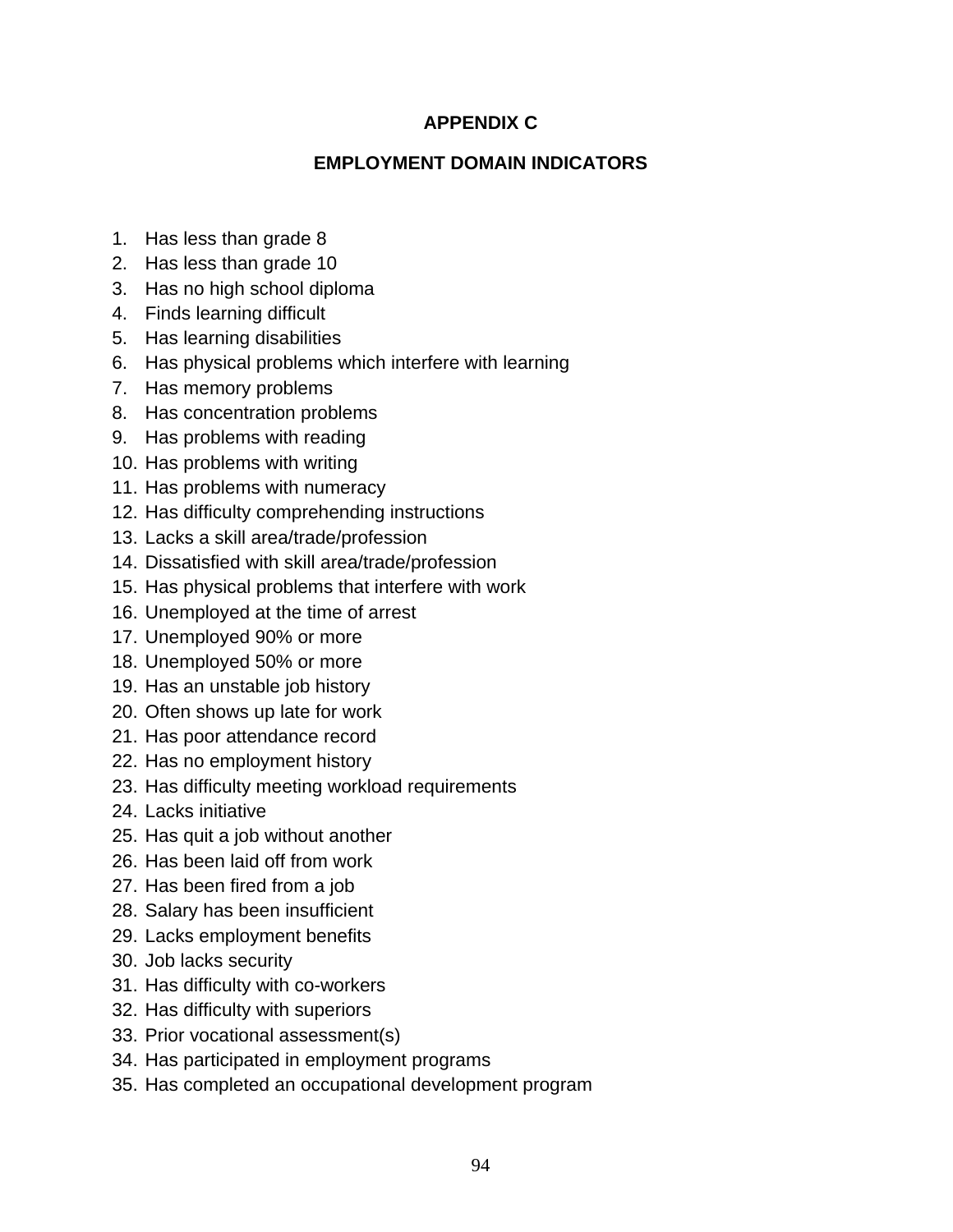## **APPENDIX D**

## **INFORMED CONSENT FORM**

The purpose of an informed consent is to make sure that you understand the purpose of the study and how you will be involved in the project. The informed consent provides enough information so you have the chance to decide if you want to participate in the study.

### **Research title:**

Predicting employment status in a sample of federal offenders on conditional release.

### **Research personnel:**

The following people are involved in this study and may be contacted at any time: Christa Gillis (Main Researcher, 613 995-3340), Dr. D. Andrews (Faculty Sponsor, 613 520- 2600, ext. 2662), or Dr. Brian Grant (Research Branch, CSC, 613 943-8871). If you have any ethical concerns about this study then please contact Dr. M. Gick (Chair, Dept. of Psychology Ethics Committee, 520-2600, ext. 2664) or Dr. K. Matheson (Chair, Dept. of Psychology, 520-2600, ext. 2648).

### **Purpose and requirements:**

The purpose of the study is to examine different factors that may help offenders on conditional release find employment. If you participate, you will complete two sets of questionnaires. First, it will take about 20 minutes to answer employment questions asked by the research assistant. Also, it will take about one hour to complete the second questionnaire, which asks your opinions about work and crime. The questionnaires will be completed at the parole office. Another part of the study involves looking at your intake (e.g., identified need areas) and community files. Also, your performance on release will be followed, to examine how employment relates to success on release.

### **Right to withdraw:**

There is no reward for participating, and no penalty for not participating in the study. You may withdraw at any time from the study. This means you may refuse to participate or answer any of the questions.

### **Anonymity/Confidentiality:**

Your participation is completely voluntary and information gathered in the study will be kept confidential. All information will be coded so that your name is not associated with the data. In addition, the coded data will be made available only to the researchers involved in this project. Individual offenders will not be identified in any reports on this study.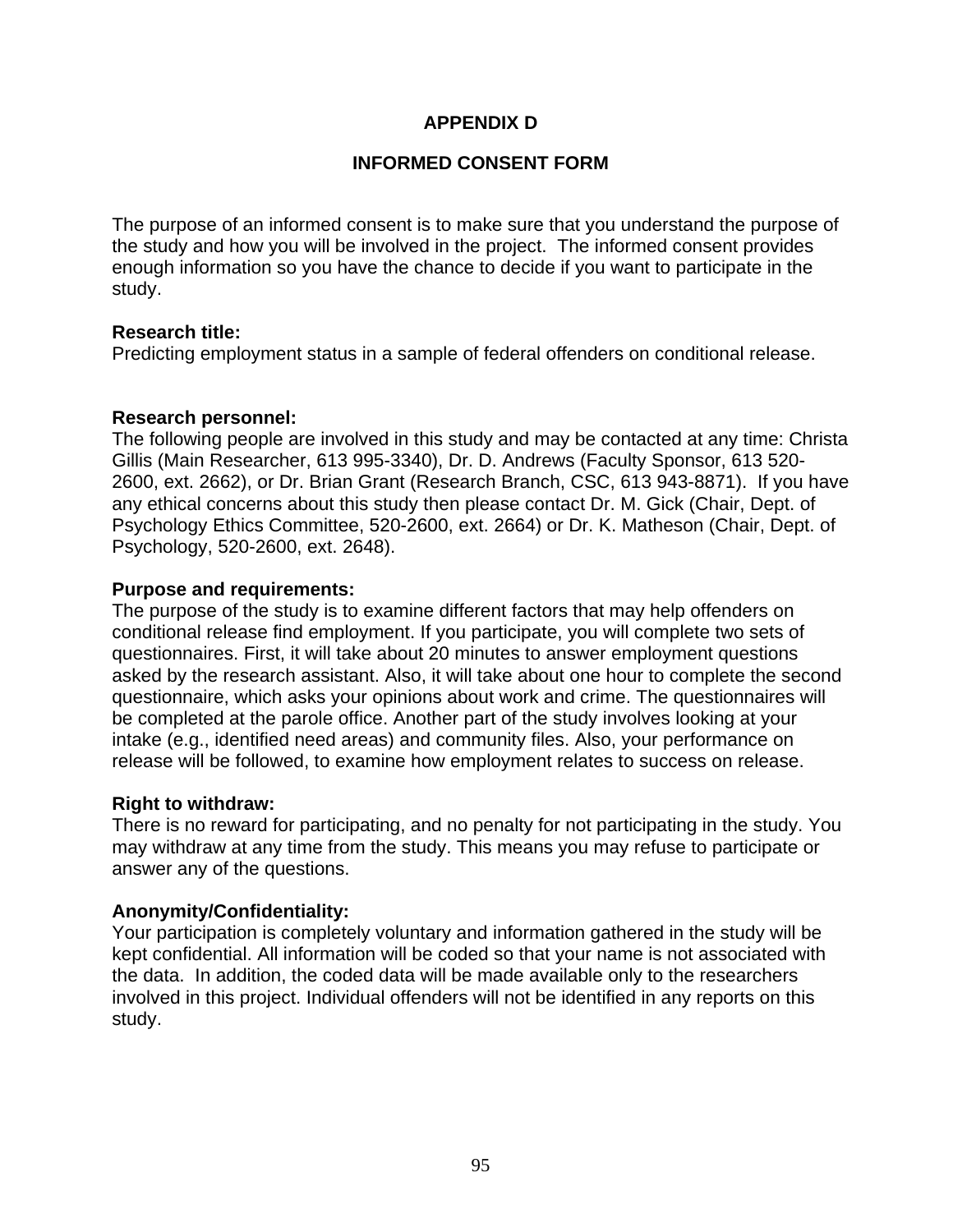### **Signatures:**

I have read the above description of research on employment status for offenders on conditional release. I give my permission to the researcher to make use of the information gathered in the study. I also give permission to do a file review and to obtain follow-up information about my performance on release for research purposes only.

| Full Name (Print):           |  |  |
|------------------------------|--|--|
| Participant Signature:       |  |  |
| Date:                        |  |  |
| <b>Researcher Name:</b>      |  |  |
| <b>Researcher Signature:</b> |  |  |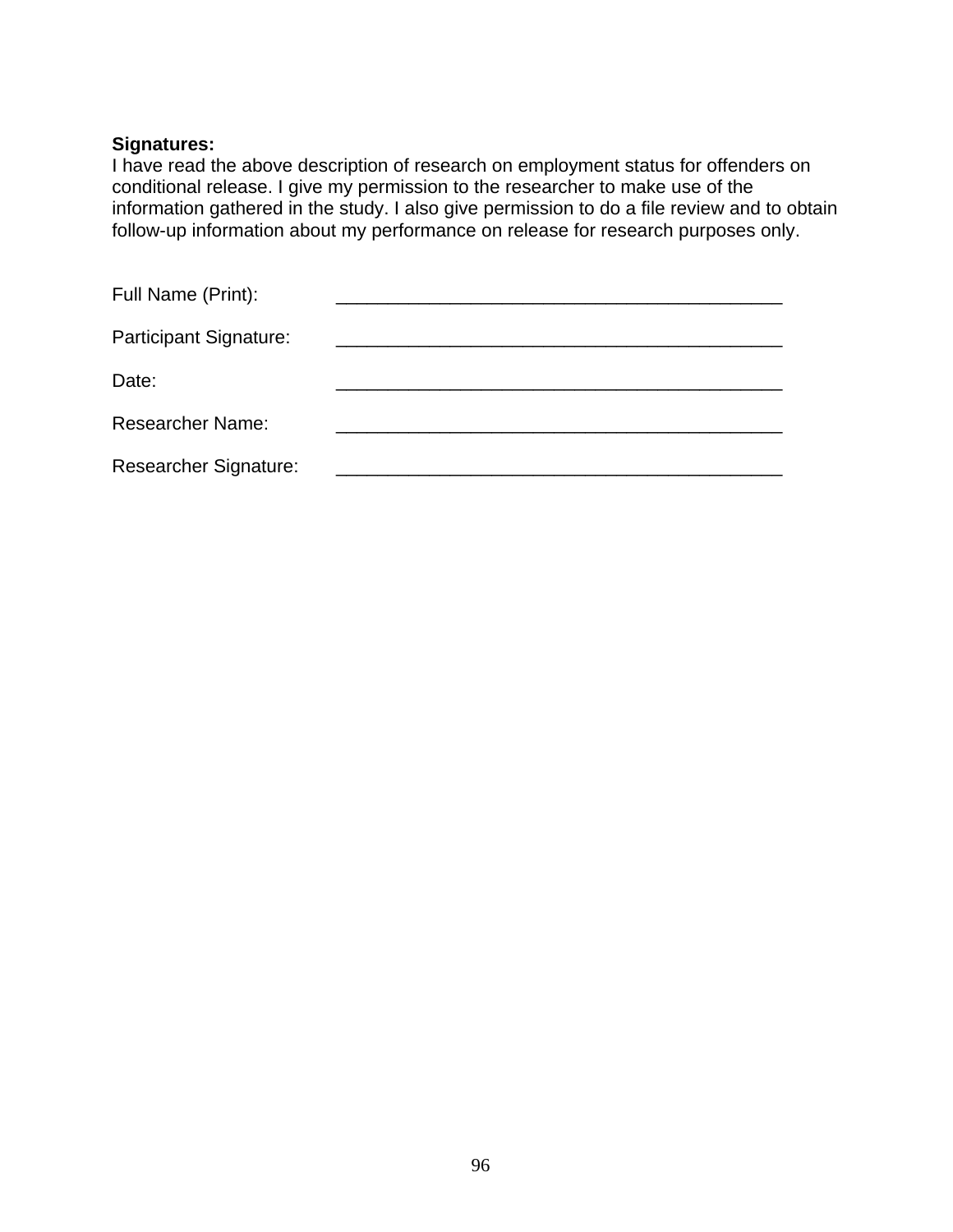## **APPENDIX E**

### **Debriefing**

Thank you for your participation in this study. The purpose of the study was to gain an understanding of what factors help offenders find and keep jobs in the community. The checklist administered by the researcher examined different behaviours related to finding a job upon release to the community. The questionnaire you completed examined different attitudes about working and attitudes about crime. The purpose of completing the questionnaire and job checklist was to gain a better understanding of the factors that may help you in finding work in the community. Also, you were asked to complete the checklist and questionnaire twice, so we can examine if there were any changes in your employment situation, and also if any of your attitudes about crime and employment changed during the first 6 months of your release. Your answers will be examined to determine if any change in these factors influenced your ability to find work in the community.

This study was carried out by Christa Gillis, through the Research Branch of the Correctional Service of Canada, as part of a requirement for her Doctoral thesis at Carleton University.

If you have any questions or comments about this study, you can contact Christa Gillis, Research Officer, at (613) 995-3340, Dr. Brian Grant, Director of Operations, at (613) 943-8871 or Dr. Don Andrews, Professor, Carleton University, at (613) 520-2600 Ext. 2662. If you have any ethical concerns about this research then please contact Dr. M. Gick (Chair, Department of Psychology Ethics Committee, 520-2600, ext. 2664) or Dr. K. Matheson (Chair, Department of Psychology, 520-2600, ext. 2548). Also, if you have any concerns about employment, you can contact your parole officer, or local employment counselor.

Thank you for the time and effort you took to participate in this research.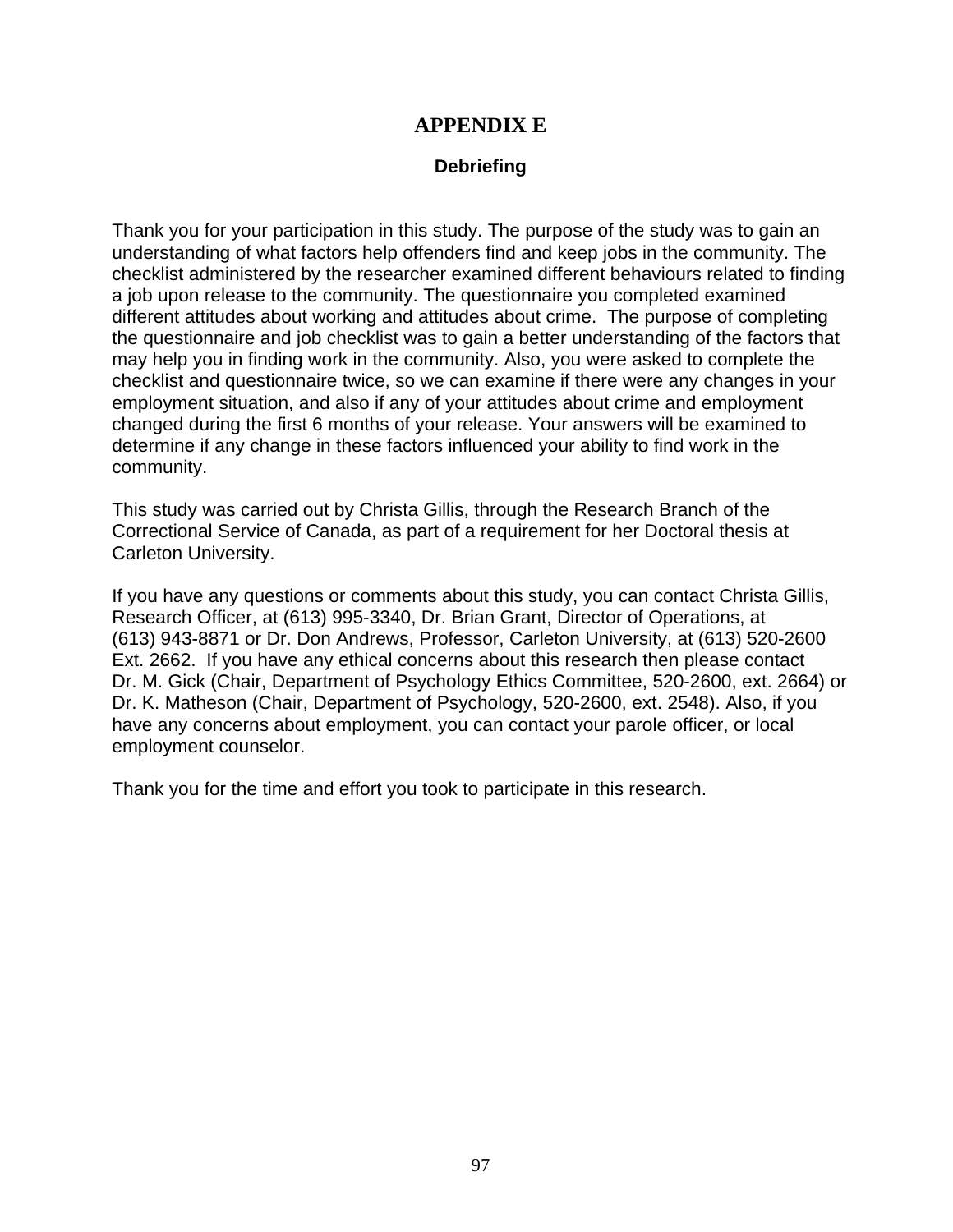## **APPENDIX F**

# **INTERCORRELATIONS AMONG PREDICTOR VARIABLES AT ONE MONTH**

|                                |     |       |     |          |          |                          | Table continues |            |        |          |
|--------------------------------|-----|-------|-----|----------|----------|--------------------------|-----------------|------------|--------|----------|
|                                | 1   | 2     | 3   | 4        | 5        | 6                        | $\overline{7}$  | 8          | 9      | 10       |
|                                |     |       |     |          |          |                          |                 |            |        |          |
| 1. Age                         | $-$ | .06   | .08 | $.33***$ | .01      | $.32***$                 | $-01$           | $-.26***$  | .02    | $-.01$   |
| 2. Ethnicity                   |     | $- -$ | .07 | .08      | .01      | $.15***$                 | $-0.07$         | $-.02$     | .06    | .03      |
| 3. Marital                     |     |       | $-$ | $.14*$   | .02      | .07                      | $-10$           | $-.01$     | .10    | .09      |
| <b>Stable Employment</b><br>4. |     |       |     | --       | $.33***$ | $.33***$                 | $-12*$          | $-0.50***$ | .05    | .04      |
| Education<br>5.                |     |       |     |          | $-$      | $.16***$                 | .07             | $-.29***$  | .03    | .05      |
| Skill level<br>6.              |     |       |     |          |          | $\overline{\phantom{a}}$ | $-.04$          | $-.31***$  | .05    | .07      |
| Training<br>7.                 |     |       |     |          |          |                          | --              | $.13*$     | .02    | .03      |
| 8. Employment need             |     |       |     |          |          |                          |                 | $-$        | $-11*$ | $-.05$   |
| 9. Expectations About job:     |     |       |     |          |          |                          |                 |            | --     | $.20***$ |
| Chance                         |     |       |     |          |          |                          |                 |            |        |          |
| 10. Expectations About job:    |     |       |     |          |          |                          |                 |            |        | --       |
| Happy                          |     |       |     |          |          |                          |                 |            |        |          |
| 11. Work involvement           |     |       |     |          |          |                          |                 |            |        |          |
| 12. Work Ethic                 |     |       |     |          |          |                          |                 |            |        |          |
| 13. Value of employment        |     |       |     |          |          |                          |                 |            |        |          |
| 14. Job involvement            |     |       |     |          |          |                          |                 |            |        |          |
| 15. Intrinsic job motivation   |     |       |     |          |          |                          |                 |            |        |          |
| 16. Occupational self          |     |       |     |          |          |                          |                 |            |        |          |
| efficacy                       |     |       |     |          |          |                          |                 |            |        |          |
| 17. Intention                  |     |       |     |          |          |                          |                 |            |        |          |
| 18. Social support for         |     |       |     |          |          |                          |                 |            |        |          |
| employment                     |     |       |     |          |          |                          |                 |            |        |          |
| 19. Unemployment rate          |     |       |     |          |          |                          |                 |            |        |          |